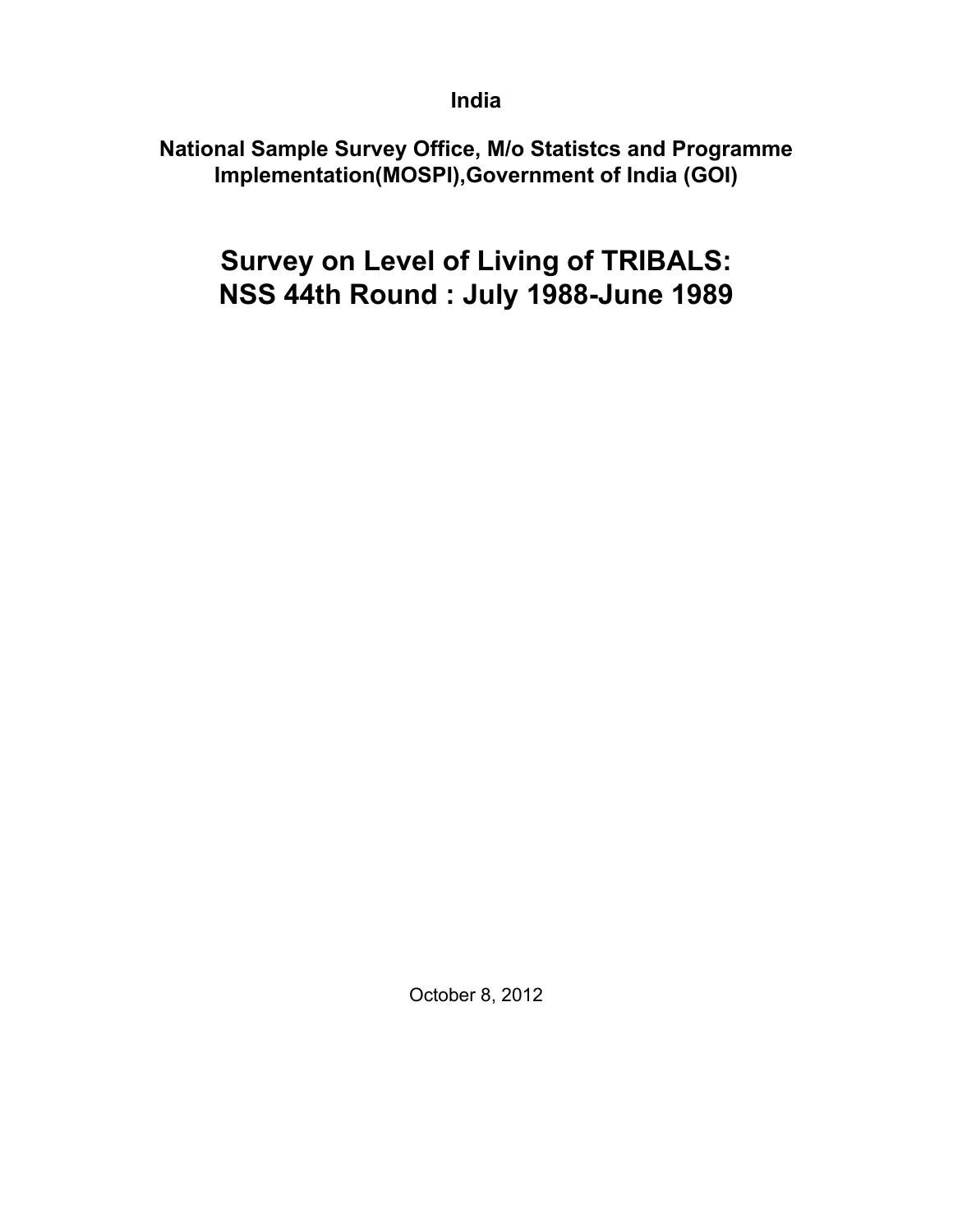# **Metadata Production**

| <b>Metadata</b><br>Producer(s) | Computer Centre (MOSPI, CC), M/O Statistics & Programme Implementation,<br>Documentation of the study |
|--------------------------------|-------------------------------------------------------------------------------------------------------|
| <b>Production Date</b>         | October 5, 2012                                                                                       |
| <b>Version</b>                 | Version 1.0 (Oct 2012)                                                                                |
| <b>Identification</b>          | DDI-IND-MOSPI-NSSO-44Rnd-Sch29dot1-1988-89                                                            |

This document was generated using the **[IHSN Microdata Management Toolkit](http://www.surveynetwork.org/toolkit)**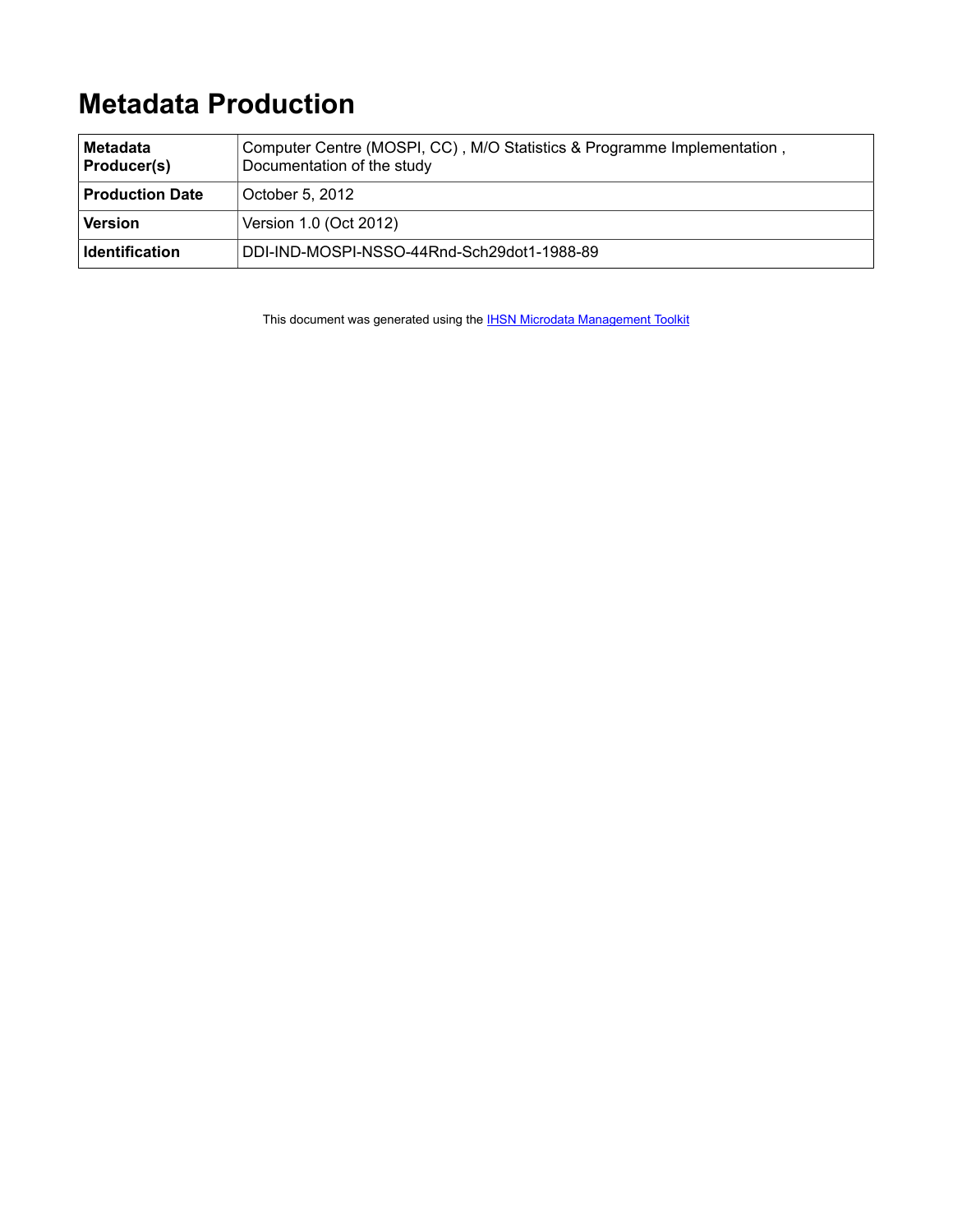# **Table of Contents**

| Block-13-household-Misc-consumer goods expenditure-Records17 |  |
|--------------------------------------------------------------|--|
|                                                              |  |
|                                                              |  |
|                                                              |  |
|                                                              |  |
|                                                              |  |
|                                                              |  |
|                                                              |  |
|                                                              |  |
|                                                              |  |
|                                                              |  |
|                                                              |  |
|                                                              |  |
|                                                              |  |
|                                                              |  |
|                                                              |  |
|                                                              |  |
|                                                              |  |
|                                                              |  |
|                                                              |  |
|                                                              |  |
|                                                              |  |
|                                                              |  |
|                                                              |  |
|                                                              |  |
|                                                              |  |
|                                                              |  |
|                                                              |  |
|                                                              |  |
|                                                              |  |
|                                                              |  |
|                                                              |  |
|                                                              |  |
|                                                              |  |
|                                                              |  |
|                                                              |  |
|                                                              |  |
|                                                              |  |
|                                                              |  |
|                                                              |  |
|                                                              |  |
|                                                              |  |
|                                                              |  |
|                                                              |  |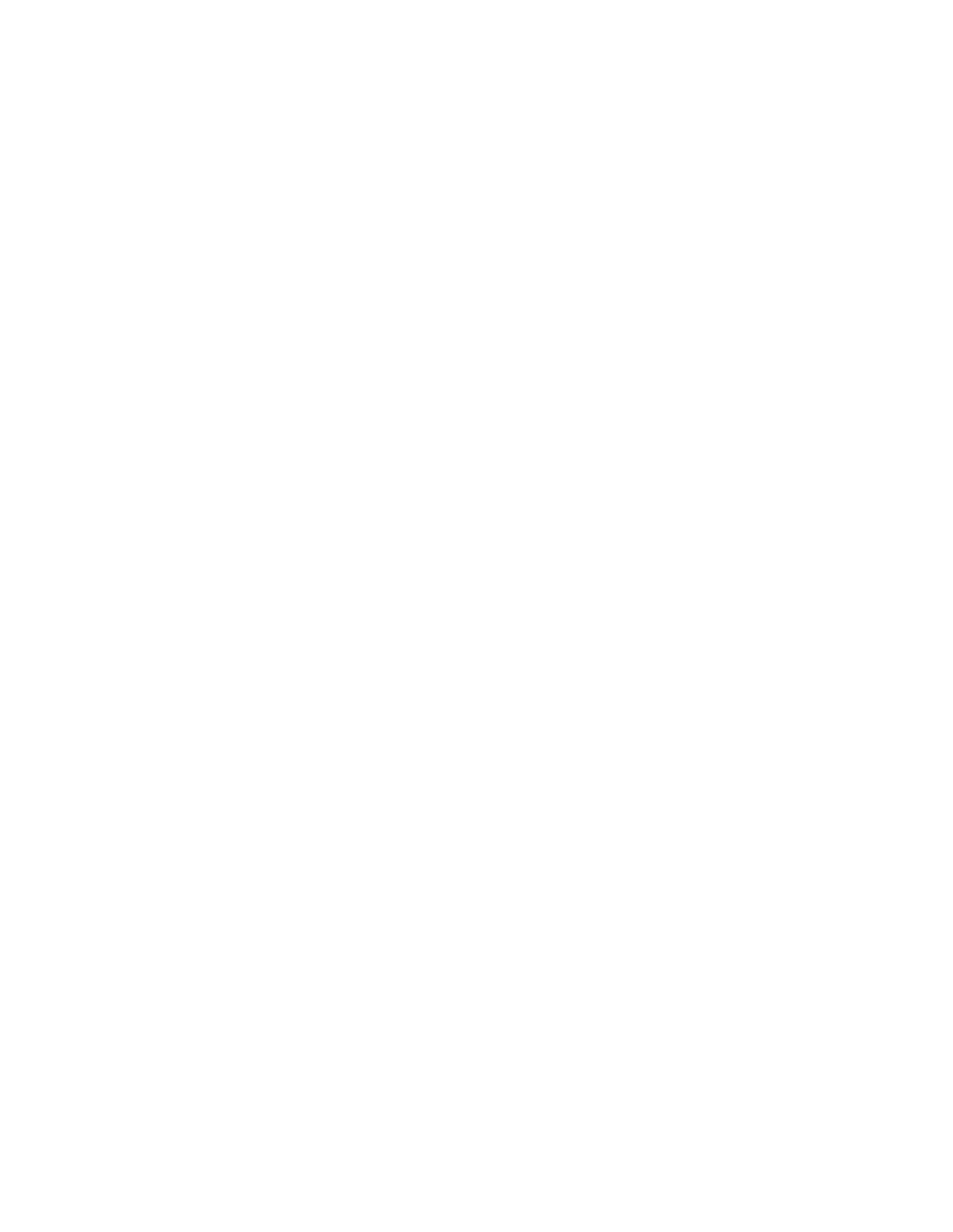# <span id="page-4-0"></span>**India () Survey on Level of Living of TRIBALS: NSS 44th Round : July 1988-June 1989**

| <b>Overview</b>       |                                                                                                                                                                                                                                                                                                                                                                                                                                                                                                                                                                                                                                                                                                                                                                                                                                                                                                                                                                                                                                                                                                                                                                                                                                                                                                                                                                                                                                                                                                                                                                                                                                                                                                                                                                                              |
|-----------------------|----------------------------------------------------------------------------------------------------------------------------------------------------------------------------------------------------------------------------------------------------------------------------------------------------------------------------------------------------------------------------------------------------------------------------------------------------------------------------------------------------------------------------------------------------------------------------------------------------------------------------------------------------------------------------------------------------------------------------------------------------------------------------------------------------------------------------------------------------------------------------------------------------------------------------------------------------------------------------------------------------------------------------------------------------------------------------------------------------------------------------------------------------------------------------------------------------------------------------------------------------------------------------------------------------------------------------------------------------------------------------------------------------------------------------------------------------------------------------------------------------------------------------------------------------------------------------------------------------------------------------------------------------------------------------------------------------------------------------------------------------------------------------------------------|
| <b>Type</b>           | Socio-Economic/Household Survey                                                                                                                                                                                                                                                                                                                                                                                                                                                                                                                                                                                                                                                                                                                                                                                                                                                                                                                                                                                                                                                                                                                                                                                                                                                                                                                                                                                                                                                                                                                                                                                                                                                                                                                                                              |
| <b>Identification</b> | DDI-IND-MOSPI-NSSO-44Rnd-Sch29dot1-1988-89                                                                                                                                                                                                                                                                                                                                                                                                                                                                                                                                                                                                                                                                                                                                                                                                                                                                                                                                                                                                                                                                                                                                                                                                                                                                                                                                                                                                                                                                                                                                                                                                                                                                                                                                                   |
| <b>Version</b>        | Production Date: 2012-10-05<br>V1.0; Re-organised anonymised dataset for public distribution.                                                                                                                                                                                                                                                                                                                                                                                                                                                                                                                                                                                                                                                                                                                                                                                                                                                                                                                                                                                                                                                                                                                                                                                                                                                                                                                                                                                                                                                                                                                                                                                                                                                                                                |
| <b>Series</b>         | For the purpose of this enquiry, "tribal population" means the members of the Scheduled<br>Tribes declared under the Article 342 of the Constitution of India. They are known to be<br>the descendan6ts of the earliest inhabitants of our country (hence called Adivasis"). At<br>present, in most parts of India, they form one of the economically weakest sections of the<br>society. So far there has not been any systematic study of their living conditions covering<br>the whole country. Whatever data are available are derived from the decennial censuses,<br>apart from some micro studies carried out by social anthropologists. In the NSS the tribal<br>population have always been covered as part of the general population. Separate tables<br>have also been prepared for the scheduled tribe and schedules caste populations in some<br>of these programmes of those rounds were drawn up with the general population in view<br>and so far there had been no enquiry with its focus on the tribal population. In NSS 32nd<br>and 33rd rounds special surveys had been carried out through an integrated schedule<br>(schedule 16.4) in the North-Eastern region. The survey was conducted in the rural areas<br>of the following States:- 32nd round: Arunachal Pradesh, Assam (N. Cachar and Karbi<br>Anglong districts only), Manipur, Meghalaya and Tripura; 33rd round : In addition to the<br>above States, Mizoram also. Even though this covered many aspects specially related<br>to the life of the people of this region (who are mostly tribals), no such survey has so far<br>been undertaken about the life of the tribals living in the main tribal belt stretching from<br>West Bengal through Bihar, Orissa, Madhya Pradesh to Gujarat and Rajasthan. |

### **Abstract**

In pursuance of the recommendations made by the Governing Council (G.C.) of the National Sample Survey Organization (NSSO) in its 44th meeting held on 16 January 1987 to undertake a comprehensive survey on the socio-economic conditions of the tribal people in the 44th round (July 1988 - June 1989) of NSS, various schedules of enquiries on the subject were drawn up and tested in the field through a try-out survey. The schedules were discussed in details in the meetings of the Working Groups (W.G) set up by the G.C., NSSO for the NSS 44th round. In the light of the experiences gained through the try-out survey, the schedules of enquiry were finalized by the W.G. and subsequently approved by the G.C. of the NSSO in its 45th meeting held on 29 December 1987.

Schedules of investigation : In order to study the living conditions of tribals, it is, probably, imperative to know the environment in which the tribals live. Hence a village schedule (schedule type 3.1) was canvassed to collect information at village/hamlet level on the extent of availability of various facilities which have direct or indirect bearing on tribal life.

However, the major thrust in collecting information on living conditions of tribals will, obviously, be at the household level. There are various aspects of tribal life which need to be studied. From the point of view of analysis it would have, probably, been ideal to collect all the necessary information from the same set of sample households in an integrated manner. But as the factors are numerous, any attempt to accommodate all the items of information in a single schedule of enquiry will make the schedule unwieldy. It was, thus, decided to frame two schedules of enquiries for collecting information from the tribal households - one mainly on socio-economic aspects relating to the level of living of tribals (schedule type - 29.1) and the other on economic and enterprise aspects of the tribal households (schedule type 29.2).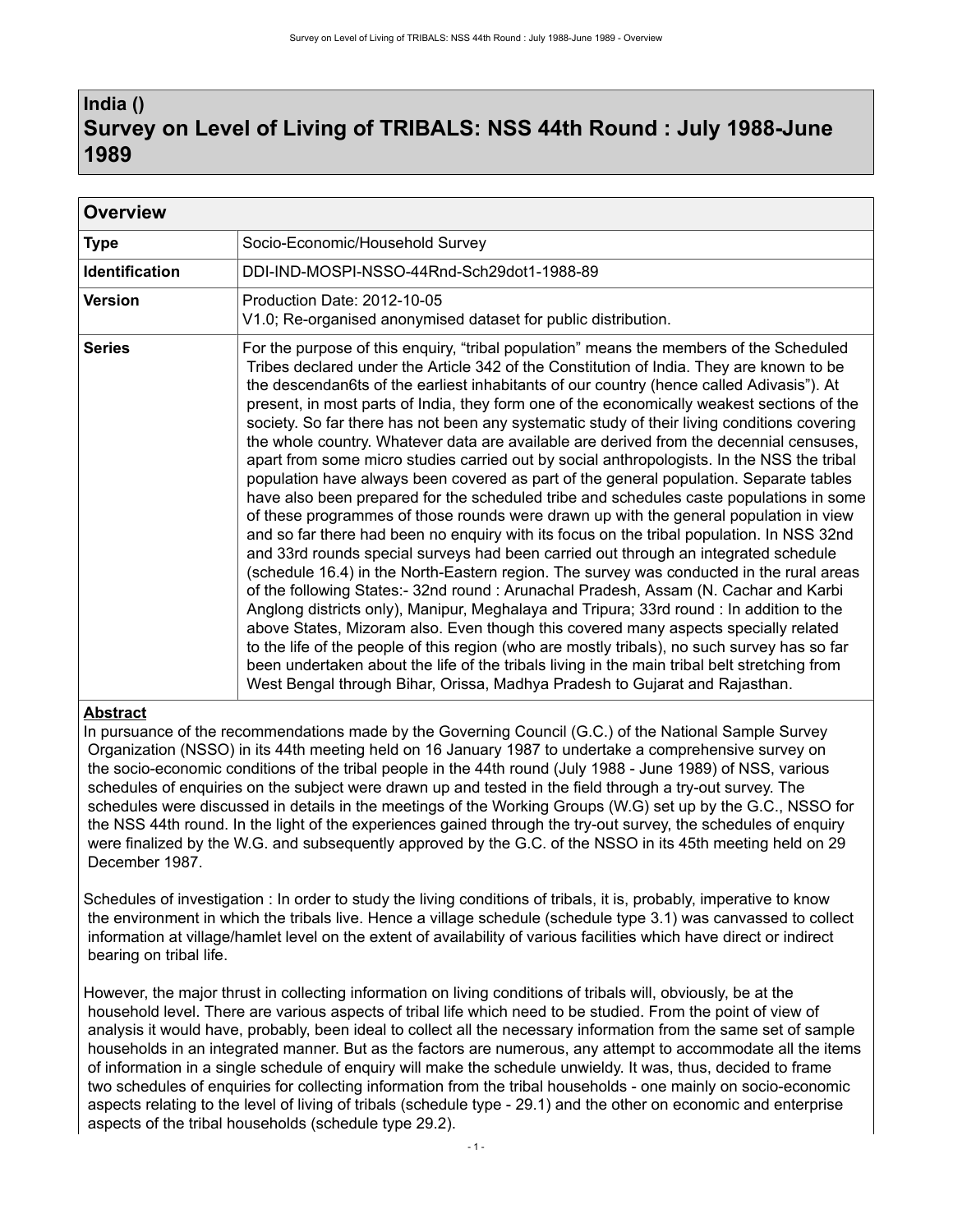Further, with a view to studying the problems of land alienation faced by the tribal population due to in-migration of non-tribals in the tribal areas and also to assess the differences in the socio-economic standard of living between the tribals and the non-tribals, a schedule of enquiry (schedule type 29.3) was designed for collecting information from the non-tribal households residing in the tribal areas.

In short, the following four schedules of enquiries have been framed for the tribal survey:

- (i) Village schedule 3.1 : General information on village characteristics
- (ii) Household schedule 29.1 : Level of living of tribals
- (iii) Household schedule 29.2 :Economic activity of the tribals
- (iv) Household schedule 29.3 : Particulars of migration and ownership of land by non-tribals.

Here in this study the focus is Household schedule 29.1: Level of living of tribals.The object of the enquiry on the living condition of the tribal population carried out in the present round was to throw light on as many aspects as possible of the tribal population of this country. They will relate to aspects of their "level of the living" including demographic and activity particulars, family expenditure etc. as well as to their entrepreneurial activities.

| Kind of Data            | Sample survey data [ssd]                    |
|-------------------------|---------------------------------------------|
| <b>Unit of Analysis</b> | Randomly selectedhousehold and its memebers |

### <span id="page-5-0"></span>**Scope & Coverage**

#### **Scope**

There are various aspects of tribal life on which information is required to study the living conditions of tribals. It has been stated earlier that all those aspects cannot be accommodated in one schedule of enquiry.

The household schedules 29.1 was canvassed in the scheduled tribe households. If different members of a household belong to different tribes, the tribe of the head of the household belong to different tribes, the tribe of the head of the household was considered as the tribe of the household. The schedules was canvassed in the special as well as in general samples belonging to all the rural and urban strata.

In schedule 29.1 demographic particulars, educational particulars with the emphasis on drop-outs and assistance received from various agencies including government, activity particulars and health care & morbidity particulars of each member of the household were collected. Data on economic activity of the members was collected in respect of both usual and current week status following the concepts adopted in the "Employment and Unemployment" survey conducted in 43rd round ( July 1987 - June 1988) of National Sample Survey (NSS). At the household level the survey covered information on consumer expenditure, purchase of selected commodities available though public distribution system or from open market and also the particulars of dwelling unit. Although attempts were made to collect information on the total household consumption of the tribal households by using the concepts adopted in the "Consumer Expenditure" survey on the NSS 43rd round, detailed item wise information was not collected due to the practical difficulties of data collection particularly from the tribal households.

Reference period : Different reference periods were used for different items of investigation. The reference period 'last day' will mean the day prior to the date of survey: 'last week' will mean the 30 days preceding the date of survey and 'last year' will indicate 365 days preceding the date of survey.

### **Geographic Coverage**

The survey covered the whole of Indian Union except Ladakh and Kargil districts of Jammu and Kashmir state. schedule 29.1 and 29.2 were not be canvassed in Jammu & Kashmir, Punjab, Haryana, Chandigarh, Delhi and Pondicherry as there is no schedule tribe in those states as per the prescribed list.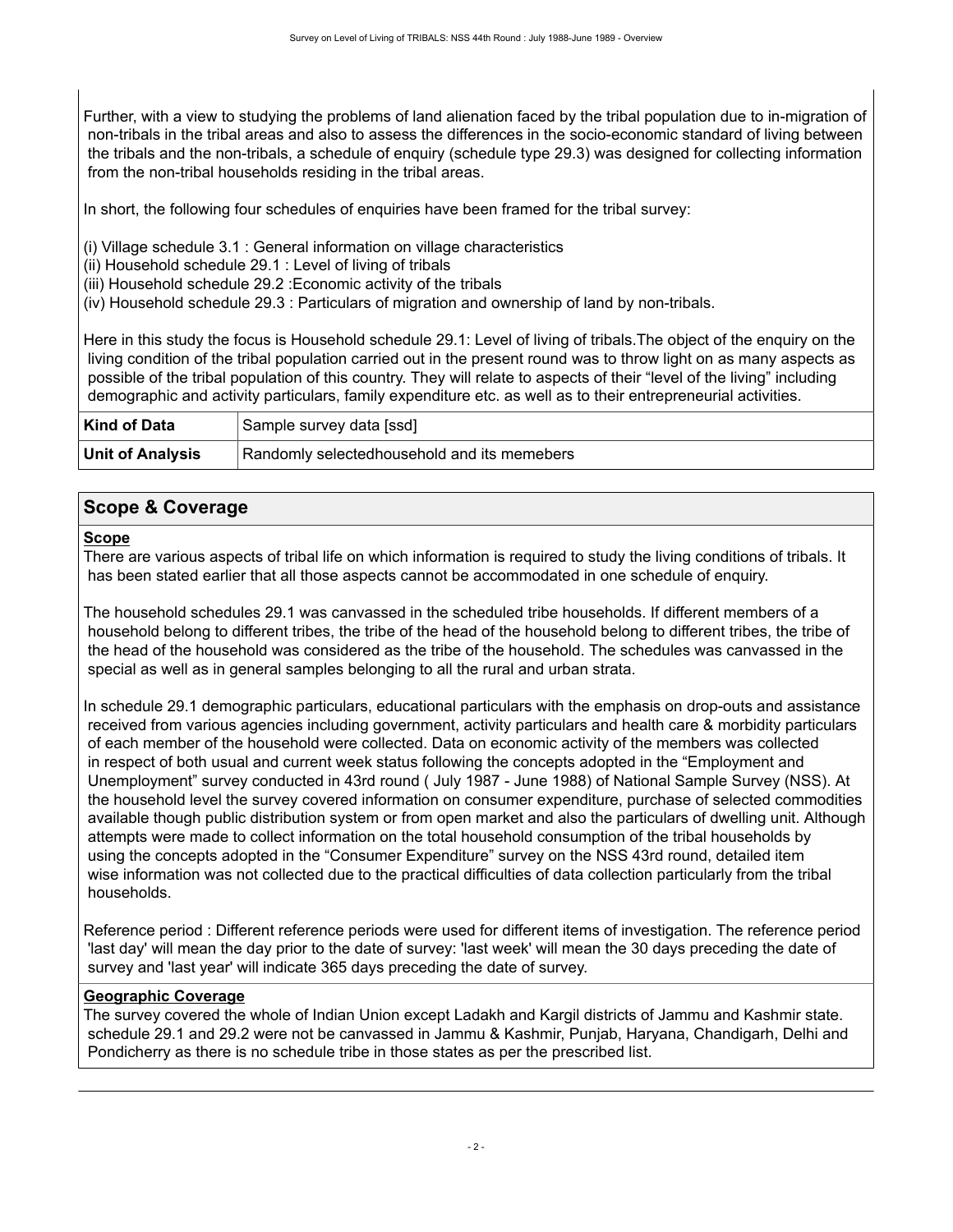<span id="page-6-0"></span>

| <b>Producers &amp; Sponsors</b>   |                                                                                                                                                                                                                                                                                                                                                                                                                                                     |
|-----------------------------------|-----------------------------------------------------------------------------------------------------------------------------------------------------------------------------------------------------------------------------------------------------------------------------------------------------------------------------------------------------------------------------------------------------------------------------------------------------|
| Primary<br>Investigator(s)        | National Sample Survey Office, M/o Statistcs and Programme<br>Implementation(MOSPI), Government of India (GOI)                                                                                                                                                                                                                                                                                                                                      |
| <b>Other Producer(s)</b>          | Survey Design Reearch Division (SDRD), National Sample Survey Office, Questionnaire<br>Desgn, Sampling methodology, Survey Reports<br>Field Operations Division (FOD), National Sample Survey Office, Field Work<br>Data Processing Division (DPD), National Sample Survey Office, Data Processing<br>Computer Centre (CC, MOSPI), M/o Statistcs and Programme<br>Implementation(MOSPI), Government of India (GOI), Data processing & Dissemination |
| <b>Funding Agency/ies</b>         | M/o Statistics & Programme Implementation, GOI (MOSPI)                                                                                                                                                                                                                                                                                                                                                                                              |
| <b>Other</b><br>Acknowledgment(s) | Governing council and Working Group, Finalisation of survey study and Questionnaire,<br>GOI                                                                                                                                                                                                                                                                                                                                                         |

### <span id="page-6-1"></span>**Sampling**

### **Sampling Procedure**

Tthe sample design is, as usual, stratified two-stage with the census village as the first stage unit in the rural sector and UFS block as the first stage unit in the urban sector. The second stage units were households for all schedules.The sample design in the rural sector was decided with a view to providing good estimates for the tribal enquiry. Except in the north-eastern region, the tribal population was concentrated in some districts within the states having considerable tribal population and even in those districts they were found to be unevenly distributed geographically. Therefore special stratification and selection procedures were adopted not only to net sufficient number of tribal households in the sample but also to improve the design in general for the tribal enquiry.

Sampling frame of villages: The list of 1981 census villages constitute the sampling frame for selection of villages in most districts. However in Assam (where '81 census was not done) and a few districts of some other states (where the available lists of villages were not satisfactory), 1971 census village lists were used as frame.

Stratification : In Haryana, Jammu & Kashmir, Punjab, Chandigarh, Delhi, Goa, Daman & Diu and Pondicherry where there were practically no tribal population, the strata used in NSS 43rd round were retained. In Meghalaya, Mizoram, Nagaland, Arunachal Pradesh, Sikkim, Dadra and Nagar Haveli and Lakshadweep also the strata of 43rd round were retained because of the high percentage of ST. population in these States/U.T.'s. (The strata of 43rd round have been retained in the case of Sikkim as the distribution of tribal population is more or less uniform over all the districts).In the remaining states fresh stratification was carried out as described below.

In these states all districts accounting for the bulk of the states's tribal population were selected for formation of strata with concentration of tribal population. Besides these districts, tribal concentration strata were demarcated also in some other districts with relatively small tribal population in order to ensure coverage of as many different ethnic groups as possible.

Within each district so identified for formation of tribal concentration strata, , the tehsils with relatively high concentration of tribal population, together constituted one stratum. These tehsils were selectd in such a way that together they accounted for the bulk (70% or more) of the district tribal population and the proportion of tribal to total population and the proportion of tribal to total population in this stratum was significantly greater than that of the district as a whole. The strata so formed were not always geographically contiguous. These tribal concentration strata are called STRATUM TYPE -1. Further, all the strata of Meghalaya, Mizoram, Nagaland, Arunachal Pradesh, Dadra & Nagar Haveli, Lakshdweep and Sikkim are also considered as stratum type-1. All the remaining strata in the rural sector (in any State/U.T.) were called stratum type -2.

General and special sample villages : There were two types of sample villages in this round. The first type was the general sample in which all enquiries were carried out. The second type was designated as "special sample villages" in which only schedules 3.1, 29.1, 29.2 and 29.3 were canvassed. The special sampleswere intended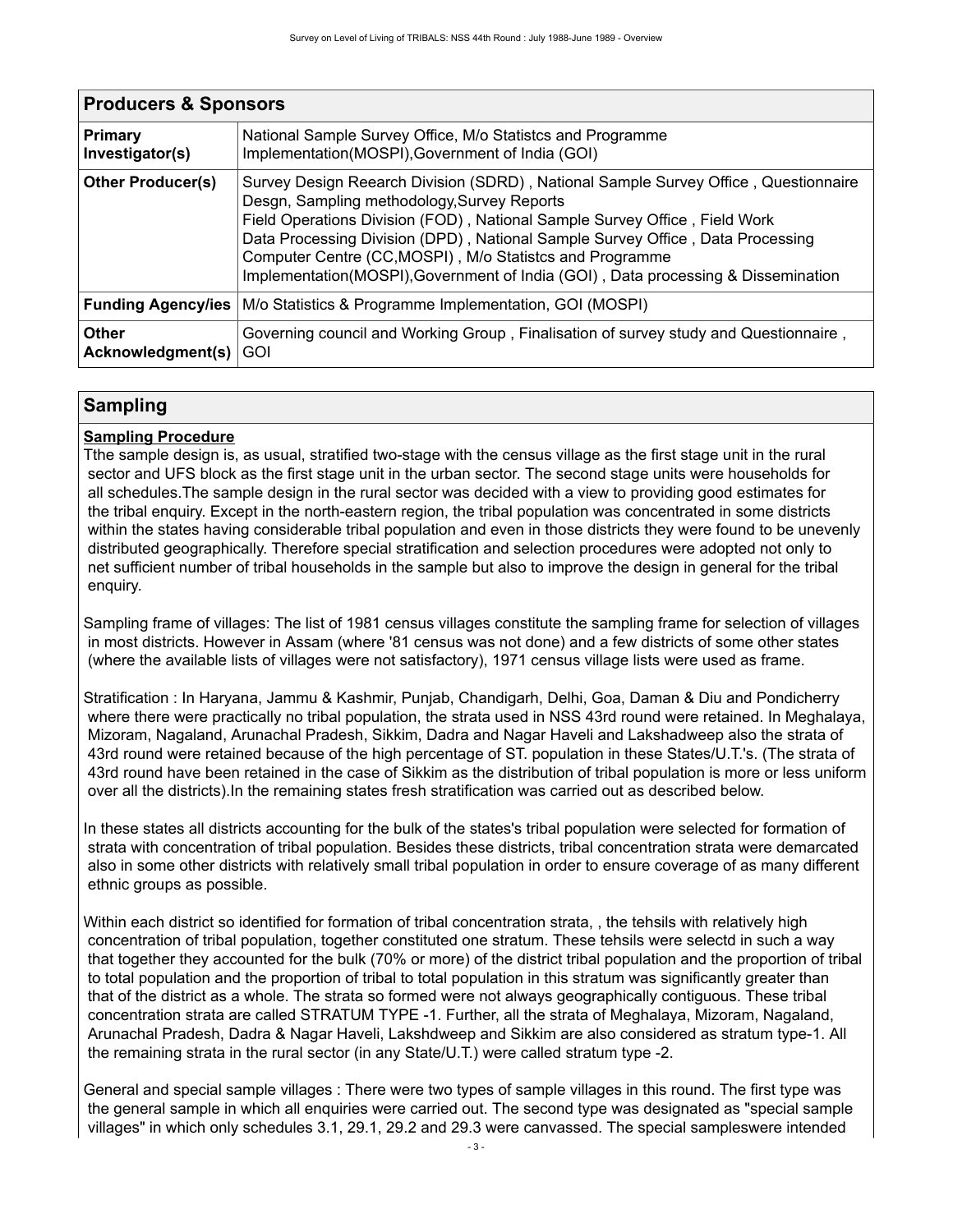for augmenting the general sample for the tribal enquiry. These special sample villages were selected only from the tribal concentration strata (stratum type 1 ) of the 16 States and the U.T. OF Andaman & Nicobar Islands 1) of 16 States and the U.T. of Andaman & Nicobar Islands. There were no special sample villages in the remaining States/U.T.'s. The special samples were called sample type-1 and the general samples, sample type-2.

Schedules 29.1 was canvassed both in rural and urban sectors. Six households each from the frame of schedules tribe households in the villages of special as well as general samples falling in the tribal strata were canvassed. On the other hand only two households were selected from the sample villages of stratus type 2 as well as from each sample block in urban areas of the schedules 29.1. In the special sample villages requiring hamlet group formation, the hamlet group having maximum number of tribal population will be designated as area type 1 and the other hamlet group selected at random from the remaining hamlet groups will be called area type 2. From the area type 1, 4 tribal households will be selected, while only 2 tribal households will be sampled from area type 2 for he schedule - 29.1.

Detailed procedures of samp[ling may be seen in INSTRUCTIONS TO FIELD STAFF : VOLUME I attached as external resource.

#### **Deviations from Sample Design**

There was no deviation from the original sample deviation.

#### **Weighting**

Sample weights were NOT included in each of the data files

<span id="page-7-0"></span>

| <b>Data Collection</b>                       |                                                                                                                                                                                             |
|----------------------------------------------|---------------------------------------------------------------------------------------------------------------------------------------------------------------------------------------------|
| <b>Data Collection</b><br>Mode               | Face-to-face [f2f]                                                                                                                                                                          |
| <b>Data Collection Notes</b>                 |                                                                                                                                                                                             |
|                                              | The survey period of the round was divided into four sub-rounds of 3 months each as follows:-                                                                                               |
| sub-round number period                      |                                                                                                                                                                                             |
| 1 July - September 1988                      |                                                                                                                                                                                             |
| 2 October- December 1988                     |                                                                                                                                                                                             |
| 3 January- March 1989                        |                                                                                                                                                                                             |
| 4 April - June 1989                          |                                                                                                                                                                                             |
|                                              | Equal number of sample villages and block were allocated for survey in each of these sub-rounds. Each village<br>and block was surveyed during the sub-round to which it has been allotted. |
| <b>Questionnaires</b>                        |                                                                                                                                                                                             |
|                                              | Schedule 29.1 consisted of the following blocks :                                                                                                                                           |
| Block 1: identification of sample household  |                                                                                                                                                                                             |
| Block 2 : particulars of field operations    |                                                                                                                                                                                             |
| Block 3 : remarks by investigator            |                                                                                                                                                                                             |
| Block 4 : remarks by supervisory officers(s) |                                                                                                                                                                                             |
| Block 5 : household characteristics          |                                                                                                                                                                                             |

Block 6 : demographic, personal characteristics and migration particulars of household members.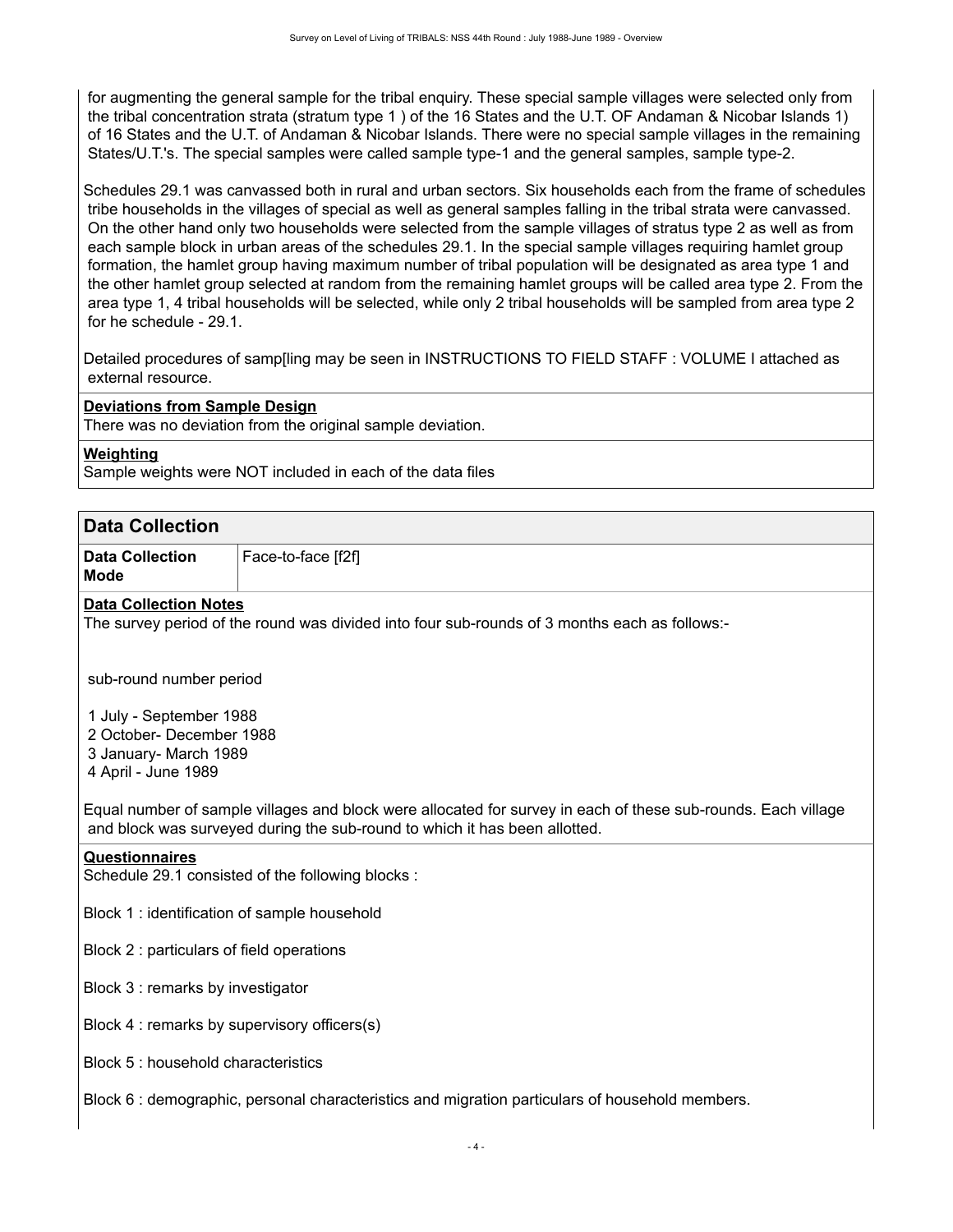Block 7 : particulars of education

Block 8 : usual and current week activity particulars

Block 9 : quality and value of purchase of selected commodities

Block 10: particulars of health care and morbidity

Block 11 : particulars of ceremonies performed by the household

Block 12 : cash purchase and consumption of food, tobacco, intoxicants, fuel & light, clothing and footwear

Block 13 : expenditure on miscellaneous goods and services, rents and taxes and durable goods for domestic use.

Block 14 : particulars of dwelling unit.

| Data Collector(s) | Field Operations Division of Naional Sample Survey Office (NSSO(FOD)), Ministry of |
|-------------------|------------------------------------------------------------------------------------|
|                   | Statistics and Programme Implementation                                            |

### <span id="page-8-0"></span>**Accessibility**

| <b>Access Authority</b> | Computer Centre (M/O Statistics and Programme Implementation), http://mospi.nic.in/<br>Mospi New/site/home.aspx, nssodata@gmail.com                                                                    |
|-------------------------|--------------------------------------------------------------------------------------------------------------------------------------------------------------------------------------------------------|
| Contact(s)              | ADG, SDRD, NSSO (M/O Statistics & PI, G/O India), http://mospi.gov.in/<br>DDG, Computer Centre (Ministry of Statistics and Programme Implementation), http://<br>mospi.nic.in/Mospi New/site/home.aspx |

#### **Access Conditions**

Validated unit level data relating to various survey rounds are available on CD-ROMS which can be obtained from the Deputy Director General, Computer Centre, M/O Statistics and PI, East Block No. 10 R.K. Puram, New Delhi-110066 by remitting the price along with packaging and postal charges as well as giving an undertaking duly signed in a specified format.The amount is to be remitted by way of demand draft drawn in favour of Pay & Accounts Officer, Ministry of Statistics & Programme Implementation, payable at New Delhi.

### <span id="page-8-1"></span>**Rights & Disclaimer**

#### **Disclaimer**

The user of the data acknowledges that the original collector of the data, the authorized distributor of the data, and the relevant funding agency bear no responsibility for use of the data or for interpretations or inferences based upon such uses.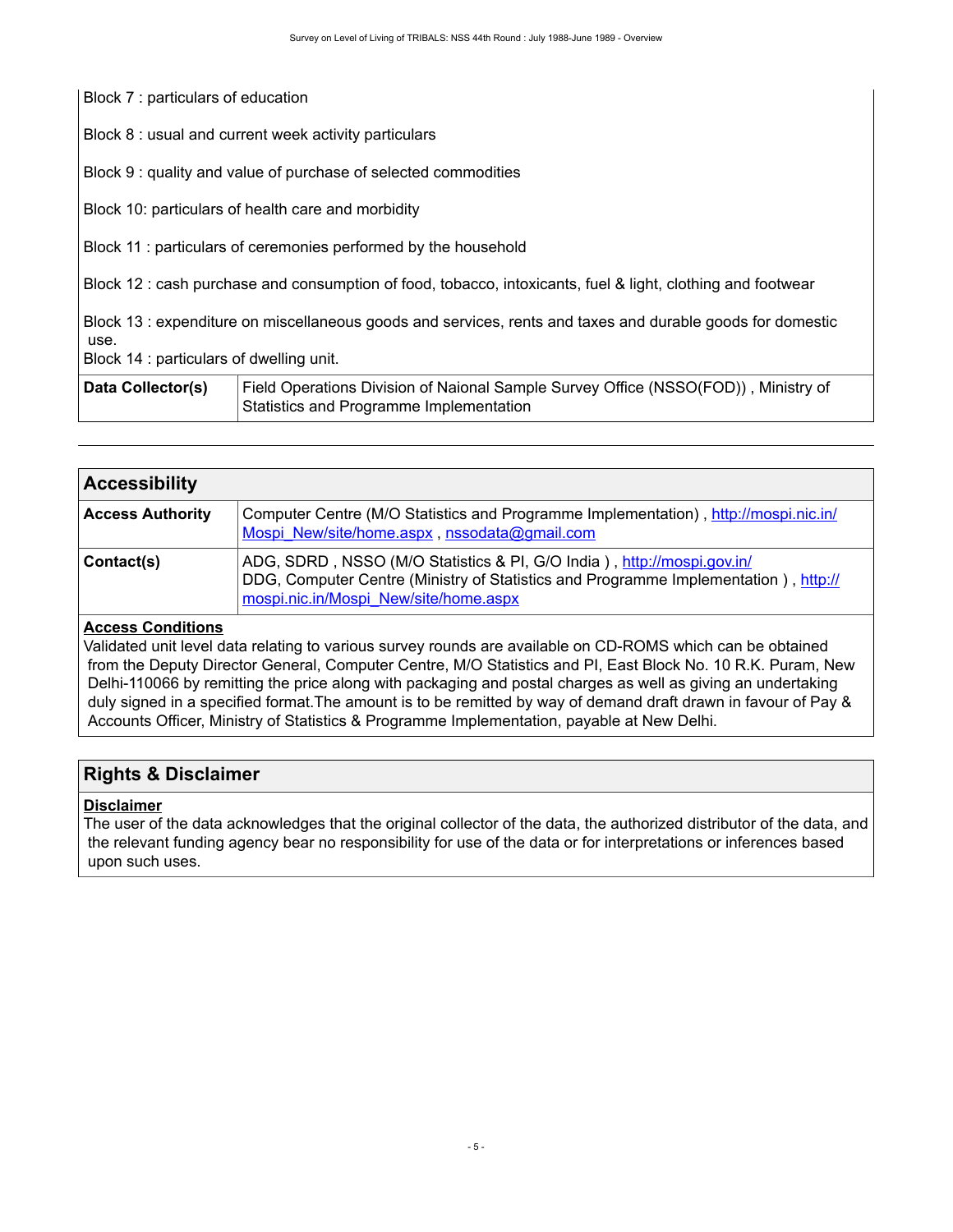# <span id="page-9-0"></span>**Files Description**

### **Dataset contains 11 file(s)**

<span id="page-9-1"></span>

| <b>Block-1-Identification-household-Records</b>                                                                           |                                                           |
|---------------------------------------------------------------------------------------------------------------------------|-----------------------------------------------------------|
| # Cases                                                                                                                   | 16436                                                     |
| # Variable(s)                                                                                                             | 21                                                        |
| <b>File Structure</b>                                                                                                     | Type: relational<br>Key(s): Key hhno (Key to locate Hhno) |
| <b>File Content</b><br>Detailed information on the identification of the sample household are the content of this dataset |                                                           |
| <b>Producer</b>                                                                                                           |                                                           |

NSSO

<span id="page-9-2"></span>

| <b>Block-5-characteristics-sample household-Records</b> |                                                                                                   |
|---------------------------------------------------------|---------------------------------------------------------------------------------------------------|
| # Cases                                                 | 16436                                                                                             |
| # Variable(s)                                           | 42                                                                                                |
| <b>File Structure</b>                                   | Type: relational<br>Key(s): Key hhno (Key to locate Hhno)                                         |
| <b>File Content</b>                                     | Information on some broad characteristics of the sample household are availablke in this dataset. |

**Producer NSSO** 

<span id="page-9-3"></span>

| Block-6-demographic-migration-particulars-Records |                                                                                                                |
|---------------------------------------------------|----------------------------------------------------------------------------------------------------------------|
| # Cases                                           | 79527                                                                                                          |
| # Variable(s)                                     | 35                                                                                                             |
| <b>File Structure</b>                             | Type: relational<br>Key(s): Key membno (Key to locate member no), Key hhno (Key to locate hhno)                |
| <b>File Content</b>                               | This dataset contains Demographic personal characteristics and migration particulars of all the normal members |

 of the household, **Producer**

NSSO

<span id="page-9-4"></span>

| <b>Block-7-Member-Education particulars-Records</b> |                                                                                                  |
|-----------------------------------------------------|--------------------------------------------------------------------------------------------------|
| # Cases                                             | 79087                                                                                            |
| # Variable(s)                                       | 39                                                                                               |
| <b>File Structure</b>                               | Type: relational<br>Key(s): Key membno (Key to locate member no), Key hhno (Key to locate hh no) |
| <b>File Content</b>                                 |                                                                                                  |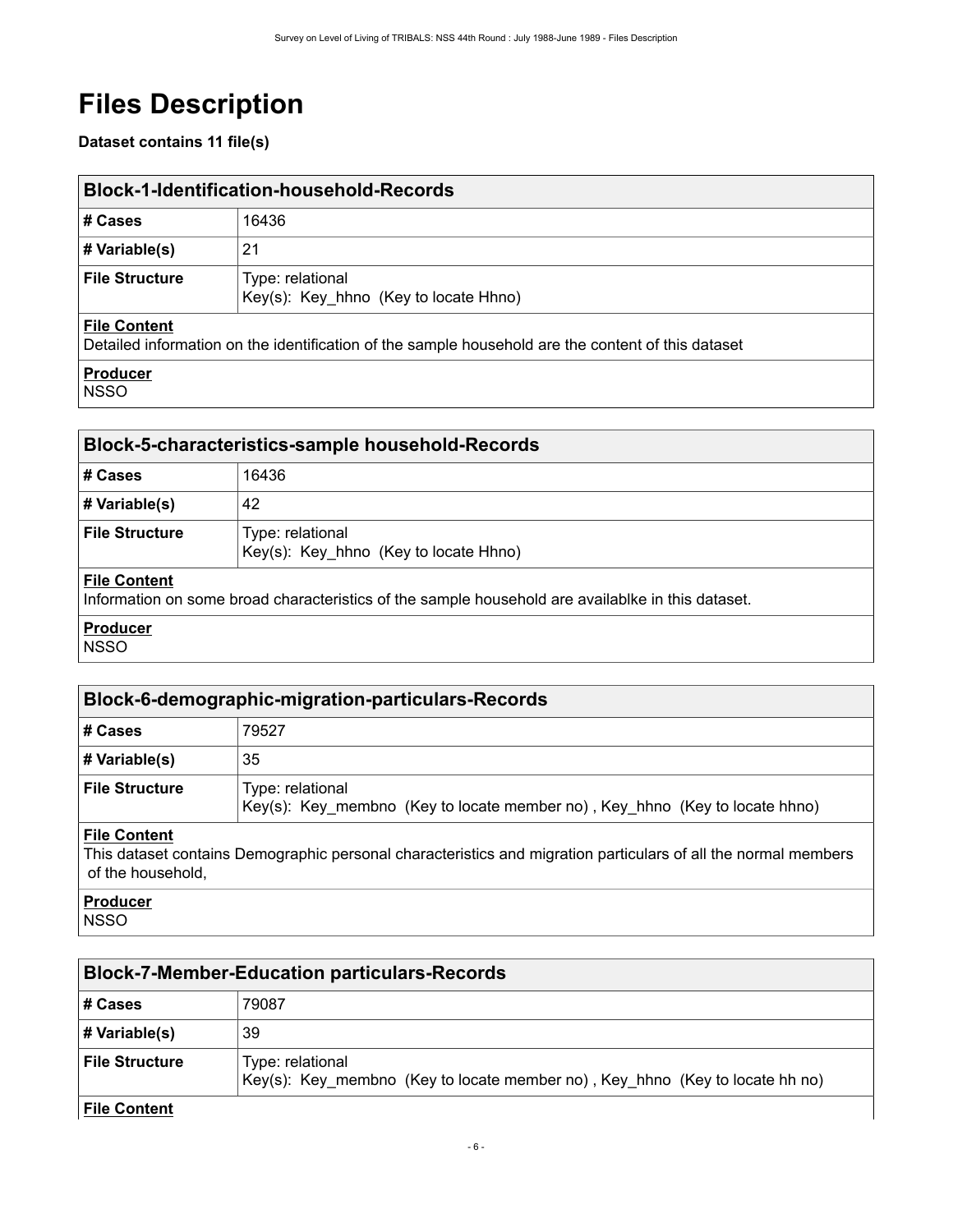This datset contains Education in respect of members currently enrolled in primary and higher levels and on educational wastage in respect of members currently not enrolled in any educational institution.

### **Producer**

**NSSO** 

#### **Notes**

6 duplicate cases found in House number

<span id="page-10-0"></span>

| <b>Block-8-member-activity-status-Records</b> |                                                                                                                 |  |  |  |
|-----------------------------------------------|-----------------------------------------------------------------------------------------------------------------|--|--|--|
| # Cases                                       | 78949                                                                                                           |  |  |  |
| # Variable(s)                                 | 31                                                                                                              |  |  |  |
| <b>File Structure</b>                         | Type: relational<br>Key(s): Key membno (Key to locate member no), Key hhno (Key to locate hhno)                 |  |  |  |
| <b>File Content</b>                           | This dataset contains the usual as well as current activity status particulars of all the normal members of the |  |  |  |

 household. **Producer**

**NSSO** 

### <span id="page-10-1"></span>**Block-9-consumer goods-purchase-Records**

| # Cases               | 255909                                                                                                      |
|-----------------------|-------------------------------------------------------------------------------------------------------------|
| # Variable(s)         | 25                                                                                                          |
| <b>File Structure</b> | Type: relational<br>Key(s): key_commodity_no (Key to locate commodity no), Key_hhno (Key to locate<br>hhno) |
|                       |                                                                                                             |

### **File Content**

Information on the quantity and value of some selected consumer goods purchased by the households from public distribution source as well as from other sources are the content of this dataset

### **Producer**

**NSSO** 

### <span id="page-10-2"></span>**Block-10-members-health care-morbidity-Records**

| # Cases               | 78541                                                                                              |
|-----------------------|----------------------------------------------------------------------------------------------------|
| # Variable(s)         | 35                                                                                                 |
| <b>File Structure</b> | Type: relational<br>Key(s): Key memberno (Key to locate member no), Key_hhno (Key to locate hh no) |

#### **File Content**

Health care and morbidity particulars of each of the normal members of sample household are the content of this dataset

#### **Producer**

**NSSO** 

#### **Notes**

Found 6 cases of duplicate household serial no.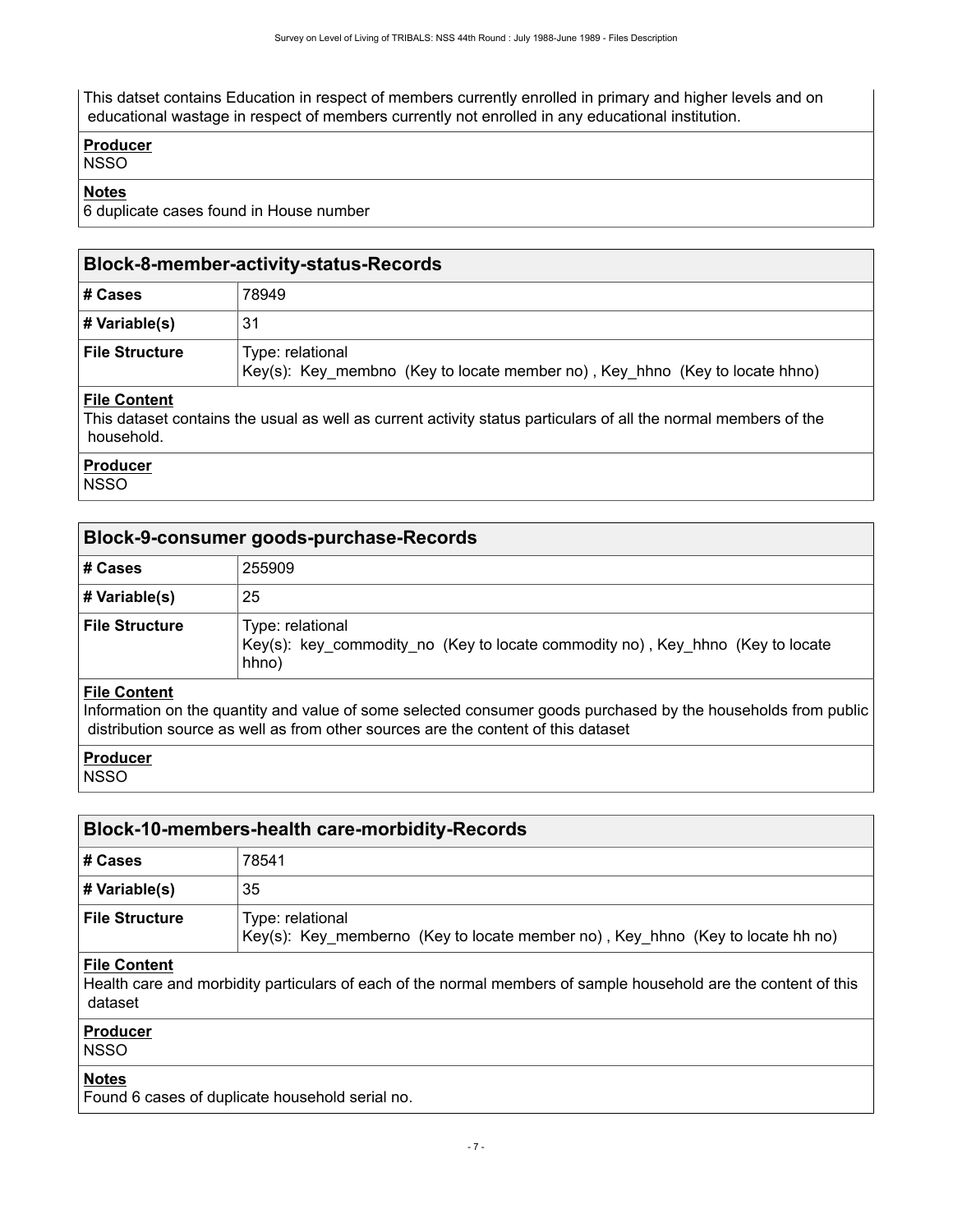<span id="page-11-0"></span>

| Block-11-Household-ceremonies-Records |                                                                                                                  |  |  |  |  |
|---------------------------------------|------------------------------------------------------------------------------------------------------------------|--|--|--|--|
| # Cases                               | 8855                                                                                                             |  |  |  |  |
| $\#$ Variable(s)                      | 22                                                                                                               |  |  |  |  |
| <b>File Structure</b>                 | Type: relational<br>Key(s): Key serial no (Key to locate ceremony seriall no), Key Hhno (Key to locate hh<br>no) |  |  |  |  |
| <b>Eile Contont</b>                   |                                                                                                                  |  |  |  |  |

#### **File Content**

Particulars of all the ceremonies observed by the tribal households during 365 days preceding the date of survey are available in this dataset.

| nducer |  |
|--------|--|
| ישו    |  |

### <span id="page-11-1"></span>**Block-12-household-consumer expenditure-Records**

| # Cases               | 277660                                                                                              |
|-----------------------|-----------------------------------------------------------------------------------------------------|
| # Variable(s)         | 26                                                                                                  |
| <b>File Structure</b> | Type: relational<br>Key(s): key_itemcode (Key to identify item code), key_hhno (Key to locate hhno) |
|                       |                                                                                                     |

#### **File Content**

This dataset contains expenditure incurred by the sample household for the purpose of domestic consumption for the last 30 days preceding the date of survey

|--|

**NSSO** 

<span id="page-11-2"></span>

| Block-13-household-Misc-consumer goods expenditure-Records                                                                                                                         |       |  |  |  |  |  |
|------------------------------------------------------------------------------------------------------------------------------------------------------------------------------------|-------|--|--|--|--|--|
| # Cases                                                                                                                                                                            | 38344 |  |  |  |  |  |
| # Variable(s)<br>19                                                                                                                                                                |       |  |  |  |  |  |
| <b>File Content</b><br>This dataset contains particulars of Expenditure on miscellaneous goods & services, rents & taxes and durable<br>goods for domestic use during last 30 days |       |  |  |  |  |  |

# **Producer**

**NSSO** 

<span id="page-11-3"></span>

| <b>Block-14-dwelling unit-particulars-Records</b>                                        |                                                           |  |  |  |  |
|------------------------------------------------------------------------------------------|-----------------------------------------------------------|--|--|--|--|
| # Cases                                                                                  | 16397                                                     |  |  |  |  |
| $\#$ Variable(s)                                                                         | 31                                                        |  |  |  |  |
| <b>File Structure</b>                                                                    | Type: relational<br>Key(s): Key hhno (Key to locate hhno) |  |  |  |  |
| File Content<br>Data on condition of the dwelling house (unit) contained in this dataset |                                                           |  |  |  |  |
| Producer<br>NSSO                                                                         |                                                           |  |  |  |  |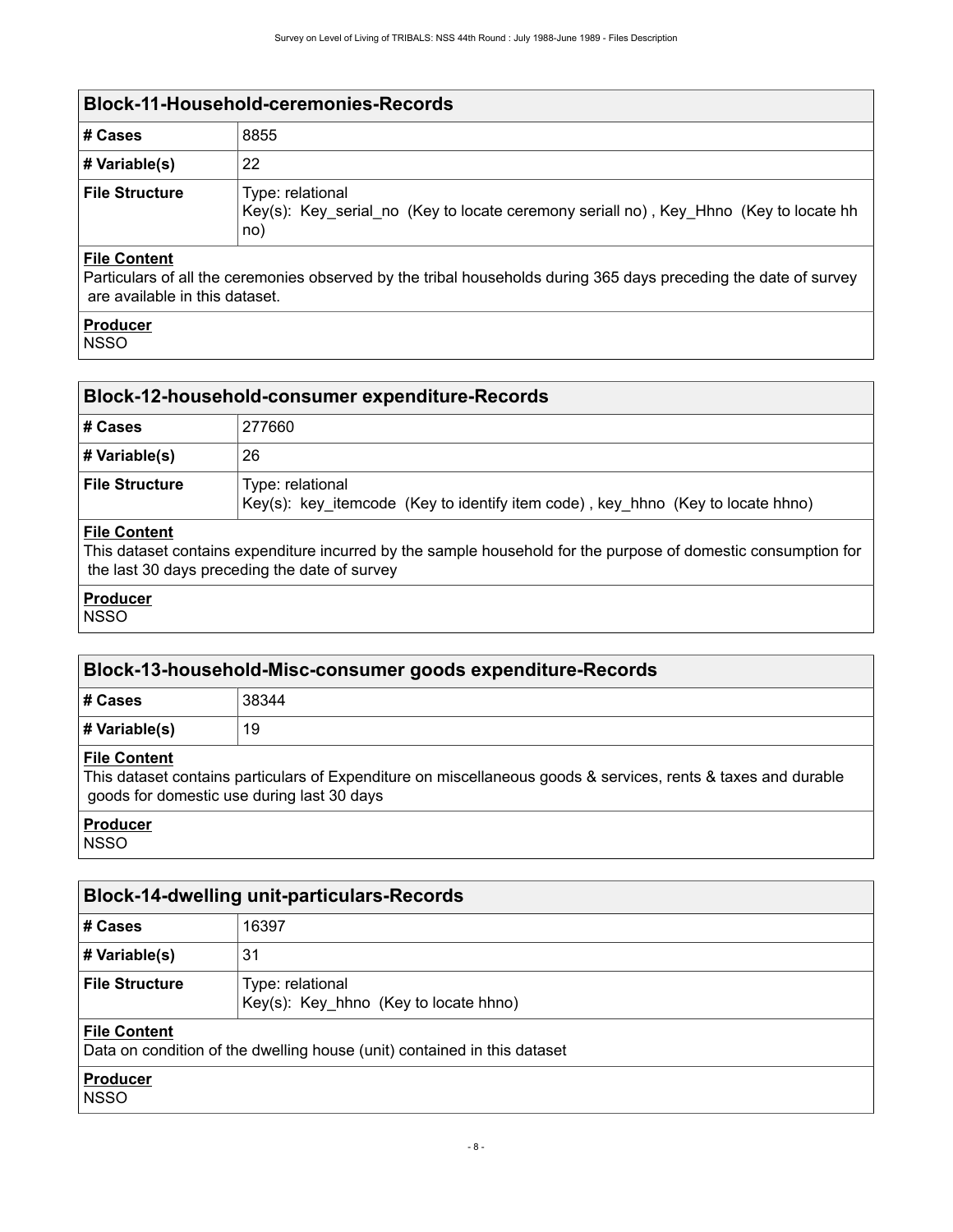# <span id="page-12-0"></span>**Variables List**

**Dataset contains 326 variable(s)**

<span id="page-12-1"></span>

|                | <b>File Block-1-Identification-household-Records</b> |                       |             |              |       |              |                |  |  |
|----------------|------------------------------------------------------|-----------------------|-------------|--------------|-------|--------------|----------------|--|--|
| #              | <b>Name</b>                                          | Label                 | <b>Type</b> | Format       | Valid | Invalid      | Question       |  |  |
| $\mathbf{1}$   | Key hhno                                             | Key to locate Hhno    | discrete    | character-11 | 16436 | $\mathbf{0}$ | $\overline{a}$ |  |  |
| $\overline{a}$ | Rec id                                               | Record identifier     | discrete    | character-2  | 16436 | 0            |                |  |  |
| 3              | Rnd sch                                              | Round & sch. (code)   | discrete    | character-3  | 16436 | $\mathbf 0$  |                |  |  |
| 4              | <b>Flot</b>                                          | Flot number           | discrete    | character-5  | 16436 | $\Omega$     |                |  |  |
| 5              | sector                                               | Sector                | discrete    | character-1  | 16436 | $\mathbf 0$  |                |  |  |
| 6              | sample                                               | Sample Type           | discrete    | character-1  | 16436 | $\mathbf 0$  |                |  |  |
| $\overline{7}$ | state region                                         | State/Region          | discrete    | character-3  | 16436 | $\mathbf 0$  |                |  |  |
| 8              | <b>State</b>                                         | State code            | discrete    | character-2  | 16436 | $\mathbf 0$  |                |  |  |
| 9              | Sub round                                            | Sub-round             | discrete    | character-1  | 16436 | $\mathbf{0}$ |                |  |  |
| 10             | sub sample                                           | Sub-Sample            | discrete    | character-1  | 16432 | 0            |                |  |  |
| 11             | stratum                                              | Stratum               | discrete    | character-2  | 16436 | $\mathbf 0$  |                |  |  |
| 12             | <b>Stratum Type</b>                                  | Stratum_Type B1_12    | discrete    | character-1  | 16436 | 0            | $\overline{a}$ |  |  |
| 13             | sub stratum                                          | Sub-stratum           | discrete    | character-1  | 16436 | $\mathbf 0$  |                |  |  |
| 14             | B1 q1 srlno                                          | Srl. number           | discrete    | character-5  | 16436 | 0            | $\overline{a}$ |  |  |
| 15             | B <sub>1</sub> q <sub>2</sub> Area                   | Area type             | discrete    | character-1  | 16436 | $\mathbf 0$  |                |  |  |
| 16             | hhno                                                 | Sample hh. no.        | discrete    | character-1  | 16436 | 0            |                |  |  |
| 17             | <b>VillType</b>                                      | Village type (B1 q16) | discrete    | character-1  | 16174 | $\mathbf 0$  |                |  |  |
| 18             | B1 q26                                               | Information (code)    | discrete    | character-1  | 16414 | 0            |                |  |  |
| 19             | B <sub>1</sub> q <sub>27</sub>                       | Response (code)       | discrete    | character-1  | 16415 | $\mathbf 0$  |                |  |  |
| 20             | B <sub>1</sub> q <sub>28</sub>                       | Survey (code)         | discrete    | character-1  | 16420 | 0            | $\overline{a}$ |  |  |
| 21             | B <sub>1</sub> q <sub>29</sub>                       | Casualty (code)       | discrete    | character-1  | 171   | $\mathbf 0$  |                |  |  |

# <span id="page-12-2"></span>**File Block-5-characteristics-sample household-Records**

| #  | Name         | Label               | <b>Type</b> | Format       | <b>Valid</b> | <b>Invalid</b> | Question                 |
|----|--------------|---------------------|-------------|--------------|--------------|----------------|--------------------------|
| 1  | Key hhno     | Key to locate Hhno  | discrete    | character-11 | 16436        | 0              |                          |
| 2  | Rec id       | Record identifier   | discrete    | character-2  | 16436        | 0              | $\overline{\phantom{a}}$ |
| 3  | Rnd sch      | Round & sch. (code) | discrete    | character-3  | 16436        | $\mathbf 0$    |                          |
| 4  | <b>Flot</b>  | Flot number         | discrete    | character-5  | 16436        | 0              | $\overline{\phantom{0}}$ |
| 5  | sector       | Sector              | discrete    | character-1  | 16436        | $\mathbf 0$    | $\overline{\phantom{a}}$ |
| 6  | sample       | Sample Type         | discrete    | character-1  | 16436        | $\mathbf 0$    | $\overline{\phantom{0}}$ |
| 7  | state region | State/Region        | discrete    | character-3  | 16436        | $\mathbf 0$    |                          |
| 8  | State code   | State code          | discrete    | character-2  | 16436        | 0              | $\overline{\phantom{a}}$ |
| 9  | Sub round    | Sub-round           | discrete    | character-1  | 16436        | $\mathbf 0$    | $\overline{\phantom{0}}$ |
| 10 | sub sample   | Sub-Sample          | discrete    | character-1  | 16432        | $\mathbf 0$    | $\qquad \qquad$          |
| 11 | stratum      | <b>Stratum</b>      | discrete    | character-2  | 16436        | $\mathbf 0$    | $\overline{\phantom{0}}$ |
| 12 | Stratum Type | Stratum Type B1 12  | discrete    | character-1  | 16436        | 0              | $\overline{\phantom{a}}$ |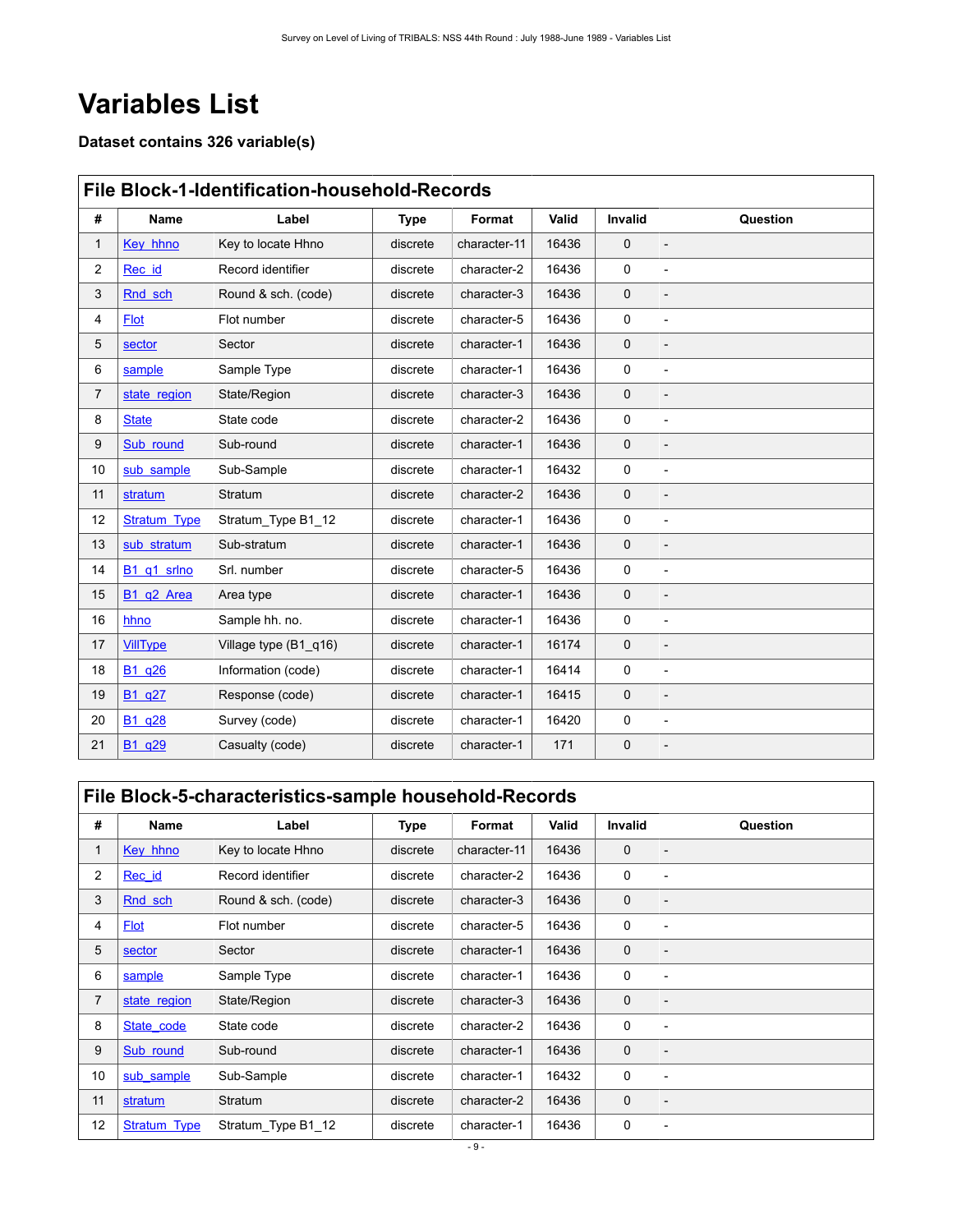|    | File Block-5-characteristics-sample household-Records |                                                                                |             |             |       |             |                          |  |
|----|-------------------------------------------------------|--------------------------------------------------------------------------------|-------------|-------------|-------|-------------|--------------------------|--|
| #  | Name                                                  | Label                                                                          | <b>Type</b> | Format      | Valid | Invalid     | Question                 |  |
| 13 | sub stratum                                           | Sub-stratum                                                                    | discrete    | character-1 | 16436 | $\mathbf 0$ |                          |  |
| 14 | B1 q1 srlno                                           | Srl. number                                                                    | discrete    | character-5 | 16436 | 0           |                          |  |
| 15 | B1 q2 Area                                            | Area type                                                                      | discrete    | character-1 | 16436 | $\mathbf 0$ |                          |  |
| 16 | hhno                                                  | Sample hh. no.                                                                 | discrete    | character-1 | 16436 | 0           | $\frac{1}{2}$            |  |
| 17 | B5 q1                                                 | Household size                                                                 | continuous  | numeric-2.0 | 16417 | 19          | $\overline{a}$           |  |
| 18 | B <sub>5</sub> q <sub>2</sub>                         | Adult male                                                                     | discrete    | numeric-2.0 | 15482 | 954         |                          |  |
| 19 | B <sub>5</sub> q <sub>3</sub>                         | Adult female                                                                   | discrete    | numeric-2.0 | 15436 | 1000        | $\overline{\phantom{a}}$ |  |
| 20 | B <sub>5</sub> q <sub>4</sub>                         | Male child                                                                     | discrete    | numeric-2.0 | 10354 | 6082        | $\frac{1}{2}$            |  |
| 21 | B <sub>5</sub> q <sub>5</sub>                         | female child                                                                   | continuous  | numeric-2.0 | 9601  | 6835        |                          |  |
| 22 | B <sub>5</sub> q <sub>6</sub>                         | Livelihood class (code)                                                        | discrete    | character-5 | 16396 | 0           | $\overline{\phantom{a}}$ |  |
| 23 | <b>B5_q7a</b>                                         | Industry (code)                                                                | discrete    | character-3 | 15915 | $\mathbf 0$ |                          |  |
| 24 | <b>B5 q7b</b>                                         | Occupation (code)                                                              | discrete    | character-3 | 15904 | 0           |                          |  |
| 25 | B <sub>5</sub> q <sub>8</sub>                         | Religion (code)                                                                | discrete    | character-1 | 16419 | $\mathbf 0$ |                          |  |
| 26 | B <sub>5</sub> q <sub>9</sub>                         | Name of tribe (code)                                                           | discrete    | character-2 | 16381 | 0           | $\frac{1}{2}$            |  |
| 27 | B5 q10                                                | Sex of the head (code)                                                         | discrete    | character-1 | 16395 | $\mathbf 0$ |                          |  |
| 28 | B5 g11                                                | Land possessed (0.00<br>acres)                                                 | continuous  | numeric-7.2 | 15975 | 461         | $\overline{a}$           |  |
| 29 | B <sub>5</sub> q <sub>12</sub>                        | How long the hh. is<br>residing in the present site<br>(code)                  | discrete    | character-1 | 16402 | $\mathbf 0$ |                          |  |
| 30 | B5 q13                                                | If code 1 or 2 in item no.<br>12 reason for shifting<br>(code)                 | discrete    | character-1 | 1881  | 0           |                          |  |
| 31 | B5 q14                                                | Making of fire (code)                                                          | discrete    | character-1 | 16342 | $\mathbf 0$ |                          |  |
| 32 | B <sub>5</sub> q <sub>15</sub>                        | HH. consumer expenditure<br>(last 30 days) (Rs.)                               | continuous  | numeric-6.0 | 14005 | 2431        | L,                       |  |
| 33 | B <sub>5</sub> q <sub>16</sub>                        | Total hh. consumer<br>expenditure (Rs.) last 30<br>days                        | continuous  | numeric-5.0 | 16375 | 61          |                          |  |
| 34 | B <sub>5</sub> q17                                    | ta consumer expenditre<br>(Rs.0.00)                                            | discrete    | numeric-9.2 | 16381 | 55          |                          |  |
| 35 | B5_q18                                                | Whether any member<br>worked at least 60 days<br>public                        | discrete    | character-1 | 16398 | 0           |                          |  |
| 36 | B5 q19                                                | Whether assistance<br>received under IRDP<br>(code)                            | discrete    | character-1 | 16332 | 0           |                          |  |
| 37 | B <sub>5</sub> q20                                    | Whether the h.hold was<br>visited by the L.H.V/M.H.V.<br>during last 6 months. | discrete    | character-1 | 15063 | 0           |                          |  |
| 38 | B <sub>5</sub> q21                                    | Television                                                                     | discrete    | character-1 | 15198 | 0           | $\overline{\phantom{a}}$ |  |
| 39 | B <sub>5</sub> q22                                    | Radio                                                                          | discrete    | character-1 | 15200 | 0           |                          |  |
| 40 | B <sub>5</sub> q23                                    | Cinema                                                                         | discrete    | character-1 | 15168 | 0           |                          |  |
| 41 | B <sub>5</sub> q24                                    | Stage/Jatra                                                                    | discrete    | character-1 | 15104 | 0           |                          |  |
| 42 | B <sub>5</sub> q25                                    | Newspaper                                                                      | discrete    | character-1 | 15171 | 0           | $\overline{\phantom{m}}$ |  |

 $\mathbf{I}$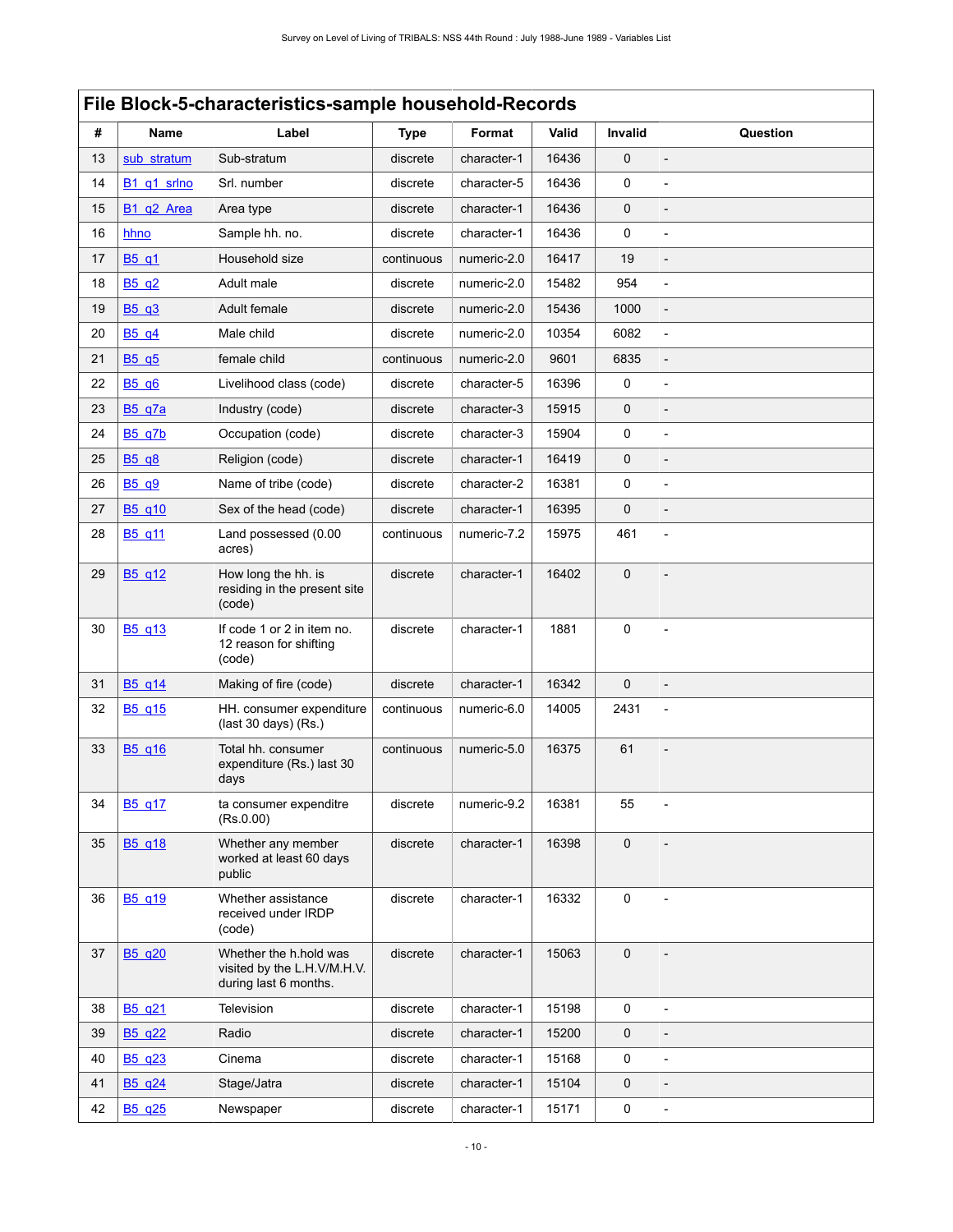<span id="page-14-0"></span>

| #              | Name                | Label                                                                                    | Type       | Format       | Valid | Invalid     | Question                 |
|----------------|---------------------|------------------------------------------------------------------------------------------|------------|--------------|-------|-------------|--------------------------|
| 1              | Key membno          | Key to locate member no                                                                  | discrete   | character-14 | 79527 | 0           |                          |
| 2              | Key hhno            | Key to locate hhno                                                                       | discrete   | character-11 | 79527 | 0           | $\overline{\phantom{a}}$ |
| 3              | Rec id              | Record Identifier                                                                        | discrete   | character-2  | 79527 | 0           |                          |
| 4              | Rnd sch             | Round & sch. (code)                                                                      | discrete   | character-3  | 79527 | 0           |                          |
| 5              | <b>Flot</b>         | Flot number                                                                              | discrete   | character-5  | 79527 | 0           |                          |
| 6              | sector              | Sector                                                                                   | discrete   | character-1  | 79527 | 0           |                          |
| $\overline{7}$ | sample              | Sample Type                                                                              | discrete   | character-1  | 79527 | 0           |                          |
| 8              | state region        | State/Region                                                                             | discrete   | character-3  | 79527 | 0           |                          |
| 9              | state               | State code                                                                               | discrete   | character-2  | 79527 | 0           |                          |
| 10             | Sub round           | Sub-round                                                                                | discrete   | character-1  | 79527 | 0           |                          |
| 11             | sub sample          | Sub-Sample                                                                               | discrete   | character-1  | 79524 | 0           |                          |
| 12             | stratum             | Stratum                                                                                  | discrete   | character-2  | 79527 | 0           |                          |
| 13             | <b>Stratum Type</b> | Stratum_Type                                                                             | discrete   | character-1  | 79527 | 0           |                          |
| 14             | sub stratum         | Sub-stratum                                                                              | discrete   | character-1  | 79527 | 0           |                          |
| 15             | B1_q1_srlno         | Srl. number                                                                              | discrete   | character-5  | 79527 | 0           |                          |
| 16             | B1 q2 Area          | Area type                                                                                | discrete   | character-1  | 79527 | 0           |                          |
| 17             | hhno                | Sample hh. no.                                                                           | discrete   | character-1  | 79527 | $\mathbf 0$ |                          |
| 18             | <b>B6</b> q1        | Member srl. number                                                                       | discrete   | character-3  | 79527 | 0           | $\overline{a}$           |
| 19             | <b>B6 q3</b>        | Relation to head (code)                                                                  | discrete   | character-1  | 79496 | 0           |                          |
| 20             | B6_q4               | Sex (code)                                                                               | discrete   | character-1  | 79524 | 0           |                          |
| 21             | B6 q5               | Age (Years)                                                                              | continuous | numeric-2.0  | 79521 | 6           |                          |
| 22             | B6_q6               | Marital status (code)                                                                    | discrete   | character-1  | 79468 | 0           |                          |
| 23             | B6_q7               | For code 2. 3&4 in col. (6)<br>no. of times married                                      | continuous | numeric-2.0  | 38896 | 40631       |                          |
| 24             | B6_q8               | For code 2 in col. (6) no. of<br>living spouse                                           | discrete   | numeric-2.0  | 34691 | 44836       |                          |
| 25             | <b>B6 q9</b>        | Highest level of education<br>attained (code)                                            | discrete   | character-2  | 79368 | 0           |                          |
| 26             | B6_q10              | skill code Traditional                                                                   | discrete   | character-2  | 79219 | 0           |                          |
| 27             | B6 q11              | skill code Modern                                                                        | discrete   | character-2  | 79084 | 0           |                          |
| 28             | B6 q12              | Use of footwear                                                                          | discrete   | character-1  | 79434 | 0           |                          |
| 29             | B6_q13              | Whether place of<br>enumeration different<br>from last usual residence<br>(Yes=1; No=2)  | discrete   | character-1  | 79177 | 0           |                          |
| 30             | B6_q14              | If yes in col.(13):- Period<br>since leaving the last usual<br>place of residence (years | continuous | numeric-2.0  | 18469 | 61058       |                          |
| 31             | B6_q15              | From where migrated<br>(code)                                                            | discrete   | character-1  | 18468 | 0           |                          |
| 32             | B6_q16              | Reason for leaving usual<br>place of residence (code)                                    | discrete   | character-1  | 18455 | 0           | $\overline{\phantom{a}}$ |
| 33             | B6_q17              | Duration of stay in the last<br>place of residence (years)                               | continuous | numeric-2.0  | 18430 | 61097       |                          |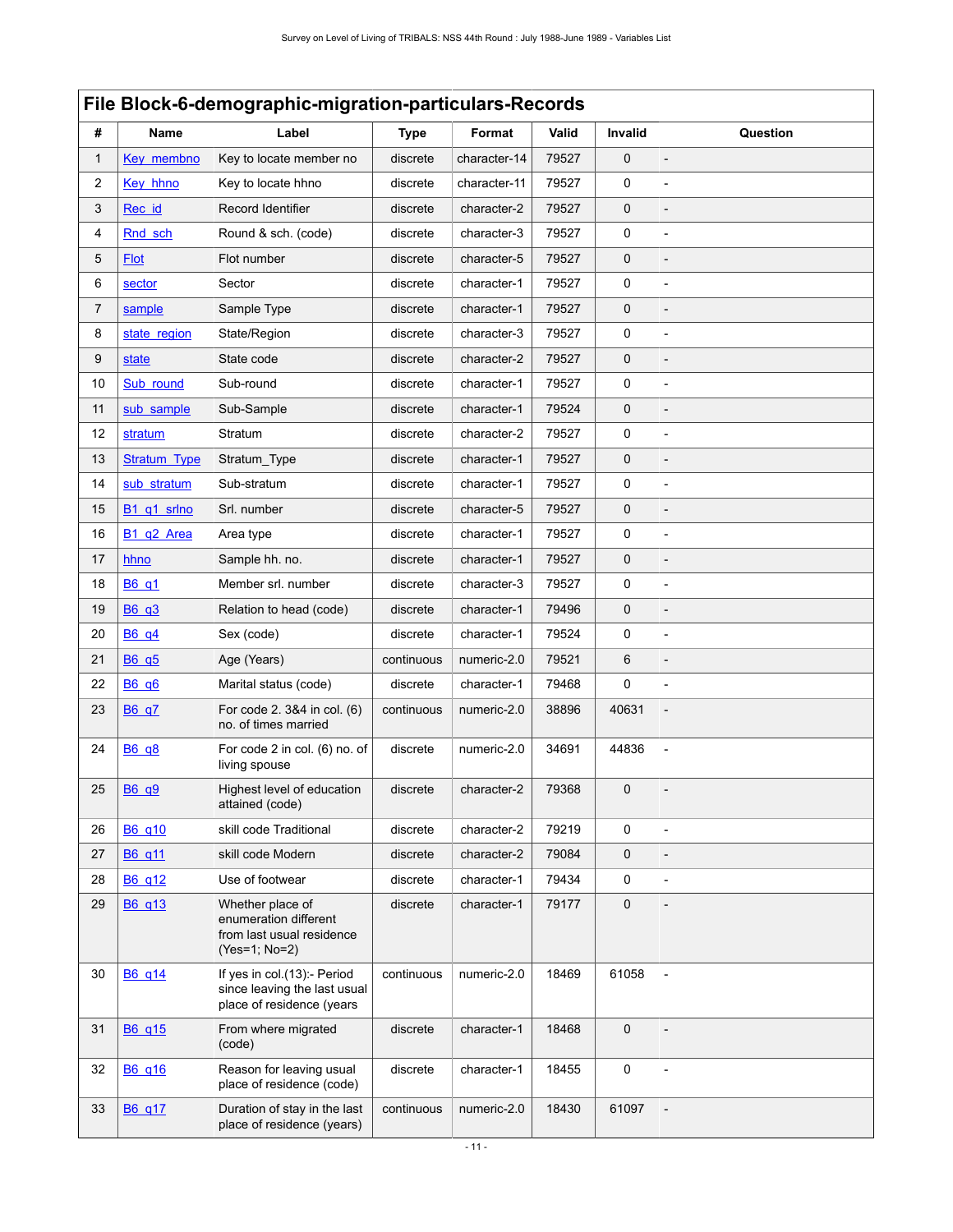|    | File Block-6-demographic-migration-particulars-Records |                                                                             |          |             |       |                |          |  |  |  |
|----|--------------------------------------------------------|-----------------------------------------------------------------------------|----------|-------------|-------|----------------|----------|--|--|--|
| #  | <b>Name</b>                                            | Label                                                                       | Type     | Format      | Valid | <b>Invalid</b> | Question |  |  |  |
| 34 | <b>B6</b> q18                                          | Usual activity at the time of<br>mgration:-Status (code)                    | discrete | character-2 | 18266 | 0              |          |  |  |  |
| 35 | B6 q19                                                 | Usual activity at the time of $ $<br>mgration:- Industry division<br>(code) | discrete | character-1 | 9802  | $\Omega$       | ۰        |  |  |  |

### <span id="page-15-0"></span>**File Block-7-Member-Education particulars-Records # Name Label Type Format Valid Invalid Question** 1  $\overline{Key \text{ membno}}$   $Key \text{ to locate member}$   $\overline{}$  discrete  $\overline{}$  character-14 79087  $\overline{}$  0 2  $Key\_hhno$  Key to locate hh no discrete character-11 79087 0 3 [Rec\\_id](#page-45-3) Level no. discrete character-2 | 79087 | 0 = | -4 [Rnd\\_sch](#page-45-4) Round & sch. (code) discrete character-3 79087 0 5 [Flot](#page-45-5) TFlot number discrete character-5 79087 0 -6 [sector](#page-45-6) Sector discrete character-1 79087 0 7 [sample](#page-45-7) Sample Type discrete character-1 79087 0 8 [state\\_region](#page-46-0) State/Region discrete character-3 79087 0 9 <u>[State](#page-46-1)</u> | State code | discrete | character-2 | 79087 | 0 | -10 [Sub\\_round](#page-46-2) Sub-round discrete character-1 79087 0 -11 sub sample Sub-Sample discrete character-1 79083 0 -12 [stratum](#page-46-4) Stratum discrete character-2 79087 0 - 13 [Stratum\\_Type](#page-46-5) Stratum\_Type discrete character-1 79087 0 14 [sub\\_stratum](#page-46-6) Sub-stratum discrete character-1 79087 0 -15  $\frac{B1 \text{ q1} \text{ srlno}}{2}$  Srl. number discrete character-5 79087 0 -16 B1 q2 Area Area type discrete character-1 79087 0 17 [hhno](#page-47-2) Sample hh. no. discrete character-1 79087 0 -18  $\overline{B7}$  g1 Srl. number as in block 6. discrete character-3 79087 0 -19 [B7\\_q2](#page-47-4) Sex (code) discrete character-1 | 79082 | 0 |-20 <mark>[B7\\_q3](#page-48-0)</mark> | Age (Years) | continuous | numeric-2.0 | 79059 | 28 | -21  $\left| \frac{B7}{94} \right|$  Whether currently attending any-educational institution discrete  $\vert$  character-1 79035  $\vert$  0 22  $\left| \frac{B7}{95} \right|$  Age at entry in school (Years) continuous numeric-2.0 12148  $\vert$  66939  $\vert$  - $23 \left| \frac{B7 \cdot q6}{2} \right|$  Level of study (code) discrete character-2 | 12297 | 0 24  $\overline{B7_q}$  Type of inst. (code) discrete character-1 | 12140 | 0  $25$   $\overline{B7}$  q8 Whether staying in Hostel discrete character-1 12108 0 -26  $\sqrt{B7 \cdot 99}$  Whether received any scholarship stipend discrete  $\vert$  character-1 | 12135 | 0 |-27  $\left| \frac{B7}{910} \right|$  If code '1' in col.(9):-Annual amount of scholarship/ stipend (Rs.) continuous numeric-6.0  $\vert$  2419  $\vert$  76668 28  $\left| \frac{B7}{911} \right|$  Agency providing the scholarship/stipend discrete  $\vert$  character-1  $\vert$  2466  $\vert$  0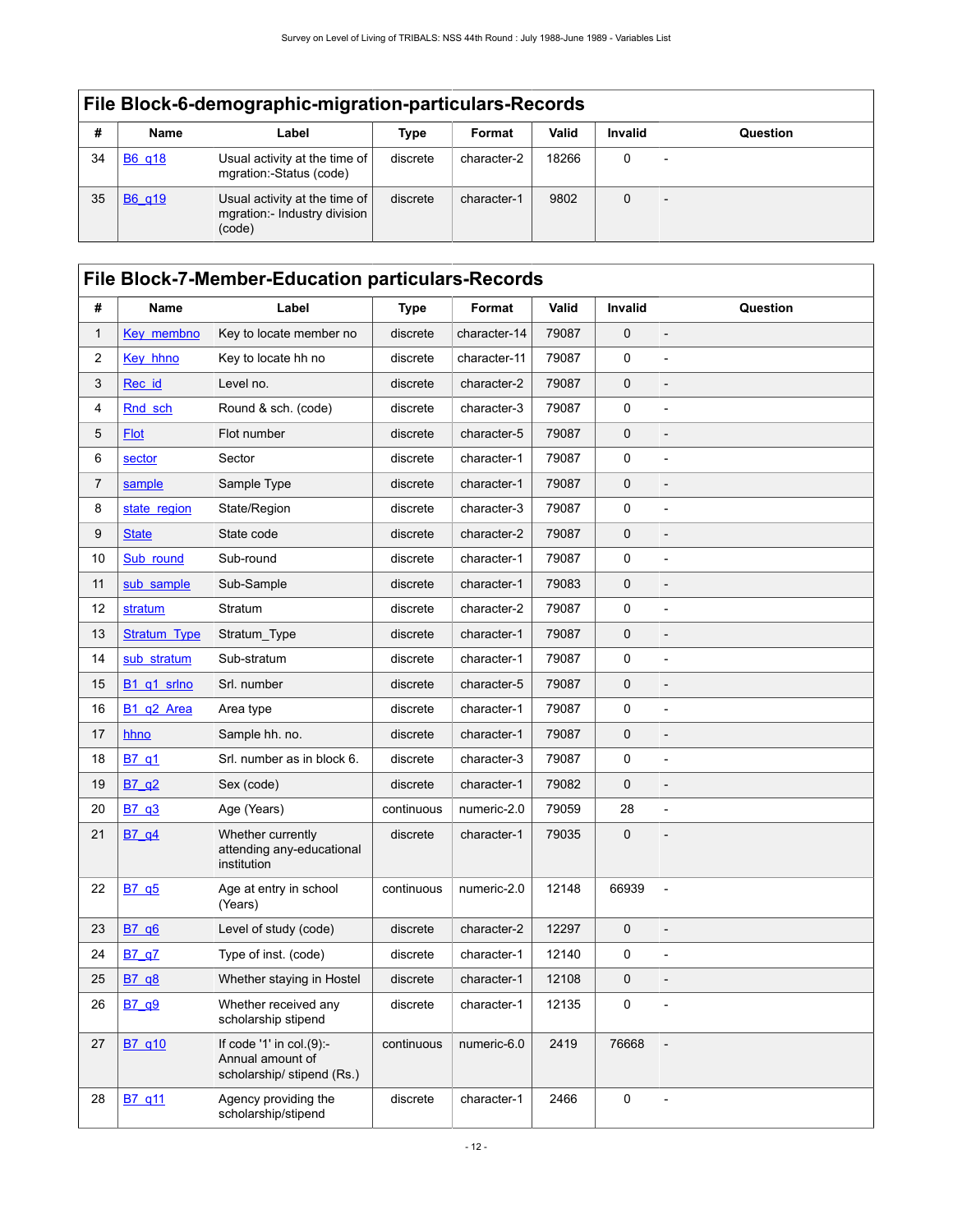| #  | <b>Name</b>   | Label                                                              | <b>Type</b> | Format      | Valid | <b>Invalid</b> | Question                 |
|----|---------------|--------------------------------------------------------------------|-------------|-------------|-------|----------------|--------------------------|
| 29 | B7_q12        | Whether any provision of<br>mid- day meal/nutrition<br>programme   | discrete    | character-1 | 11795 | $\Omega$       |                          |
| 30 | B7 q13        | If yes, agency providing<br>midday meal                            | discrete    | character-1 | 2360  | 0              |                          |
| 31 | B7 q14        | Whether mother tongue<br>is the medium of teching<br>(Yes-1, No-2) | discrete    | character-1 | 11903 | $\Omega$       |                          |
| 32 | B7 q15        | Distance from educational<br>inst. (Km.)                           | continuous  | numeric-3.0 | 11492 | 67595          | $\overline{a}$           |
| 33 | <b>B7</b> q16 | If code 2 in col. $(4)$ :-<br>Whether ever enrolled                | discrete    | character-1 | 67358 | $\mathbf 0$    | $\overline{a}$           |
| 34 | B7 g17        | If code 1 in col.(16) Age at<br>entry in school (Years)            | continuous  | numeric-2.0 | 13425 | 65662          | $\overline{\phantom{a}}$ |
| 35 | <b>B7</b> q18 | Number of years attented                                           | continuous  | numeric-2.0 | 13347 | 65740          | $\overline{\phantom{a}}$ |
| 36 | <b>B7</b> q19 | Level at which<br>discountinued(code)                              | discrete    | character-2 | 13364 | 0              |                          |
| 37 | B7 q20        | Reason for<br>discountination(code)                                | discrete    | character-1 | 13425 | $\Omega$       |                          |
| 38 | B7 q21        | If 2 in col. (16) reason for<br>non-enrollment (code)              | discrete    | character-1 | 53464 | 0              |                          |
| 39 | B7 q22        | Whether attending non-<br>formal educational centre                | discrete    | character-1 | 66175 | $\mathbf 0$    |                          |

# <span id="page-16-0"></span>**File Block-8-member-activity-status-Records**

| #              | <b>Name</b>                        | Label                   | Type     | Format       | Valid | <b>Invalid</b> | Question                 |
|----------------|------------------------------------|-------------------------|----------|--------------|-------|----------------|--------------------------|
| 1              | Key_membno                         | Key to locate member no | discrete | character-14 | 78949 | $\mathbf{0}$   |                          |
| $\overline{2}$ | <b>Key_hhno</b>                    | Key to locate hhno      | discrete | character-11 | 78949 | 0              | $\overline{a}$           |
| 3              | Rec id                             | Record identifier       | discrete | character-2  | 78949 | $\mathbf 0$    | $\overline{a}$           |
| 4              | Rnd sch                            | Round & sch. (code)     | discrete | character-3  | 78949 | $\mathbf 0$    | $\overline{a}$           |
| 5              | <b>Flot</b>                        | Flot number             | discrete | character-5  | 78949 | $\mathbf 0$    | $\overline{a}$           |
| 6              | sector                             | Sector                  | discrete | character-1  | 78949 | $\mathbf 0$    |                          |
| 7              | sample                             | Sample Type             | discrete | character-1  | 78949 | $\mathbf{0}$   |                          |
| 8              | state region                       | State/Region            | discrete | character-3  | 78949 | $\mathbf 0$    | $\overline{a}$           |
| 9              | state                              | state code              | discrete | character-2  | 78949 | $\mathbf{0}$   |                          |
| 10             | Sub round                          | Sub-round               | discrete | character-1  | 78949 | $\mathbf 0$    |                          |
| 11             | sub sample                         | Sub-Sample              | discrete | character-1  | 78949 | $\mathbf 0$    |                          |
| 12             | stratum                            | Stratum                 | discrete | character-2  | 78949 | $\mathbf 0$    |                          |
| 13             | <b>Stratum_Type</b>                | Stratum Type            | discrete | character-1  | 78949 | $\mathbf 0$    |                          |
| 14             | sub stratum                        | Sub-stratum             | discrete | character-1  | 78949 | 0              | $\overline{a}$           |
| 15             | B1_q1_srlno                        | Srl. number             | discrete | character-5  | 78949 | $\mathbf 0$    |                          |
| 16             | B <sub>1</sub> q <sub>2</sub> Area | Area type               | discrete | character-1  | 78949 | $\mathbf 0$    | $\overline{a}$           |
| 17             | hhno                               | Sample hh. no.          | discrete | character-1  | 78949 | $\mathbf 0$    | $\overline{\phantom{0}}$ |
| 18             | <b>B8 c1</b>                       | Srl.no. as in block (6) | discrete | character-3  | 78949 | 0              |                          |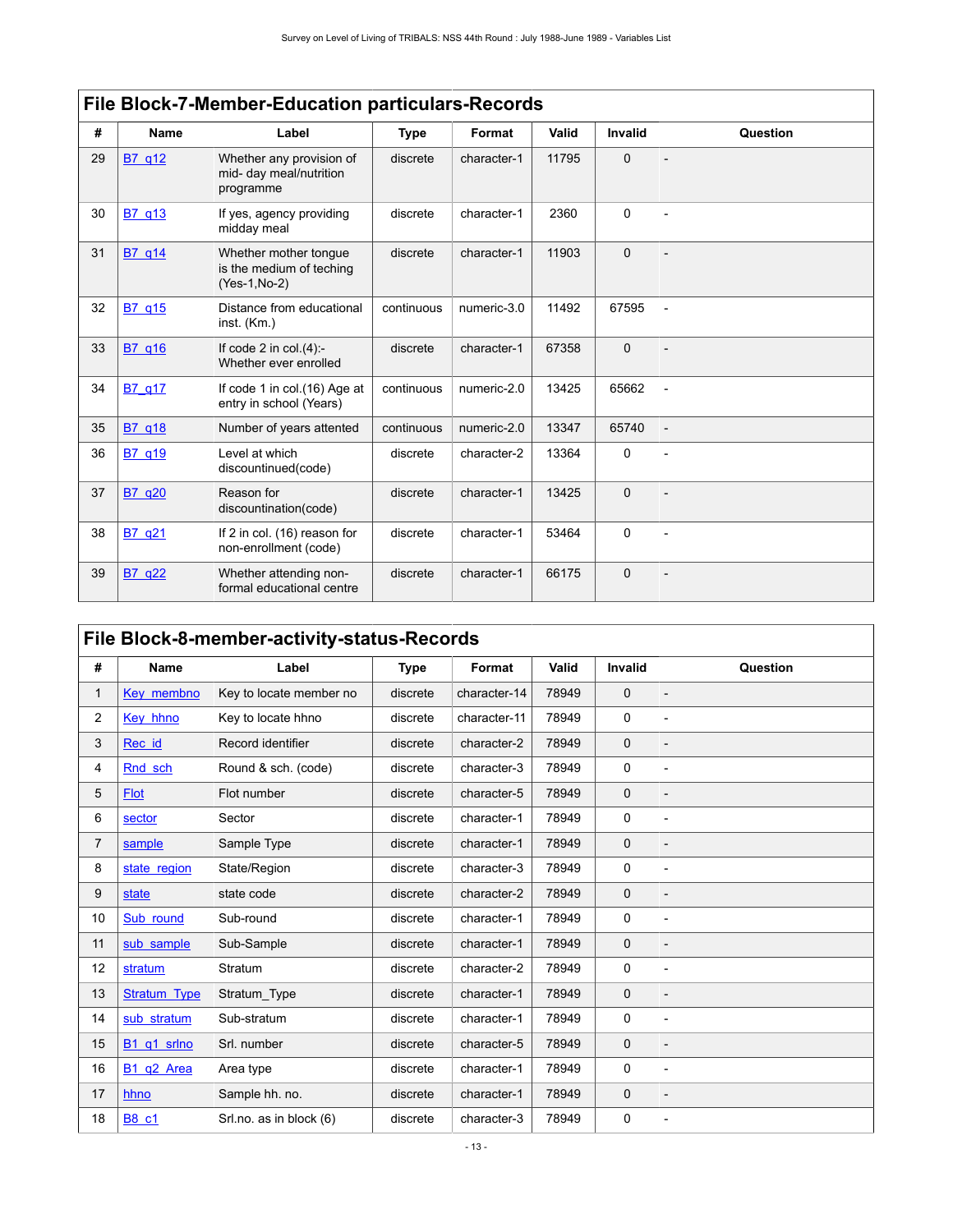|    | File Block-8-member-activity-status-Records |                                                              |             |             |       |                |                          |  |  |  |  |
|----|---------------------------------------------|--------------------------------------------------------------|-------------|-------------|-------|----------------|--------------------------|--|--|--|--|
| #  | <b>Name</b>                                 | Label                                                        | <b>Type</b> | Format      | Valid | <b>Invalid</b> | Question                 |  |  |  |  |
| 19 | <b>B8 c2</b>                                | status code                                                  | discrete    | character-2 | 78905 | $\Omega$       | $\overline{a}$           |  |  |  |  |
| 20 | <b>B8 c4</b>                                | principal industry                                           | discrete    | character-3 | 36412 | $\Omega$       |                          |  |  |  |  |
| 21 | B8 c5                                       | principal ioccupation                                        | discrete    | character-3 | 36389 | $\mathbf 0$    |                          |  |  |  |  |
| 22 | <b>B8 c6</b>                                | Whether engaged in<br>any work in a subsidiary<br>capacity ( | discrete    | character-1 | 78524 | $\Omega$       |                          |  |  |  |  |
| 23 | B8 c7                                       | subsidiary usual gainful<br>activity Status (code)           | discrete    | character-2 | 17622 | $\mathbf{0}$   |                          |  |  |  |  |
| 24 | <b>B8 c8</b>                                | subsidiary Industry                                          | discrete    | character-3 | 17649 | $\Omega$       | $\overline{a}$           |  |  |  |  |
| 25 | <b>B8 c9</b>                                | subsidiary Occupation                                        | discrete    | character-3 | 17451 | $\Omega$       |                          |  |  |  |  |
| 26 | B8 c11                                      | Current week activity<br>Status (code)                       | discrete    | character-2 | 77811 | 0              |                          |  |  |  |  |
| 27 | B8 c13                                      | Current week activity<br>Industry (3 digited)                | discrete    | character-3 | 34062 | $\mathbf{0}$   | $\overline{\phantom{a}}$ |  |  |  |  |
| 28 | B8 c14                                      | Current week activity<br>Occupation (3 digited)              | discrete    | character-3 | 34005 | $\Omega$       |                          |  |  |  |  |
| 29 | B8 c15                                      | Wage and salary earnings<br>(Rs.) Cash                       | continuous  | numeric-5.0 | 13392 | 65557          |                          |  |  |  |  |
| 30 | <b>B8 c16</b>                               | Wage and salary earnings<br>(Rs.) Kind                       | continuous  | numeric-5.0 | 4198  | 74751          | $\overline{a}$           |  |  |  |  |
| 31 | B8 c17                                      | Wage and salary earnings<br>(Rs.) Total                      | continuous  | numeric-5.0 | 15059 | 63890          |                          |  |  |  |  |

<span id="page-17-0"></span>

|    |                     | File Block-9-consumer goods-purchase-Records |             |              |        |                |                          |
|----|---------------------|----------------------------------------------|-------------|--------------|--------|----------------|--------------------------|
| #  | <b>Name</b>         | Label                                        | <b>Type</b> | Format       | Valid  | <b>Invalid</b> | Question                 |
| 1  | key commodity       | Key to locate commodity<br>no                | discrete    | character-14 | 255909 | $\mathbf 0$    |                          |
| 2  | Key hhno            | Key to locate hhno                           | discrete    | character-11 | 255909 | 0              | $\overline{a}$           |
| 3  | Rec id              | Record identifier                            | discrete    | character-2  | 255909 | $\mathbf 0$    | $\overline{a}$           |
| 4  | Rnd sch             | Round & sch. (code)                          | discrete    | character-3  | 255909 | $\mathbf 0$    | $\overline{a}$           |
| 5  | <b>Flot</b>         | Flot number                                  | discrete    | character-5  | 255909 | $\mathbf 0$    |                          |
| 6  | sector              | Sector                                       | discrete    | character-1  | 255909 | 0              | $\overline{a}$           |
| 7  | sample              | Sample Type                                  | discrete    | character-1  | 255909 | $\mathbf 0$    |                          |
| 8  | state region        | State/Region                                 | discrete    | character-3  | 255909 | $\mathbf 0$    | $\overline{a}$           |
| 9  | state               | State code                                   | discrete    | character-2  | 255909 | $\mathbf 0$    |                          |
| 10 | Sub round           | Sub-round                                    | discrete    | character-1  | 255909 | $\mathbf 0$    |                          |
| 11 | sub sample          | Sub-Sample                                   | discrete    | character-1  | 255909 | $\mathbf 0$    |                          |
| 12 | stratum             | Stratum                                      | discrete    | character-2  | 255909 | 0              | $\overline{a}$           |
| 13 | sub stratum         | Sub-stratum                                  | discrete    | character-1  | 255909 | $\mathbf 0$    | $\overline{\phantom{a}}$ |
| 14 | <b>Stratum type</b> | Stratum Type                                 | discrete    | character-1  | 255909 | $\mathbf 0$    |                          |
| 15 | B1 q1 srlno         | Srl. number                                  | discrete    | character-5  | 255909 | $\mathbf 0$    |                          |
| 16 | B1 q2 Area          | Area type                                    | discrete    | character-1  | 255909 | 0              | $\overline{a}$           |
| 17 | hhno                | Sample hh. no.                               | discrete    | character-1  | 255909 | $\mathbf 0$    |                          |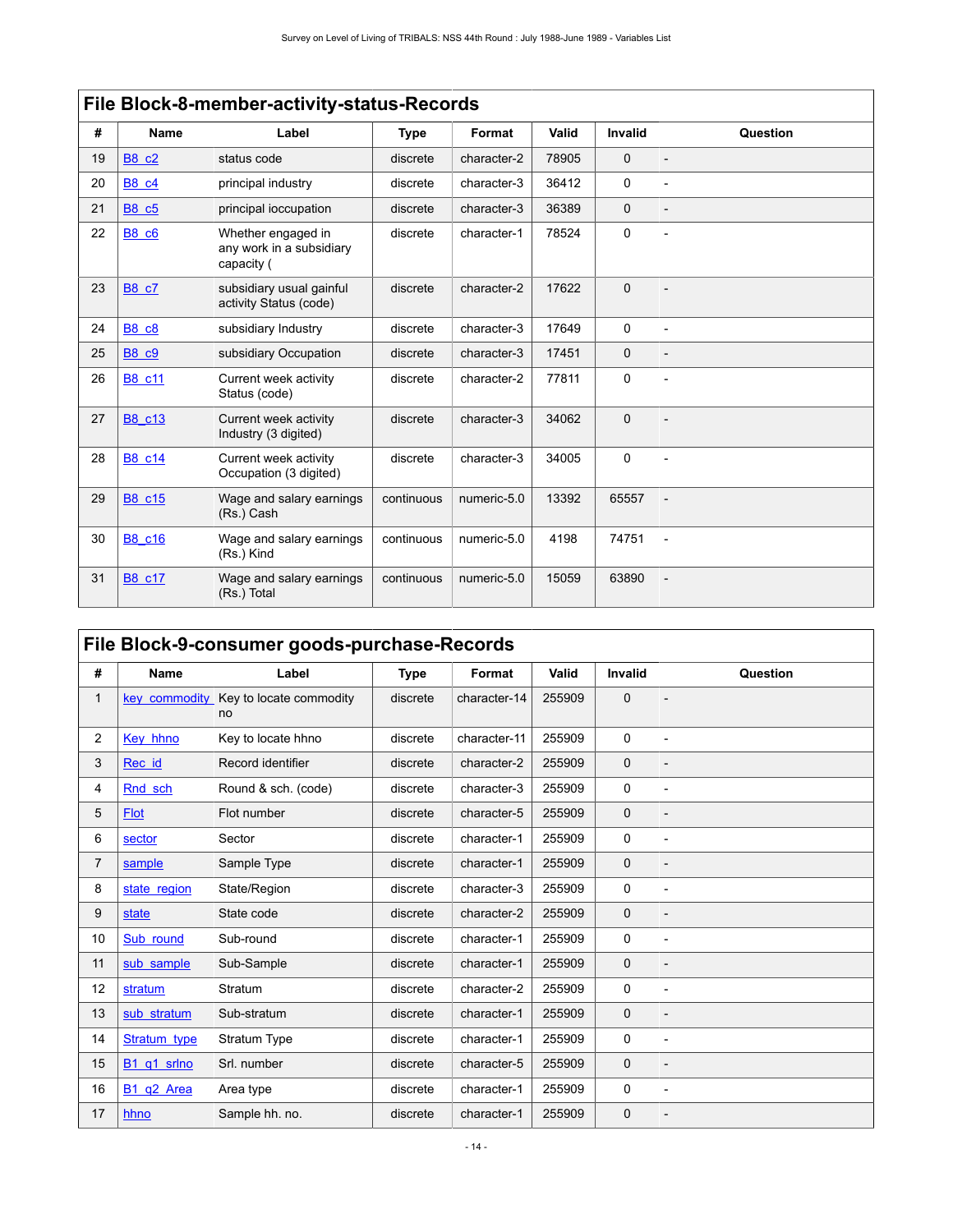|    | File Block-9-consumer goods-purchase-Records |                                                    |             |             |        |                |                          |  |  |  |  |
|----|----------------------------------------------|----------------------------------------------------|-------------|-------------|--------|----------------|--------------------------|--|--|--|--|
| #  | Name                                         | Label                                              | <b>Type</b> | Format      | Valid  | <b>Invalid</b> | Question                 |  |  |  |  |
| 18 | <b>B9 c1</b>                                 | Serial number of<br>commodity                      | discrete    | character-3 | 255909 | 0              |                          |  |  |  |  |
| 19 | <b>B9 c3</b>                                 | Purchase code                                      | discrete    | character-1 | 255820 | $\mathbf 0$    |                          |  |  |  |  |
| 20 | B <sub>9</sub> c <sub>5</sub>                | Type of shop (code)                                | discrete    | character-1 | 58955  | 0              | $\overline{\phantom{a}}$ |  |  |  |  |
| 21 | <b>B9 c6</b>                                 | PDS-Quantity (0.00)                                | continuous  | numeric-7.2 | 23020  | 232889         |                          |  |  |  |  |
| 22 | <b>B9 c7</b>                                 | PDS-Value (Rs.0.00)                                | continuous  | numeric-7.2 | 23019  | 232890         | $\overline{\phantom{a}}$ |  |  |  |  |
| 23 | <b>B9 c8</b>                                 | Quantity (0.00)                                    | continuous  | numeric-8.2 | 84072  | 171837         | $\overline{\phantom{a}}$ |  |  |  |  |
| 24 | <b>B9 c9</b>                                 | Value (Rs.0.00)                                    | continuous  | numeric-8.2 | 84231  | 171678         | $\overline{\phantom{a}}$ |  |  |  |  |
| 25 | <b>B9 c10</b>                                | If code 2 or 3 or 4 in col. $(3)$<br>reason (code) | discrete    | character-1 | 237507 | $\mathbf{0}$   |                          |  |  |  |  |

### <span id="page-18-0"></span>**File Block-10-members-health care-morbidity-Records**

| #              | <b>Name</b>                         | Label                                         | <b>Type</b> | Format       | Valid | <b>Invalid</b> | Question                 |  |  |  |  |
|----------------|-------------------------------------|-----------------------------------------------|-------------|--------------|-------|----------------|--------------------------|--|--|--|--|
| $\mathbf{1}$   | Key memberno                        | Key to locate member no                       | discrete    | character-14 | 78541 | $\mathbf 0$    |                          |  |  |  |  |
| 2              | Key hhno                            | Key to locate hh no                           | discrete    | character-11 | 78541 | 0              | $\overline{a}$           |  |  |  |  |
| 3              | Rec id                              | Record identifier                             | discrete    | character-2  | 78541 | $\mathbf 0$    |                          |  |  |  |  |
| 4              | Rnd sch                             | Round & sch. (code)                           | discrete    | character-3  | 78541 | 0              |                          |  |  |  |  |
| 5              | <b>Flot</b>                         | Flot number                                   | discrete    | character-5  | 78541 | $\mathbf 0$    |                          |  |  |  |  |
| 6              | sector                              | Sector                                        | discrete    | character-1  | 78541 | 0              | $\overline{\phantom{a}}$ |  |  |  |  |
| $\overline{7}$ | sample                              | Sample Type                                   | discrete    | character-1  | 78541 | $\mathbf 0$    |                          |  |  |  |  |
| 8              | state region                        | State/Region                                  | discrete    | character-3  | 78541 | 0              |                          |  |  |  |  |
| 9              | <b>State</b>                        | State code                                    | discrete    | character-8  | 78541 | 0              |                          |  |  |  |  |
| 10             | Sub round                           | Sub-round                                     | discrete    | character-1  | 78541 | 0              |                          |  |  |  |  |
| 11             | sub sample                          | Sub-Sample                                    | discrete    | character-1  | 78541 | $\mathbf 0$    |                          |  |  |  |  |
| 12             | stratum                             | Stratum                                       | discrete    | character-2  | 78541 | 0              |                          |  |  |  |  |
| 13             | Stratum type                        | Stratum Type                                  | discrete    | character-1  | 78541 | $\mathbf 0$    |                          |  |  |  |  |
| 14             | sub_stratum                         | Sub-stratum                                   | discrete    | character-1  | 78541 | 0              |                          |  |  |  |  |
| 15             | B <sub>1</sub> q <sub>1</sub> srlno | Srl. number                                   | discrete    | character-5  | 78541 | $\mathbf 0$    |                          |  |  |  |  |
| 16             | B1 q2 Area                          | Area type                                     | discrete    | character-1  | 78541 | 0              |                          |  |  |  |  |
| 17             | hhno                                | Sample hh. no.                                | discrete    | character-1  | 78541 | $\mathbf 0$    |                          |  |  |  |  |
| 18             | B <sub>10</sub> c <sub>1</sub>      | Srl.no. as in bl.(6)                          | discrete    | character-3  | 78541 | 0              | $\overline{a}$           |  |  |  |  |
| 19             | B <sub>10</sub> c <sub>2</sub>      | Sex                                           | discrete    | character-1  | 78508 | $\mathbf 0$    |                          |  |  |  |  |
| 20             | B <sub>10</sub> c <sub>3</sub>      | Age (Years)                                   | continuous  | numeric-2.0  | 78495 | 46             |                          |  |  |  |  |
| 21             | B <sub>10</sub> c <sub>4</sub>      | Highest level of education<br>attained (code) | discrete    | character-2  | 78438 | 0              |                          |  |  |  |  |
| 22             | B <sub>10</sub> c <sub>5</sub>      | Polio                                         | discrete    | character-1  | 76216 | 0              |                          |  |  |  |  |
| 23             | B <sub>10</sub> c <sub>6</sub>      | Measles                                       | discrete    | character-1  | 76189 | 0              |                          |  |  |  |  |
| 24             | B <sub>10</sub> c <sub>7</sub>      | D.P.T.                                        | discrete    | character-1  | 76212 | 0              |                          |  |  |  |  |
| 25             | B <sub>10</sub> c <sub>8</sub>      | B.C.G.                                        | discrete    | character-1  | 76258 | 0              |                          |  |  |  |  |
| 26             | B <sub>10</sub> c <sub>9</sub>      | Typhoid                                       | discrete    | character-1  | 76799 | 0              |                          |  |  |  |  |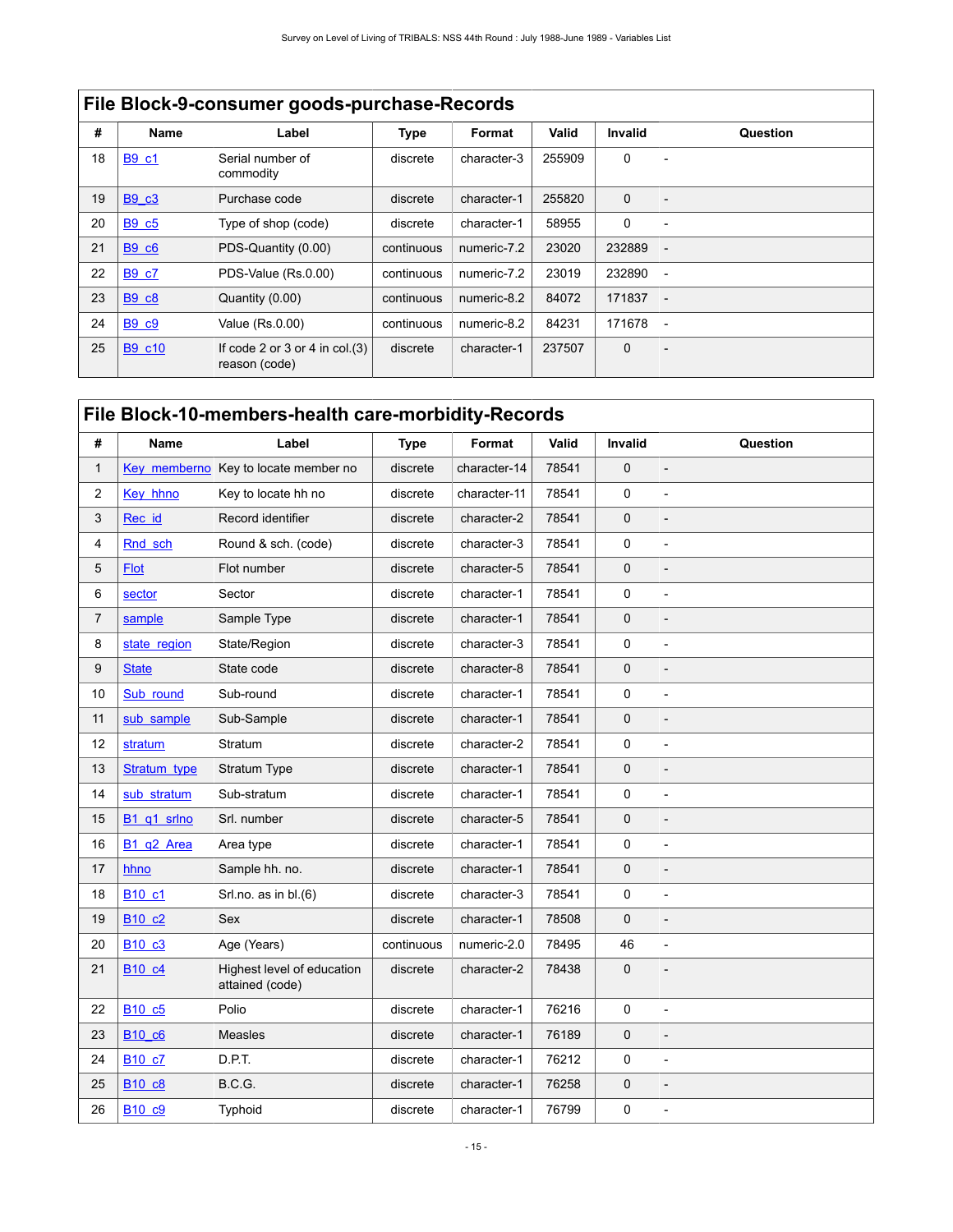|    | File Block-10-members-health care-morbidity-Records |                                                     |          |             |       |                |          |  |  |  |  |  |
|----|-----------------------------------------------------|-----------------------------------------------------|----------|-------------|-------|----------------|----------|--|--|--|--|--|
| #  | Name                                                | Label                                               | Type     | Format      | Valid | <b>Invalid</b> | Question |  |  |  |  |  |
| 27 | B <sub>10</sub> c <sub>10</sub>                     | Cholera                                             | discrete | character-1 | 77217 | 0              |          |  |  |  |  |  |
| 28 | B <sub>10</sub> c <sub>11</sub>                     | Tetanus                                             | discrete | character-1 | 77137 | 0              |          |  |  |  |  |  |
| 29 | B <sub>10</sub> c <sub>12</sub>                     | Rabies                                              | discrete | character-1 | 77129 | 0              |          |  |  |  |  |  |
| 30 | B <sub>10</sub> c <sub>13</sub>                     | Whether there was ailment<br>during last 30 days    | discrete | character-1 | 78388 | $\Omega$       |          |  |  |  |  |  |
| 31 | B10 c14                                             | Type of ailment (code)                              | discrete | character-2 | 7330  | 0              |          |  |  |  |  |  |
| 32 | B <sub>10</sub> c <sub>15</sub>                     | Whether treated<br>(Yes-1, No-2)                    | discrete | character-1 | 7352  | $\Omega$       |          |  |  |  |  |  |
| 33 | B <sub>10</sub> c <sub>16</sub>                     | Source of treatment (code)                          | discrete | character-1 | 5943  | 0              |          |  |  |  |  |  |
| 34 | B <sub>10</sub> c <sub>17</sub>                     | System of medicine (code)                           | discrete | character-1 | 5935  | 0              |          |  |  |  |  |  |
| 35 | B <sub>10</sub> c <sub>18</sub>                     | If '2' in sno.19, reason for<br>no treatment (code) | discrete | character-2 | 1433  | $\mathbf 0$    |          |  |  |  |  |  |

# <span id="page-19-0"></span>**File Block-11-Household-ceremonies-Records**

| #              | <b>Name</b>                    | Label                                          | <b>Type</b> | Format       | Valid | <b>Invalid</b> | Question                 |
|----------------|--------------------------------|------------------------------------------------|-------------|--------------|-------|----------------|--------------------------|
| $\mathbf{1}$   | Key serial no                  | Key to locate ceremony<br>seriall no           | discrete    | character-14 | 8855  | $\mathbf{0}$   |                          |
| $\overline{2}$ | <b>Key Hhno</b>                | Key to locate hh no                            | discrete    | character-11 | 8855  | 0              | $\overline{\phantom{a}}$ |
| 3              | Rec id                         | Record identifier                              | discrete    | character-2  | 8855  | $\mathbf 0$    | $\overline{\phantom{a}}$ |
| 4              | Rnd sch                        | Round & sch. (code)                            | discrete    | character-3  | 8855  | 0              | $\overline{\phantom{0}}$ |
| 5              | Flot                           | Flot number                                    | discrete    | character-5  | 8855  | $\mathbf 0$    | $\overline{\phantom{a}}$ |
| 6              | sample                         | Sample Type                                    | discrete    | character-1  | 8855  | 0              | $\overline{\phantom{a}}$ |
| $\overline{7}$ | sector                         | Sector                                         | discrete    | character-1  | 8855  | $\mathbf 0$    | $\overline{a}$           |
| 8              | state region                   | State/Region                                   | discrete    | character-3  | 8855  | 0              | $\overline{\phantom{a}}$ |
| 9              | <b>State</b>                   | State code                                     | discrete    | character-2  | 8855  | $\mathbf 0$    |                          |
| 10             | Sub round                      | Sub-round                                      | discrete    | character-1  | 8855  | 0              | $\overline{a}$           |
| 11             | sub sample                     | Sub-Sample                                     | discrete    | character-1  | 8855  | $\mathbf 0$    | $\overline{a}$           |
| 12             | stratum                        | Stratum                                        | discrete    | character-2  | 8855  | 0              | $\overline{\phantom{a}}$ |
| 13             | stratum type                   | Stratum Type                                   | discrete    | character-1  | 8855  | $\mathbf 0$    | $\overline{a}$           |
| 14             | sub stratum                    | Sub-stratum                                    | discrete    | character-1  | 8855  | 0              | $\overline{a}$           |
| 15             | B1 q1 srlno                    | Srl. number                                    | discrete    | character-5  | 8855  | 0              |                          |
| 16             | B1 q2 Area                     | Area type                                      | discrete    | character-1  | 8855  | 0              | $\overline{a}$           |
| 17             | hhno                           | Sample hh. no.                                 | discrete    | character-1  | 8855  | $\mathbf 0$    |                          |
| 18             | B <sub>11</sub> c <sub>1</sub> | SI.no. of ceremony                             | discrete    | character-3  | 8855  | 0              |                          |
| 19             | B <sub>11</sub> c <sub>3</sub> | Ceremony code                                  | discrete    | character-2  | 8853  | $\mathbf 0$    |                          |
| 20             | B <sub>11</sub> c <sub>4</sub> | Expenditure incurred on<br>ceremony (Rs.)      | continuous  | numeric-7.0  | 8772  | 83             | $\overline{a}$           |
| 21             | B <sub>11</sub> c <sub>5</sub> | No. of guests entertained                      | continuous  | numeric-5.0  | 2906  | 5949           | $\overline{\phantom{0}}$ |
| 22             | B11 c6                         | whether bride/bride-groom<br>price paid (code) | discrete    | character-1  | 390   | 0              | $\overline{a}$           |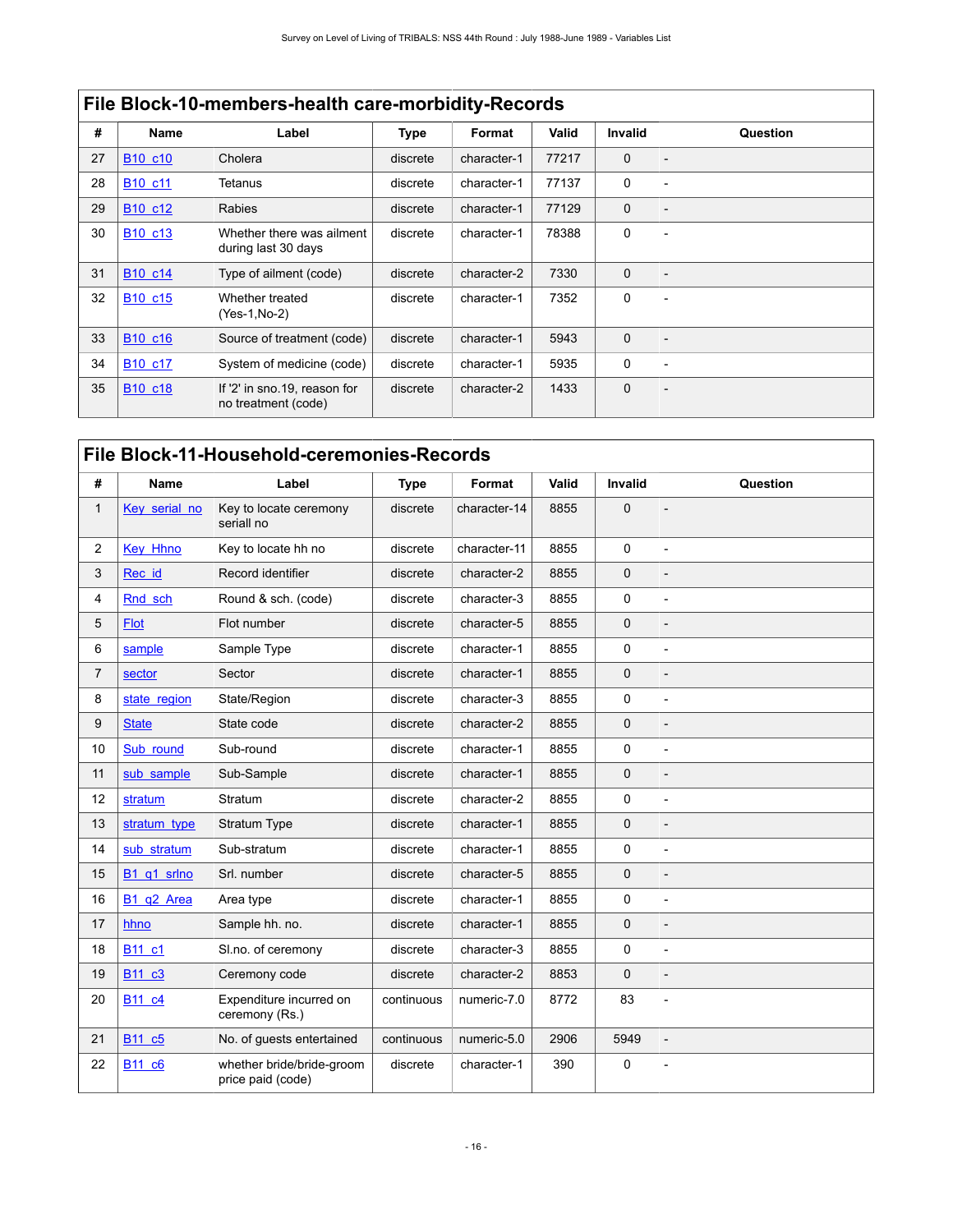<span id="page-20-0"></span>

|                | File Block-12-household-consumer expenditure-Records |                           |             |              |        |                     |                          |  |  |  |  |  |
|----------------|------------------------------------------------------|---------------------------|-------------|--------------|--------|---------------------|--------------------------|--|--|--|--|--|
| #              | Name                                                 | Label                     | <b>Type</b> | Format       | Valid  | Invalid             | Question                 |  |  |  |  |  |
| 1              | key itemcode                                         | Key to identify item code | discrete    | character-14 | 277660 | $\mathbf 0$         |                          |  |  |  |  |  |
| 2              | key hhno                                             | Key to locate hhno        | discrete    | character-11 | 277660 | 0                   |                          |  |  |  |  |  |
| 3              | Rec id                                               | Record identifier         | discrete    | character-2  | 277660 | $\mathbf 0$         |                          |  |  |  |  |  |
| 4              | Rnd sch                                              | Round & sch. (code)       | discrete    | character-3  | 277660 | 0                   |                          |  |  |  |  |  |
| 5              | <b>Flot</b>                                          | Flot number               | discrete    | character-5  | 277660 | $\mathbf 0$         |                          |  |  |  |  |  |
| 6              | sector                                               | Sector                    | discrete    | character-1  | 277660 | 0                   |                          |  |  |  |  |  |
| $\overline{7}$ | sample                                               | Sample Type               | discrete    | character-1  | 277660 | $\mathbf 0$         |                          |  |  |  |  |  |
| 8              | state region                                         | State/Region              | discrete    | character-3  | 277660 | 0                   |                          |  |  |  |  |  |
| 9              | state                                                | State code                | discrete    | character-2  | 277660 | $\mathbf 0$         |                          |  |  |  |  |  |
| 10             | Sub round                                            | Sub-round                 | discrete    | character-1  | 277660 | $\mathsf{O}\xspace$ |                          |  |  |  |  |  |
| 11             | sub sample                                           | Sub-Sample                | discrete    | character-1  | 277643 | $\mathbf 0$         |                          |  |  |  |  |  |
| 12             | stratum                                              | Stratum                   | discrete    | character-2  | 277660 | 0                   |                          |  |  |  |  |  |
| 13             | Stratum type                                         | Stratum Type              | discrete    | character-1  | 277660 | $\mathbf 0$         |                          |  |  |  |  |  |
| 14             | sub stratum                                          | Sub-stratum               | discrete    | character-1  | 277660 | 0                   |                          |  |  |  |  |  |
| 15             | B1 q1 srlno                                          | Srl. number               | discrete    | character-5  | 277660 | $\mathbf 0$         |                          |  |  |  |  |  |
| 16             | B <sub>1</sub> q <sub>2</sub> Area                   | Area type                 | discrete    | character-1  | 277660 | $\mathbf 0$         |                          |  |  |  |  |  |
| 17             | hhno                                                 | Sample hh. no.            | discrete    | character-1  | 277660 | $\mathbf 0$         |                          |  |  |  |  |  |
| 18             | B12 c1                                               | Item code                 | discrete    | character-3  | 277660 | 0                   | $\overline{\phantom{0}}$ |  |  |  |  |  |
| 19             | B12 c4                                               | Quantity (0.00)           | continuous  | numeric-7.2  | 159267 | 118393              |                          |  |  |  |  |  |
| 20             | B <sub>12</sub> c <sub>5</sub>                       | Value (Rs.0.00)           | continuous  | numeric-7.2  | 220117 | 57543               |                          |  |  |  |  |  |
| 21             | B <sub>12</sub> c <sub>6</sub>                       | Quantity (0.00)           | continuous  | numeric-7.2  | 33849  | 243811              |                          |  |  |  |  |  |
| 22             | B <sub>12</sub> c <sub>7</sub>                       | Value (Rs.0.00)           | continuous  | numeric-7.2  | 48343  | 229317              |                          |  |  |  |  |  |
| 23             | B <sub>12</sub> c <sub>8</sub>                       | Quantity (0.00)           | continuous  | numeric-7.2  | 12891  | 264769              |                          |  |  |  |  |  |
| 24             | B <sub>12</sub> c <sub>9</sub>                       | Value (Rs.0.00)           | continuous  | numeric-7.2  | 26650  | 251010              |                          |  |  |  |  |  |
| 25             | B <sub>12</sub> c <sub>10</sub>                      | Quantity (0.00)           | continuous  | numeric-7.2  | 198589 | 79071               |                          |  |  |  |  |  |
| 26             | B <sub>12</sub> c <sub>11</sub>                      | Value (Rs.0.00)           | continuous  | numeric-8.2  | 274387 | 3273                |                          |  |  |  |  |  |

# <span id="page-20-1"></span>**File Block-13-household-Misc-consumer goods expenditure-Records**

| #              | Name                | Label                  | Type     | Format       | Valid | Invalid     | Question                 |
|----------------|---------------------|------------------------|----------|--------------|-------|-------------|--------------------------|
|                | <b>Key itemcode</b> | Key to locate itemcode | discrete | character-13 | 38344 | $\mathbf 0$ | $\overline{\phantom{0}}$ |
| $\overline{2}$ | Key hhno            | Key to locate Hhno     | discrete | character-10 | 38344 | 0           | $\overline{\phantom{0}}$ |
| 3              | Rec id              | Record identifier      | discrete | character-2  | 38344 | $\mathbf 0$ | $\overline{\phantom{0}}$ |
| 4              | Rnd sch             | Round & sch. (code)    | discrete | character-3  | 38344 | $\mathbf 0$ | $\overline{\phantom{0}}$ |
| 5              | <b>Flot</b>         | Flot number            | discrete | character-5  | 38344 | $\mathbf 0$ | $\overline{a}$           |
| 6              | sector              | Sector                 | discrete | character-1  | 38344 | 0           | $\overline{\phantom{0}}$ |
| 7              | sample              | Sample Type            | discrete | character-1  | 38344 | $\mathbf 0$ | $\overline{\phantom{0}}$ |
| 8              | state region        | State/Region           | discrete | character-3  | 38344 | 0           | $\overline{\phantom{0}}$ |
| 9              | <b>State</b>        | State code             | discrete | character-8  | 38344 | $\mathbf 0$ | $\overline{\phantom{0}}$ |
| 10             | Sub round           | Sub-round              | discrete | character-1  | 38344 | 0           | $\overline{\phantom{a}}$ |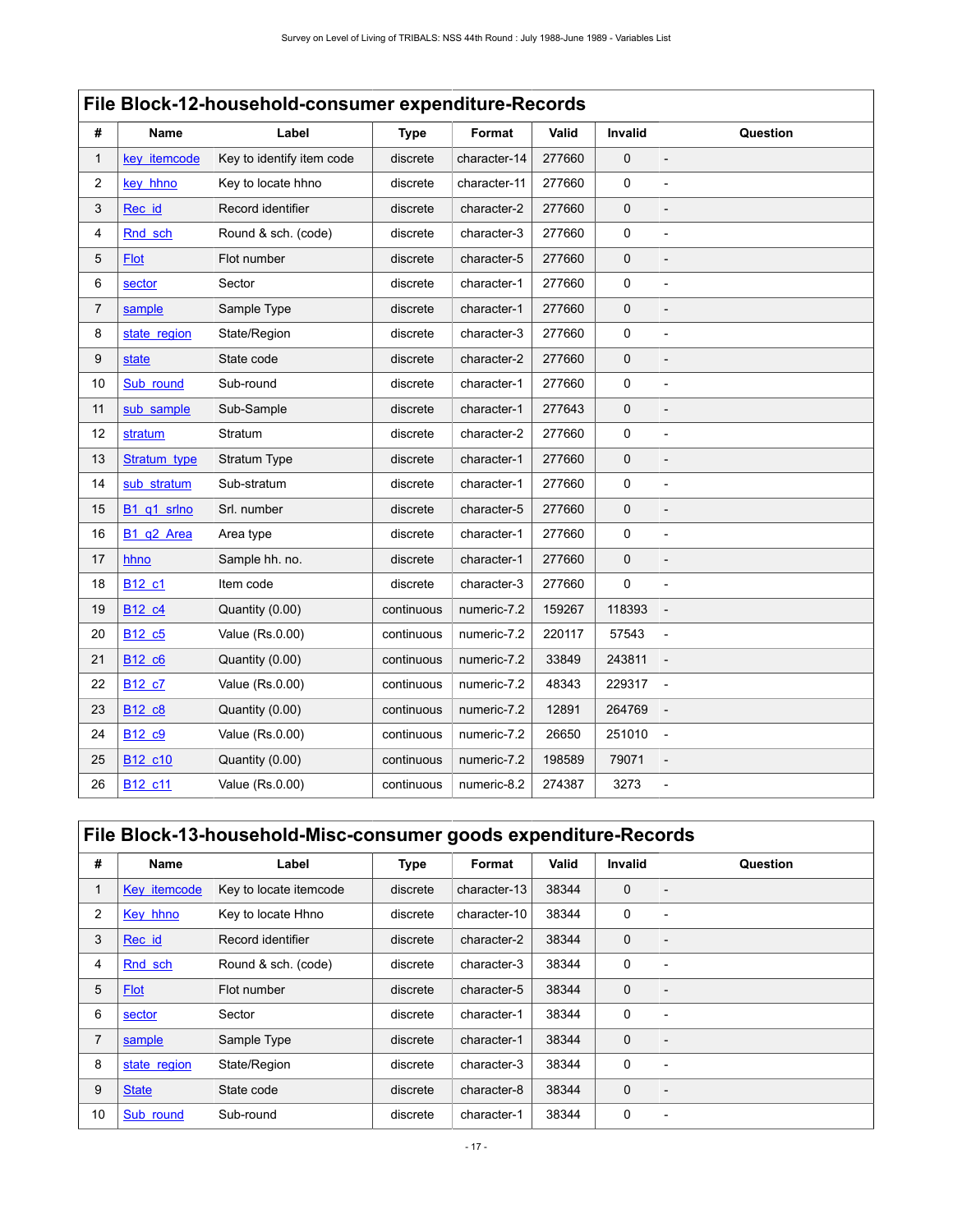|    | File Block-13-household-Misc-consumer goods expenditure-Records |                         |             |             |       |                |                          |  |  |  |  |
|----|-----------------------------------------------------------------|-------------------------|-------------|-------------|-------|----------------|--------------------------|--|--|--|--|
| #  | Name                                                            | Label                   | <b>Type</b> | Format      | Valid | <b>Invalid</b> | Question                 |  |  |  |  |
| 11 | sub sample                                                      | Sub-Sample              | discrete    | character-1 | 38344 | $\mathbf 0$    |                          |  |  |  |  |
| 12 | stratum                                                         | Stratum                 | discrete    | character-2 | 38344 | 0              |                          |  |  |  |  |
| 13 | Stratum type                                                    | Stratum Type            | discrete    | character-1 | 38344 | $\mathbf 0$    | ٠                        |  |  |  |  |
| 14 | B1 q1 srlno                                                     | Srl. number             | discrete    | character-5 | 38344 | 0              |                          |  |  |  |  |
| 15 | B <sub>1</sub> q <sub>2</sub> Area                              | Area type               | discrete    | character-1 | 38344 | $\mathbf 0$    |                          |  |  |  |  |
| 16 | hhno                                                            | Sample hh. no.          | discrete    | character-1 | 38344 | 0              |                          |  |  |  |  |
| 17 | <b>B13 c1</b>                                                   | Item code               | discrete    | character-3 | 38344 | $\mathbf 0$    |                          |  |  |  |  |
| 18 | <b>B13 c3</b>                                                   | Cash (Rs.0.00):-        | continuous  | numeric-8.2 | 38031 | 313            | $\overline{\phantom{a}}$ |  |  |  |  |
| 19 | B <sub>13</sub> c <sub>4</sub>                                  | Cash & kind (Rs.0.00):- | continuous  | numeric-9.2 | 38277 | 67             |                          |  |  |  |  |

### <span id="page-21-0"></span>**File Block-14-dwelling unit-particulars-Records**

| #              | <b>Name</b>                        | Label                                                             | <b>Type</b> | Format       | Valid | <b>Invalid</b> | Question                 |
|----------------|------------------------------------|-------------------------------------------------------------------|-------------|--------------|-------|----------------|--------------------------|
| $\mathbf{1}$   | Key hhno                           | Key to locate hhno                                                | discrete    | character-11 | 16397 | $\mathbf 0$    |                          |
| 2              | Rec id                             | Record identifier                                                 | discrete    | character-2  | 16397 | 0              | $\overline{\phantom{0}}$ |
| 3              | Rnd sch                            | Round & sch. (code)                                               | discrete    | character-3  | 16397 | 0              |                          |
| 4              | Flot                               | Flot number                                                       | discrete    | character-5  | 16397 | 0              |                          |
| 5              | sector                             | Sector                                                            | discrete    | character-1  | 16397 | 0              | $\overline{a}$           |
| 6              | sample                             | Sample Type                                                       | discrete    | character-1  | 16397 | 0              | $\overline{a}$           |
| $\overline{7}$ | state region                       | State/Region                                                      | discrete    | character-3  | 16397 | $\mathbf 0$    |                          |
| 8              | <b>State</b>                       | State code                                                        | discrete    | character-8  | 16397 | 0              | $\overline{a}$           |
| 9              | Sub round                          | Sub-round                                                         | discrete    | character-1  | 16397 | $\mathbf 0$    |                          |
| 10             | sub sample                         | Sub-Sample                                                        | discrete    | character-1  | 16397 | 0              | $\overline{a}$           |
| 11             | stratum                            | Stratum                                                           | discrete    | character-2  | 16397 | $\mathbf 0$    | $\overline{a}$           |
| 12             | stratum type                       | Stratum Type                                                      | discrete    | character-1  | 16397 | 0              | $\overline{a}$           |
| 13             | sub stratum                        | Sub-stratum                                                       | discrete    | character-1  | 16397 | $\mathbf 0$    |                          |
| 14             | B1 q1 srlno                        | Srl. number                                                       | discrete    | character-5  | 16397 | 0              | $\overline{\phantom{m}}$ |
| 15             | B <sub>1</sub> q <sub>2</sub> Area | Area type                                                         | discrete    | character-1  | 16397 | $\mathbf 0$    |                          |
| 16             | hhno                               | Sample hh. no.                                                    | discrete    | character-1  | 16397 | 0              | $\overline{a}$           |
| 17             | B <sub>14</sub> q <sub>1</sub>     | Whether dwelling unit is<br>owned                                 | discrete    | character-1  | 16393 | $\mathbf 0$    |                          |
| 18             | B <sub>14</sub> q <sub>2</sub>     | Tenure type of the plot<br>(code)                                 | discrete    | character-1  | 16355 | 0              | $\overline{\phantom{m}}$ |
| 19             | B <sub>14</sub> q <sub>3</sub>     | Area of the house site<br>$(0.00$ sq.m.)                          | continuous  | numeric-7.2  | 16293 | 104            | $\overline{a}$           |
| 20             | B <sub>14</sub> q <sub>4</sub>     | Covered area (0.00 sq.m.)                                         | continuous  | numeric-6.2  | 16204 | 193            | $\overline{a}$           |
| 21             | B14 q5                             | Plinth level (code)                                               | discrete    | character-1  | 16357 | 0              | $\overline{a}$           |
| 22             | B <sub>14</sub> q <sub>6</sub>     | Type of structure (code)                                          | discrete    | character-1  | 16372 | 0              | $\overline{a}$           |
| 23             | B <sub>14</sub> q <sub>7</sub>     | Type of entrance (code)                                           | discrete    | character-1  | 16370 | $\mathbf 0$    |                          |
| 24             | B <sub>14</sub> q <sub>8</sub>     | Whether the living room<br>is shared with animal<br>(Yes-1, No-2) | discrete    | character-1  | 16369 | $\mathsf 0$    | $\overline{a}$           |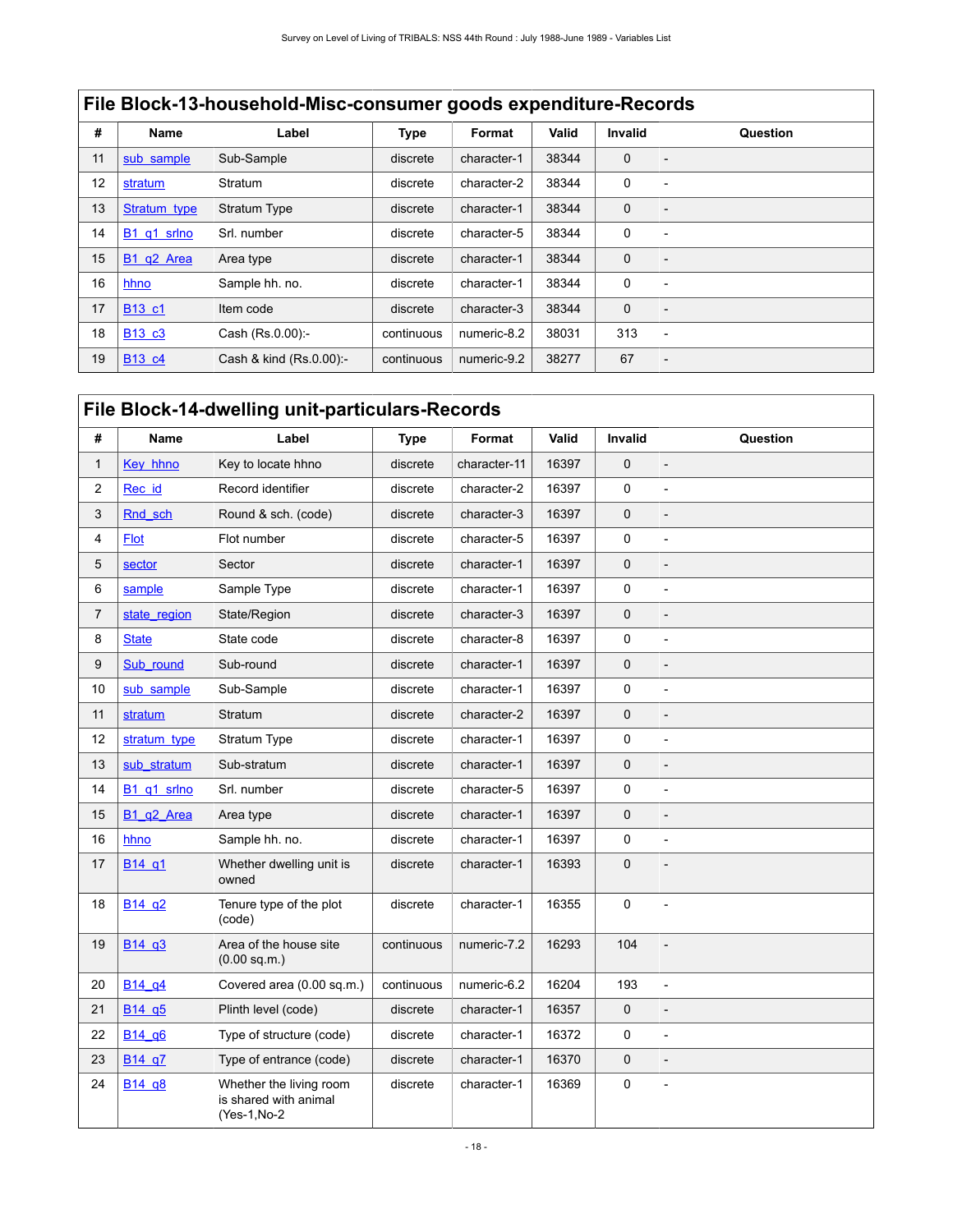|    |                                 | File Block-14-dwelling unit-particulars-Records                |          |             |       |                |          |
|----|---------------------------------|----------------------------------------------------------------|----------|-------------|-------|----------------|----------|
| #  | <b>Name</b>                     | Label                                                          | Type     | Format      | Valid | <b>Invalid</b> | Question |
| 25 | B <sub>14</sub> q <sub>9</sub>  | Ventilation and natural<br>light                               | discrete | character-1 | 16361 | $\Omega$       |          |
| 26 | B <sub>14</sub> q <sub>10</sub> | Lighting arrangement<br>(code)                                 | discrete | character-1 | 16370 | $\Omega$       |          |
| 27 | B14 g11                         | Sleeping arrangement<br>(code)                                 | discrete | character-1 | 16369 | $\Omega$       |          |
| 28 | B <sub>14</sub> q <sub>12</sub> | Whether assistance<br>obtained fo house site<br>(code)         | discrete | character-1 | 16349 | $\Omega$       |          |
| 29 | B <sub>14</sub> q <sub>13</sub> | If yes, in item 17, agency<br>providing assistance<br>(code)   | discrete | character-1 | 1525  | $\Omega$       |          |
| 30 | B <sub>14</sub> q <sub>14</sub> | Whether assistance<br>obtained fo house<br>construction (code) | discrete | character-1 | 16177 | $\Omega$       |          |
| 31 | B14 q15                         | If yes, in item 19 agency<br>prov iding assistance<br>(code)   | discrete | character-2 | 1074  | $\Omega$       |          |

# **File Block-14-dwelling unit-particulars-Records**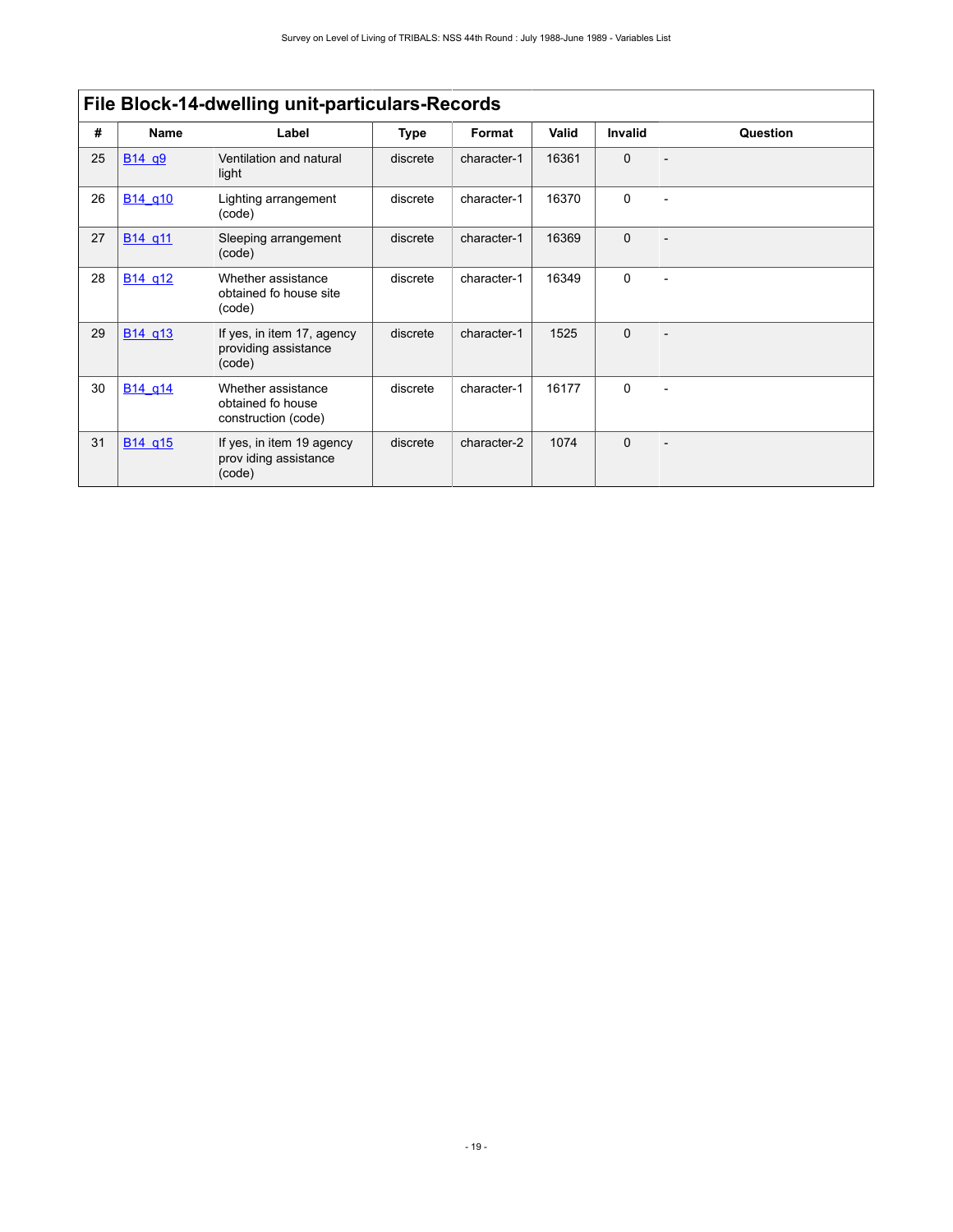# <span id="page-23-0"></span>**Variables Description**

<span id="page-23-7"></span><span id="page-23-6"></span><span id="page-23-5"></span><span id="page-23-4"></span><span id="page-23-3"></span><span id="page-23-2"></span><span id="page-23-1"></span>

| Dataset contains326 variable(s)       |                     |                                                                                                                                                                                                                                                                                                                                                                                                                                                                                                                                                                                                                                                                                                                       |       |            |  |
|---------------------------------------|---------------------|-----------------------------------------------------------------------------------------------------------------------------------------------------------------------------------------------------------------------------------------------------------------------------------------------------------------------------------------------------------------------------------------------------------------------------------------------------------------------------------------------------------------------------------------------------------------------------------------------------------------------------------------------------------------------------------------------------------------------|-------|------------|--|
|                                       |                     | <b>File Block-1-Identification-household-Records</b>                                                                                                                                                                                                                                                                                                                                                                                                                                                                                                                                                                                                                                                                  |       |            |  |
|                                       |                     | #1 Key_hhno: Key to locate Hhno                                                                                                                                                                                                                                                                                                                                                                                                                                                                                                                                                                                                                                                                                       |       |            |  |
| <b>Information</b>                    |                     | [Type= discrete] [Format=character] [Missing=*]                                                                                                                                                                                                                                                                                                                                                                                                                                                                                                                                                                                                                                                                       |       |            |  |
| <b>Statistics [NW/W]</b>              |                     | [Valid=16436 /-] [Invalid=0 /-]                                                                                                                                                                                                                                                                                                                                                                                                                                                                                                                                                                                                                                                                                       |       |            |  |
| <b>Recoding and Derivation</b>        |                     | Unique Key generated to locate a household serial no.                                                                                                                                                                                                                                                                                                                                                                                                                                                                                                                                                                                                                                                                 |       |            |  |
| #2 Rec_id: Record identifier          |                     |                                                                                                                                                                                                                                                                                                                                                                                                                                                                                                                                                                                                                                                                                                                       |       |            |  |
| <b>Information</b>                    |                     | [Type= discrete] [Format=character] [Missing=*]                                                                                                                                                                                                                                                                                                                                                                                                                                                                                                                                                                                                                                                                       |       |            |  |
| Statistics [NW/W]                     |                     | [Valid=16436 /-] [Invalid=0 /-]                                                                                                                                                                                                                                                                                                                                                                                                                                                                                                                                                                                                                                                                                       |       |            |  |
| <b>Definition</b>                     |                     | Identifies the block number of schedule to which the dataset pertains to.                                                                                                                                                                                                                                                                                                                                                                                                                                                                                                                                                                                                                                             |       |            |  |
| Value                                 | Label               |                                                                                                                                                                                                                                                                                                                                                                                                                                                                                                                                                                                                                                                                                                                       | Cases | Percentage |  |
| 01                                    | Block-1 of schedule |                                                                                                                                                                                                                                                                                                                                                                                                                                                                                                                                                                                                                                                                                                                       | 16436 | 100.0%     |  |
|                                       |                     | Warning: these figures indicate the number of cases found in the data file. They cannot be interpreted as summary statistics of the population of interest.                                                                                                                                                                                                                                                                                                                                                                                                                                                                                                                                                           |       |            |  |
|                                       |                     | #3 Rnd_sch: Round & sch. (code)                                                                                                                                                                                                                                                                                                                                                                                                                                                                                                                                                                                                                                                                                       |       |            |  |
| Information                           |                     | [Type= discrete] [Format=character] [Missing=*]                                                                                                                                                                                                                                                                                                                                                                                                                                                                                                                                                                                                                                                                       |       |            |  |
| Statistics [NW/W]                     |                     | [Valid=16436 /-] [Invalid=0 /-]                                                                                                                                                                                                                                                                                                                                                                                                                                                                                                                                                                                                                                                                                       |       |            |  |
| <b>Definition</b>                     |                     | Indicate NSS round and shedule 29.1                                                                                                                                                                                                                                                                                                                                                                                                                                                                                                                                                                                                                                                                                   |       |            |  |
| Label<br>Value<br>Percentage<br>Cases |                     |                                                                                                                                                                                                                                                                                                                                                                                                                                                                                                                                                                                                                                                                                                                       |       |            |  |
| 441                                   |                     | NSS 44th Round Schedule 29.1                                                                                                                                                                                                                                                                                                                                                                                                                                                                                                                                                                                                                                                                                          | 16436 | 100.0%     |  |
| #4 Flot: Flot number                  |                     | Warning: these figures indicate the number of cases found in the data file. They cannot be interpreted as summary statistics of the population of interest.                                                                                                                                                                                                                                                                                                                                                                                                                                                                                                                                                           |       |            |  |
| Information                           |                     | [Type= discrete] [Format=character] [Missing=*]                                                                                                                                                                                                                                                                                                                                                                                                                                                                                                                                                                                                                                                                       |       |            |  |
| <b>Statistics [NW/W]</b>              |                     | [Valid=16436 /-] [Invalid=0 /-]                                                                                                                                                                                                                                                                                                                                                                                                                                                                                                                                                                                                                                                                                       |       |            |  |
| #5 sector: Sector                     |                     |                                                                                                                                                                                                                                                                                                                                                                                                                                                                                                                                                                                                                                                                                                                       |       |            |  |
| <b>Information</b>                    |                     | [Type= discrete] [Format=character] [Missing=*]                                                                                                                                                                                                                                                                                                                                                                                                                                                                                                                                                                                                                                                                       |       |            |  |
| <b>Statistics [NW/W]</b>              |                     | [Valid=16436 /-] [Invalid=0 /-]                                                                                                                                                                                                                                                                                                                                                                                                                                                                                                                                                                                                                                                                                       |       |            |  |
| Value                                 | Label               |                                                                                                                                                                                                                                                                                                                                                                                                                                                                                                                                                                                                                                                                                                                       | Cases | Percentage |  |
| 1                                     | Rural               |                                                                                                                                                                                                                                                                                                                                                                                                                                                                                                                                                                                                                                                                                                                       | 14539 | 88.5%      |  |
| $\overline{2}$                        | Urban               |                                                                                                                                                                                                                                                                                                                                                                                                                                                                                                                                                                                                                                                                                                                       | 1897  | 11.5%      |  |
|                                       |                     | Warning: these figures indicate the number of cases found in the data file. They cannot be interpreted as summary statistics of the population of interest.                                                                                                                                                                                                                                                                                                                                                                                                                                                                                                                                                           |       |            |  |
| #6 sample: Sample Type                |                     |                                                                                                                                                                                                                                                                                                                                                                                                                                                                                                                                                                                                                                                                                                                       |       |            |  |
| <b>Information</b>                    |                     | [Type= discrete] [Format=character] [Missing=*]                                                                                                                                                                                                                                                                                                                                                                                                                                                                                                                                                                                                                                                                       |       |            |  |
| <b>Statistics [NW/W]</b>              |                     | [Valid=16436 /-] [Invalid=0 /-]                                                                                                                                                                                                                                                                                                                                                                                                                                                                                                                                                                                                                                                                                       |       |            |  |
| <b>Definition</b>                     |                     | There are two types of sample villages in this round. The first type is the general sample in which all enquiries<br>will be carried out. The second type is designated as "special sample villages" in which only schedules 3.1, 29.1,<br>29.2 and 29.3 will be canvassed. The special samples are intended for augmenting the general sample for the<br>tribal enquiry. These special sample villages will be selected only from the tribal concentration strata (stratum<br>type 1) of the 16 States and the U.T. OF Andaman & Nicobar Islands 1). There are no special sample villages<br>in the remaining States/U.T.'s. The special samples are called sample type-1 and the general samples, sample<br>type-2. |       |            |  |
| Value                                 | Label               |                                                                                                                                                                                                                                                                                                                                                                                                                                                                                                                                                                                                                                                                                                                       | Cases | Percentage |  |
| 1                                     | Special             |                                                                                                                                                                                                                                                                                                                                                                                                                                                                                                                                                                                                                                                                                                                       | 5420  | 33.0%      |  |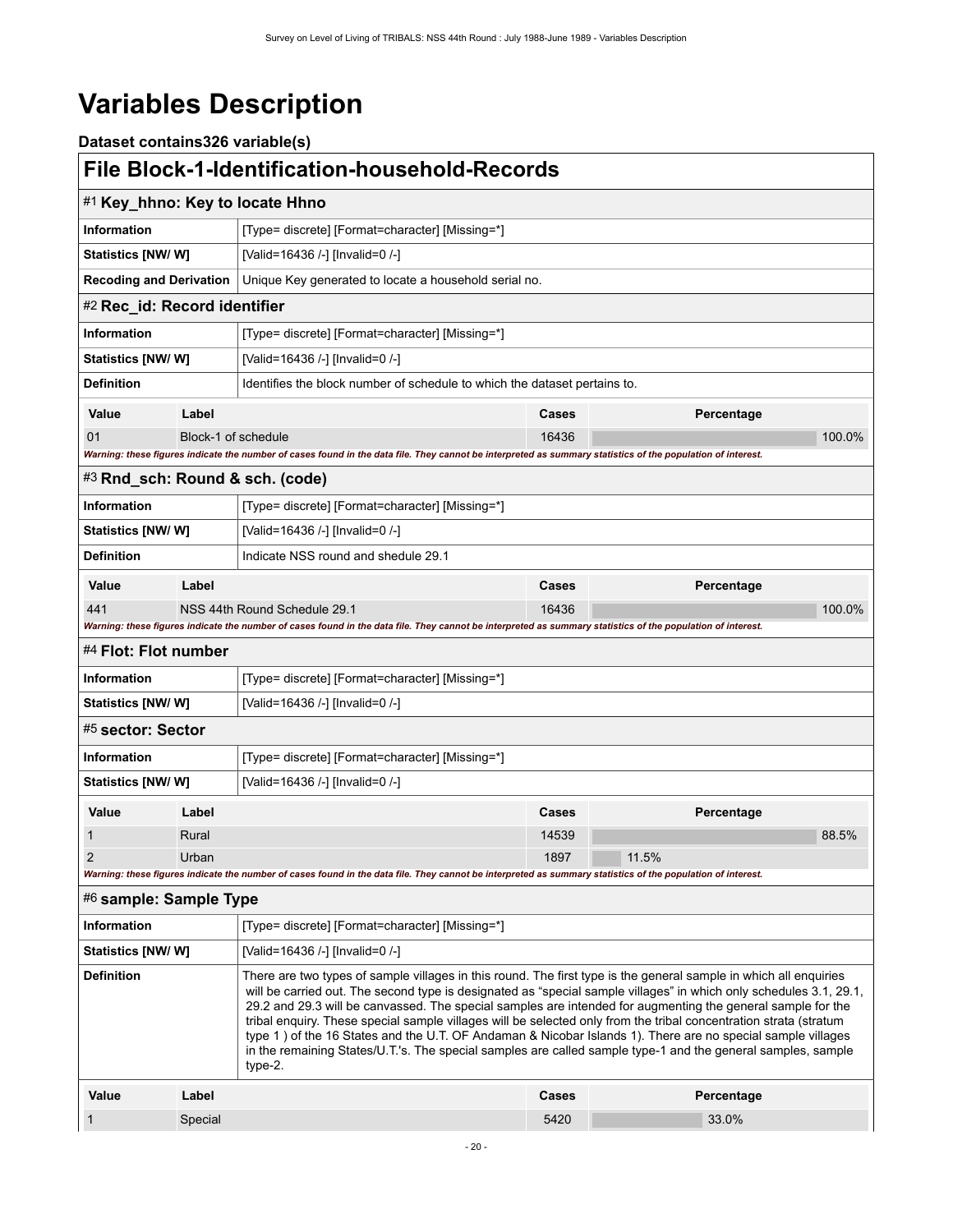# **File Block-1-Identification-household-Records**

<span id="page-24-6"></span><span id="page-24-5"></span><span id="page-24-4"></span><span id="page-24-3"></span><span id="page-24-2"></span><span id="page-24-1"></span><span id="page-24-0"></span>

| #6 sample: Sample Type        |               |                                                                                                                                                             |              |            |       |
|-------------------------------|---------------|-------------------------------------------------------------------------------------------------------------------------------------------------------------|--------------|------------|-------|
| Value                         | Label         |                                                                                                                                                             | Cases        | Percentage |       |
| $\overline{2}$                | General       | Warning: these figures indicate the number of cases found in the data file. They cannot be interpreted as summary statistics of the population of interest. | 11016        |            | 67.0% |
| #7 state_region: State/Region |               |                                                                                                                                                             |              |            |       |
| <b>Information</b>            |               | [Type= discrete] [Format=character] [Missing=*]                                                                                                             |              |            |       |
| <b>Statistics [NW/ W]</b>     |               | [Valid=16436 /-] [Invalid=0 /-]                                                                                                                             |              |            |       |
|                               |               | Frequency table not shown (64 Modalities)                                                                                                                   |              |            |       |
| #8 State: State code          |               |                                                                                                                                                             |              |            |       |
| <b>Information</b>            |               | [Type= discrete] [Format=character] [Missing=*]                                                                                                             |              |            |       |
| <b>Statistics [NW/ W]</b>     |               | [Valid=16436 /-] [Invalid=0 /-]                                                                                                                             |              |            |       |
|                               |               | Frequency table not shown (32 Modalities)                                                                                                                   |              |            |       |
| #9 Sub_round: Sub-round       |               |                                                                                                                                                             |              |            |       |
| <b>Information</b>            |               | [Type= discrete] [Format=character] [Missing=*]                                                                                                             |              |            |       |
|                               |               |                                                                                                                                                             |              |            |       |
| Statistics [NW/ W]            |               | [Valid=16436 /-] [Invalid=0 /-]                                                                                                                             |              |            |       |
| Value                         | Label         |                                                                                                                                                             | <b>Cases</b> | Percentage |       |
| 1                             | Sub-round-1   |                                                                                                                                                             | 4188         |            | 25.5% |
| $\overline{2}$                | Sub-round-2   |                                                                                                                                                             | 4162         |            | 25.3% |
| 3                             | Sub-round-3   |                                                                                                                                                             | 4092         |            | 24.9% |
| 4                             | Sub-round-4   | Warning: these figures indicate the number of cases found in the data file. They cannot be interpreted as summary statistics of the population of interest. | 3994         |            | 24.3% |
| #10 sub_sample: Sub-Sample    |               |                                                                                                                                                             |              |            |       |
| Information                   |               | [Type= discrete] [Format=character] [Missing=*]                                                                                                             |              |            |       |
| Statistics [NW/ W]            |               | [Valid=16432 /-] [Invalid=0 /-]                                                                                                                             |              |            |       |
| Value                         | Label         |                                                                                                                                                             | Cases        | Percentage |       |
| 1                             | Sub-sample-1  |                                                                                                                                                             | 8192         |            | 49.9% |
| $\overline{2}$                | Sub-sample-2  |                                                                                                                                                             | 8240         |            | 50.1% |
|                               |               | Warning: these figures indicate the number of cases found in the data file. They cannot be interpreted as summary statistics of the population of interest. |              |            |       |
| #11 stratum: Stratum          |               |                                                                                                                                                             |              |            |       |
| Information                   |               | [Type= discrete] [Format=character] [Missing=*]                                                                                                             |              |            |       |
| Statistics [NW/W]             |               | [Valid=16436 /-] [Invalid=0 /-]                                                                                                                             |              |            |       |
|                               |               | #12 Stratum_Type: Stratum_Type B1_12                                                                                                                        |              |            |       |
| Information                   |               | [Type= discrete] [Format=character] [Missing=*]                                                                                                             |              |            |       |
| <b>Statistics [NW/ W]</b>     |               | [Valid=16436 /-] [Invalid=0 /-]                                                                                                                             |              |            |       |
| Value                         | Label         |                                                                                                                                                             | Cases        | Percentage |       |
| $\mathbf{1}$                  | Tribal        |                                                                                                                                                             | 13230        |            | 80.5% |
| $\overline{2}$                | <b>Others</b> |                                                                                                                                                             | 3206         | 19.5%      |       |
|                               |               | Warning: these figures indicate the number of cases found in the data file. They cannot be interpreted as summary statistics of the population of interest. |              |            |       |
| #13 sub_stratum: Sub-stratum  |               |                                                                                                                                                             |              |            |       |
| Information                   |               | [Type= discrete] [Format=character] [Missing=*]                                                                                                             |              |            |       |
| Statistics [NW/W]             |               | [Valid=16436 /-] [Invalid=0 /-]                                                                                                                             |              |            |       |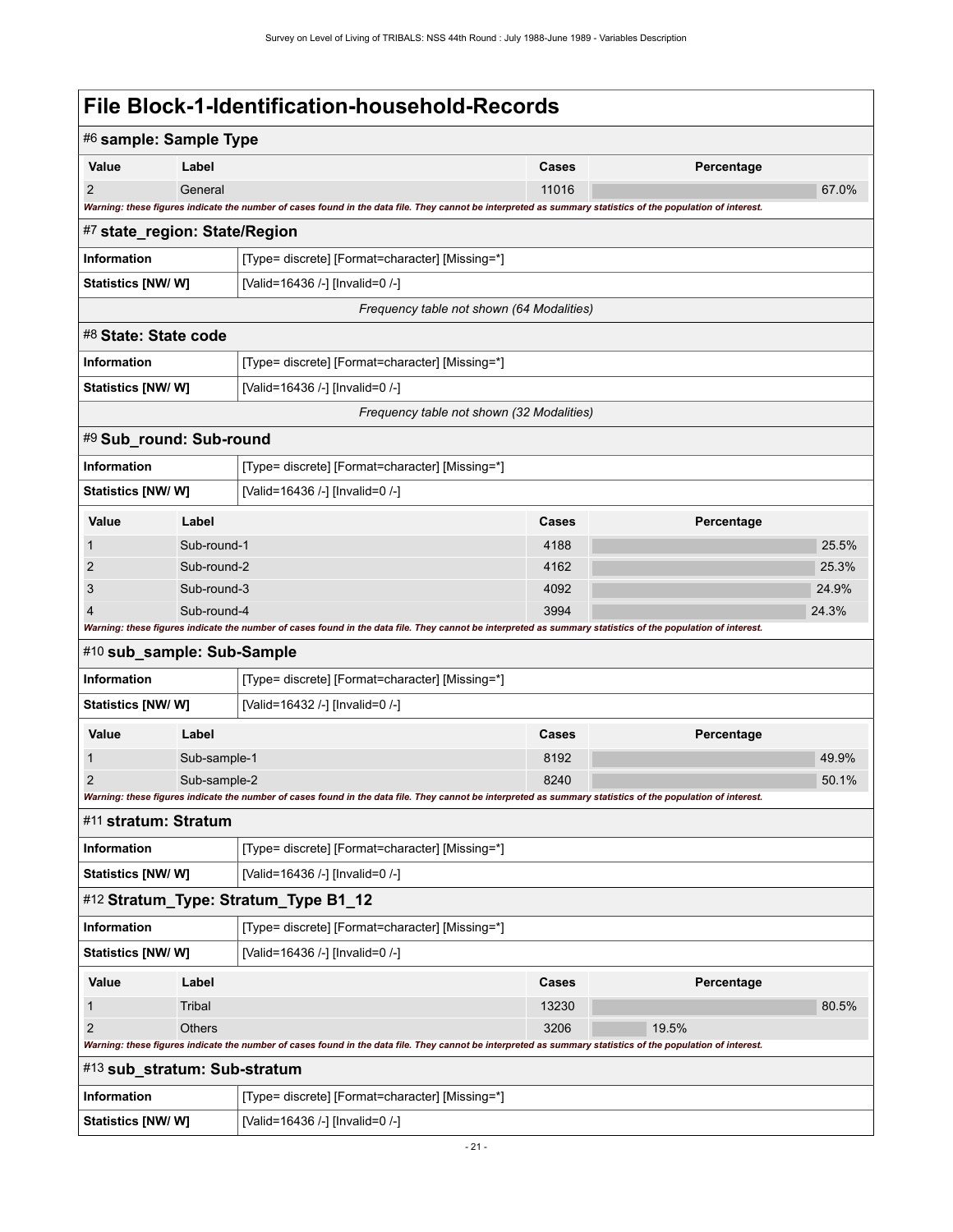# **File Block-1-Identification-household-Records**

<span id="page-25-4"></span><span id="page-25-3"></span><span id="page-25-2"></span><span id="page-25-1"></span><span id="page-25-0"></span>

| #13 sub_stratum: Sub-stratum                                   |                        |                                                                                                                                                                                                                                  |       |            |
|----------------------------------------------------------------|------------------------|----------------------------------------------------------------------------------------------------------------------------------------------------------------------------------------------------------------------------------|-------|------------|
| Interviewer's<br>instructions                                  |                        | Entrypre-printed as 9                                                                                                                                                                                                            |       |            |
| Value                                                          | Label                  |                                                                                                                                                                                                                                  | Cases | Percentage |
| 9                                                              |                        |                                                                                                                                                                                                                                  | 16436 | 100.0%     |
|                                                                |                        | Warning: these figures indicate the number of cases found in the data file. They cannot be interpreted as summary statistics of the population of interest.                                                                      |       |            |
| #14 B1_q1_srlno: Srl. number                                   |                        |                                                                                                                                                                                                                                  |       |            |
| <b>Information</b>                                             |                        | [Type= discrete] [Format=character] [Missing=*]                                                                                                                                                                                  |       |            |
| <b>Statistics [NW/ W]</b>                                      |                        | [Valid=16436 /-] [Invalid=0 /-]                                                                                                                                                                                                  |       |            |
| #15 B1_q2_Area: Area type                                      |                        |                                                                                                                                                                                                                                  |       |            |
| <b>Information</b>                                             |                        | [Type= discrete] [Format=character] [Missing=*]                                                                                                                                                                                  |       |            |
| <b>Statistics [NW/ W]</b>                                      |                        | [Valid=16436 /-] [Invalid=0 /-]                                                                                                                                                                                                  |       |            |
| Value                                                          | Label                  |                                                                                                                                                                                                                                  | Cases | Percentage |
| 1                                                              |                        | <b>Tribal Majority hamlet</b>                                                                                                                                                                                                    | 1250  | 7.6%       |
| $\overline{2}$                                                 | Other hamlet group     |                                                                                                                                                                                                                                  | 15186 | 92.4%      |
|                                                                |                        | Warning: these figures indicate the number of cases found in the data file. They cannot be interpreted as summary statistics of the population of interest.                                                                      |       |            |
| #16 hhno: Sample hh. no.                                       |                        |                                                                                                                                                                                                                                  |       |            |
| Information<br>[Type= discrete] [Format=character] [Missing=*] |                        |                                                                                                                                                                                                                                  |       |            |
| <b>Statistics [NW/ W]</b>                                      |                        | [Valid=16436 /-] [Invalid=0 /-]                                                                                                                                                                                                  |       |            |
|                                                                |                        | #17 VillType: Village type (B1_q16)                                                                                                                                                                                              |       |            |
| Information                                                    |                        | [Type= discrete] [Format=character] [Missing=*]                                                                                                                                                                                  |       |            |
| Statistics [NW/W]                                              |                        | [Valid=16174 /-] [Invalid=0 /-]                                                                                                                                                                                                  |       |            |
| Interviewer's<br>instructions                                  |                        | Village type (item 16) will be 1 if the tribal population constitutes more than 50 percent of the total population in<br>the village, otherwise code 2 will be recorded<br>This item will be filled in only in the rural sector. |       |            |
| Value                                                          | Label                  |                                                                                                                                                                                                                                  | Cases | Percentage |
| 0                                                              | <b>NR</b>              |                                                                                                                                                                                                                                  | 63    | 0.4%       |
| 1                                                              | <b>Tribal Majority</b> |                                                                                                                                                                                                                                  | 8277  | 51.2%      |
| $\overline{2}$                                                 | <b>Others</b>          |                                                                                                                                                                                                                                  | 7831  | 48.4%      |
| 9                                                              | Invalid                |                                                                                                                                                                                                                                  | 3     | 0.0%       |
|                                                                |                        | Warning: these figures indicate the number of cases found in the data file. They cannot be interpreted as summary statistics of the population of interest.                                                                      |       |            |
| #18 B1_q26: Information (code)                                 |                        |                                                                                                                                                                                                                                  |       |            |
| Information                                                    |                        | [Type= discrete] [Format=character] [Missing=*]                                                                                                                                                                                  |       |            |
| <b>Statistics [NW/ W]</b>                                      |                        | [Valid=16414 /-] [Invalid=0 /-]                                                                                                                                                                                                  |       |            |
| Interviewer's<br>instructions                                  |                        | Whether the primary informant is the head of the household or any other member of the household will be<br>indicated against item 26 in terms of code 1 and code 2 respectively                                                  |       |            |
| Value                                                          | Label                  |                                                                                                                                                                                                                                  | Cases | Percentage |
| 1                                                              | Head of household      |                                                                                                                                                                                                                                  | 13429 | 81.8%      |
| $\overline{2}$                                                 |                        | Other members of hhold                                                                                                                                                                                                           | 2675  | 16.3%      |
| 9                                                              | <b>Others</b>          | Warning: these figures indicate the number of cases found in the data file. They cannot be interpreted as summary statistics of the population of interest.                                                                      | 310   | 1.9%       |
|                                                                |                        |                                                                                                                                                                                                                                  |       |            |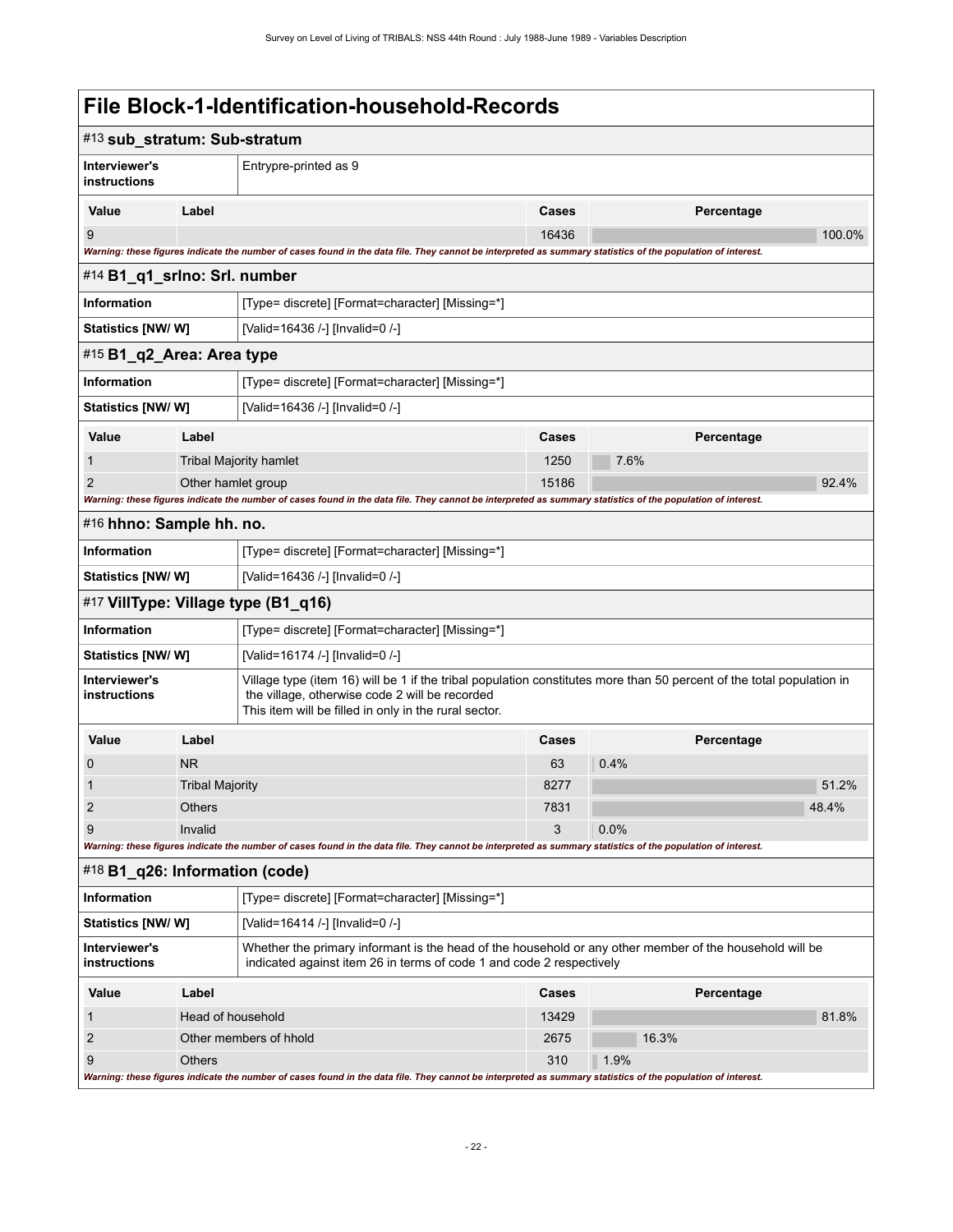# **File Block-1-Identification-household-Records**

### <span id="page-26-1"></span>#19 **B1\_q27: Response (code)**

| Information                   |                                                                                                                                 | [Type= discrete] [Format=character] [Missing=*]                                                                                                             |       |      |            |       |  |  |
|-------------------------------|---------------------------------------------------------------------------------------------------------------------------------|-------------------------------------------------------------------------------------------------------------------------------------------------------------|-------|------|------------|-------|--|--|
| Statistics [NW/W]             |                                                                                                                                 | [Valid=16415 /-] [Invalid=0 /-]                                                                                                                             |       |      |            |       |  |  |
| Interviewer's<br>instructions | This information will be recorded on the basis of the investigator's impression after the entire schedule 29.1 is<br>canvassed. |                                                                                                                                                             |       |      |            |       |  |  |
| Value                         | Label                                                                                                                           |                                                                                                                                                             | Cases |      | Percentage |       |  |  |
|                               |                                                                                                                                 | informant cooperative and able                                                                                                                              | 11614 |      |            | 70.8% |  |  |
| $\overline{2}$                |                                                                                                                                 | informant cooperative but weak                                                                                                                              | 4539  |      | 27.7%      |       |  |  |
| 3                             | informant bust                                                                                                                  |                                                                                                                                                             | 136   | 0.8% |            |       |  |  |
| $\overline{4}$                | informant reluctant                                                                                                             |                                                                                                                                                             | 92    | 0.6% |            |       |  |  |
| 9                             | others                                                                                                                          |                                                                                                                                                             | 34    | 0.2% |            |       |  |  |
|                               |                                                                                                                                 | Warning: these figures indicate the number of cases found in the data file. They cannot be interpreted as summary statistics of the population of interest. |       |      |            |       |  |  |

#### <span id="page-26-2"></span>#20 **B1\_q28: Survey (code)**

| <b>Information</b>                                                                                                                                                                                                                                                                                                                                                                                                                                                                                                                                                                                                       |             | [Type= discrete] [Format=character] [Missing=*] |       |            |       |  |  |
|--------------------------------------------------------------------------------------------------------------------------------------------------------------------------------------------------------------------------------------------------------------------------------------------------------------------------------------------------------------------------------------------------------------------------------------------------------------------------------------------------------------------------------------------------------------------------------------------------------------------------|-------------|-------------------------------------------------|-------|------------|-------|--|--|
| <b>Statistics [NW/ W]</b>                                                                                                                                                                                                                                                                                                                                                                                                                                                                                                                                                                                                |             | [Valid=16420 /-] [Invalid=0 /-]                 |       |            |       |  |  |
| Interviewer's<br>6.1.2 Whether the originally selected sample household has<br>been surveyed or a substitute household has been surveyed will be noted against this item. The code will be 1, if<br>instructions<br>it is the originally selected sample, while code 2 will be recorded if the surveyed household is a substitute. If both<br>the originally selected household and the substitute household become casualties. Code 3 will be recorded. In<br>such cases only blocks 1 and 2 will be filled in and on the top of the first page of the schedule, the word 'casualty'<br>will be written and underlined. |             |                                                 |       |            |       |  |  |
| Value                                                                                                                                                                                                                                                                                                                                                                                                                                                                                                                                                                                                                    | Label       |                                                 | Cases | Percentage |       |  |  |
|                                                                                                                                                                                                                                                                                                                                                                                                                                                                                                                                                                                                                          |             | originally selected sample                      | 16273 |            | 99.1% |  |  |
|                                                                                                                                                                                                                                                                                                                                                                                                                                                                                                                                                                                                                          |             | surveyed household is a substitute              | 127   | 0.8%       |       |  |  |
| 3                                                                                                                                                                                                                                                                                                                                                                                                                                                                                                                                                                                                                        | casualties. |                                                 | 17    | 0.1%       |       |  |  |
| 9                                                                                                                                                                                                                                                                                                                                                                                                                                                                                                                                                                                                                        | Invvalid    |                                                 | 3     | $0.0\%$    |       |  |  |

*Warning: these figures indicate the number of cases found in the data file. They cannot be interpreted as summary statistics of the population of interest.*

#### <span id="page-26-3"></span>#21 **B1\_q29: Casualty (code)**

| Information                          |                | [Type= discrete] [Format=character] [Missing=*]                                                                                                                                      |       |            |       |       |  |
|--------------------------------------|----------------|--------------------------------------------------------------------------------------------------------------------------------------------------------------------------------------|-------|------------|-------|-------|--|
| <b>Statistics [NW/ W]</b>            |                | [Valid=171 /-] [Invalid=0 /-]                                                                                                                                                        |       |            |       |       |  |
| Interviewer's<br><b>instructions</b> |                | For the originally selected sample household which could not be surveyed, the reason for its becoming a casualty<br>will be recorded against item 29 in terms of the specified codes |       |            |       |       |  |
| Value                                | Label          |                                                                                                                                                                                      | Cases | Percentage |       |       |  |
| $\Omega$                             | <b>NR</b>      |                                                                                                                                                                                      | 4     | 2.3%       |       |       |  |
|                                      | informant busy |                                                                                                                                                                                      | 40    |            | 23.4% |       |  |
| 2                                    |                | members away from home                                                                                                                                                               | 67    |            |       | 39.2% |  |
| 3                                    |                | informant not cooperative                                                                                                                                                            | 7     | 4.1%       |       |       |  |
| 9                                    | others         |                                                                                                                                                                                      | 53    |            | 31.0% |       |  |
|                                      |                | Warning: these figures indicate the number of cases found in the data file. They cannot be interpreted as summary statistics of the nonulation of interest                           |       |            |       |       |  |

*Warning: these figures indicate the number of cases found in the data file. They cannot be interpreted as summary statistics of the population of interest.*

# <span id="page-26-0"></span>**File Block-5-characteristics-sample household-Records**

### <span id="page-26-4"></span>#1 **Key\_hhno: Key to locate Hhno**

| ∣ Information     | [Type= discrete] [Format=character] [Missing=*] |
|-------------------|-------------------------------------------------|
| Statistics [NW/W] | [Valid=16436 /-] [Invalid=0 /-]                 |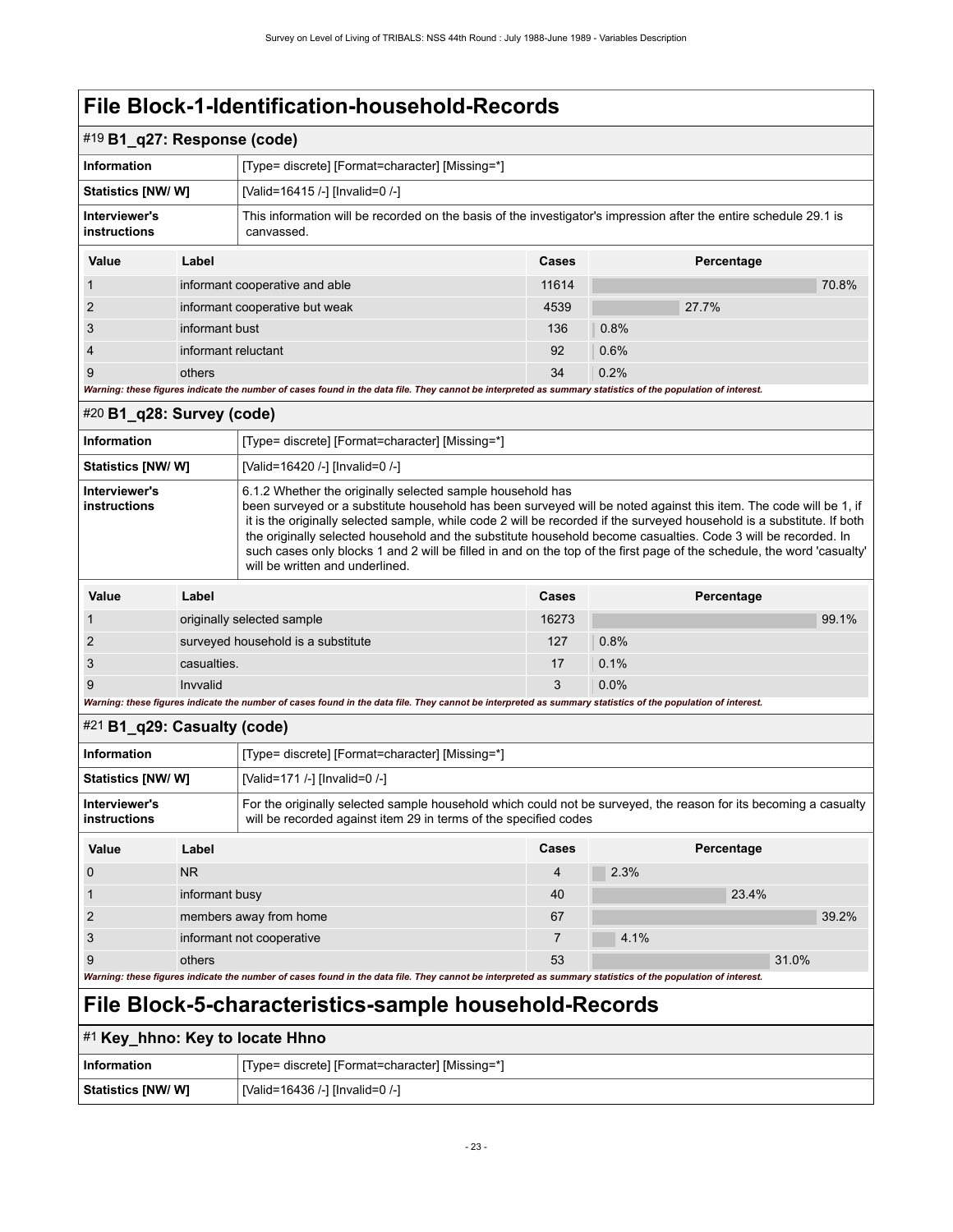<span id="page-27-7"></span><span id="page-27-6"></span><span id="page-27-5"></span><span id="page-27-4"></span><span id="page-27-3"></span><span id="page-27-2"></span><span id="page-27-1"></span><span id="page-27-0"></span>

| #2 Rec_id: Record identifier    |                                                 |                                                                                                                                                             |       |            |        |  |
|---------------------------------|-------------------------------------------------|-------------------------------------------------------------------------------------------------------------------------------------------------------------|-------|------------|--------|--|
| <b>Information</b>              |                                                 | [Type= discrete] [Format=character] [Missing=*]                                                                                                             |       |            |        |  |
| Statistics [NW/W]               |                                                 | [Valid=16436 /-] [Invalid=0 /-]                                                                                                                             |       |            |        |  |
| Value                           | Label                                           |                                                                                                                                                             | Cases | Percentage |        |  |
| 05                              | Block-5 of schedule                             |                                                                                                                                                             | 16436 |            | 100.0% |  |
|                                 |                                                 | Warning: these figures indicate the number of cases found in the data file. They cannot be interpreted as summary statistics of the population of interest. |       |            |        |  |
| #3 Rnd_sch: Round & sch. (code) |                                                 |                                                                                                                                                             |       |            |        |  |
| <b>Information</b>              |                                                 | [Type= discrete] [Format=character] [Missing=*]                                                                                                             |       |            |        |  |
| Statistics [NW/W]               |                                                 | [Valid=16436 /-] [Invalid=0 /-]                                                                                                                             |       |            |        |  |
| Value                           | Label                                           |                                                                                                                                                             | Cases | Percentage |        |  |
| 441                             |                                                 | NSS 44th Round Schedule 29.1                                                                                                                                | 16436 |            | 100.0% |  |
|                                 |                                                 | Warning: these figures indicate the number of cases found in the data file. They cannot be interpreted as summary statistics of the population of interest. |       |            |        |  |
| #4 Flot: Flot number            |                                                 |                                                                                                                                                             |       |            |        |  |
| <b>Information</b>              |                                                 | [Type= discrete] [Format=character] [Missing=*]                                                                                                             |       |            |        |  |
| <b>Statistics [NW/ W]</b>       |                                                 | [Valid=16436 /-] [Invalid=0 /-]                                                                                                                             |       |            |        |  |
|                                 |                                                 | Frequency table not shown (837 Modalities)                                                                                                                  |       |            |        |  |
| #5 sector: Sector               |                                                 |                                                                                                                                                             |       |            |        |  |
| Information                     |                                                 | [Type= discrete] [Format=character] [Missing=*]                                                                                                             |       |            |        |  |
| <b>Statistics [NW/ W]</b>       |                                                 | [Valid=16436 /-] [Invalid=0 /-]                                                                                                                             |       |            |        |  |
| Value                           | Label                                           |                                                                                                                                                             | Cases | Percentage |        |  |
| 1                               | Rural                                           |                                                                                                                                                             | 14539 |            | 88.5%  |  |
| 2                               | Urban                                           |                                                                                                                                                             | 1897  | 11.5%      |        |  |
|                                 |                                                 | Warning: these figures indicate the number of cases found in the data file. They cannot be interpreted as summary statistics of the population of interest. |       |            |        |  |
| #6 sample: Sample Type          |                                                 |                                                                                                                                                             |       |            |        |  |
| <b>Information</b>              |                                                 | [Type= discrete] [Format=character] [Missing=*]                                                                                                             |       |            |        |  |
| <b>Statistics [NW/ W]</b>       |                                                 | [Valid=16436 /-] [Invalid=0 /-]                                                                                                                             |       |            |        |  |
| Value                           | Label                                           |                                                                                                                                                             | Cases | Percentage |        |  |
| 1                               | Special                                         |                                                                                                                                                             | 5420  | 33.0%      |        |  |
| $\overline{2}$                  | General                                         |                                                                                                                                                             | 11016 |            | 67.0%  |  |
|                                 |                                                 | Warning: these figures indicate the number of cases found in the data file. They cannot be interpreted as summary statistics of the population of interest. |       |            |        |  |
| #7 state_region: State/Region   |                                                 |                                                                                                                                                             |       |            |        |  |
| <b>Information</b>              |                                                 | [Type= discrete] [Format=character] [Missing=*]                                                                                                             |       |            |        |  |
| Statistics [NW/W]               |                                                 | [Valid=16436 /-] [Invalid=0 /-]                                                                                                                             |       |            |        |  |
|                                 |                                                 | Frequency table not shown (64 Modalities)                                                                                                                   |       |            |        |  |
| #8 State_code: State code       |                                                 |                                                                                                                                                             |       |            |        |  |
| Information                     |                                                 | [Type= discrete] [Format=character] [Missing=*]                                                                                                             |       |            |        |  |
| <b>Statistics [NW/W]</b>        |                                                 | [Valid=16436 /-] [Invalid=0 /-]                                                                                                                             |       |            |        |  |
|                                 |                                                 | Frequency table not shown (32 Modalities)                                                                                                                   |       |            |        |  |
| #9 Sub_round: Sub-round         |                                                 |                                                                                                                                                             |       |            |        |  |
| Information                     | [Type= discrete] [Format=character] [Missing=*] |                                                                                                                                                             |       |            |        |  |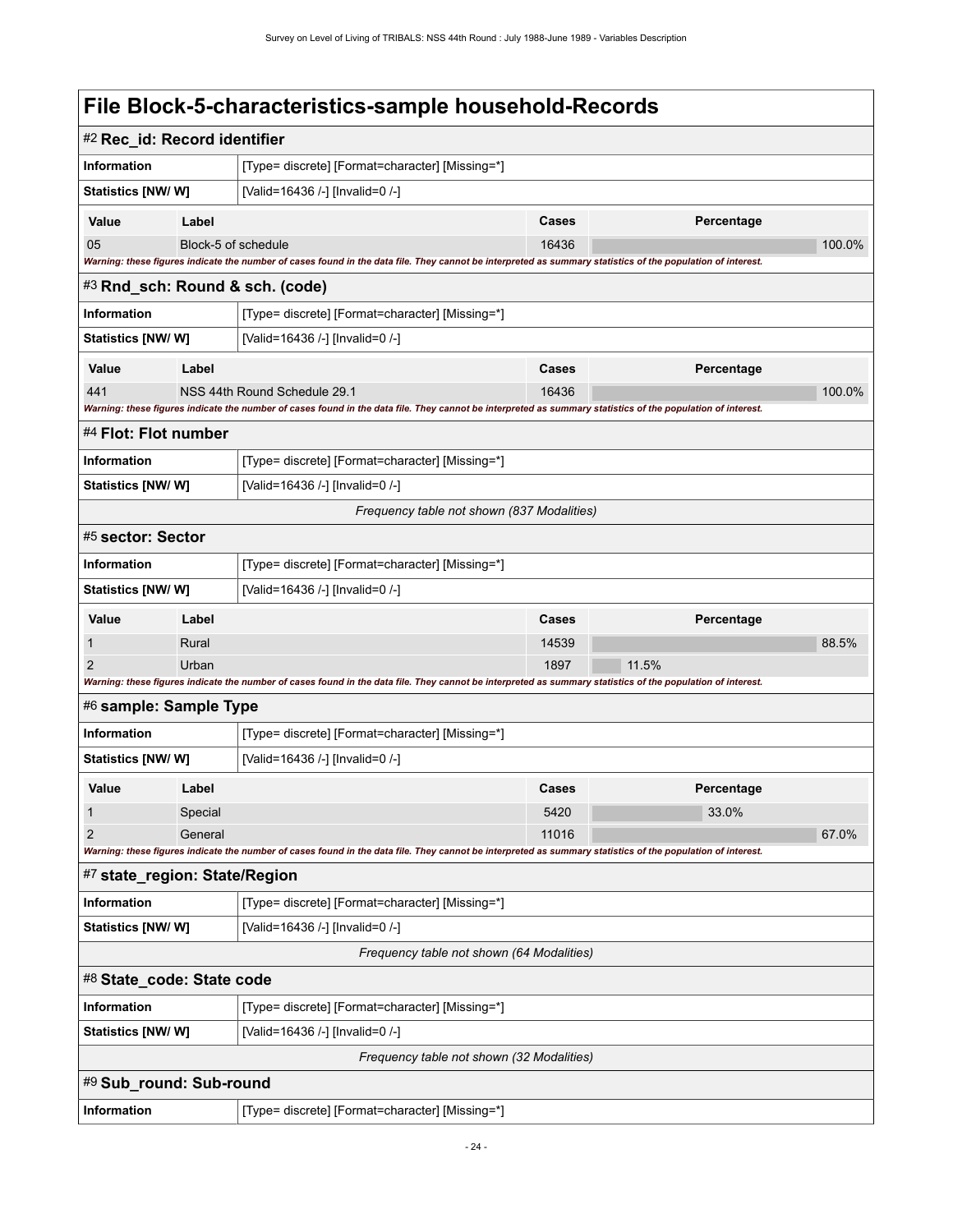<span id="page-28-5"></span><span id="page-28-4"></span><span id="page-28-3"></span><span id="page-28-2"></span><span id="page-28-1"></span><span id="page-28-0"></span>

|                                                              | #9 Sub_round: Sub-round                         |                                                                                                                                                             |       |            |        |
|--------------------------------------------------------------|-------------------------------------------------|-------------------------------------------------------------------------------------------------------------------------------------------------------------|-------|------------|--------|
| [Valid=16436 /-] [Invalid=0 /-]<br><b>Statistics [NW/ W]</b> |                                                 |                                                                                                                                                             |       |            |        |
| Value                                                        | Label                                           |                                                                                                                                                             | Cases | Percentage |        |
| 1                                                            | Sub-round-1                                     |                                                                                                                                                             | 4188  |            | 25.5%  |
| 2                                                            | Sub-round-2                                     |                                                                                                                                                             | 4162  |            | 25.3%  |
| 3                                                            | Sub-round-3                                     |                                                                                                                                                             | 4092  |            | 24.9%  |
| $\overline{4}$                                               | Sub-round-4                                     |                                                                                                                                                             | 3994  |            | 24.3%  |
|                                                              |                                                 | Warning: these figures indicate the number of cases found in the data file. They cannot be interpreted as summary statistics of the population of interest. |       |            |        |
| #10 sub_sample: Sub-Sample                                   |                                                 |                                                                                                                                                             |       |            |        |
| Information                                                  |                                                 | [Type= discrete] [Format=character] [Missing=*]                                                                                                             |       |            |        |
| Statistics [NW/ W]                                           |                                                 | [Valid=16432 /-] [Invalid=0 /-]                                                                                                                             |       |            |        |
| Value                                                        | Label                                           |                                                                                                                                                             | Cases | Percentage |        |
| 1                                                            | Sub-sample-1                                    |                                                                                                                                                             | 8192  |            | 49.9%  |
| 2                                                            | Sub-sample-2                                    |                                                                                                                                                             | 8240  |            | 50.1%  |
|                                                              |                                                 | Warning: these figures indicate the number of cases found in the data file. They cannot be interpreted as summary statistics of the population of interest. |       |            |        |
| #11 stratum: Stratum                                         |                                                 |                                                                                                                                                             |       |            |        |
| <b>Information</b>                                           |                                                 | [Type= discrete] [Format=character] [Missing=*]                                                                                                             |       |            |        |
| <b>Statistics [NW/ W]</b>                                    |                                                 | [Valid=16436 /-] [Invalid=0 /-]                                                                                                                             |       |            |        |
|                                                              |                                                 | Frequency table not shown (77 Modalities)                                                                                                                   |       |            |        |
|                                                              |                                                 | #12 Stratum_Type: Stratum_Type B1_12                                                                                                                        |       |            |        |
| Information                                                  | [Type= discrete] [Format=character] [Missing=*] |                                                                                                                                                             |       |            |        |
| <b>Statistics [NW/ W]</b>                                    |                                                 | [Valid=16436 /-] [Invalid=0 /-]                                                                                                                             |       |            |        |
| Value                                                        | Label                                           |                                                                                                                                                             | Cases | Percentage |        |
| 1                                                            |                                                 |                                                                                                                                                             | 13230 |            | 80.5%  |
| $\overline{2}$                                               |                                                 |                                                                                                                                                             | 3206  | 19.5%      |        |
|                                                              |                                                 | Warning: these figures indicate the number of cases found in the data file. They cannot be interpreted as summary statistics of the population of interest. |       |            |        |
| #13 sub_stratum: Sub-stratum                                 |                                                 |                                                                                                                                                             |       |            |        |
| <b>Information</b>                                           |                                                 | [Type= discrete] [Format=character] [Missing=*]                                                                                                             |       |            |        |
| Statistics [NW/ W]                                           |                                                 | [Valid=16436 /-] [Invalid=0 /-]                                                                                                                             |       |            |        |
| Value                                                        | Label                                           |                                                                                                                                                             | Cases | Percentage |        |
| 9                                                            |                                                 |                                                                                                                                                             | 16436 |            | 100.0% |
|                                                              |                                                 | Warning: these figures indicate the number of cases found in the data file. They cannot be interpreted as summary statistics of the population of interest. |       |            |        |
| #14 B1 q1 srlno: Srl. number                                 |                                                 |                                                                                                                                                             |       |            |        |
| Information                                                  |                                                 | [Type= discrete] [Format=character] [Missing=*]                                                                                                             |       |            |        |
| Statistics [NW/W]                                            |                                                 | [Valid=16436 /-] [Invalid=0 /-]                                                                                                                             |       |            |        |
| #15 B1_q2_Area: Area type                                    |                                                 |                                                                                                                                                             |       |            |        |
| Information                                                  |                                                 | [Type= discrete] [Format=character] [Missing=*]                                                                                                             |       |            |        |
| <b>Statistics [NW/ W]</b>                                    |                                                 | [Valid=16436 /-] [Invalid=0 /-]                                                                                                                             |       |            |        |
| Value                                                        | Label                                           |                                                                                                                                                             | Cases | Percentage |        |
| 1                                                            |                                                 | <b>Tribal Majority hamlet</b>                                                                                                                               | 1250  | 7.6%       |        |
| $\overline{\mathbf{c}}$                                      | Other hamlet group                              |                                                                                                                                                             | 15186 |            | 92.4%  |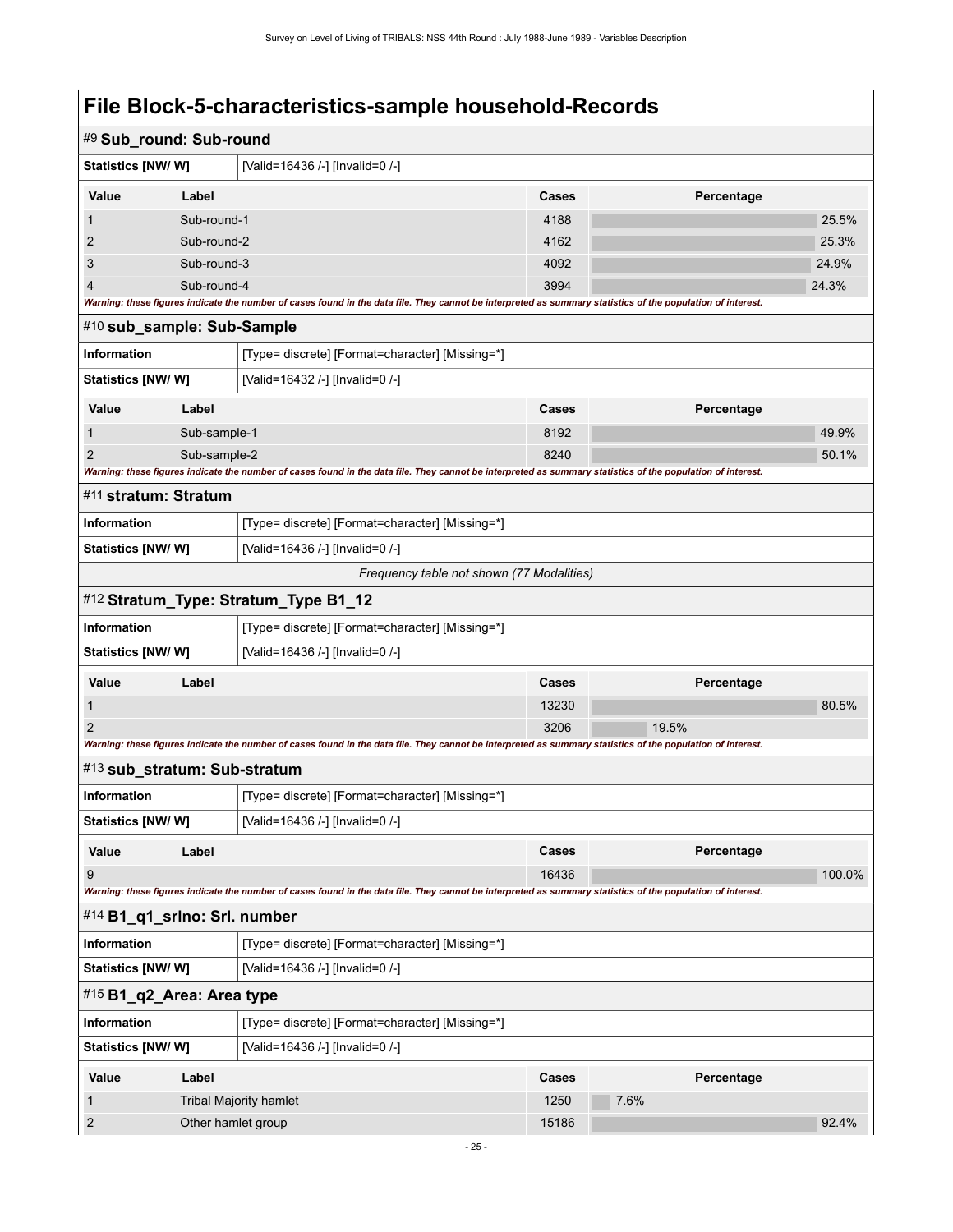#### #15 **B1\_q2\_Area: Area type**

*Warning: these figures indicate the number of cases found in the data file. They cannot be interpreted as summary statistics of the population of interest.*

<span id="page-29-0"></span>

| #16 hhno: Sample hh. no.  |                                                 |  |
|---------------------------|-------------------------------------------------|--|
| <b>Information</b>        | [Type= discrete] [Format=character] [Missing=*] |  |
| <b>Statistics [NW/ W]</b> | [Valid=16436 /-] [Invalid=0 /-]                 |  |
| #17 B5_q1: Household size |                                                 |  |

#### <span id="page-29-1"></span>**Information information** [Type= continuous] [Format=numeric] [Range= 0-35] [Missing=\*] **Statistics [NW/ W]** [Valid=16417 /-] [Invalid=19 /-] [Mean=4.844 /-] [StdDev=2.476 /-] **Interviewer's instructions** The total number of normal resident members of the household which includes temporary stay-aways and excludes temporary visitors will be taken as the size of the household and the entry on household size will be recorded

#### <span id="page-29-2"></span>#18 **B5\_q2: Adult male**

| <b>Information</b>            | [Type= discrete] [Format=numeric] [Range= 0-11] [Missing=*] |
|-------------------------------|-------------------------------------------------------------|
| Statistics [NW/ W]            | [Valid=15482 /-] [Invalid=954 /-]                           |
| Interviewer's<br>instructions | total number of adult males (aged 15 years & above).        |

| Value           | Label                                                                                                                                                       | Cases        | Percentage |
|-----------------|-------------------------------------------------------------------------------------------------------------------------------------------------------------|--------------|------------|
| $\mathbf 0$     |                                                                                                                                                             | 68           | 0.4%       |
| $\overline{1}$  |                                                                                                                                                             | 9551         | 61.7%      |
| $\overline{2}$  |                                                                                                                                                             | 3716         | 24.0%      |
| 3               |                                                                                                                                                             | 1499         | 9.7%       |
| $\overline{4}$  |                                                                                                                                                             | 466          | 3.0%       |
| $5\phantom{.0}$ |                                                                                                                                                             | 134          | 0.9%       |
| 6               |                                                                                                                                                             | 31           | 0.2%       |
| $\overline{7}$  |                                                                                                                                                             | 8            | 0.1%       |
| 8               |                                                                                                                                                             | 5            | 0.0%       |
| 9               |                                                                                                                                                             | $\mathbf{1}$ | 0.0%       |
| 10              |                                                                                                                                                             | 2            | 0.0%       |
| 11              |                                                                                                                                                             | $\mathbf{1}$ | 0.0%       |
| Sysmiss         |                                                                                                                                                             | 954          |            |
|                 | Warning: these figures indicate the number of cases found in the data file. They cannot be interpreted as summary statistics of the population of interest. |              |            |

#### <span id="page-29-3"></span>#19 **B5\_q3: Adult female**

| <u>- 11</u>                          |       |                                                             |       |      |            |       |
|--------------------------------------|-------|-------------------------------------------------------------|-------|------|------------|-------|
| <b>Information</b>                   |       | [Type= discrete] [Format=numeric] [Range= 0-16] [Missing=*] |       |      |            |       |
| <b>Statistics [NW/ W]</b>            |       | [Valid=15436 /-] [Invalid=1000 /-]                          |       |      |            |       |
| Interviewer's<br><b>instructions</b> |       | adult females                                               |       |      |            |       |
| Value                                | Label |                                                             | Cases |      | Percentage |       |
| $\mathbf 0$                          |       |                                                             | 43    | 0.3% |            |       |
| $\mathbf{1}$                         |       |                                                             | 9465  |      |            | 61.3% |
| $\overline{2}$                       |       |                                                             | 4068  |      | 26.4%      |       |
| 3                                    |       |                                                             | 1335  | 8.6% |            |       |
| $\overline{4}$                       |       |                                                             | 372   | 2.4% |            |       |
| 5                                    |       |                                                             | 109   | 0.7% |            |       |
| 6                                    |       |                                                             | 27    | 0.2% |            |       |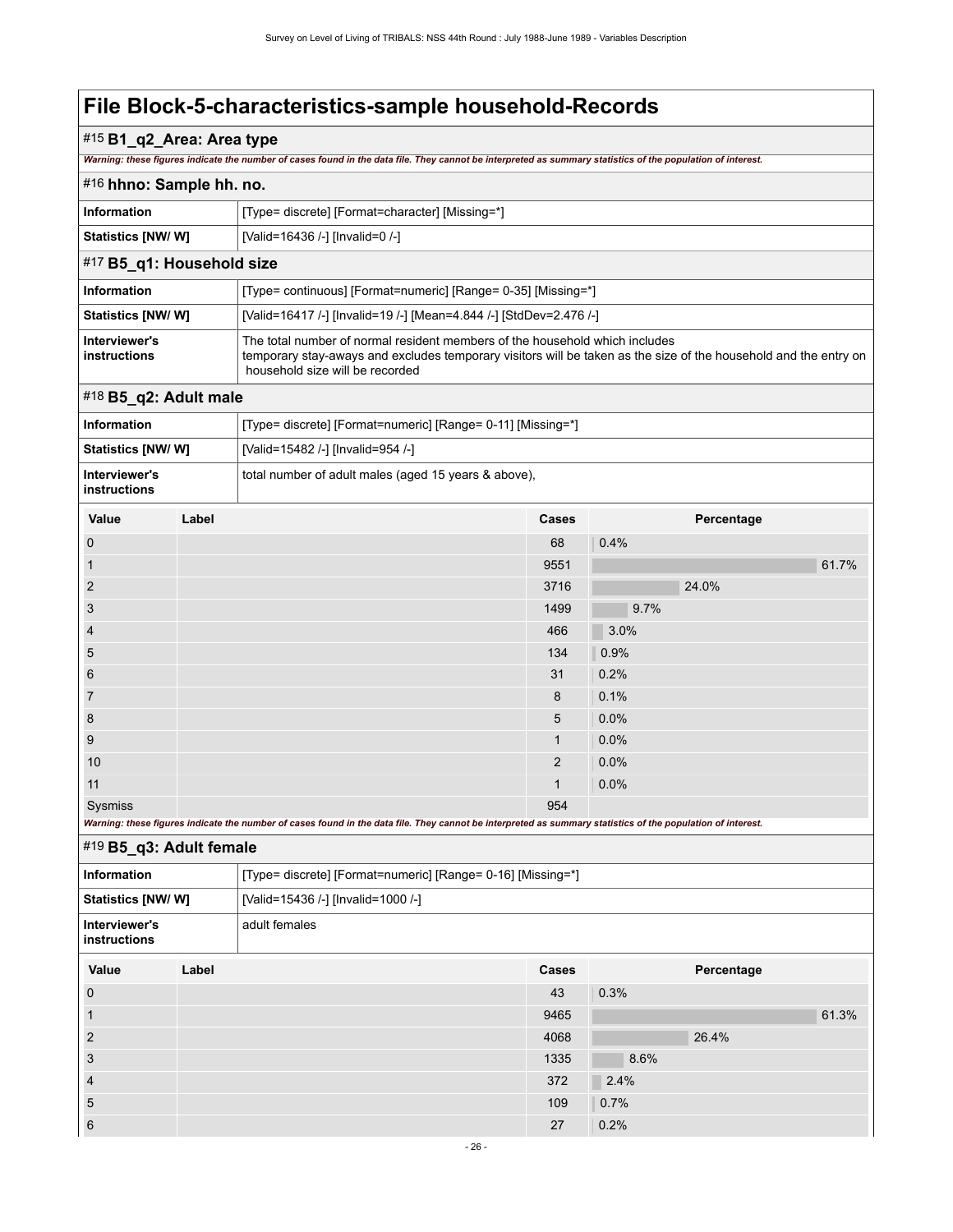| #19 B5_q3: Adult female                                                                                                                                     |       |                |            |
|-------------------------------------------------------------------------------------------------------------------------------------------------------------|-------|----------------|------------|
| Value                                                                                                                                                       | Label | Cases          | Percentage |
| $\overline{7}$                                                                                                                                              |       | 8              | 0.1%       |
| 8                                                                                                                                                           |       | $\overline{4}$ | 0.0%       |
| 11                                                                                                                                                          |       | 2              | 0.0%       |
| 12                                                                                                                                                          |       |                | 0.0%       |
| 15                                                                                                                                                          |       |                | 0.0%       |
| 16                                                                                                                                                          |       |                | 0.0%       |
| Sysmiss                                                                                                                                                     |       | 1000           |            |
| Warning: these figures indicate the number of cases found in the data file. They cannot be interpreted as summary statistics of the population of interest. |       |                |            |

### <span id="page-30-0"></span>#20 **B5\_q4: Male child**

| Information                   | [Type= discrete] [Format=numeric] [Range= 0-20] [Missing=*] |
|-------------------------------|-------------------------------------------------------------|
| <b>Statistics [NW/ W]</b>     | [Valid=10354 /-] [Invalid=6082 /-]                          |
| Interviewer's<br>instructions | male children boys of age less than 15 years)               |

| Value           | Label                                                                                                                                                       | Cases          | Percentage |
|-----------------|-------------------------------------------------------------------------------------------------------------------------------------------------------------|----------------|------------|
| $\mathbf{0}$    |                                                                                                                                                             | 469            | 4.5%       |
| $\mathbf{1}$    |                                                                                                                                                             | 5374           | 51.9%      |
| 2               |                                                                                                                                                             | 3075           | 29.7%      |
| 3               |                                                                                                                                                             | 1091           | 10.5%      |
| $\overline{4}$  |                                                                                                                                                             | 258            | 2.5%       |
| $5\phantom{.0}$ |                                                                                                                                                             | 68             | 0.7%       |
| 6               |                                                                                                                                                             | 8              | 0.1%       |
| $\overline{7}$  |                                                                                                                                                             | 5              | 0.0%       |
| 8               |                                                                                                                                                             | $\overline{4}$ | 0.0%       |
| 9               |                                                                                                                                                             | $\mathbf{1}$   | $0.0\%$    |
| 20              |                                                                                                                                                             | $\mathbf{1}$   | 0.0%       |
| Sysmiss         |                                                                                                                                                             | 6082           |            |
|                 | Warning: these figures indicate the number of cases found in the data file. They cannot be interpreted as summary statistics of the population of interest. |                |            |

### <span id="page-30-1"></span>#21 **B5\_q5: female child**

| Information                   | [Type= continuous] [Format=numeric] [Range= 0-43] [Missing=*]       |
|-------------------------------|---------------------------------------------------------------------|
| <b>Statistics [NW/ W]</b>     | [Valid=9601 /-] [Invalid=6835 /-] [Mean=1.574 /-] [StdDev=1.119 /-] |
| Interviewer's<br>instructions | female children (girls of age less than 15 years)                   |

### <span id="page-30-2"></span>#22 **B5\_q6: Livelihood class (code)**

| [Type= discrete] [Format=character] [Missing=*]                                                                                                                                                                                                                                                                                                                                                                                                                                                                                                                                                                                                                                                                                                                                                                                                                                |
|--------------------------------------------------------------------------------------------------------------------------------------------------------------------------------------------------------------------------------------------------------------------------------------------------------------------------------------------------------------------------------------------------------------------------------------------------------------------------------------------------------------------------------------------------------------------------------------------------------------------------------------------------------------------------------------------------------------------------------------------------------------------------------------------------------------------------------------------------------------------------------|
| [Valid=16396 /-] [Invalid=0 /-]                                                                                                                                                                                                                                                                                                                                                                                                                                                                                                                                                                                                                                                                                                                                                                                                                                                |
| 6.5.1 The livelihood class of a household will be decided on the basis of<br>the source of household's income from gainful activity (for the definition of 'gainful activity', reference may<br>be made to para 6.8.2 (a) if a household as no such income, the livelihood class will be 'others' (code 99). If<br>household's income is mostly from one source, there will not be any difficulty in classifying its livelihood class.<br>But, if the members of the household, excluding those employed by the household and the paying quests, derive<br>their income from more than one source listed under livelihood class codes at the bottom of the block in the<br>schedule, the source which has fetched the maximum income during the last 365 days will be the livelihood class<br>for the household and the corresponding code is to be entered against this item. |
|                                                                                                                                                                                                                                                                                                                                                                                                                                                                                                                                                                                                                                                                                                                                                                                                                                                                                |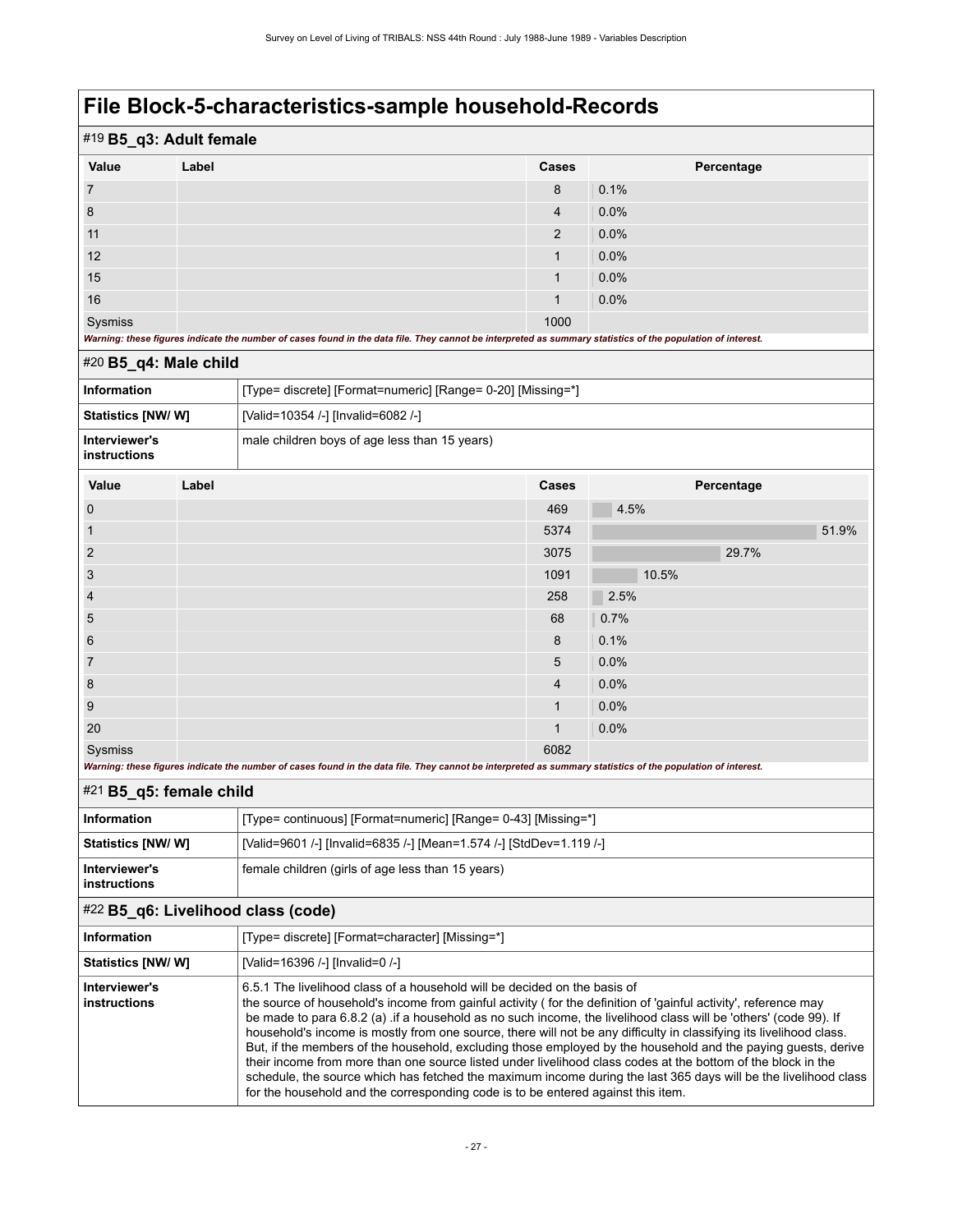### #22 **B5\_q6: Livelihood class (code)**

| Value                                                                                                                                                       | Label                                                                                | Cases          | Percentage |       |
|-------------------------------------------------------------------------------------------------------------------------------------------------------------|--------------------------------------------------------------------------------------|----------------|------------|-------|
| 00                                                                                                                                                          | NR                                                                                   | $\overline{2}$ | 0.0%       |       |
| 01                                                                                                                                                          | hunting, trapping and gathering of forest produce only for<br>household consumption) | 188            | 1.1%       |       |
| 02                                                                                                                                                          | shifting cultivation                                                                 | 1198           | 7.3%       |       |
| 03                                                                                                                                                          | livestock and poultry raising                                                        | 102            | 0.6%       |       |
| 04                                                                                                                                                          | settled cultivation                                                                  | 5176           |            | 31.6% |
| 05                                                                                                                                                          | collection of minor forest produces                                                  | 107            | 0.7%       |       |
| 06                                                                                                                                                          | other agricultural activities                                                        | 83             | 0.5%       |       |
| 07                                                                                                                                                          | self-employed in non-agriculture                                                     | 720            | 4.4%       |       |
| 08                                                                                                                                                          | agricultural labour                                                                  | 4724           |            | 28.8% |
| 09                                                                                                                                                          | plantation labour                                                                    | 322            | 2.0%       |       |
| 10                                                                                                                                                          | mining quarrying labour                                                              | 205            | 1.3%       |       |
| 11                                                                                                                                                          | manufacturing and construction labour                                                | 894            | 5.5%       |       |
| 98                                                                                                                                                          | Invalid                                                                              | 9              | 0.1%       |       |
| 99                                                                                                                                                          | others                                                                               | 2666           | 16.3%      |       |
| Warning: these figures indicate the number of cases found in the data file. They cannot be interpreted as summary statistics of the population of interest. |                                                                                      |                |            |       |

<span id="page-31-0"></span>

| $#23$ B5_q7a: Industry (code) |                                                                                                                                |  |
|-------------------------------|--------------------------------------------------------------------------------------------------------------------------------|--|
| <b>Information</b>            | [Type= discrete] [Format=character] [Missing=*]                                                                                |  |
| <b>Statistics [NW/ W]</b>     | [Valid=15915 /-] [Invalid=0 /-]                                                                                                |  |
| Interviewer's<br>instructions | The entry against this item will be recorded in three digits will refer to the appropriate' industry-group' of the NIC<br>1987 |  |
|                               |                                                                                                                                |  |

#### *Frequency table not shown (300 Modalities)*

### <span id="page-31-1"></span>#24 **B5\_q7b: Occupation (code)**

| Information                   | [Type= discrete] [Format=character] [Missing=*]                                                                     |
|-------------------------------|---------------------------------------------------------------------------------------------------------------------|
| <b>Statistics [NW/ W]</b>     | [Valid=15904 /-] [Invalid=0 /-]                                                                                     |
| Interviewer's<br>instructions | The entry against this item will be recorded in three digits will refer to the relevant occupation family' NCO 1968 |

*Frequency table not shown (350 Modalities)*

### <span id="page-31-2"></span>#25 **B5\_q8: Religion (code)**

| <b>Information</b><br>[Type= discrete] [Format=character] [Missing=*] |                |                                                                                                                                                                                                                                                                                                                                                                                                                                                                                                                                                                                                                              |       |            |       |
|-----------------------------------------------------------------------|----------------|------------------------------------------------------------------------------------------------------------------------------------------------------------------------------------------------------------------------------------------------------------------------------------------------------------------------------------------------------------------------------------------------------------------------------------------------------------------------------------------------------------------------------------------------------------------------------------------------------------------------------|-------|------------|-------|
| <b>Statistics [NW/W]</b><br>[Valid=16419 /-] [Invalid=0 /-]           |                |                                                                                                                                                                                                                                                                                                                                                                                                                                                                                                                                                                                                                              |       |            |       |
| Interviewer's<br>instructions                                         |                | 6.5.6 the religion of the household in terms of the specified code will be<br>recorded against this item. If different members of the household claim to have different religions, the religion of<br>the head of the household will be considered as the religion of the household. In case a tribal household claims<br>to belong to a religion other than those mentioned against religion codes 1 to 7, it is to be ascertained as to<br>whether the proclaimed religion is a traditional tribal religion or not. If yes, the entry against this item will be 8 :<br>otherwise code 9 will be entered against this item. |       |            |       |
| Value                                                                 | Label          |                                                                                                                                                                                                                                                                                                                                                                                                                                                                                                                                                                                                                              | Cases | Percentage |       |
| $\Omega$                                                              |                |                                                                                                                                                                                                                                                                                                                                                                                                                                                                                                                                                                                                                              | 29    | 0.2%       |       |
|                                                                       | Hinduism       |                                                                                                                                                                                                                                                                                                                                                                                                                                                                                                                                                                                                                              | 11496 |            | 70.0% |
| $\overline{2}$                                                        | <b>Islam</b>   |                                                                                                                                                                                                                                                                                                                                                                                                                                                                                                                                                                                                                              | 163   | 1.0%       |       |
| 3                                                                     | Christianity   |                                                                                                                                                                                                                                                                                                                                                                                                                                                                                                                                                                                                                              | 2676  | 16.3%      |       |
| 4                                                                     | <b>Sikhism</b> |                                                                                                                                                                                                                                                                                                                                                                                                                                                                                                                                                                                                                              |       | 0.0%       |       |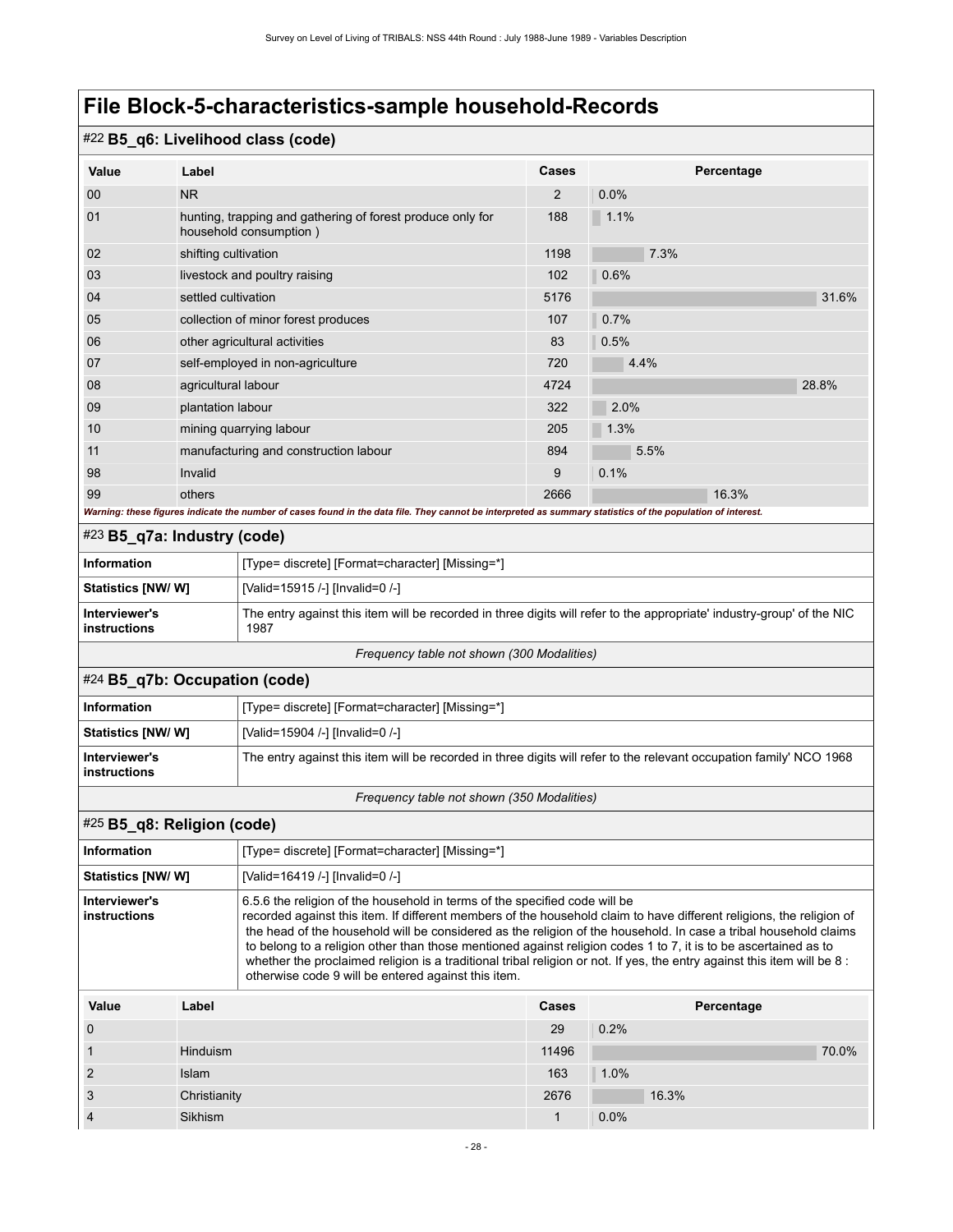| #25 B5_q8: Religion (code)                                                                                                                                  |                                                   |       |            |  |  |
|-------------------------------------------------------------------------------------------------------------------------------------------------------------|---------------------------------------------------|-------|------------|--|--|
| Value                                                                                                                                                       | Label                                             | Cases | Percentage |  |  |
| 5                                                                                                                                                           | Jainism                                           |       | 0.0%       |  |  |
| 6                                                                                                                                                           | <b>Buddhism</b>                                   | 552   | 3.4%       |  |  |
|                                                                                                                                                             | Zoroastrianism                                    | 6     | $0.0\%$    |  |  |
| 8                                                                                                                                                           | <b>Traditional tribal</b>                         | 1355  | 8.3%       |  |  |
| 9                                                                                                                                                           | others                                            | 140   | 0.9%       |  |  |
| Warning: these figures indicate the number of cases found in the data file. They cannot be interpreted as summary statistics of the population of interest. |                                                   |       |            |  |  |
|                                                                                                                                                             | $#26$ B <sub>5</sub> $q_9$ . Name of tribe (code) |       |            |  |  |

<span id="page-32-0"></span>

| Information                   | [Type= discrete] [Format=character] [Missing=*]                                                                                                                                                                                                                                                                                                                                                                                                                                                                                                                           |
|-------------------------------|---------------------------------------------------------------------------------------------------------------------------------------------------------------------------------------------------------------------------------------------------------------------------------------------------------------------------------------------------------------------------------------------------------------------------------------------------------------------------------------------------------------------------------------------------------------------------|
| <b>Statistics [NW/ W]</b>     | [Valid=16381 /-] [Invalid=0 /-]                                                                                                                                                                                                                                                                                                                                                                                                                                                                                                                                           |
| Interviewer's<br>instructions | 6.5.6 Name of the scheduled tribe to which the tribal household<br>belongs will be recorded in terms of code against this item. The names of the scheduled tribes and their<br>corresponding codes are given in appendix enclosed with this instruction. In some cases, different members<br>of the household may belong to different tribes. It is also possible, though the eventuality is rare, that some<br>members of the household are not tribals. In all such cases, the tribes of the head of the household will be<br>considered as the tribe of the household. |
|                               |                                                                                                                                                                                                                                                                                                                                                                                                                                                                                                                                                                           |

*Frequency table not shown (60 Modalities)*

### <span id="page-32-1"></span>#27 **B5\_q10: Sex of the head (code)**

| <b>Information</b>                                          | [Type= discrete] [Format=character] [Missing=*] |                                                                                                                                                             |       |            |       |
|-------------------------------------------------------------|-------------------------------------------------|-------------------------------------------------------------------------------------------------------------------------------------------------------------|-------|------------|-------|
| <b>Statistics [NW/W]</b><br>[Valid=16395 /-] [Invalid=0 /-] |                                                 |                                                                                                                                                             |       |            |       |
| Value                                                       | Label                                           |                                                                                                                                                             | Cases | Percentage |       |
|                                                             | Male                                            |                                                                                                                                                             | 14905 |            | 90.9% |
| $\overline{2}$                                              | Female                                          |                                                                                                                                                             | 1476  | 9.0%       |       |
| 9                                                           | Invalid                                         |                                                                                                                                                             | 14    | 0.1%       |       |
|                                                             |                                                 | Warning: these figures indicate the number of cases found in the data file. They cannot be interpreted as summary statistics of the population of interest. |       |            |       |

### <span id="page-32-2"></span>#28 **B5\_q11: Land possessed (0.00 acres)**

| Information                   | [Type= continuous] [Format=numeric] [Range= 0-5620.32] [Missing=*]                                                                                                                                                                                                                                                                                                                                                                                                                                                                                                                                                                                                                                                                    |
|-------------------------------|---------------------------------------------------------------------------------------------------------------------------------------------------------------------------------------------------------------------------------------------------------------------------------------------------------------------------------------------------------------------------------------------------------------------------------------------------------------------------------------------------------------------------------------------------------------------------------------------------------------------------------------------------------------------------------------------------------------------------------------|
| <b>Statistics [NW/ W]</b>     | [Valid=15975 /-] [Invalid=461 /-] [Mean=3.698 /-] [StdDev=68.66 /-]                                                                                                                                                                                                                                                                                                                                                                                                                                                                                                                                                                                                                                                                   |
| Interviewer's<br>instructions | The total area of land possessed by all the members of the household on the date of survey will be recorded<br>in 0.00 acres against this item. Land possessed will constitute areas which are owned and retained by the<br>household plus areas under owner like possession plus areas leased in from others plus areas which are under<br>the possession of the household though neither owned nor leased in. It should be servant/paying quest who are<br>considered as normal members of the household should not be included. Land possessed by those members<br>would be shown against the households where they would have been considered as normal resident members<br>had they not been staying with the present household. |

### <span id="page-32-3"></span>#29 **B5\_q12: How long the hh. is residing in the present site (code)**

| $\frac{1}{2}$                 | <b>Ahal</b> | 0.000                                                                                                                                                                                                                                                                                                                                                                                                   | <b>Dovoontogo</b> |
|-------------------------------|-------------|---------------------------------------------------------------------------------------------------------------------------------------------------------------------------------------------------------------------------------------------------------------------------------------------------------------------------------------------------------------------------------------------------------|-------------------|
| Interviewer's<br>instructions |             | Particulars of migration of individual members will be collected in block 6. Against this item, information regarding<br>the movement of the household as a whole is to be collected. For this particular purpose, even movement within<br>the village will be considered. The number of years the household is residing in the present site will be recorded<br>in codes as specified in the schedule. |                   |
| <b>Statistics [NW/ W]</b>     |             | [Valid=16402 /-] [Invalid=0 /-]                                                                                                                                                                                                                                                                                                                                                                         |                   |
| Information                   |             | [Type= discrete] [Format=character] [Missing=*]                                                                                                                                                                                                                                                                                                                                                         |                   |

| Value          | Label            | <b>Cases</b> | Percentage |
|----------------|------------------|--------------|------------|
|                | less than 1 year | 485          | $3.0\%$    |
| $\overline{2}$ | 1 to 5 years     | 1423         | 8.7%       |
| 3              | 5 to 10 years    | 2116         | 12.9%      |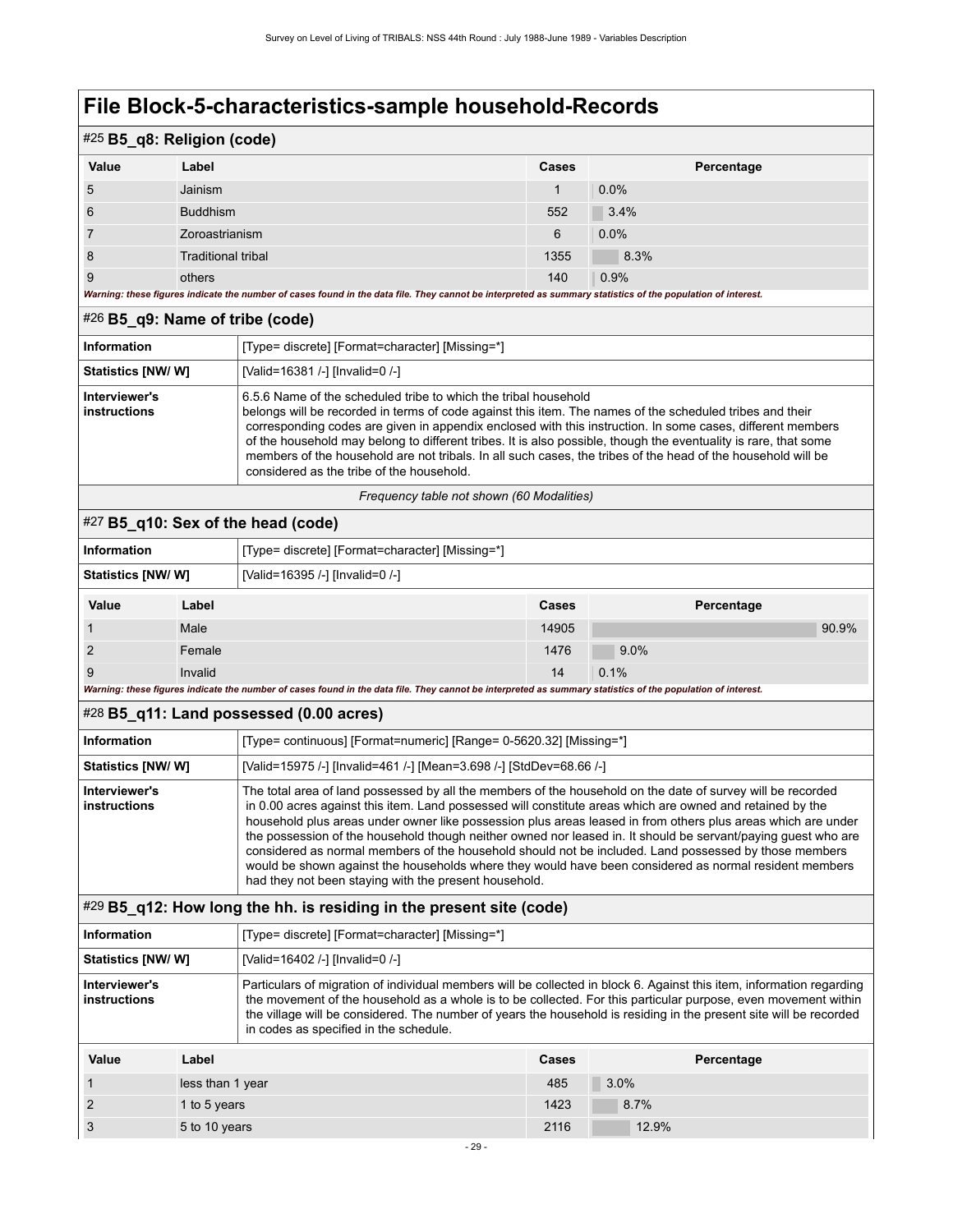<span id="page-33-4"></span><span id="page-33-3"></span><span id="page-33-2"></span><span id="page-33-1"></span><span id="page-33-0"></span>

|                                      |                                                                         | #29 B5_q12: How long the hh. is residing in the present site (code)                                                                                                                                                                                                                                                                                                                                                                                                                                                                                                                                                                    |       |            |  |  |
|--------------------------------------|-------------------------------------------------------------------------|----------------------------------------------------------------------------------------------------------------------------------------------------------------------------------------------------------------------------------------------------------------------------------------------------------------------------------------------------------------------------------------------------------------------------------------------------------------------------------------------------------------------------------------------------------------------------------------------------------------------------------------|-------|------------|--|--|
| Value                                | Label                                                                   |                                                                                                                                                                                                                                                                                                                                                                                                                                                                                                                                                                                                                                        | Cases | Percentage |  |  |
| 4                                    | 10 years & above                                                        |                                                                                                                                                                                                                                                                                                                                                                                                                                                                                                                                                                                                                                        | 12375 | 75.4%      |  |  |
| 9                                    | Invalid                                                                 |                                                                                                                                                                                                                                                                                                                                                                                                                                                                                                                                                                                                                                        | 3     | 0.0%       |  |  |
|                                      |                                                                         | Warning: these figures indicate the number of cases found in the data file. They cannot be interpreted as summary statistics of the population of interest.                                                                                                                                                                                                                                                                                                                                                                                                                                                                            |       |            |  |  |
|                                      |                                                                         | #30 B5_q13: If code 1 or 2 in item no. 12 reason for shifting (code)                                                                                                                                                                                                                                                                                                                                                                                                                                                                                                                                                                   |       |            |  |  |
| <b>Information</b>                   |                                                                         | [Type= discrete] [Format=character] [Missing=*]                                                                                                                                                                                                                                                                                                                                                                                                                                                                                                                                                                                        |       |            |  |  |
| Statistics [NW/W]                    |                                                                         | [Valid=1881 /-] [Invalid=0 /-]                                                                                                                                                                                                                                                                                                                                                                                                                                                                                                                                                                                                         |       |            |  |  |
| Interviewer's<br><b>instructions</b> |                                                                         | If the household has moved to the present site during last 5 years, i.e., if the code against item 12 is either 1 or 2,<br>the reason for moving out of the old place by the head of the household is to be recorded in codes.                                                                                                                                                                                                                                                                                                                                                                                                         |       |            |  |  |
| Value                                | Label                                                                   |                                                                                                                                                                                                                                                                                                                                                                                                                                                                                                                                                                                                                                        | Cases | Percentage |  |  |
|                                      |                                                                         | setting up of a new household                                                                                                                                                                                                                                                                                                                                                                                                                                                                                                                                                                                                          | 413   | 22.0%      |  |  |
| 2                                    |                                                                         | in search of food resources                                                                                                                                                                                                                                                                                                                                                                                                                                                                                                                                                                                                            | 279   | 14.8%      |  |  |
| 3                                    |                                                                         | due to natural calamity                                                                                                                                                                                                                                                                                                                                                                                                                                                                                                                                                                                                                | 32    | 1.7%       |  |  |
| 4                                    |                                                                         | displacement caused by the development project                                                                                                                                                                                                                                                                                                                                                                                                                                                                                                                                                                                         | 33    | 1.8%       |  |  |
| 9                                    | others                                                                  | Warning: these figures indicate the number of cases found in the data file. They cannot be interpreted as summary statistics of the population of interest.                                                                                                                                                                                                                                                                                                                                                                                                                                                                            | 1124  | 59.8%      |  |  |
|                                      |                                                                         |                                                                                                                                                                                                                                                                                                                                                                                                                                                                                                                                                                                                                                        |       |            |  |  |
|                                      |                                                                         | #31 B5_q14: Making of fire (code)                                                                                                                                                                                                                                                                                                                                                                                                                                                                                                                                                                                                      |       |            |  |  |
| <b>Information</b>                   |                                                                         | [Type= discrete] [Format=character] [Missing=*]                                                                                                                                                                                                                                                                                                                                                                                                                                                                                                                                                                                        |       |            |  |  |
| <b>Statistics [NW/W]</b>             |                                                                         | [Valid=16342 /-] [Invalid=0 /-]                                                                                                                                                                                                                                                                                                                                                                                                                                                                                                                                                                                                        |       |            |  |  |
| Interviewer's<br><b>instructions</b> |                                                                         | generally, for domestic purpose, now-a-days stick is used to make fire. But there are still some remote places<br>where match sticks are not available and the tribals use traditional method of making fire by striking a piece of<br>stone against another. The actual practice of the household is to be ascertained and the appropriate code is to<br>be entered. The codes are : match stick - 1; traditional method-2; others - 9. Sometimes, fire may be preserved<br>by the household for use as and when required. In that case, the appropriate code will be 9 unless the household<br>use any other method for making fire. |       |            |  |  |
| Value                                | Label                                                                   |                                                                                                                                                                                                                                                                                                                                                                                                                                                                                                                                                                                                                                        | Cases | Percentage |  |  |
|                                      | match stick                                                             |                                                                                                                                                                                                                                                                                                                                                                                                                                                                                                                                                                                                                                        | 15872 | 97.1%      |  |  |
| 2                                    | traditional method                                                      |                                                                                                                                                                                                                                                                                                                                                                                                                                                                                                                                                                                                                                        | 190   | 1.2%       |  |  |
| 9                                    | others                                                                  |                                                                                                                                                                                                                                                                                                                                                                                                                                                                                                                                                                                                                                        | 280   | 1.7%       |  |  |
|                                      |                                                                         | Warning: these figures indicate the number of cases found in the data file. They cannot be interpreted as summary statistics of the population of interest.                                                                                                                                                                                                                                                                                                                                                                                                                                                                            |       |            |  |  |
|                                      |                                                                         | #32 B5_q15: HH. consumer expenditure (last 30 days) (Rs.)                                                                                                                                                                                                                                                                                                                                                                                                                                                                                                                                                                              |       |            |  |  |
| Information                          |                                                                         | [Type= continuous] [Format=numeric] [Range= 0-670151] [Missing=*]                                                                                                                                                                                                                                                                                                                                                                                                                                                                                                                                                                      |       |            |  |  |
| Statistics [NW/ W]                   |                                                                         | [Valid=14005 /-] [Invalid=2431 /-] [Mean=1557.413 /-] [StdDev=11186.32 /-]                                                                                                                                                                                                                                                                                                                                                                                                                                                                                                                                                             |       |            |  |  |
|                                      |                                                                         | #33 B5_q16: Total hh. consumer expenditure (Rs.) last 30 days                                                                                                                                                                                                                                                                                                                                                                                                                                                                                                                                                                          |       |            |  |  |
| <b>Information</b>                   |                                                                         | [Type= continuous] [Format=numeric] [Range= 4-72630] [Missing=*]                                                                                                                                                                                                                                                                                                                                                                                                                                                                                                                                                                       |       |            |  |  |
| Statistics [NW/W]                    | [Valid=16375 /-] [Invalid=61 /-] [Mean=720.267 /-] [StdDev=1163.043 /-] |                                                                                                                                                                                                                                                                                                                                                                                                                                                                                                                                                                                                                                        |       |            |  |  |
| Interviewer's<br>instructions        |                                                                         | This item will be also be filled in after canvassing blocks 12 and 13. Information on total household consumer<br>expenditure will be available from col. (11) of block 12 and col. (4) of block 13. Entries made in col. (11) of block<br>12 against item codes 189, 199, 209, 229, 279, 379, 429, 439, 449, 459, 479, 509 and 519 will be added with the<br>entries made in col. (4) against each of the item of block 13 and the total will be recorded in rupees against item<br>16 of block 5.                                                                                                                                    |       |            |  |  |
|                                      |                                                                         | #34 B5_q17: ta consumer expenditre (Rs.0.00)                                                                                                                                                                                                                                                                                                                                                                                                                                                                                                                                                                                           |       |            |  |  |
| Information                          |                                                                         | [Type= discrete] [Format=numeric] [Missing=*]                                                                                                                                                                                                                                                                                                                                                                                                                                                                                                                                                                                          |       |            |  |  |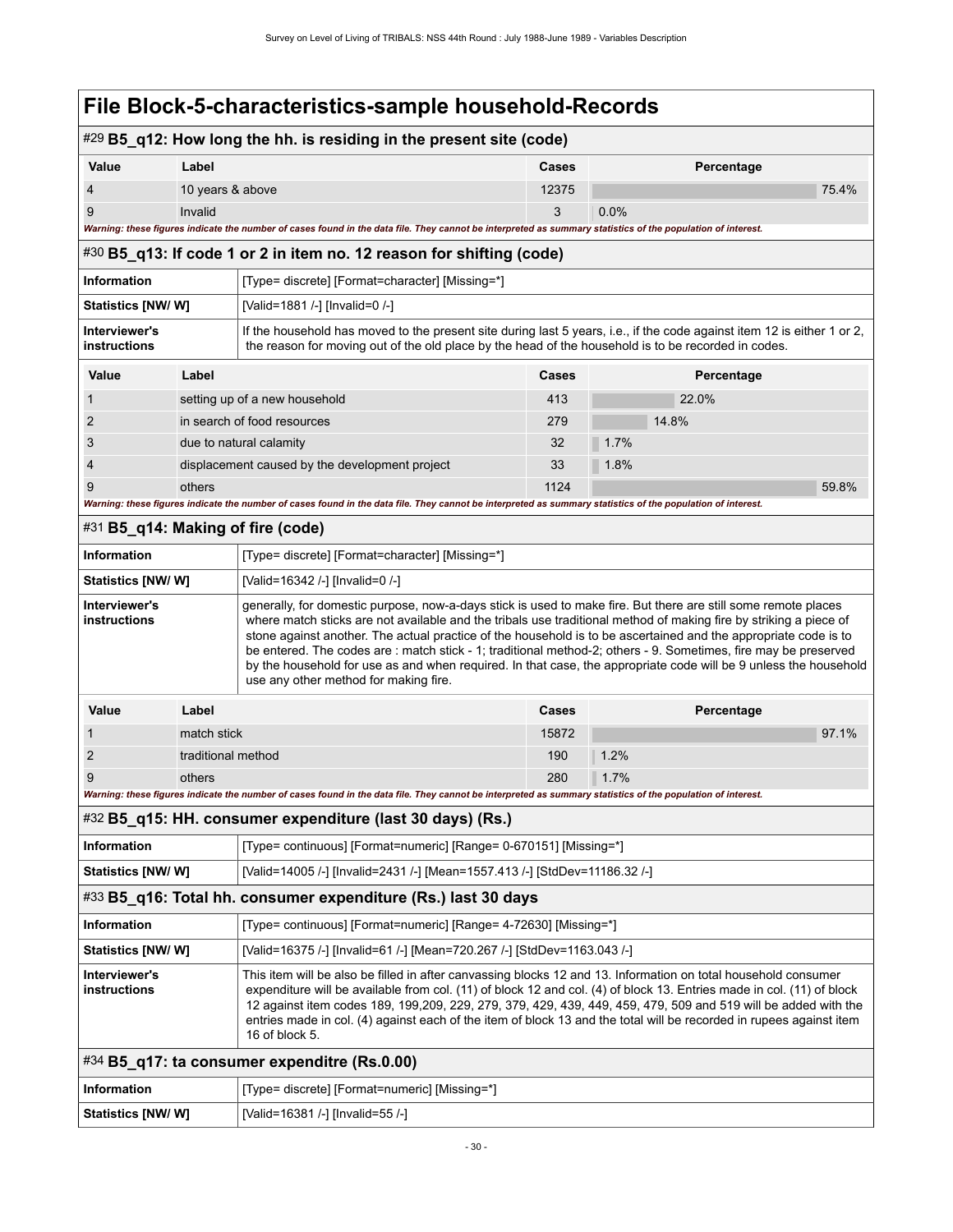### #34 **B5\_q17: ta consumer expenditre (Rs.0.00)**

| Interviewer's | The household monthly per capita consumer expenditure will be derived by dividing the total household consumer  |
|---------------|-----------------------------------------------------------------------------------------------------------------|
| instructions  | expenditure recorded against item 16 by the household size noted against item 1 and the figure will be recorded |
|               | in 2 places of decimal against item 17.                                                                         |

## <span id="page-34-0"></span>#35 **B5\_q18: Whether any member worked at least 60 days public**

| <b>Information</b>        |         | [Type= discrete] [Format=character] [Missing=*]                                                                                                             |       |            |       |  |
|---------------------------|---------|-------------------------------------------------------------------------------------------------------------------------------------------------------------|-------|------------|-------|--|
| <b>Statistics [NW/ W]</b> |         | [Valid=16398 /-] [Invalid=0 /-]                                                                                                                             |       |            |       |  |
| Value                     | Label   |                                                                                                                                                             | Cases | Percentage |       |  |
|                           | Yes     |                                                                                                                                                             | 1463  | 8.9%       |       |  |
| $\mathcal{P}$             | No.     |                                                                                                                                                             | 14925 |            | 91.0% |  |
| 9                         | Invalid |                                                                                                                                                             | 10    | $0.1\%$    |       |  |
|                           |         | Warning: these figures indicate the number of cases found in the data file. They cannot be interpreted as summary statistics of the population of interest. |       |            |       |  |

<span id="page-34-1"></span>

| #36 B5_q19: Whether assistance received under IRDP (code)                                                                                                                                                                                                                                                                                                                                                                                                                                                                                                                                                                                                                                                                                                                                                                                                                                                                                                                                      |                |                                                 |              |            |       |  |
|------------------------------------------------------------------------------------------------------------------------------------------------------------------------------------------------------------------------------------------------------------------------------------------------------------------------------------------------------------------------------------------------------------------------------------------------------------------------------------------------------------------------------------------------------------------------------------------------------------------------------------------------------------------------------------------------------------------------------------------------------------------------------------------------------------------------------------------------------------------------------------------------------------------------------------------------------------------------------------------------|----------------|-------------------------------------------------|--------------|------------|-------|--|
| <b>Information</b>                                                                                                                                                                                                                                                                                                                                                                                                                                                                                                                                                                                                                                                                                                                                                                                                                                                                                                                                                                             |                | [Type= discrete] [Format=character] [Missing=*] |              |            |       |  |
| Statistics [NW/W]                                                                                                                                                                                                                                                                                                                                                                                                                                                                                                                                                                                                                                                                                                                                                                                                                                                                                                                                                                              |                | [Valid=16332 /-] [Invalid=0 /-]                 |              |            |       |  |
| The objective of the Integrated Rural Development Programme (IRDP) is to assist the families below the<br>Interviewer's<br>poverty line in rural areas by taking up self-employment ventures in a variety of activities like sericulture, animal<br><b>instructions</b><br>husbandry and land based activities in the primary sector; weaving; handicrafts etc. in the secondary sector; and<br>service and business activities in the tertiary sector. The program aims to achieve the stated objective providing<br>income generating assets including working capital through package of assistance comprising subsidy and<br>institutional credit. Based on some of the shortcomings noticed in its implementation during the sixth plan, the<br>program has been modifies suitable. Besides other modifications, it has also been decided that a supplementary<br>does will be given to those families which were assisted during the Sixth Plan but could not cross the poverty<br>line. |                |                                                 |              |            |       |  |
| Value                                                                                                                                                                                                                                                                                                                                                                                                                                                                                                                                                                                                                                                                                                                                                                                                                                                                                                                                                                                          | Label          |                                                 | <b>Cases</b> | Percentage |       |  |
| $\Omega$                                                                                                                                                                                                                                                                                                                                                                                                                                                                                                                                                                                                                                                                                                                                                                                                                                                                                                                                                                                       | N <sub>R</sub> |                                                 | 26           | 0.2%       |       |  |
|                                                                                                                                                                                                                                                                                                                                                                                                                                                                                                                                                                                                                                                                                                                                                                                                                                                                                                                                                                                                |                | Yes, first time                                 |              | 4.0%       |       |  |
| 2                                                                                                                                                                                                                                                                                                                                                                                                                                                                                                                                                                                                                                                                                                                                                                                                                                                                                                                                                                                              |                | Yes, second time                                |              | 6.7%       |       |  |
| 3                                                                                                                                                                                                                                                                                                                                                                                                                                                                                                                                                                                                                                                                                                                                                                                                                                                                                                                                                                                              |                | Yes, but not during last 365 days               | 933          | 5.7%       |       |  |
| 4                                                                                                                                                                                                                                                                                                                                                                                                                                                                                                                                                                                                                                                                                                                                                                                                                                                                                                                                                                                              | <b>No</b>      |                                                 | 13623        |            | 83.4% |  |

*Warning: these figures indicate the number of cases found in the data file. They cannot be interpreted as summary statistics of the population of interest.* #37 **B5\_q20: Whether the h.hold was visited by the L.H.V/M.H.V. during last 6 months.**

9 Invalid  $10^{9}$  and  $10^{9}$  and  $10^{9}$  and  $10^{9}$  and  $10^{9}$  and  $10^{9}$  and  $10^{9}$  and  $10^{9}$  and  $10^{9}$  and  $10^{9}$  and  $10^{9}$  and  $10^{9}$  and  $10^{9}$  and  $10^{9}$  and  $10^{9}$  and  $10^{9}$  and  $10^{9}$  and  $10^{9}$ 

<span id="page-34-2"></span>

| $\#37$ B5 q20: Whether the n.hold was visited by the L.H.V/M.H.V. during last 6 months.                                                                     |                |                                                                                                                    |                     |      |       |       |  |  |  |  |
|-------------------------------------------------------------------------------------------------------------------------------------------------------------|----------------|--------------------------------------------------------------------------------------------------------------------|---------------------|------|-------|-------|--|--|--|--|
| <b>Information</b>                                                                                                                                          |                | [Type= discrete] [Format=character] [Missing=*]                                                                    |                     |      |       |       |  |  |  |  |
| Statistics [NW/W]                                                                                                                                           |                | [Valid=15063 /-] [Invalid=0 /-]                                                                                    |                     |      |       |       |  |  |  |  |
| Interviewer's<br><b>instructions</b>                                                                                                                        |                | item 20 has been introduced to know as to whether the health care facilities reach the villages.                   |                     |      |       |       |  |  |  |  |
| Value                                                                                                                                                       | Label          |                                                                                                                    | Cases<br>Percentage |      |       |       |  |  |  |  |
| 0                                                                                                                                                           | N <sub>R</sub> |                                                                                                                    | 8                   | 0.1% |       |       |  |  |  |  |
|                                                                                                                                                             | <b>Yes</b>     |                                                                                                                    |                     |      | 31.9% |       |  |  |  |  |
| 2                                                                                                                                                           | No.            |                                                                                                                    |                     |      |       | 67.7% |  |  |  |  |
| 9                                                                                                                                                           | Invalid        |                                                                                                                    | 44                  | 0.3% |       |       |  |  |  |  |
| Warning: these figures indicate the number of cases found in the data file. They cannot be interpreted as summary statistics of the population of interest. |                |                                                                                                                    |                     |      |       |       |  |  |  |  |
| #38 B5_q21: Television                                                                                                                                      |                |                                                                                                                    |                     |      |       |       |  |  |  |  |
| the first contract of the con-                                                                                                                              |                | FIRST ALL AND CONTRACT FIRST CONTRACT AND THE CONTRACT AND ACCEPTED AND ACCEPTED AND THE RESIDENCE OF A RESIDENCE. |                     |      |       |       |  |  |  |  |

<span id="page-34-3"></span>

| ∣ Information      | [Type= discrete] [Format=character] [Missing=*] |
|--------------------|-------------------------------------------------|
| Statistics [NW/ W] | [Valid=15198 /-] [Invalid=0 /-]                 |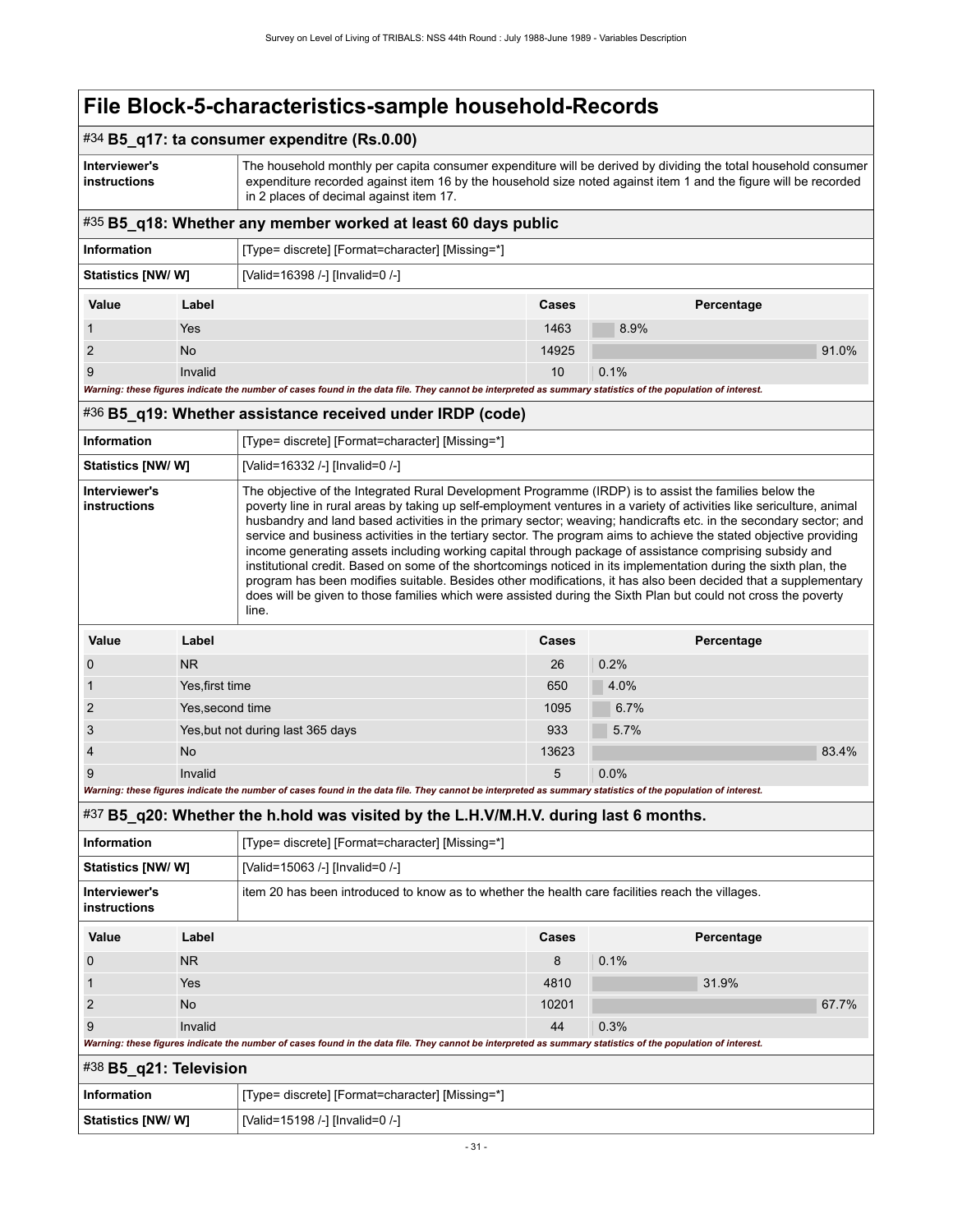<span id="page-35-3"></span><span id="page-35-2"></span><span id="page-35-1"></span><span id="page-35-0"></span>

| #38 B5_q21: Television                                                                                                                                      |         |                                                                                                                                                                                                                                                                                                                |                |            |       |  |  |  |  |  |
|-------------------------------------------------------------------------------------------------------------------------------------------------------------|---------|----------------------------------------------------------------------------------------------------------------------------------------------------------------------------------------------------------------------------------------------------------------------------------------------------------------|----------------|------------|-------|--|--|--|--|--|
| Interviewer's<br>instructions                                                                                                                               |         | items 21 to 25 will throw light on the extent to which the households in the villages maintain link with the outside<br>world. The items are self- explanatory. The entries are to be made in terms of codes : yes - 1; no - 2. A cross<br>mark $(x)$ is to be put against items 21 to 25 in the urban sector. |                |            |       |  |  |  |  |  |
| Value                                                                                                                                                       | Label   |                                                                                                                                                                                                                                                                                                                | <b>Cases</b>   | Percentage |       |  |  |  |  |  |
| 1                                                                                                                                                           | Yes     |                                                                                                                                                                                                                                                                                                                | 4562           | 30.0%      |       |  |  |  |  |  |
| 2                                                                                                                                                           | No      |                                                                                                                                                                                                                                                                                                                | 10634          |            | 70.0% |  |  |  |  |  |
| 9                                                                                                                                                           | Invalid |                                                                                                                                                                                                                                                                                                                | $\overline{2}$ | 0.0%       |       |  |  |  |  |  |
|                                                                                                                                                             |         | Warning: these figures indicate the number of cases found in the data file. They cannot be interpreted as summary statistics of the population of interest.                                                                                                                                                    |                |            |       |  |  |  |  |  |
| #39 <b>B5_q22: Radio</b>                                                                                                                                    |         |                                                                                                                                                                                                                                                                                                                |                |            |       |  |  |  |  |  |
| Information                                                                                                                                                 |         | [Type= discrete] [Format=character] [Missing=*]                                                                                                                                                                                                                                                                |                |            |       |  |  |  |  |  |
| <b>Statistics [NW/W]</b>                                                                                                                                    |         | [Valid=15200 /-] [Invalid=0 /-]                                                                                                                                                                                                                                                                                |                |            |       |  |  |  |  |  |
| Interviewer's<br>instructions                                                                                                                               |         | As given against iq21                                                                                                                                                                                                                                                                                          |                |            |       |  |  |  |  |  |
| Value                                                                                                                                                       | Label   |                                                                                                                                                                                                                                                                                                                | Cases          | Percentage |       |  |  |  |  |  |
| 1                                                                                                                                                           | Yes     |                                                                                                                                                                                                                                                                                                                | 10928          |            | 71.9% |  |  |  |  |  |
| 2                                                                                                                                                           | No      |                                                                                                                                                                                                                                                                                                                | 4271           | 28.1%      |       |  |  |  |  |  |
| 9                                                                                                                                                           | Invalid |                                                                                                                                                                                                                                                                                                                | $\mathbf{1}$   | 0.0%       |       |  |  |  |  |  |
|                                                                                                                                                             |         | Warning: these figures indicate the number of cases found in the data file. They cannot be interpreted as summary statistics of the population of interest.                                                                                                                                                    |                |            |       |  |  |  |  |  |
| #40 B5_q23: Cinema                                                                                                                                          |         |                                                                                                                                                                                                                                                                                                                |                |            |       |  |  |  |  |  |
| Information                                                                                                                                                 |         | [Type= discrete] [Format=character] [Missing=*]                                                                                                                                                                                                                                                                |                |            |       |  |  |  |  |  |
| <b>Statistics [NW/ W]</b>                                                                                                                                   |         | [Valid=15168 /-] [Invalid=0 /-]                                                                                                                                                                                                                                                                                |                |            |       |  |  |  |  |  |
| Interviewer's<br>instructions                                                                                                                               |         | As given against iq21                                                                                                                                                                                                                                                                                          |                |            |       |  |  |  |  |  |
| Value                                                                                                                                                       | Label   |                                                                                                                                                                                                                                                                                                                | Cases          | Percentage |       |  |  |  |  |  |
| 1                                                                                                                                                           | Yes     |                                                                                                                                                                                                                                                                                                                | 4057           | 26.7%      |       |  |  |  |  |  |
| 2                                                                                                                                                           | No      |                                                                                                                                                                                                                                                                                                                | 11111          |            | 73.3% |  |  |  |  |  |
| Warning: these figures indicate the number of cases found in the data file. They cannot be interpreted as summary statistics of the population of interest. |         |                                                                                                                                                                                                                                                                                                                |                |            |       |  |  |  |  |  |
| #41 B5_q24: Stage/Jatra                                                                                                                                     |         |                                                                                                                                                                                                                                                                                                                |                |            |       |  |  |  |  |  |
| <b>Information</b>                                                                                                                                          |         | [Type= discrete] [Format=character] [Missing=*]                                                                                                                                                                                                                                                                |                |            |       |  |  |  |  |  |
| <b>Statistics [NW/ W]</b>                                                                                                                                   |         | [Valid=15104 /-] [Invalid=0 /-]                                                                                                                                                                                                                                                                                |                |            |       |  |  |  |  |  |
| Interviewer's<br>instructions                                                                                                                               |         | As given against ig21                                                                                                                                                                                                                                                                                          |                |            |       |  |  |  |  |  |
| Value                                                                                                                                                       | Label   |                                                                                                                                                                                                                                                                                                                | <b>Cases</b>   | Percentage |       |  |  |  |  |  |
| 1                                                                                                                                                           | Yes     |                                                                                                                                                                                                                                                                                                                | 1815           | 12.0%      |       |  |  |  |  |  |
| $\overline{2}$                                                                                                                                              | No      |                                                                                                                                                                                                                                                                                                                | 13287          |            | 88.0% |  |  |  |  |  |
| 9                                                                                                                                                           | Invalid |                                                                                                                                                                                                                                                                                                                | $\overline{2}$ | 0.0%       |       |  |  |  |  |  |
| Warning: these figures indicate the number of cases found in the data file. They cannot be interpreted as summary statistics of the population of interest. |         |                                                                                                                                                                                                                                                                                                                |                |            |       |  |  |  |  |  |
| $#42$ B5_q25: Newspaper                                                                                                                                     |         |                                                                                                                                                                                                                                                                                                                |                |            |       |  |  |  |  |  |
| <b>Information</b>                                                                                                                                          |         | [Type= discrete] [Format=character] [Missing=*]                                                                                                                                                                                                                                                                |                |            |       |  |  |  |  |  |
| <b>Statistics [NW/W]</b>                                                                                                                                    |         | [Valid=15171 /-] [Invalid=0 /-]                                                                                                                                                                                                                                                                                |                |            |       |  |  |  |  |  |
| Interviewer's<br>instructions                                                                                                                               |         | As given against iq21                                                                                                                                                                                                                                                                                          |                |            |       |  |  |  |  |  |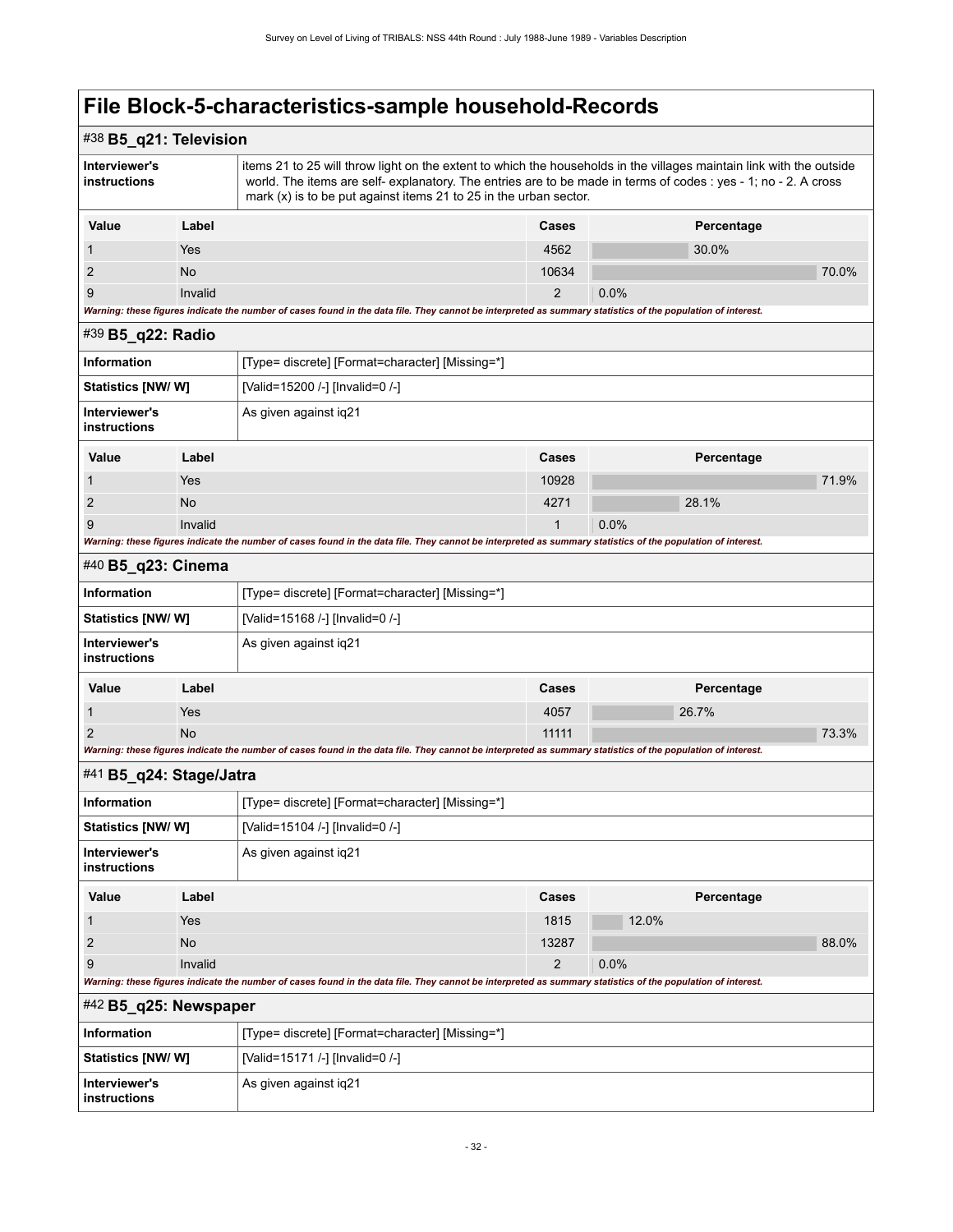# **File Block-5-characteristics-sample household-Records**

| #42 B5_q25: Newspaper           |                     |                                                                                                                                                             |       |            |        |
|---------------------------------|---------------------|-------------------------------------------------------------------------------------------------------------------------------------------------------------|-------|------------|--------|
| Value                           | Label               |                                                                                                                                                             | Cases | Percentage |        |
| 1                               | Yes                 |                                                                                                                                                             | 3369  | 22.2%      |        |
| 2                               | No                  |                                                                                                                                                             | 11801 |            | 77.8%  |
| 9                               | Invalid             |                                                                                                                                                             |       | 0.0%       |        |
|                                 |                     | Warning: these figures indicate the number of cases found in the data file. They cannot be interpreted as summary statistics of the population of interest. |       |            |        |
|                                 |                     | File Block-6-demographic-migration-particulars-Records                                                                                                      |       |            |        |
|                                 |                     | #1 Key_membno: Key to locate member no                                                                                                                      |       |            |        |
| Information                     |                     | [Type= discrete] [Format=character] [Missing=*]                                                                                                             |       |            |        |
| <b>Statistics [NW/ W]</b>       |                     | [Valid=79527 /-] [Invalid=0 /-]                                                                                                                             |       |            |        |
| #2 Key_hhno: Key to locate hhno |                     |                                                                                                                                                             |       |            |        |
| Information                     |                     | [Type= discrete] [Format=character] [Missing=*]                                                                                                             |       |            |        |
| <b>Statistics [NW/W]</b>        |                     | [Valid=79527 /-] [Invalid=0 /-]                                                                                                                             |       |            |        |
| #3 Rec_id: Record Identifier    |                     |                                                                                                                                                             |       |            |        |
| Information                     |                     | [Type= discrete] [Format=character] [Missing=*]                                                                                                             |       |            |        |
| <b>Statistics [NW/ W]</b>       |                     | [Valid=79527 /-] [Invalid=0 /-]                                                                                                                             |       |            |        |
| Value                           | Label               |                                                                                                                                                             | Cases | Percentage |        |
| 06                              | Block-6 of schedule |                                                                                                                                                             | 79527 |            | 100.0% |
|                                 |                     | Warning: these figures indicate the number of cases found in the data file. They cannot be interpreted as summary statistics of the population of interest. |       |            |        |
| #4 Rnd_sch: Round & sch. (code) |                     |                                                                                                                                                             |       |            |        |
| Information                     |                     | [Type= discrete] [Format=character] [Missing=*]                                                                                                             |       |            |        |
| <b>Statistics [NW/ W]</b>       |                     | [Valid=79527 /-] [Invalid=0 /-]                                                                                                                             |       |            |        |
| Value                           | Label               |                                                                                                                                                             | Cases | Percentage |        |
| 441                             |                     | NSS 44th Round Schedule 29.1                                                                                                                                | 79527 |            | 100.0% |
|                                 |                     | Warning: these figures indicate the number of cases found in the data file. They cannot be interpreted as summary statistics of the population of interest. |       |            |        |
| #5 Flot: Flot number            |                     |                                                                                                                                                             |       |            |        |
| <b>Information</b>              |                     | [Type= discrete] [Format=character] [Missing=*]                                                                                                             |       |            |        |
| Statistics [NW/W]               |                     | [Valid=79527 /-] [Invalid=0 /-]                                                                                                                             |       |            |        |
|                                 |                     | Frequency table not shown (837 Modalities)                                                                                                                  |       |            |        |
| #6 sector: Sector               |                     |                                                                                                                                                             |       |            |        |
| Information                     |                     | [Type= discrete] [Format=character] [Missing=*]                                                                                                             |       |            |        |
| Statistics [NW/W]               |                     | [Valid=79527 /-] [Invalid=0 /-]                                                                                                                             |       |            |        |
| Value                           | Label               |                                                                                                                                                             | Cases | Percentage |        |
| 1                               | Rural               |                                                                                                                                                             | 71276 |            | 89.6%  |
| $\overline{2}$                  | Urban               |                                                                                                                                                             | 8251  | 10.4%      |        |
|                                 |                     | Warning: these figures indicate the number of cases found in the data file. They cannot be interpreted as summary statistics of the population of interest. |       |            |        |
| #7 sample: Sample Type          |                     |                                                                                                                                                             |       |            |        |
| <b>Information</b>              |                     | [Type= discrete] [Format=character] [Missing=*]                                                                                                             |       |            |        |
| Statistics [NW/W]               |                     | [Valid=79527 /-] [Invalid=0 /-]                                                                                                                             |       |            |        |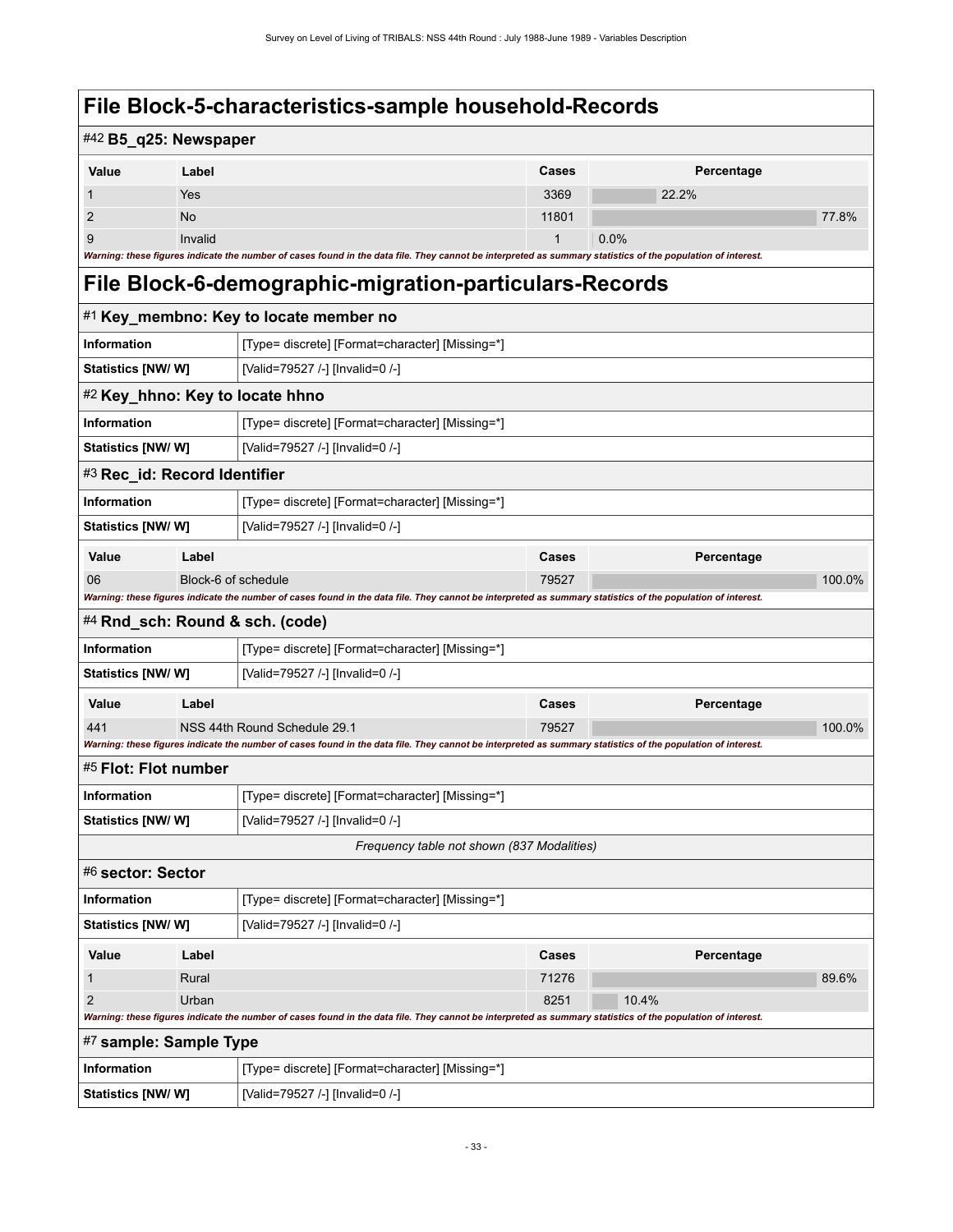| #7 sample: Sample Type                    |                              |                                                                                                                                                             |                |            |                |  |
|-------------------------------------------|------------------------------|-------------------------------------------------------------------------------------------------------------------------------------------------------------|----------------|------------|----------------|--|
| Value                                     | Label                        |                                                                                                                                                             | Cases          | Percentage |                |  |
| 1                                         | Special                      |                                                                                                                                                             | 27141          | 34.1%      |                |  |
| $\overline{2}$                            | General                      |                                                                                                                                                             | 52386          |            | 65.9%          |  |
|                                           |                              | Warning: these figures indicate the number of cases found in the data file. They cannot be interpreted as summary statistics of the population of interest. |                |            |                |  |
| #8 state_region: State/Region             |                              |                                                                                                                                                             |                |            |                |  |
| <b>Information</b>                        |                              | [Type= discrete] [Format=character] [Missing=*]                                                                                                             |                |            |                |  |
| <b>Statistics [NW/ W]</b>                 |                              | [Valid=79527 /-] [Invalid=0 /-]                                                                                                                             |                |            |                |  |
|                                           |                              | Frequency table not shown (64 Modalities)                                                                                                                   |                |            |                |  |
| #9 state: State code                      |                              |                                                                                                                                                             |                |            |                |  |
| <b>Information</b>                        |                              | [Type= discrete] [Format=character] [Missing=*]                                                                                                             |                |            |                |  |
| Statistics [NW/W]                         |                              | [Valid=79527 /-] [Invalid=0 /-]                                                                                                                             |                |            |                |  |
|                                           |                              | Frequency table not shown (32 Modalities)                                                                                                                   |                |            |                |  |
| #10 Sub_round: Sub-round                  |                              |                                                                                                                                                             |                |            |                |  |
| Information                               |                              | [Type= discrete] [Format=character] [Missing=*]                                                                                                             |                |            |                |  |
| Statistics [NW/W]                         |                              | [Valid=79527 /-] [Invalid=0 /-]                                                                                                                             |                |            |                |  |
| <b>Value</b>                              | Label                        |                                                                                                                                                             | <b>Cases</b>   | Percentage |                |  |
| 1                                         | Sub-round-1                  |                                                                                                                                                             | 20393          |            | 25.6%          |  |
| 2                                         | Sub-round-2                  |                                                                                                                                                             | 20453          |            | 25.7%          |  |
| 3                                         | Sub-round-3                  |                                                                                                                                                             | 19358          | 24.3%      |                |  |
| 4                                         | Sub-round-4                  | Warning: these figures indicate the number of cases found in the data file. They cannot be interpreted as summary statistics of the population of interest. | 19323          | 24.3%      |                |  |
| #11 sub_sample: Sub-Sample                |                              |                                                                                                                                                             |                |            |                |  |
| <b>Information</b>                        |                              | [Type= discrete] [Format=character] [Missing=*]                                                                                                             |                |            |                |  |
| Statistics [NW/W]                         |                              | [Valid=79524 /-] [Invalid=0 /-]                                                                                                                             |                |            |                |  |
|                                           |                              |                                                                                                                                                             |                |            |                |  |
| Value                                     | Label                        |                                                                                                                                                             | <b>Cases</b>   | Percentage |                |  |
| 1<br>$\overline{2}$                       | Sub-sample-1<br>Sub-sample-2 |                                                                                                                                                             | 39590<br>39934 |            | 49.8%<br>50.2% |  |
|                                           |                              | Warning: these figures indicate the number of cases found in the data file. They cannot be interpreted as summary statistics of the population of interest. |                |            |                |  |
| #12 stratum: Stratum                      |                              |                                                                                                                                                             |                |            |                |  |
| Information                               |                              | [Type= discrete] [Format=character] [Missing=*]                                                                                                             |                |            |                |  |
| <b>Statistics [NW/W]</b>                  |                              | [Valid=79527 /-] [Invalid=0 /-]                                                                                                                             |                |            |                |  |
| Frequency table not shown (77 Modalities) |                              |                                                                                                                                                             |                |            |                |  |
| #13 Stratum_Type: Stratum_Type            |                              |                                                                                                                                                             |                |            |                |  |
| Information                               |                              | [Type= discrete] [Format=character] [Missing=*]                                                                                                             |                |            |                |  |
| <b>Statistics [NW/W]</b>                  |                              | [Valid=79527 /-] [Invalid=0 /-]                                                                                                                             |                |            |                |  |
| Value                                     | Label                        |                                                                                                                                                             | Cases          | Percentage |                |  |
| 1                                         |                              |                                                                                                                                                             | 65268          |            | 82.1%          |  |
| $\overline{2}$                            |                              | Warning: these figures indicate the number of cases found in the data file. They cannot be interpreted as summary statistics of the population of interest. | 14259          | 17.9%      |                |  |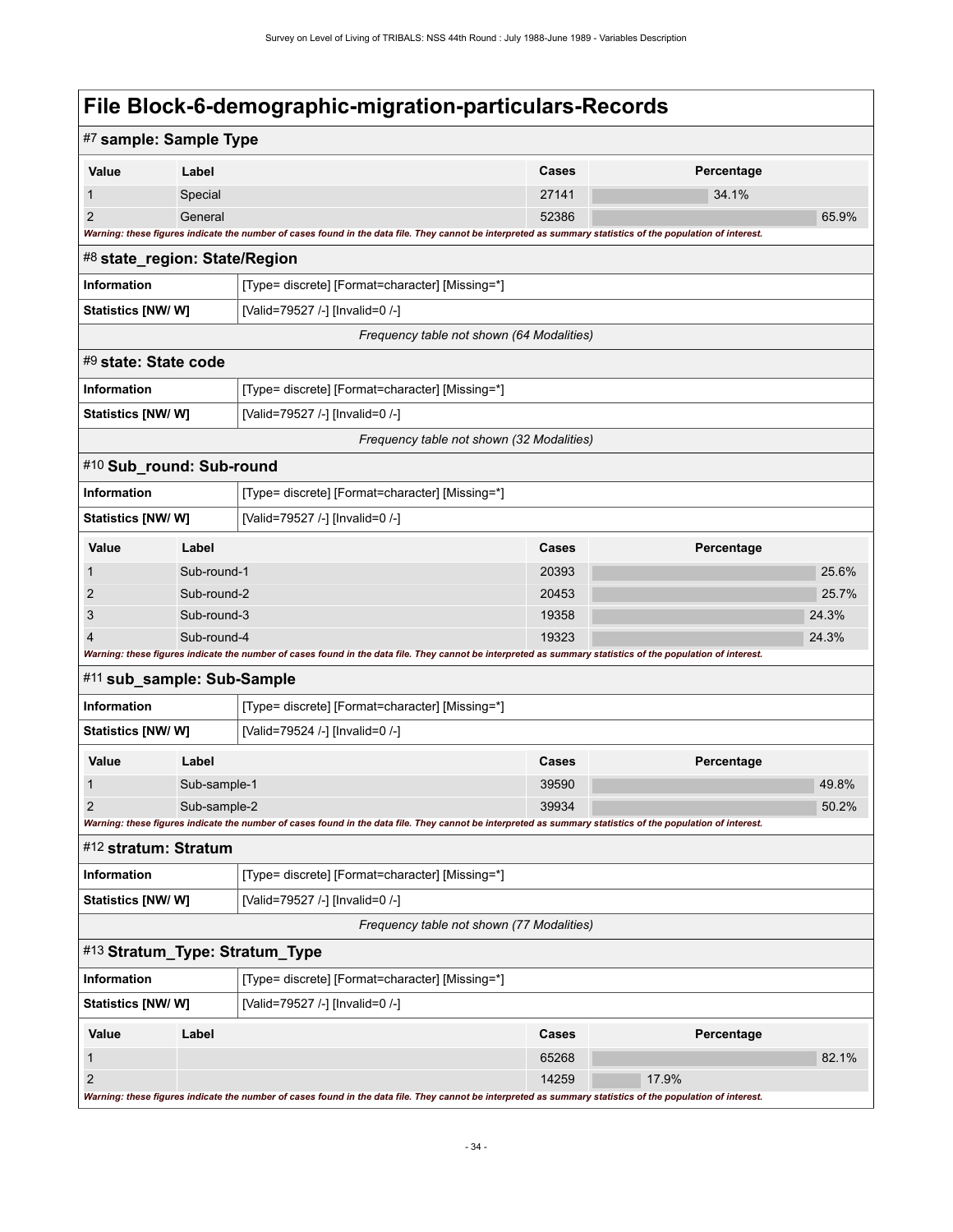| #14 sub_stratum: Sub-stratum                                                                                                                                                                                                                                                                                                                                   |                    |                                                                                                                                                                                                                                                                                                                                                                                                                                                                                                                                                                                                                                          |       |            |        |  |  |
|----------------------------------------------------------------------------------------------------------------------------------------------------------------------------------------------------------------------------------------------------------------------------------------------------------------------------------------------------------------|--------------------|------------------------------------------------------------------------------------------------------------------------------------------------------------------------------------------------------------------------------------------------------------------------------------------------------------------------------------------------------------------------------------------------------------------------------------------------------------------------------------------------------------------------------------------------------------------------------------------------------------------------------------------|-------|------------|--------|--|--|
| <b>Information</b>                                                                                                                                                                                                                                                                                                                                             |                    | [Type= discrete] [Format=character] [Missing=*]                                                                                                                                                                                                                                                                                                                                                                                                                                                                                                                                                                                          |       |            |        |  |  |
| Statistics [NW/ W]                                                                                                                                                                                                                                                                                                                                             |                    | [Valid=79527 /-] [Invalid=0 /-]                                                                                                                                                                                                                                                                                                                                                                                                                                                                                                                                                                                                          |       |            |        |  |  |
| Value                                                                                                                                                                                                                                                                                                                                                          | Label              |                                                                                                                                                                                                                                                                                                                                                                                                                                                                                                                                                                                                                                          | Cases | Percentage |        |  |  |
| 9                                                                                                                                                                                                                                                                                                                                                              |                    |                                                                                                                                                                                                                                                                                                                                                                                                                                                                                                                                                                                                                                          | 79527 |            | 100.0% |  |  |
|                                                                                                                                                                                                                                                                                                                                                                |                    | Warning: these figures indicate the number of cases found in the data file. They cannot be interpreted as summary statistics of the population of interest.                                                                                                                                                                                                                                                                                                                                                                                                                                                                              |       |            |        |  |  |
| #15 B1_q1_srlno: Srl. number                                                                                                                                                                                                                                                                                                                                   |                    |                                                                                                                                                                                                                                                                                                                                                                                                                                                                                                                                                                                                                                          |       |            |        |  |  |
| <b>Information</b>                                                                                                                                                                                                                                                                                                                                             |                    | [Type= discrete] [Format=character] [Missing=*]                                                                                                                                                                                                                                                                                                                                                                                                                                                                                                                                                                                          |       |            |        |  |  |
| <b>Statistics [NW/ W]</b>                                                                                                                                                                                                                                                                                                                                      |                    | [Valid=79527 /-] [Invalid=0 /-]                                                                                                                                                                                                                                                                                                                                                                                                                                                                                                                                                                                                          |       |            |        |  |  |
| #16 B1_q2_Area: Area type                                                                                                                                                                                                                                                                                                                                      |                    |                                                                                                                                                                                                                                                                                                                                                                                                                                                                                                                                                                                                                                          |       |            |        |  |  |
| <b>Information</b>                                                                                                                                                                                                                                                                                                                                             |                    | [Type= discrete] [Format=character] [Missing=*]                                                                                                                                                                                                                                                                                                                                                                                                                                                                                                                                                                                          |       |            |        |  |  |
| Statistics [NW/ W]                                                                                                                                                                                                                                                                                                                                             |                    | [Valid=79527 /-] [Invalid=0 /-]                                                                                                                                                                                                                                                                                                                                                                                                                                                                                                                                                                                                          |       |            |        |  |  |
| Value                                                                                                                                                                                                                                                                                                                                                          | Label              |                                                                                                                                                                                                                                                                                                                                                                                                                                                                                                                                                                                                                                          | Cases | Percentage |        |  |  |
|                                                                                                                                                                                                                                                                                                                                                                |                    | <b>Tribal Majority hamlet</b>                                                                                                                                                                                                                                                                                                                                                                                                                                                                                                                                                                                                            | 6052  | 7.6%       |        |  |  |
| 2                                                                                                                                                                                                                                                                                                                                                              | Other hamlet group |                                                                                                                                                                                                                                                                                                                                                                                                                                                                                                                                                                                                                                          | 73475 |            | 92.4%  |  |  |
|                                                                                                                                                                                                                                                                                                                                                                |                    | Warning: these figures indicate the number of cases found in the data file. They cannot be interpreted as summary statistics of the population of interest.                                                                                                                                                                                                                                                                                                                                                                                                                                                                              |       |            |        |  |  |
| #17 hhno: Sample hh. no.                                                                                                                                                                                                                                                                                                                                       |                    |                                                                                                                                                                                                                                                                                                                                                                                                                                                                                                                                                                                                                                          |       |            |        |  |  |
| <b>Information</b>                                                                                                                                                                                                                                                                                                                                             |                    | [Type= discrete] [Format=character] [Missing=*]                                                                                                                                                                                                                                                                                                                                                                                                                                                                                                                                                                                          |       |            |        |  |  |
| <b>Statistics [NW/ W]</b>                                                                                                                                                                                                                                                                                                                                      |                    | [Valid=79527 /-] [Invalid=0 /-]                                                                                                                                                                                                                                                                                                                                                                                                                                                                                                                                                                                                          |       |            |        |  |  |
| Value                                                                                                                                                                                                                                                                                                                                                          | Label              |                                                                                                                                                                                                                                                                                                                                                                                                                                                                                                                                                                                                                                          | Cases | Percentage |        |  |  |
|                                                                                                                                                                                                                                                                                                                                                                |                    |                                                                                                                                                                                                                                                                                                                                                                                                                                                                                                                                                                                                                                          | 21049 |            | 26.5%  |  |  |
| 2                                                                                                                                                                                                                                                                                                                                                              |                    |                                                                                                                                                                                                                                                                                                                                                                                                                                                                                                                                                                                                                                          | 17810 |            | 22.4%  |  |  |
| 3                                                                                                                                                                                                                                                                                                                                                              |                    |                                                                                                                                                                                                                                                                                                                                                                                                                                                                                                                                                                                                                                          | 10889 | 13.7%      |        |  |  |
|                                                                                                                                                                                                                                                                                                                                                                |                    |                                                                                                                                                                                                                                                                                                                                                                                                                                                                                                                                                                                                                                          | 10550 | 13.3%      |        |  |  |
| 5                                                                                                                                                                                                                                                                                                                                                              |                    |                                                                                                                                                                                                                                                                                                                                                                                                                                                                                                                                                                                                                                          | 9807  | 12.3%      |        |  |  |
| 6                                                                                                                                                                                                                                                                                                                                                              |                    |                                                                                                                                                                                                                                                                                                                                                                                                                                                                                                                                                                                                                                          | 9394  | 11.8%      |        |  |  |
| 9                                                                                                                                                                                                                                                                                                                                                              |                    | Warning: these figures indicate the number of cases found in the data file. They cannot be interpreted as summary statistics of the population of interest.                                                                                                                                                                                                                                                                                                                                                                                                                                                                              | 28    | 0.0%       |        |  |  |
| #18 B6 q1: Member srl. number                                                                                                                                                                                                                                                                                                                                  |                    |                                                                                                                                                                                                                                                                                                                                                                                                                                                                                                                                                                                                                                          |       |            |        |  |  |
| Information                                                                                                                                                                                                                                                                                                                                                    |                    | [Type= discrete] [Format=character] [Missing=*]                                                                                                                                                                                                                                                                                                                                                                                                                                                                                                                                                                                          |       |            |        |  |  |
| <b>Statistics [NW/ W]</b>                                                                                                                                                                                                                                                                                                                                      |                    | [Valid=79527 /-] [Invalid=0 /-]                                                                                                                                                                                                                                                                                                                                                                                                                                                                                                                                                                                                          |       |            |        |  |  |
| Interviewer's<br>instructions                                                                                                                                                                                                                                                                                                                                  |                    | All the normal resident members of the sample household will be listed in block 6 using a continuous serial<br>number starting from 1 in column (1). While listing, the head of the household will be listed first followed by<br>head's spouse, first son, first son's wife and children, second son, second son's wife and children etc. After the<br>sons are enumerated, the daughters will be listed followed by other relations, dependents, servants etc. as stated<br>earlier, the household size (total) to be recorded against item 1 of block 5 will be equal to the last serial number<br>recorded in column (1) of block 6. |       |            |        |  |  |
| Frequency table not shown (36 Modalities)                                                                                                                                                                                                                                                                                                                      |                    |                                                                                                                                                                                                                                                                                                                                                                                                                                                                                                                                                                                                                                          |       |            |        |  |  |
| #19 B6_q3: Relation to head (code)                                                                                                                                                                                                                                                                                                                             |                    |                                                                                                                                                                                                                                                                                                                                                                                                                                                                                                                                                                                                                                          |       |            |        |  |  |
| <b>Information</b>                                                                                                                                                                                                                                                                                                                                             |                    | [Type= discrete] [Format=character] [Missing=*]                                                                                                                                                                                                                                                                                                                                                                                                                                                                                                                                                                                          |       |            |        |  |  |
| Statistics [NW/W]                                                                                                                                                                                                                                                                                                                                              |                    | [Valid=79496 /-] [Invalid=0 /-]                                                                                                                                                                                                                                                                                                                                                                                                                                                                                                                                                                                                          |       |            |        |  |  |
| Interviewer's<br>names of all the members corresponding to serial numbers entered in col, (1) will be recorded in col. (2). The<br>instructions<br>family relationship of each member of the household with the household (for the head, the relationship is 'self')<br>expressed in terms of codes specified in the schedule will be recorded in this column. |                    |                                                                                                                                                                                                                                                                                                                                                                                                                                                                                                                                                                                                                                          |       |            |        |  |  |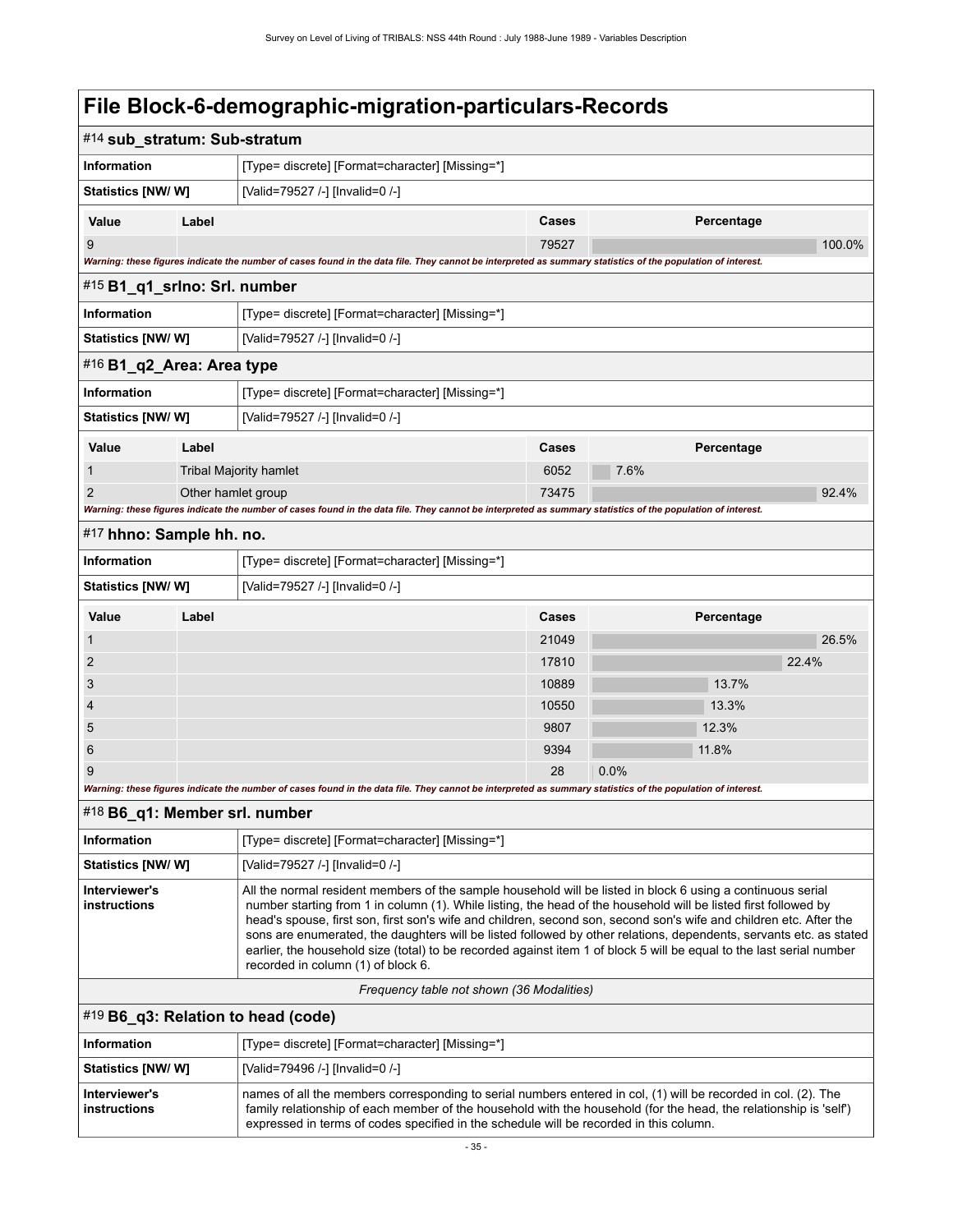|                                                                                                                                                             |                    | #19 B6_q3: Relation to head (code)                                                                                                                                                                                                                                    |              |            |  |  |
|-------------------------------------------------------------------------------------------------------------------------------------------------------------|--------------------|-----------------------------------------------------------------------------------------------------------------------------------------------------------------------------------------------------------------------------------------------------------------------|--------------|------------|--|--|
| Value                                                                                                                                                       | Label              |                                                                                                                                                                                                                                                                       | Cases        | Percentage |  |  |
| $\mathbf 0$                                                                                                                                                 | <b>NR</b>          |                                                                                                                                                                                                                                                                       | 6            | $0.0\%$    |  |  |
| 1                                                                                                                                                           | self               |                                                                                                                                                                                                                                                                       | 16486        | 20.7%      |  |  |
| $\overline{2}$                                                                                                                                              | spouse of head     |                                                                                                                                                                                                                                                                       | 13569        | 17.1%      |  |  |
| 3                                                                                                                                                           | married child      |                                                                                                                                                                                                                                                                       | 3414         | 4.3%       |  |  |
| 4                                                                                                                                                           |                    | spouse of married child                                                                                                                                                                                                                                               | 2897         | 3.6%       |  |  |
| 5                                                                                                                                                           | unmarried child    |                                                                                                                                                                                                                                                                       | 32703        | 41.1%      |  |  |
| 6                                                                                                                                                           | grand child        |                                                                                                                                                                                                                                                                       | 4365         | 5.5%       |  |  |
| 7                                                                                                                                                           |                    | Father/mother/father-in-law/mother-in-law                                                                                                                                                                                                                             | 2272         | 2.9%       |  |  |
| 8                                                                                                                                                           |                    | brother/sister/brother-in-law/sister-in-law/other relatives                                                                                                                                                                                                           | 3629         | 4.6%       |  |  |
| 9                                                                                                                                                           |                    | servant/employee/other non-relatives                                                                                                                                                                                                                                  | 155          | 0.2%       |  |  |
|                                                                                                                                                             |                    | Warning: these figures indicate the number of cases found in the data file. They cannot be interpreted as summary statistics of the population of interest.                                                                                                           |              |            |  |  |
| #20 B6_q4: Sex (code)                                                                                                                                       |                    |                                                                                                                                                                                                                                                                       |              |            |  |  |
| <b>Information</b>                                                                                                                                          |                    | [Type= discrete] [Format=character] [Missing=*]                                                                                                                                                                                                                       |              |            |  |  |
| <b>Statistics [NW/W]</b>                                                                                                                                    |                    | [Valid=79524 /-] [Invalid=0 /-]                                                                                                                                                                                                                                       |              |            |  |  |
| Value                                                                                                                                                       | Label              |                                                                                                                                                                                                                                                                       | <b>Cases</b> | Percentage |  |  |
| 1                                                                                                                                                           | Male               |                                                                                                                                                                                                                                                                       | 40612        | 51.1%      |  |  |
| $\overline{2}$                                                                                                                                              | Female             |                                                                                                                                                                                                                                                                       | 38897        | 48.9%      |  |  |
| 9                                                                                                                                                           | Invalid            |                                                                                                                                                                                                                                                                       | 15           | 0.0%       |  |  |
|                                                                                                                                                             |                    | Warning: these figures indicate the number of cases found in the data file. They cannot be interpreted as summary statistics of the population of interest.                                                                                                           |              |            |  |  |
| #21 B6_q5: Age (Years)                                                                                                                                      |                    |                                                                                                                                                                                                                                                                       |              |            |  |  |
| <b>Information</b>                                                                                                                                          |                    | [Type= continuous] [Format=numeric] [Range= 0-99] [Missing=*]                                                                                                                                                                                                         |              |            |  |  |
| <b>Statistics [NW/ W]</b>                                                                                                                                   |                    | [Valid=79521 /-] [Invalid=6 /-] [Mean=23.473 /-] [StdDev=17.881 /-]                                                                                                                                                                                                   |              |            |  |  |
| Interviewer's<br>instructions                                                                                                                               |                    | The age is completed years of all the members listed in column (1) will be<br>ascertained and recorded in col. (5). For a new born baby or the baby who has not completed one year of age at<br>the time of listing, the entry to be made in this column will be 'o'. |              |            |  |  |
| #22 B6_q6: Marital status (code)                                                                                                                            |                    |                                                                                                                                                                                                                                                                       |              |            |  |  |
| <b>Information</b>                                                                                                                                          |                    | [Type= discrete] [Format=character] [Missing=*]                                                                                                                                                                                                                       |              |            |  |  |
| Statistics [NW/ W]                                                                                                                                          |                    | [Valid=79468 /-] [Invalid=0 /-]                                                                                                                                                                                                                                       |              |            |  |  |
| Interviewer's<br>instructions                                                                                                                               |                    | The marital status of each member will be recorded in this column in terms of the specified code numbers.                                                                                                                                                             |              |            |  |  |
| Value                                                                                                                                                       | Label              |                                                                                                                                                                                                                                                                       | Cases        | Percentage |  |  |
| $\boldsymbol{0}$                                                                                                                                            | NR                 |                                                                                                                                                                                                                                                                       | 5            | 0.0%       |  |  |
| 1                                                                                                                                                           | never married      |                                                                                                                                                                                                                                                                       | 40482        | 50.9%      |  |  |
| $\overline{2}$                                                                                                                                              | currently married  |                                                                                                                                                                                                                                                                       | 34653        | 43.6%      |  |  |
| 3                                                                                                                                                           | widowed            |                                                                                                                                                                                                                                                                       | 3874         | 4.9%       |  |  |
| 4                                                                                                                                                           | divorced/separated |                                                                                                                                                                                                                                                                       | 449          | 0.6%       |  |  |
| 9<br>Invalid<br>0.0%<br>5                                                                                                                                   |                    |                                                                                                                                                                                                                                                                       |              |            |  |  |
| Warning: these figures indicate the number of cases found in the data file. They cannot be interpreted as summary statistics of the population of interest. |                    |                                                                                                                                                                                                                                                                       |              |            |  |  |
|                                                                                                                                                             |                    | $#23$ B6_q7: For code 2. 3&4 in col. (6) no. of times married                                                                                                                                                                                                         |              |            |  |  |
| Information                                                                                                                                                 |                    | [Type= continuous] [Format=numeric] [Range= 0-25] [Missing=*]                                                                                                                                                                                                         |              |            |  |  |
| Statistics [NW/ W]                                                                                                                                          |                    | [Valid=38896 /-] [Invalid=40631 /-] [Mean=1.067 /-] [StdDev=0.472 /-]                                                                                                                                                                                                 |              |            |  |  |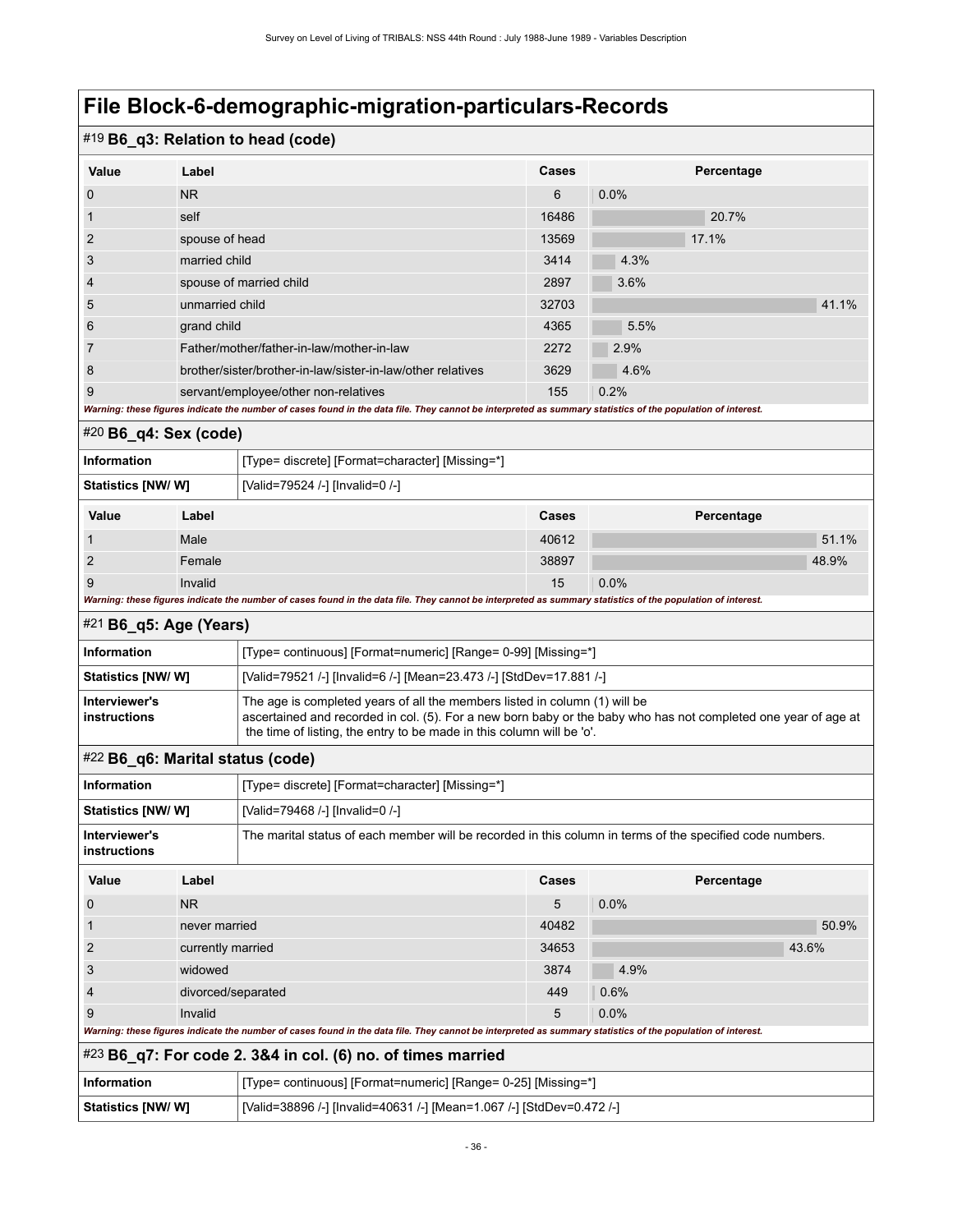#### #23 **B6\_q7: For code 2. 3&4 in col. (6) no. of times married**

**Interviewer's instructions** For each of the ever married persons, i.e. , persons with marital status codes 2 or 3 or 4, it is to be ascertained as to how many times the person has married. The number so determined will be recorded in columns (7).

#### #24 **B6\_q8: For code 2 in col. (6) no. of living spouse**

| Information                   | [Type= discrete] [Format=numeric] [Missing=*]                                                                                                                                                                                                                                                                                |
|-------------------------------|------------------------------------------------------------------------------------------------------------------------------------------------------------------------------------------------------------------------------------------------------------------------------------------------------------------------------|
| <b>Statistics [NW/ W]</b>     | [Valid=34691 /-] [Invalid=44836 /-]                                                                                                                                                                                                                                                                                          |
| Interviewer's<br>instructions | For each of the currently married persons, i.e., persons with marital status code 2 in col. (6), the number of<br>husbands/wives alive on the date of survey will be recorded in col. (8). In deriving the number, husbands/wives<br>who are divorced or separated from the concerned member will not be taken into account. |

| Value            | Label                                                                 | Cases          | Percentage                                                                                      |
|------------------|-----------------------------------------------------------------------|----------------|-------------------------------------------------------------------------------------------------|
| $\pmb{0}$        |                                                                       | 269            | 0.8%                                                                                            |
| $\mathbf{1}$     |                                                                       | 33666          | 97.0%                                                                                           |
| $\overline{2}$   |                                                                       | 560            | 1.6%                                                                                            |
| $\mathbf{3}$     |                                                                       | 78             | 0.2%                                                                                            |
| $\overline{4}$   |                                                                       | 37             | 0.1%                                                                                            |
| $\overline{5}$   |                                                                       | 22             | 0.1%                                                                                            |
| $\,6\,$          |                                                                       | 11             | 0.0%                                                                                            |
| $\overline{7}$   |                                                                       | $\overline{7}$ | 0.0%                                                                                            |
| $\bf8$           |                                                                       | $\sqrt{3}$     | 0.0%                                                                                            |
| $\boldsymbol{9}$ |                                                                       | $\mathbf{1}$   | $0.0\%$                                                                                         |
| $10$             |                                                                       | 24             | 0.1%                                                                                            |
| 11               |                                                                       | $\overline{7}$ | $0.0\%$                                                                                         |
| $16\,$           |                                                                       | $\mathbf{1}$   | 0.0%                                                                                            |
| 39               |                                                                       | $\mathbf{1}$   | 0.0%                                                                                            |
| 41               |                                                                       | $\mathbf{1}$   | 0.0%                                                                                            |
| 71               |                                                                       | $\mathbf{1}$   | 0.0%                                                                                            |
| 91               |                                                                       | $\mathbf{1}$   | 0.0%                                                                                            |
| 99               |                                                                       | $\mathbf{1}$   | 0.0%                                                                                            |
| Sysmiss          | the common control of the common<br><b>Contract Contract Contract</b> | 44836          | <b>Contract Contract Contract</b><br><b>Contract Contract</b><br><b><i><u>ALCO</u></i></b><br>. |

*Warning: these figures indicate the number of cases found in the data file. They cannot be interpreted as summary statistics of the population of interest.*

#### #25 **B6\_q9: Highest level of education attained (code)**

| [Type= discrete] [Format=character] [Missing=*]<br>Information |                           |                                                                                                                                                                                                                                                                                                                                                                                                                                                                                                                                                                                        |                        |                                                                                                                 |  |
|----------------------------------------------------------------|---------------------------|----------------------------------------------------------------------------------------------------------------------------------------------------------------------------------------------------------------------------------------------------------------------------------------------------------------------------------------------------------------------------------------------------------------------------------------------------------------------------------------------------------------------------------------------------------------------------------------|------------------------|-----------------------------------------------------------------------------------------------------------------|--|
| Statistics [NW/W]                                              |                           | [Valid=79368 /-] [Invalid=0 /-]                                                                                                                                                                                                                                                                                                                                                                                                                                                                                                                                                        |                        |                                                                                                                 |  |
| Interviewer's<br>instructions                                  |                           | Information regarding the education attained by the normal members of the household listed in col. (1) will be<br>recorded in col. (9) in terms of specified codes. For the purpose of making entries in this column, only the course<br>successfully completed will be considered. For instance, those who have passed class XII is considered as<br>higher secondary. Hence, for a person who has studied up to, say, first year B.A., his educational attainment will<br>not sat for the examination or has failed, his educational attainment will be considered 'secondary' only. |                        | be considered as higher secondary (code 07). Similarly for a person who has studied up to 12th standard but has |  |
| Value                                                          | Label                     |                                                                                                                                                                                                                                                                                                                                                                                                                                                                                                                                                                                        | Cases                  | Percentage                                                                                                      |  |
| 00                                                             | NR.                       |                                                                                                                                                                                                                                                                                                                                                                                                                                                                                                                                                                                        | 158                    | 0.2%                                                                                                            |  |
| $\bigcap$                                                      | المقصود والزارف والمراجين |                                                                                                                                                                                                                                                                                                                                                                                                                                                                                                                                                                                        | $F^{\wedge}F^{\wedge}$ | 0700                                                                                                            |  |

| 01 | not literate                      | 53652 | 67.6% |
|----|-----------------------------------|-------|-------|
| 02 | literate without formal education | 2016  | 2.5%  |
| 03 | literate but below primary        | 9087  | 11.4% |
| 04 | primary                           | 6913  | 8.7%  |
| 05 | middle                            | 4688  | 5.9%  |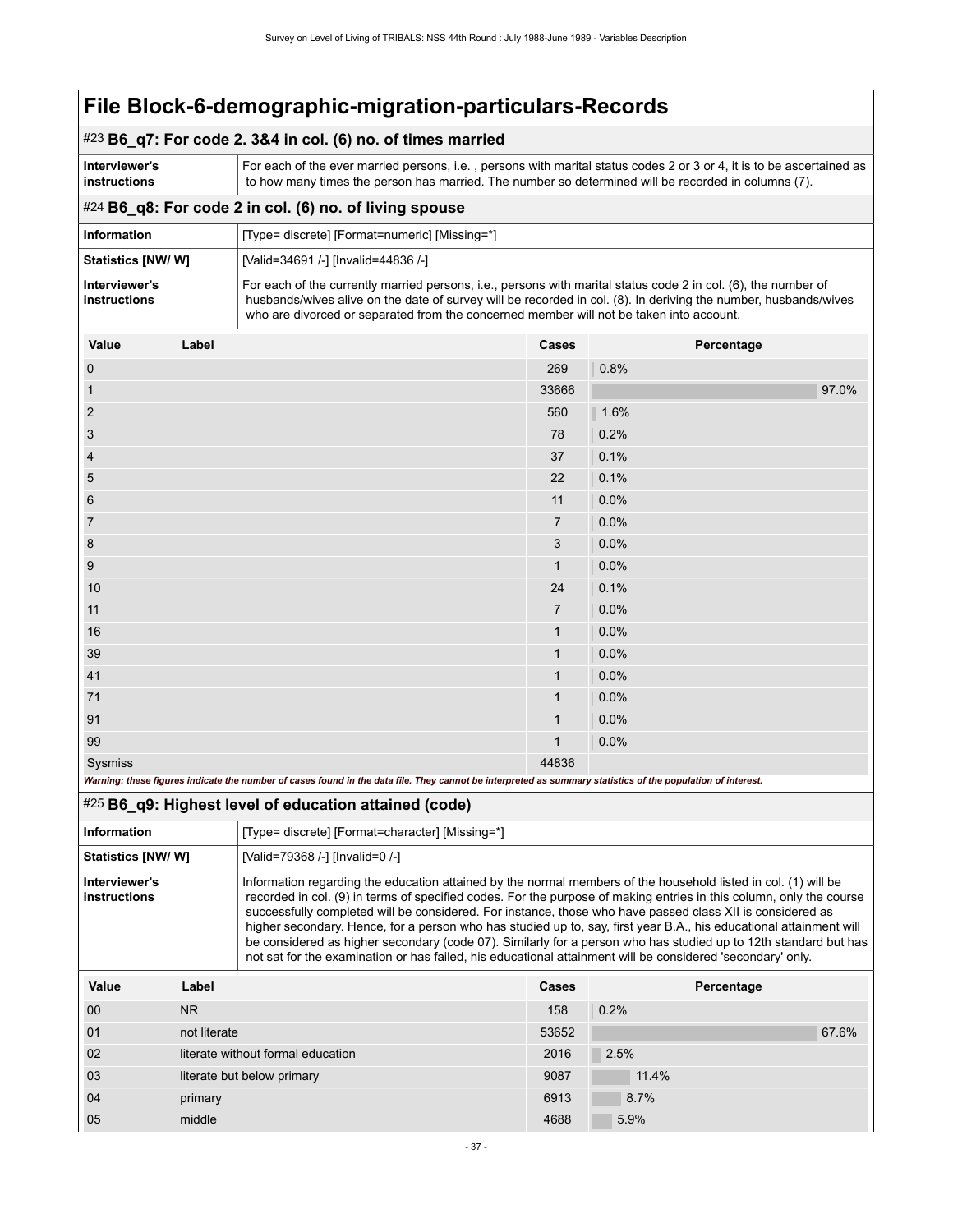#### #25 **B6\_q9: Highest level of education attained (code)**

| <b>Value</b> | Label                                            | Cases          | Percentage |
|--------------|--------------------------------------------------|----------------|------------|
| 06           | secondary                                        | 1646           | 2.1%       |
| 07           | higher secondary                                 | 725            | 0.9%       |
| 08           | certificate or diploma in agriculture            | 6              | 0.0%       |
| 09           | certificate or diploma in engineering/technology | 49             | 0.1%       |
| 10           | certificate or diploma in other subjects         | 100            | 0.1%       |
| 11           | graduate and above in agriculture                | $\overline{4}$ | 0.0%       |
| 12           | graduate and above in engineering/technology     | 10             | 0.0%       |
| 13           | graduate and above in medicine                   | 10             | 0.0%       |
| 14           | graduate and above in other subjects             | 281            | 0.4%       |
| 99           | Invalid                                          | 23             | 0.0%       |

*Warning: these figures indicate the number of cases found in the data file. They cannot be interpreted as summary statistics of the population of interest.*

#26 **B6\_q10: skill code Traditional**

| Information                   | [Type= discrete] [Format=character] [Missing=*]                                                                                                                                     |
|-------------------------------|-------------------------------------------------------------------------------------------------------------------------------------------------------------------------------------|
| <b>Statistics [NW/ W]</b>     | [Valid=79219 /-] [Invalid=0 /-]                                                                                                                                                     |
| Interviewer's<br>instructions | Information on whether a person possesses some skills will be recorded in cols. (10) and (11). Skills have been<br>broadly divided into two groups, namely, traditional and modern. |

| Value                                                                                                                                                       | Label                                         | Cases | Percentage |  |  |
|-------------------------------------------------------------------------------------------------------------------------------------------------------------|-----------------------------------------------|-------|------------|--|--|
| 00                                                                                                                                                          | N <sub>R</sub>                                | 2     | 0.0%       |  |  |
| 01                                                                                                                                                          | trapping, hunting, making Bows and arrows     | 3614  | 4.6%       |  |  |
| 02                                                                                                                                                          | shaping of wood/carpentry                     | 532   | 0.7%       |  |  |
| 03                                                                                                                                                          | ornament making                               | 71    | 0.1%       |  |  |
| 04                                                                                                                                                          | raising cocoons                               | 40    | 0.1%       |  |  |
| 05                                                                                                                                                          | weaving, spinning including charkha operation | 2966  | 3.7%       |  |  |
| 06                                                                                                                                                          | honey extracting                              | 194   | 0.2%       |  |  |
| 07                                                                                                                                                          | pottery                                       | 87    | 0.1%       |  |  |
| 08                                                                                                                                                          | basket making, wicker product making          | 1990  | 2.5%       |  |  |
| 09                                                                                                                                                          | rope making/coir making                       | 3603  | 4.5%       |  |  |
| 98                                                                                                                                                          | Invalid                                       | 42    | 0.1%       |  |  |
| 99                                                                                                                                                          | no skill                                      | 66078 | 83.4%      |  |  |
| Warning: these figures indicate the number of cases found in the data file. They cannot be interpreted as summary statistics of the population of interest. |                                               |       |            |  |  |

#### #27 **B6\_q11: skill code Modern**

| Information                          |                                                             | [Type= discrete] [Format=character] [Missing=*] |             |            |  |  |
|--------------------------------------|-------------------------------------------------------------|-------------------------------------------------|-------------|------------|--|--|
|                                      | <b>Statistics [NW/W]</b><br>[Valid=79084 /-] [Invalid=0 /-] |                                                 |             |            |  |  |
| Interviewer's<br><b>instructions</b> |                                                             | as in q10                                       |             |            |  |  |
| Value                                | Label                                                       |                                                 | Cases       | Percentage |  |  |
| 00                                   | N <sub>R</sub>                                              |                                                 | $\mathbf 0$ | 0.0%       |  |  |
| 01                                   | plouging                                                    |                                                 | 13190       | 16.7%      |  |  |
| 02                                   | black smithy                                                |                                                 | 182         | 0.2%       |  |  |
| 03                                   | brick making, tile making                                   |                                                 | 166         | 0.2%       |  |  |
| 04                                   | masonry, brick laying                                       |                                                 | 112         | 0.1%       |  |  |
| 05                                   | bidi making                                                 |                                                 | 332         | 0.4%       |  |  |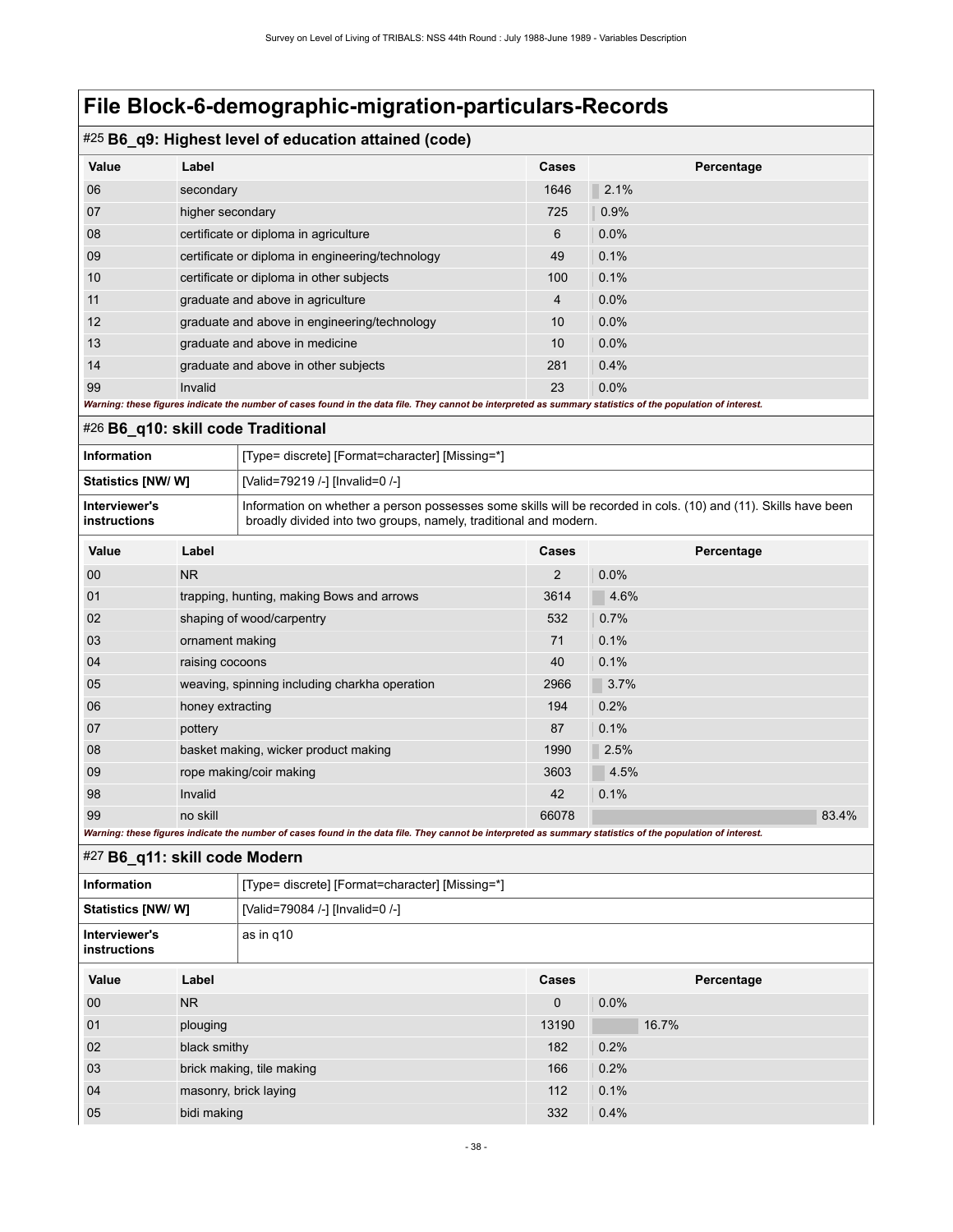| #27 B6_q11: skill code Modern |                                                                                                                                                             |              |            |       |  |
|-------------------------------|-------------------------------------------------------------------------------------------------------------------------------------------------------------|--------------|------------|-------|--|
| <b>Value</b>                  | Label                                                                                                                                                       | <b>Cases</b> | Percentage |       |  |
| 06                            | nursing/midwifery                                                                                                                                           | 117          | 0.1%       |       |  |
| 07                            | motor vehicle driving/tractor driving                                                                                                                       | 242          | 0.3%       |       |  |
| 08                            | machine man, fitter, die making, welding                                                                                                                    | 143          | 0.2%       |       |  |
| 09                            | typing, stenography                                                                                                                                         | 248          | 0.3%       |       |  |
| 98                            | Invalid                                                                                                                                                     | 54           | 0.1%       |       |  |
| 99                            | no skill                                                                                                                                                    | 64298        |            | 81.3% |  |
|                               | Warning: these figures indicate the number of cases found in the data file. They cannot be interpreted as summary statistics of the population of interest. |              |            |       |  |
|                               | $\#28$ RG, $\pi$ 12. Heg of footwaar                                                                                                                        |              |            |       |  |

| Information              |            | [Type= discrete] [Format=character] [Missing=*] |                |      |            |       |
|--------------------------|------------|-------------------------------------------------|----------------|------|------------|-------|
| <b>Statistics [NW/W]</b> |            | [Valid=79434 /-] [Invalid=0 /-]                 |                |      |            |       |
| Value                    | Label      |                                                 | Cases          |      | Percentage |       |
| $\Omega$                 | <b>NR</b>  |                                                 | $\overline{2}$ | 0.0% |            |       |
|                          | <b>Yes</b> |                                                 | 48802          |      |            | 61.4% |
| 2                        | <b>No</b>  |                                                 | 30619          |      | 38.5%      |       |
| 9                        | Invalid    |                                                 | 11             | 0.0% |            |       |

*Warning: these figures indicate the number of cases found in the data file. They cannot be interpreted as summary statistics of the population of interest.*

| #29 B6_q13: Whether place of enumeration different from last usual residence (Yes=1; No=2) |  |  |  |  |  |  |
|--------------------------------------------------------------------------------------------|--|--|--|--|--|--|
|--------------------------------------------------------------------------------------------|--|--|--|--|--|--|

| <b>Information</b>            |       | [Type= discrete] [Format=character] [Missing=*]                                                                                                                                                                                                                                                                                                                                                                                                                                                                                     |       |            |
|-------------------------------|-------|-------------------------------------------------------------------------------------------------------------------------------------------------------------------------------------------------------------------------------------------------------------------------------------------------------------------------------------------------------------------------------------------------------------------------------------------------------------------------------------------------------------------------------------|-------|------------|
| <b>Statistics [NW/ W]</b>     |       | [Valid=79177 /-] [Invalid=0 /-]                                                                                                                                                                                                                                                                                                                                                                                                                                                                                                     |       |            |
| Interviewer's<br>instructions |       | 6.6.13 For<br>obtaining the appropriate response to this question, it has to be ascertained from each member of the household,<br>whether his/her place of enumeration is different from the last (previous) usual residence. The usual residence<br>for the purpose of this survey has been defined as a place (village or town) where the person has stayed<br>continuously for a period of six months or more. If the answer is in the affirmative, code 1 and if it is in the<br>negative code 2 will be recorded in col. (13). |       |            |
| Value                         | Label |                                                                                                                                                                                                                                                                                                                                                                                                                                                                                                                                     | Cases | Percentage |

| <b>NR</b>                                                                                                                                                   |       | $0.0\%$ |       |
|-------------------------------------------------------------------------------------------------------------------------------------------------------------|-------|---------|-------|
| Yes                                                                                                                                                         | 18526 | 23.4%   |       |
| <b>No</b>                                                                                                                                                   | 60642 |         | 76.6% |
| Invalid                                                                                                                                                     |       | 0.0%    |       |
| Warning: these figures indicate the number of cases found in the data file. They cannot be interpreted as summary statistics of the population of interest. |       |         |       |

#### #30 **B6\_q14: If yes in col.(13):- Period since leaving the last usual place of residence (years**

| <b>Information</b>            | [Type= continuous] [Format=numeric] [Range= 0-88] [Missing=*]                                                                                                                                                                                                                                                                                                                                                                                         |  |  |
|-------------------------------|-------------------------------------------------------------------------------------------------------------------------------------------------------------------------------------------------------------------------------------------------------------------------------------------------------------------------------------------------------------------------------------------------------------------------------------------------------|--|--|
| <b>Statistics [NW/W]</b>      | [Valid=18469 /-] [Invalid=61058 /-] [Mean=14.598 /-] [StdDev=13.476 /-]                                                                                                                                                                                                                                                                                                                                                                               |  |  |
| Interviewer's<br>instructions | The period elapsed since leaving the last usual residence will be recorded in years rounded off to the nearest<br>integer in this column. For working out this, the period of temporary stay less than six months) in other places<br>after leaving the last usual residence and ultimately moving into the place of enumeration will also be included. If<br>the period so determined is less than six months, the entry will be 'O' in this column. |  |  |

#### #31 **B6\_q15: From where migrated (code)**

| Information                   | [Type= discrete] [Format=character] [Missing=*]                                                                                                                                                                     |
|-------------------------------|---------------------------------------------------------------------------------------------------------------------------------------------------------------------------------------------------------------------|
| <b>Statistics [NW/ W]</b>     | [Valid=18468 /-] [Invalid=0 /-]                                                                                                                                                                                     |
| Interviewer's<br>instructions | the type of area from where the person has migrated to the place of enumeration, i.e., the type of last usual<br>residence will be recorded in this column in terms of the specified codes for each migrant member. |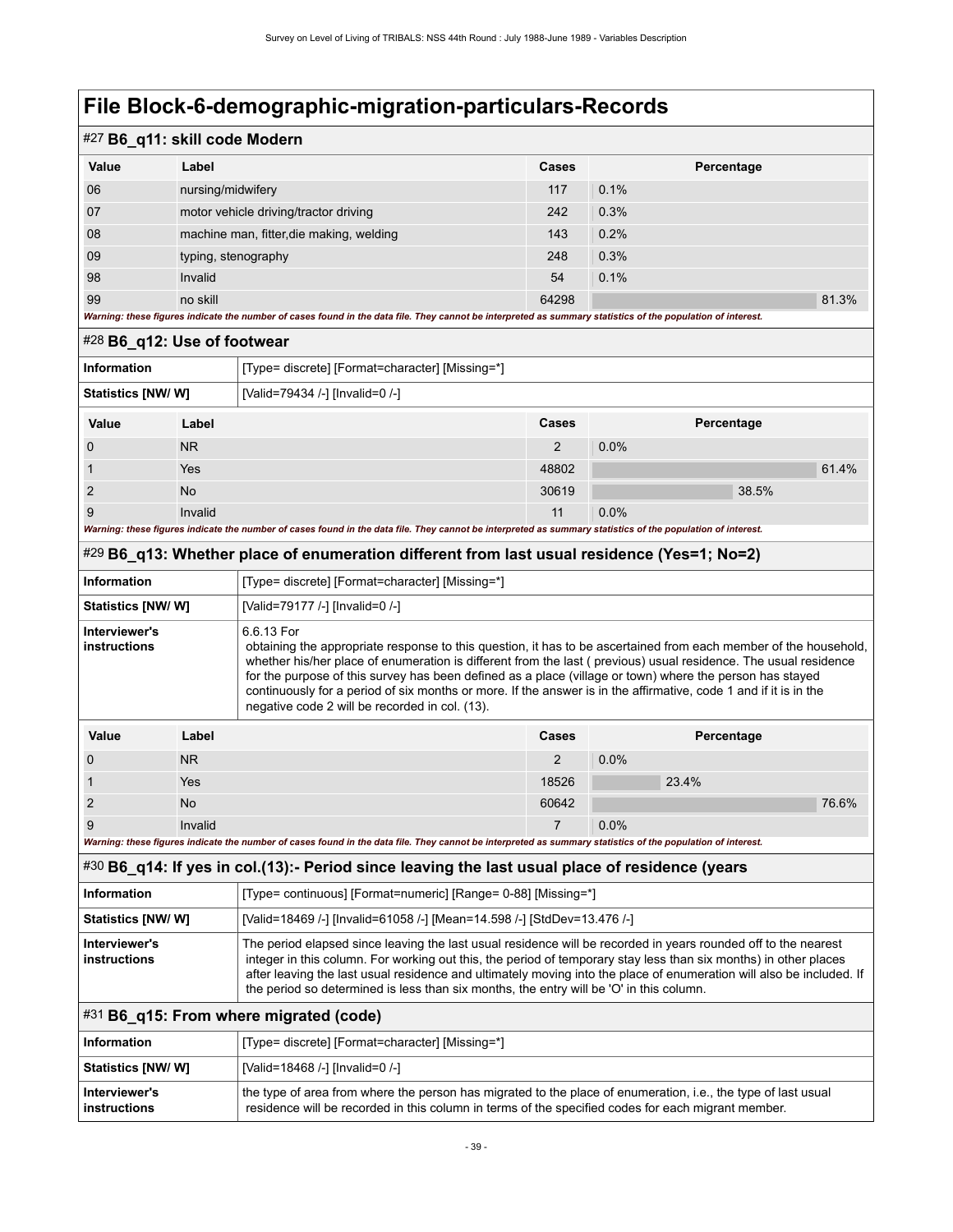|                | $\#31$ B6_q15: From where migrated (code)                                                                                                                   |                |            |       |  |  |
|----------------|-------------------------------------------------------------------------------------------------------------------------------------------------------------|----------------|------------|-------|--|--|
| Value          | Label                                                                                                                                                       | Cases          | Percentage |       |  |  |
| $\Omega$       | N <sub>R</sub>                                                                                                                                              | $\overline{2}$ | $0.0\%$    |       |  |  |
|                | rural areas of the same district                                                                                                                            | 13810          |            | 74.8% |  |  |
| $\overline{2}$ | urban areas of the same district                                                                                                                            | 748            | 4.1%       |       |  |  |
| 3              | rural areas of another district of the same state                                                                                                           | 2396           | 13.0%      |       |  |  |
| $\overline{4}$ | urban areas of another district of the same state                                                                                                           | 514            | 2.8%       |       |  |  |
| 5              | rural areas of another state                                                                                                                                | 763            | 4.1%       |       |  |  |
| 6              | urban areas of another state                                                                                                                                | 170            | 0.9%       |       |  |  |
| 7              | other countries                                                                                                                                             | 56             | 0.3%       |       |  |  |
| 9              | Invalid                                                                                                                                                     | 9              | $0.0\%$    |       |  |  |
|                | Warning: these figures indicate the number of cases found in the data file. They cannot be interpreted as summary statistics of the population of interest. |                |            |       |  |  |

#### #32 **B6\_q16: Reason for leaving usual place of residence (code)**

| Information                   | [Type= discrete] [Format=character] [Missing=*]                                                                                                                                                                                                                                                                                                                                                                                                                                                                                                                         |
|-------------------------------|-------------------------------------------------------------------------------------------------------------------------------------------------------------------------------------------------------------------------------------------------------------------------------------------------------------------------------------------------------------------------------------------------------------------------------------------------------------------------------------------------------------------------------------------------------------------------|
| <b>Statistics [NW/W]</b>      | [Valid=18455 /-] [Invalid=0 /-]                                                                                                                                                                                                                                                                                                                                                                                                                                                                                                                                         |
| Interviewer's<br>instructions | The reason for moving out of the<br>last usual residence will be ascertained for each migrant member and entered in terms of the specified code in<br>this column. It may so happen that a person has moved out of his last usual residence for a particular reason,<br>stayed in a different town/village for a short period (less than six months) and then moved to the place of<br>enumeration for a different reason. In such a case only the reason which motivated his/her first movement (i.e.<br>the movement from the last usual residence) will be recorded. |
|                               |                                                                                                                                                                                                                                                                                                                                                                                                                                                                                                                                                                         |

| <b>Value</b>   | Label                                                      | Cases          | Percentage |
|----------------|------------------------------------------------------------|----------------|------------|
| $\mathbf 0$    | N <sub>R</sub>                                             | 3              | 0.0%       |
|                | in search of food resources                                | 505            | 2.7%       |
| $\overline{2}$ | in search of employment                                    | 1660           | 9.0%       |
| 3              | due to natural calamity                                    | 109            | 0.6%       |
| 4              | displacement caused by development projects                | 118            | 0.6%       |
| 5              | on marriage                                                | 11382          | 61.7%      |
| 6              | due to migration of parent/earning member of the household | 2860           | 15.5%      |
| 8              | Invalid                                                    | $\overline{4}$ | 0.0%       |
| 9              | other reasons                                              | 1814           | 9.8%       |

*Warning: these figures indicate the number of cases found in the data file. They cannot be interpreted as summary statistics of the population of interest.*

#### #33 **B6\_q17: Duration of stay in the last place of residence (years)**

| <b>Information</b>                                                                                                                                                                                                                                                                                                                                                                               |                                                                   |                                                                                                                                                      | [Type= continuous] [Format=numeric] [Range= 0-99] [Missing=*] |            |  |  |
|--------------------------------------------------------------------------------------------------------------------------------------------------------------------------------------------------------------------------------------------------------------------------------------------------------------------------------------------------------------------------------------------------|-------------------------------------------------------------------|------------------------------------------------------------------------------------------------------------------------------------------------------|---------------------------------------------------------------|------------|--|--|
| Statistics [NW/W]                                                                                                                                                                                                                                                                                                                                                                                |                                                                   | [Valid=18430 /-] [Invalid=61097 /-] [Mean=15.997 /-] [StdDev=9.24 /-]                                                                                |                                                               |            |  |  |
| Interviewer's<br>instructions                                                                                                                                                                                                                                                                                                                                                                    |                                                                   | Number of years stayed by the migrant person in the last usual residence will be recorded in this column in years<br>rounded off to nearest integer. |                                                               |            |  |  |
|                                                                                                                                                                                                                                                                                                                                                                                                  | #34 B6_q18: Usual activity at the time of mgration:-Status (code) |                                                                                                                                                      |                                                               |            |  |  |
| <b>Information</b>                                                                                                                                                                                                                                                                                                                                                                               |                                                                   | [Type= discrete] [Format=character] [Missing=*]                                                                                                      |                                                               |            |  |  |
| <b>Statistics [NW/ W]</b>                                                                                                                                                                                                                                                                                                                                                                        | [Valid=18266 /-] [Invalid=0 /-]                                   |                                                                                                                                                      |                                                               |            |  |  |
| for determining the usual activity status of a migrant at the time of migration, the reference period to be adopted<br>Interviewer's<br>will be 365 days preceding the date of migration. The determination of the person's usual activity status will be<br>instructions<br>done following the relatively "major time criterion" The usual activity status will relate to the principal status. |                                                                   |                                                                                                                                                      |                                                               |            |  |  |
| Value                                                                                                                                                                                                                                                                                                                                                                                            | Label                                                             |                                                                                                                                                      | <b>Cases</b>                                                  | Percentage |  |  |
| 00                                                                                                                                                                                                                                                                                                                                                                                               | <b>NR</b>                                                         |                                                                                                                                                      | 5                                                             | $0.0\%$    |  |  |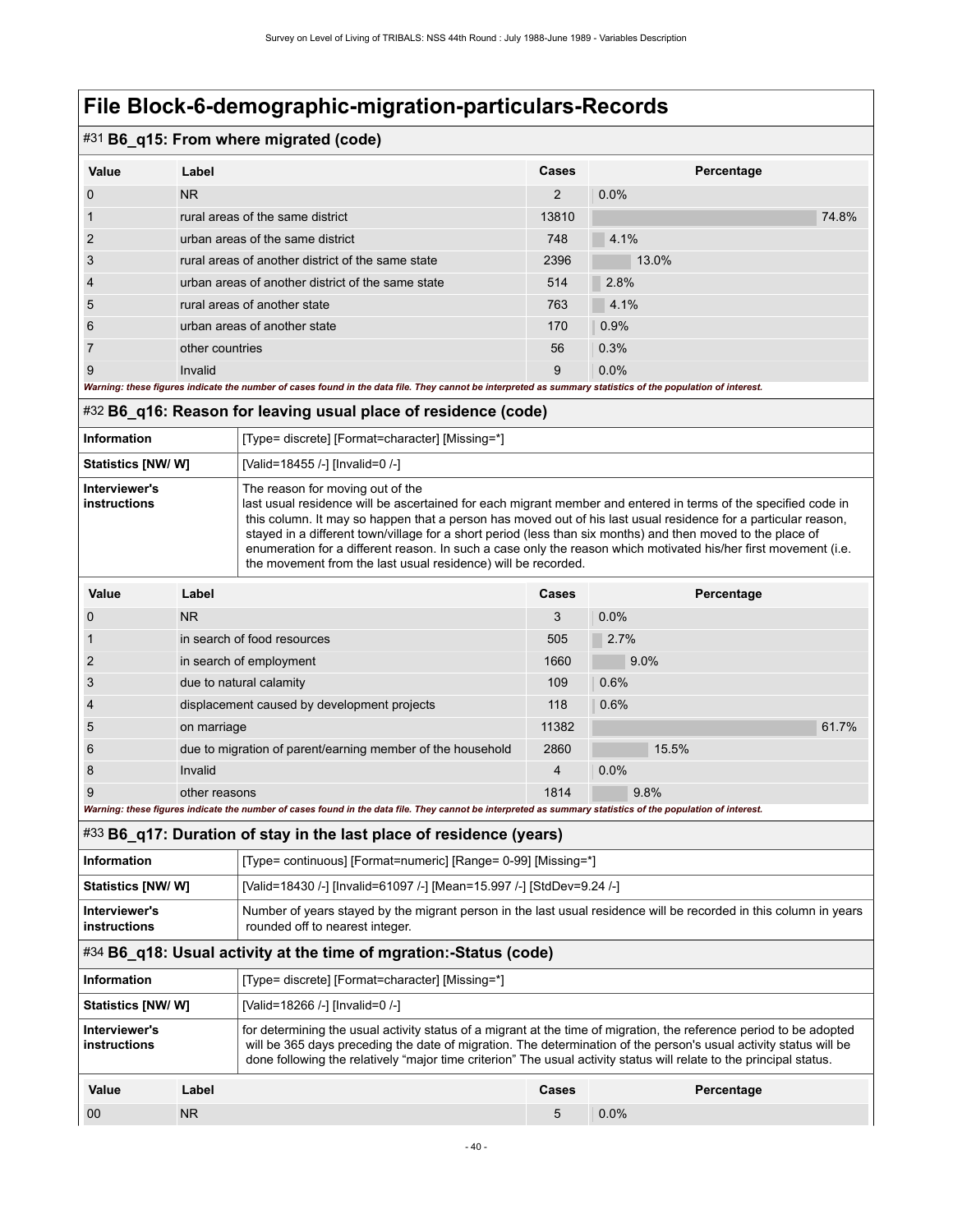#### #34 **B6\_q18: Usual activity at the time of mgration:-Status (code)**

| 11<br>324<br>1.8%<br>Worked in household enterprise in hunting, trapping and<br>gathering of forest products<br>worked in household enterprise in shifting cultivation<br>81<br>0.4%<br>12<br>13<br>worked in household enterprise in livestock and poultry raising<br>180<br>1.0%<br>14.4%<br>2639<br>14<br>worked in household enterprise in settled cultivation<br>15<br>1.0%<br>worked in household enterprise in other agricultural activities<br>175<br>228<br>1.2%<br>16<br>worked in household enterprise in non-agricultural activities<br>4.3%<br>788<br>worked as regular salaried/wage employee<br>0.2%<br>worked as casual wage labour in public works<br>35<br>51<br>worked as casual wage labour in other types of work<br>5356<br>29.3%<br>0<br>0.0%<br>had work in household enterprise but did not work due to<br>sickness<br>had work in household enterprise but did not woRK Other<br>$\mathbf 0$<br>0.0%<br>reasons<br>had regular salaried/wage employment but did not work due<br>0.0%<br>1<br>to sickness<br>0.0%<br>had regular salaried/wage employment but did not workother<br>3<br>reasons<br>did not work but was seeking and/or available for work<br>148<br>0.8%<br>81<br>attended educational institution<br>1118<br>6.1%<br>20.2%<br>92<br>attended domestic duties only<br>3696<br>1728<br>9.5%<br>attended domestic duties & engaged in free collection of<br>goods, sewing, tailoring, weaving etc for household use.<br>0.1%<br>11<br>94<br>renters, pensioners, remittance recipients<br>0.1%<br>not able to work due to disability<br>23<br>95<br>9.0%<br>97<br>others<br>1641<br>98<br>did not work due to temporary sickness(for casual workers<br>5<br>0.0%<br>only)<br>Invalid<br>81<br>0.4%<br>99<br>Warning: these figures indicate the number of cases found in the data file. They cannot be interpreted as summary statistics of the population of interest. | Value | Label | Cases | Percentage |  |
|----------------------------------------------------------------------------------------------------------------------------------------------------------------------------------------------------------------------------------------------------------------------------------------------------------------------------------------------------------------------------------------------------------------------------------------------------------------------------------------------------------------------------------------------------------------------------------------------------------------------------------------------------------------------------------------------------------------------------------------------------------------------------------------------------------------------------------------------------------------------------------------------------------------------------------------------------------------------------------------------------------------------------------------------------------------------------------------------------------------------------------------------------------------------------------------------------------------------------------------------------------------------------------------------------------------------------------------------------------------------------------------------------------------------------------------------------------------------------------------------------------------------------------------------------------------------------------------------------------------------------------------------------------------------------------------------------------------------------------------------------------------------------------------------------------------------------------------------------------------------------------------------------------------|-------|-------|-------|------------|--|
|                                                                                                                                                                                                                                                                                                                                                                                                                                                                                                                                                                                                                                                                                                                                                                                                                                                                                                                                                                                                                                                                                                                                                                                                                                                                                                                                                                                                                                                                                                                                                                                                                                                                                                                                                                                                                                                                                                                |       |       |       |            |  |
|                                                                                                                                                                                                                                                                                                                                                                                                                                                                                                                                                                                                                                                                                                                                                                                                                                                                                                                                                                                                                                                                                                                                                                                                                                                                                                                                                                                                                                                                                                                                                                                                                                                                                                                                                                                                                                                                                                                |       |       |       |            |  |
|                                                                                                                                                                                                                                                                                                                                                                                                                                                                                                                                                                                                                                                                                                                                                                                                                                                                                                                                                                                                                                                                                                                                                                                                                                                                                                                                                                                                                                                                                                                                                                                                                                                                                                                                                                                                                                                                                                                |       |       |       |            |  |
|                                                                                                                                                                                                                                                                                                                                                                                                                                                                                                                                                                                                                                                                                                                                                                                                                                                                                                                                                                                                                                                                                                                                                                                                                                                                                                                                                                                                                                                                                                                                                                                                                                                                                                                                                                                                                                                                                                                |       |       |       |            |  |
|                                                                                                                                                                                                                                                                                                                                                                                                                                                                                                                                                                                                                                                                                                                                                                                                                                                                                                                                                                                                                                                                                                                                                                                                                                                                                                                                                                                                                                                                                                                                                                                                                                                                                                                                                                                                                                                                                                                |       |       |       |            |  |
|                                                                                                                                                                                                                                                                                                                                                                                                                                                                                                                                                                                                                                                                                                                                                                                                                                                                                                                                                                                                                                                                                                                                                                                                                                                                                                                                                                                                                                                                                                                                                                                                                                                                                                                                                                                                                                                                                                                |       |       |       |            |  |
|                                                                                                                                                                                                                                                                                                                                                                                                                                                                                                                                                                                                                                                                                                                                                                                                                                                                                                                                                                                                                                                                                                                                                                                                                                                                                                                                                                                                                                                                                                                                                                                                                                                                                                                                                                                                                                                                                                                | 31    |       |       |            |  |
|                                                                                                                                                                                                                                                                                                                                                                                                                                                                                                                                                                                                                                                                                                                                                                                                                                                                                                                                                                                                                                                                                                                                                                                                                                                                                                                                                                                                                                                                                                                                                                                                                                                                                                                                                                                                                                                                                                                | 41    |       |       |            |  |
|                                                                                                                                                                                                                                                                                                                                                                                                                                                                                                                                                                                                                                                                                                                                                                                                                                                                                                                                                                                                                                                                                                                                                                                                                                                                                                                                                                                                                                                                                                                                                                                                                                                                                                                                                                                                                                                                                                                |       |       |       |            |  |
|                                                                                                                                                                                                                                                                                                                                                                                                                                                                                                                                                                                                                                                                                                                                                                                                                                                                                                                                                                                                                                                                                                                                                                                                                                                                                                                                                                                                                                                                                                                                                                                                                                                                                                                                                                                                                                                                                                                | 61    |       |       |            |  |
|                                                                                                                                                                                                                                                                                                                                                                                                                                                                                                                                                                                                                                                                                                                                                                                                                                                                                                                                                                                                                                                                                                                                                                                                                                                                                                                                                                                                                                                                                                                                                                                                                                                                                                                                                                                                                                                                                                                | 62    |       |       |            |  |
|                                                                                                                                                                                                                                                                                                                                                                                                                                                                                                                                                                                                                                                                                                                                                                                                                                                                                                                                                                                                                                                                                                                                                                                                                                                                                                                                                                                                                                                                                                                                                                                                                                                                                                                                                                                                                                                                                                                | 71    |       |       |            |  |
|                                                                                                                                                                                                                                                                                                                                                                                                                                                                                                                                                                                                                                                                                                                                                                                                                                                                                                                                                                                                                                                                                                                                                                                                                                                                                                                                                                                                                                                                                                                                                                                                                                                                                                                                                                                                                                                                                                                | 72    |       |       |            |  |
|                                                                                                                                                                                                                                                                                                                                                                                                                                                                                                                                                                                                                                                                                                                                                                                                                                                                                                                                                                                                                                                                                                                                                                                                                                                                                                                                                                                                                                                                                                                                                                                                                                                                                                                                                                                                                                                                                                                |       |       |       |            |  |
|                                                                                                                                                                                                                                                                                                                                                                                                                                                                                                                                                                                                                                                                                                                                                                                                                                                                                                                                                                                                                                                                                                                                                                                                                                                                                                                                                                                                                                                                                                                                                                                                                                                                                                                                                                                                                                                                                                                | 91    |       |       |            |  |
|                                                                                                                                                                                                                                                                                                                                                                                                                                                                                                                                                                                                                                                                                                                                                                                                                                                                                                                                                                                                                                                                                                                                                                                                                                                                                                                                                                                                                                                                                                                                                                                                                                                                                                                                                                                                                                                                                                                |       |       |       |            |  |
|                                                                                                                                                                                                                                                                                                                                                                                                                                                                                                                                                                                                                                                                                                                                                                                                                                                                                                                                                                                                                                                                                                                                                                                                                                                                                                                                                                                                                                                                                                                                                                                                                                                                                                                                                                                                                                                                                                                | 93    |       |       |            |  |
|                                                                                                                                                                                                                                                                                                                                                                                                                                                                                                                                                                                                                                                                                                                                                                                                                                                                                                                                                                                                                                                                                                                                                                                                                                                                                                                                                                                                                                                                                                                                                                                                                                                                                                                                                                                                                                                                                                                |       |       |       |            |  |
|                                                                                                                                                                                                                                                                                                                                                                                                                                                                                                                                                                                                                                                                                                                                                                                                                                                                                                                                                                                                                                                                                                                                                                                                                                                                                                                                                                                                                                                                                                                                                                                                                                                                                                                                                                                                                                                                                                                |       |       |       |            |  |
|                                                                                                                                                                                                                                                                                                                                                                                                                                                                                                                                                                                                                                                                                                                                                                                                                                                                                                                                                                                                                                                                                                                                                                                                                                                                                                                                                                                                                                                                                                                                                                                                                                                                                                                                                                                                                                                                                                                |       |       |       |            |  |
|                                                                                                                                                                                                                                                                                                                                                                                                                                                                                                                                                                                                                                                                                                                                                                                                                                                                                                                                                                                                                                                                                                                                                                                                                                                                                                                                                                                                                                                                                                                                                                                                                                                                                                                                                                                                                                                                                                                |       |       |       |            |  |
|                                                                                                                                                                                                                                                                                                                                                                                                                                                                                                                                                                                                                                                                                                                                                                                                                                                                                                                                                                                                                                                                                                                                                                                                                                                                                                                                                                                                                                                                                                                                                                                                                                                                                                                                                                                                                                                                                                                |       |       |       |            |  |

#35 **B6\_q19: Usual activity at the time of mgration:- Industry division (code)**

| Information                   | [Type= discrete] [Format=character] [Missing=*]                                                                                                                                                                                  |
|-------------------------------|----------------------------------------------------------------------------------------------------------------------------------------------------------------------------------------------------------------------------------|
| <b>Statistics [NW/ W]</b>     | 1-/ Valid=9802 /-] [Invalid=0 /                                                                                                                                                                                                  |
| Interviewer's<br>instructions | For the persons assigned any of the activity status codes 11 to 51 (i.e. those categorized as working 0 in col.<br>(19). (19) the appropriate industry division code (1 digited code of NIC 1987) will be recorded in col. (19). |

| Value           | Label | Cases | Percentage |
|-----------------|-------|-------|------------|
| $\overline{0}$  |       | 8493  | 86.6%      |
| $\mathbf 1$     |       | 59    | 0.6%       |
| $\overline{2}$  |       | 236   | 2.4%       |
| $\mathbf{3}$    |       | 68    | 0.7%       |
| $\overline{4}$  |       | 18    | 0.2%       |
| $5\phantom{.0}$ |       | 155   | 1.6%       |
| 6               |       | 125   | 1.3%       |
| $\overline{7}$  |       | 103   | 1.1%       |
| 8               |       | 22    | 0.2%       |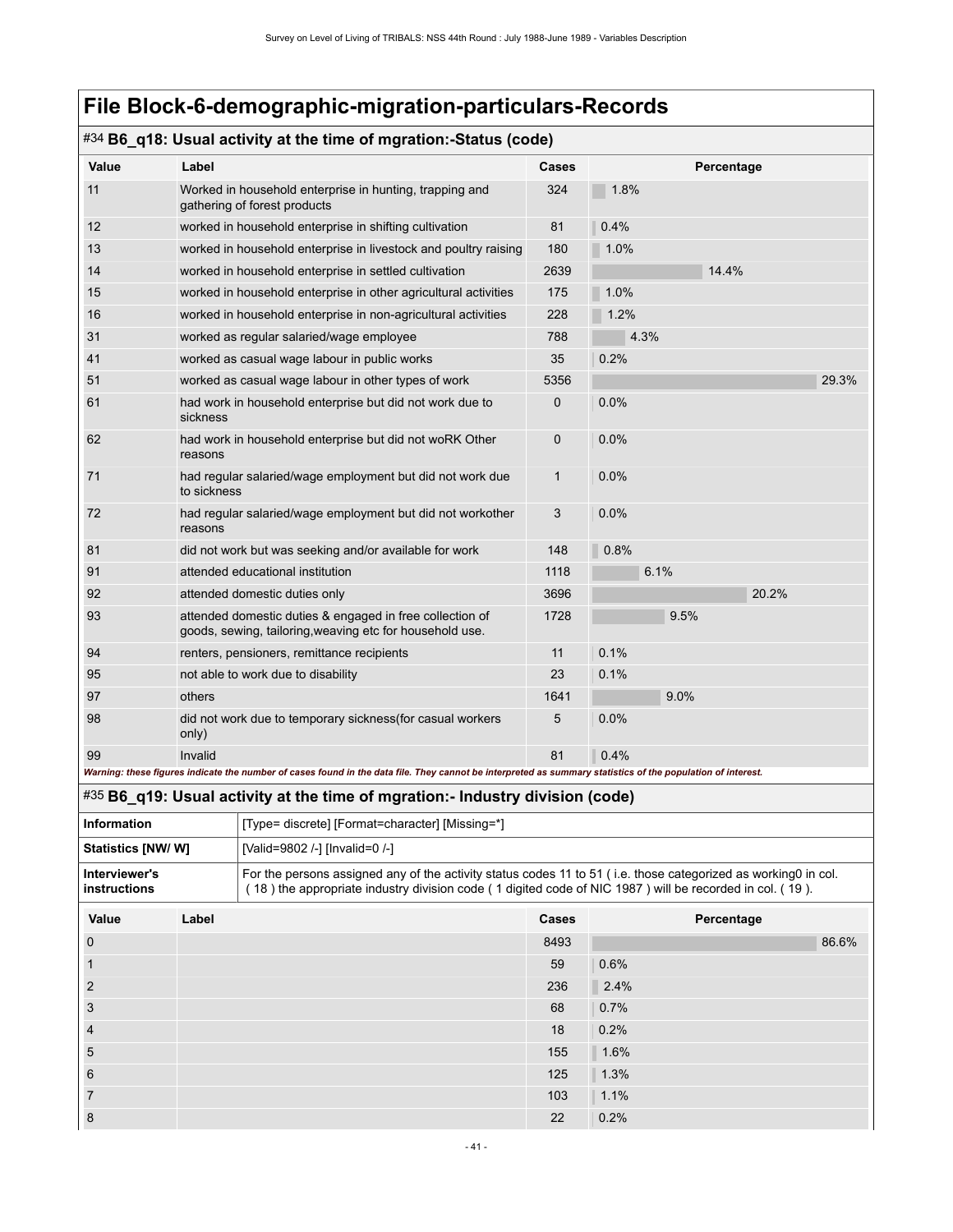### **File Block-6-demographic-migration-particulars-Records** #35 **B6\_q19: Usual activity at the time of mgration:- Industry division (code) Value Label Cases Percentage** 9 522 5.3% and  $\sim$  5.3% and  $\sim$  5.3% and  $\sim$  5.3% and  $\sim$  5.3% and  $\sim$  5.3% and  $\sim$  5.3% and  $\sim$  5.3% and  $\sim$  $\boldsymbol{\mathsf{X}}$  and the contract of the contract of the contract of the contract of the contract of the contract of the contract of the contract of the contract of the contract of the contract of the contract of the contract *Warning: these figures indicate the number of cases found in the data file. They cannot be interpreted as summary statistics of the population of interest.* **File Block-7-Member-Education particulars-Records** #1 **Key\_membno: Key to locate member no Information** [Type= discrete] [Format=character] [Missing=\*] **Statistics [NW/ W]** [Valid=79087 /-] [Invalid=0 /-] #2 **Key\_hhno: Key to locate hh no Information information information [Type= discrete]** [Format=character] [Missing=\*] **Statistics [NW/ W]** [Valid=79087 /-] [Invalid=0 /-] #3 **Rec\_id: Level no. Information information [Type= discrete] [Format=character] [Missing=\*] Statistics [NW/ W]** [Valid=79087 /-] [Invalid=0 /-] **Value Label Cases Percentage** 07 Block-7 of schedule 8 and 100.0% and 100.0% and 100.0% and 100.0% and 100.0% and 100.0% and 100.0% and 100.0% *Warning: these figures indicate the number of cases found in the data file. They cannot be interpreted as summary statistics of the population of interest.* #4 **Rnd\_sch: Round & sch. (code) Information information information [Type= discrete]** [Format=character] [Missing=\*] **Statistics [NW/ W]** [Valid=79087 /-] [Invalid=0 /-] **Value Label Cases Percentage** 441 NSS 44th Round Schedule 29.1 79087 100.0% *Warning: these figures indicate the number of cases found in the data file. They cannot be interpreted as summary statistics of the population of interest.* #5 **Flot: Flot number Information** [Type= discrete] [Format=character] [Missing=\*] **Statistics [NW/ W]** [Valid=79087 /-] [Invalid=0 /-] *Frequency table not shown (836 Modalities)* #6 **sector: Sector Information information information [Type= discrete]** [Format=character] [Missing=\*] **Statistics [NW/ W]** [Valid=79087 /-] [Invalid=0 /-] **Value Label Cases Percentage** 1 **1 Rural 89.6% من المركز التي يتم ال**عداد التي يتم التي يتم التي يتم التي يتم التي يتم التي يتم التي يتم التي ي 2 Urban 8187 10.4% *Warning: these figures indicate the number of cases found in the data file. They cannot be interpreted as summary statistics of the population of interest.* #7 **sample: Sample Type Information information information [Type= discrete]** [Format=character] [Missing=\*] **Statistics [NW/ W]** [Valid=79087 /-] [Invalid=0 /-] **Value Label Cases Percentage** 1 Special 27051 34.2%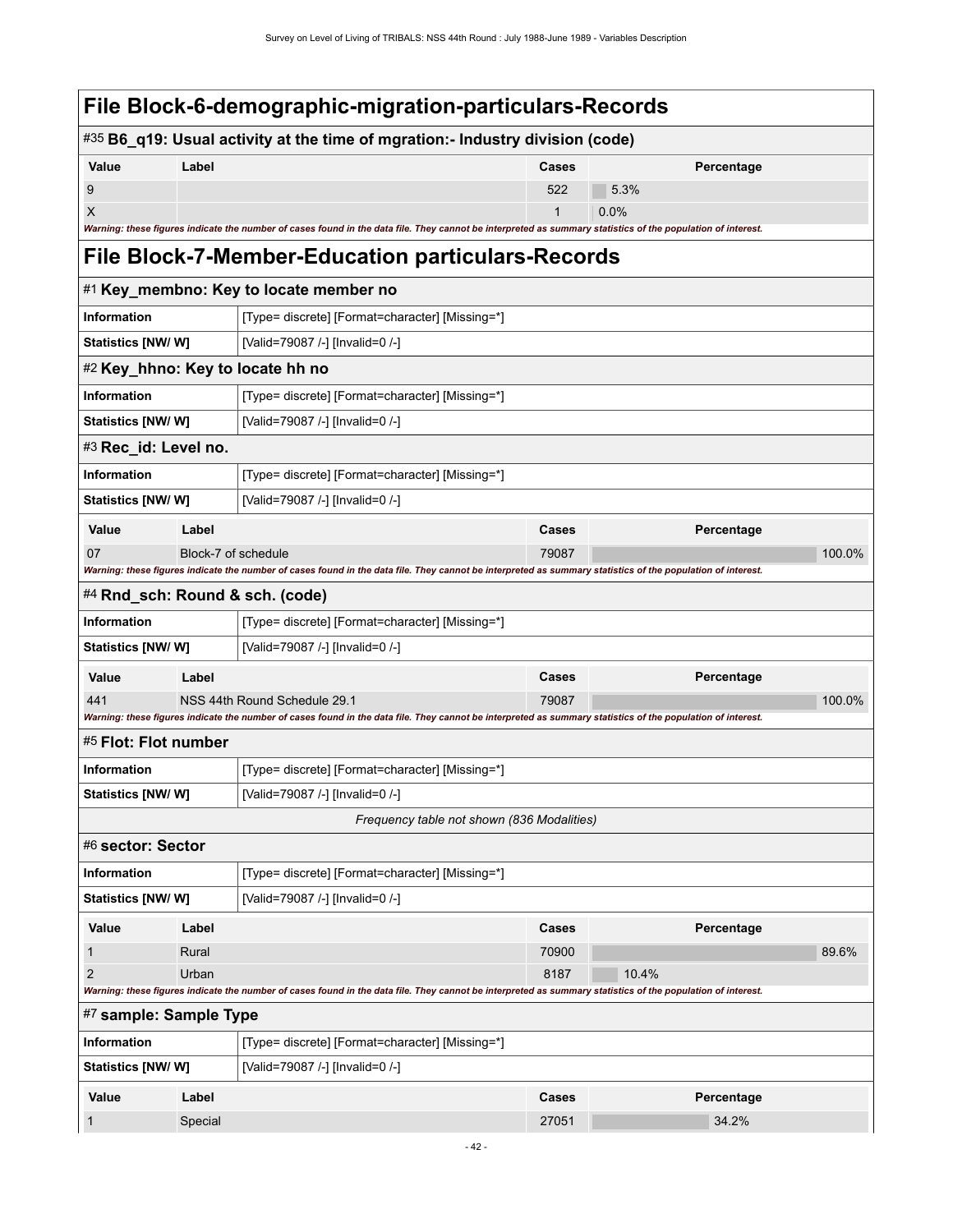| #7 sample: Sample Type                                         |              |                                                                                                                                                             |       |            |       |
|----------------------------------------------------------------|--------------|-------------------------------------------------------------------------------------------------------------------------------------------------------------|-------|------------|-------|
| Value                                                          | Label        |                                                                                                                                                             | Cases | Percentage |       |
| 2                                                              | General      |                                                                                                                                                             | 52036 |            | 65.8% |
|                                                                |              | Warning: these figures indicate the number of cases found in the data file. They cannot be interpreted as summary statistics of the population of interest. |       |            |       |
| #8 state_region: State/Region                                  |              |                                                                                                                                                             |       |            |       |
| Information                                                    |              | [Type= discrete] [Format=character] [Missing=*]                                                                                                             |       |            |       |
| <b>Statistics [NW/ W]</b>                                      |              | [Valid=79087 /-] [Invalid=0 /-]                                                                                                                             |       |            |       |
|                                                                |              | Frequency table not shown (64 Modalities)                                                                                                                   |       |            |       |
| #9 State: State code                                           |              |                                                                                                                                                             |       |            |       |
| <b>Information</b>                                             |              | [Type= discrete] [Format=character] [Missing=*]                                                                                                             |       |            |       |
| <b>Statistics [NW/W]</b>                                       |              | [Valid=79087 /-] [Invalid=0 /-]                                                                                                                             |       |            |       |
|                                                                |              | Frequency table not shown (32 Modalities)                                                                                                                   |       |            |       |
| #10 Sub_round: Sub-round                                       |              |                                                                                                                                                             |       |            |       |
| <b>Information</b>                                             |              | [Type= discrete] [Format=character] [Missing=*]                                                                                                             |       |            |       |
| <b>Statistics [NW/ W]</b>                                      |              | [Valid=79087 /-] [Invalid=0 /-]                                                                                                                             |       |            |       |
| Value                                                          | Label        |                                                                                                                                                             | Cases | Percentage |       |
|                                                                | Sub-round-1  |                                                                                                                                                             | 20315 |            | 25.7% |
| 2                                                              | Sub-round-2  |                                                                                                                                                             | 20375 |            | 25.8% |
| 3                                                              | Sub-round-3  |                                                                                                                                                             | 19232 |            | 24.3% |
|                                                                | Sub-round-4  |                                                                                                                                                             | 19165 |            | 24.2% |
|                                                                |              | Warning: these figures indicate the number of cases found in the data file. They cannot be interpreted as summary statistics of the population of interest. |       |            |       |
| #11 sub_sample: Sub-Sample                                     |              |                                                                                                                                                             |       |            |       |
| Information                                                    |              | [Type= discrete] [Format=character] [Missing=*]                                                                                                             |       |            |       |
| Statistics [NW/W]                                              |              | [Valid=79083 /-] [Invalid=0 /-]                                                                                                                             |       |            |       |
| Value                                                          | Label        |                                                                                                                                                             | Cases | Percentage |       |
| 1                                                              | Sub-sample-1 |                                                                                                                                                             | 39391 |            | 49.8% |
| 2                                                              | Sub-sample-2 |                                                                                                                                                             | 39692 |            | 50.2% |
|                                                                |              | Warning: these figures indicate the number of cases found in the data file. They cannot be interpreted as summary statistics of the population of interest. |       |            |       |
| #12 stratum: Stratum                                           |              |                                                                                                                                                             |       |            |       |
| Information                                                    |              | [Type= discrete] [Format=character] [Missing=*]                                                                                                             |       |            |       |
| Statistics [NW/W]                                              |              | [Valid=79087 /-] [Invalid=0 /-]                                                                                                                             |       |            |       |
|                                                                |              | Frequency table not shown (77 Modalities)                                                                                                                   |       |            |       |
| #13 Stratum_Type: Stratum_Type                                 |              |                                                                                                                                                             |       |            |       |
| Information<br>[Type= discrete] [Format=character] [Missing=*] |              |                                                                                                                                                             |       |            |       |
| Statistics [NW/W]                                              |              | [Valid=79087 /-] [Invalid=0 /-]                                                                                                                             |       |            |       |
| Value                                                          | Label        |                                                                                                                                                             | Cases | Percentage |       |
| 1                                                              |              |                                                                                                                                                             | 64915 |            | 82.1% |
| $\overline{2}$                                                 |              |                                                                                                                                                             | 14172 | 17.9%      |       |
|                                                                |              | Warning: these figures indicate the number of cases found in the data file. They cannot be interpreted as summary statistics of the population of interest. |       |            |       |
| #14 sub_stratum: Sub-stratum                                   |              |                                                                                                                                                             |       |            |       |
| Information                                                    |              | [Type= discrete] [Format=character] [Missing=*]                                                                                                             |       |            |       |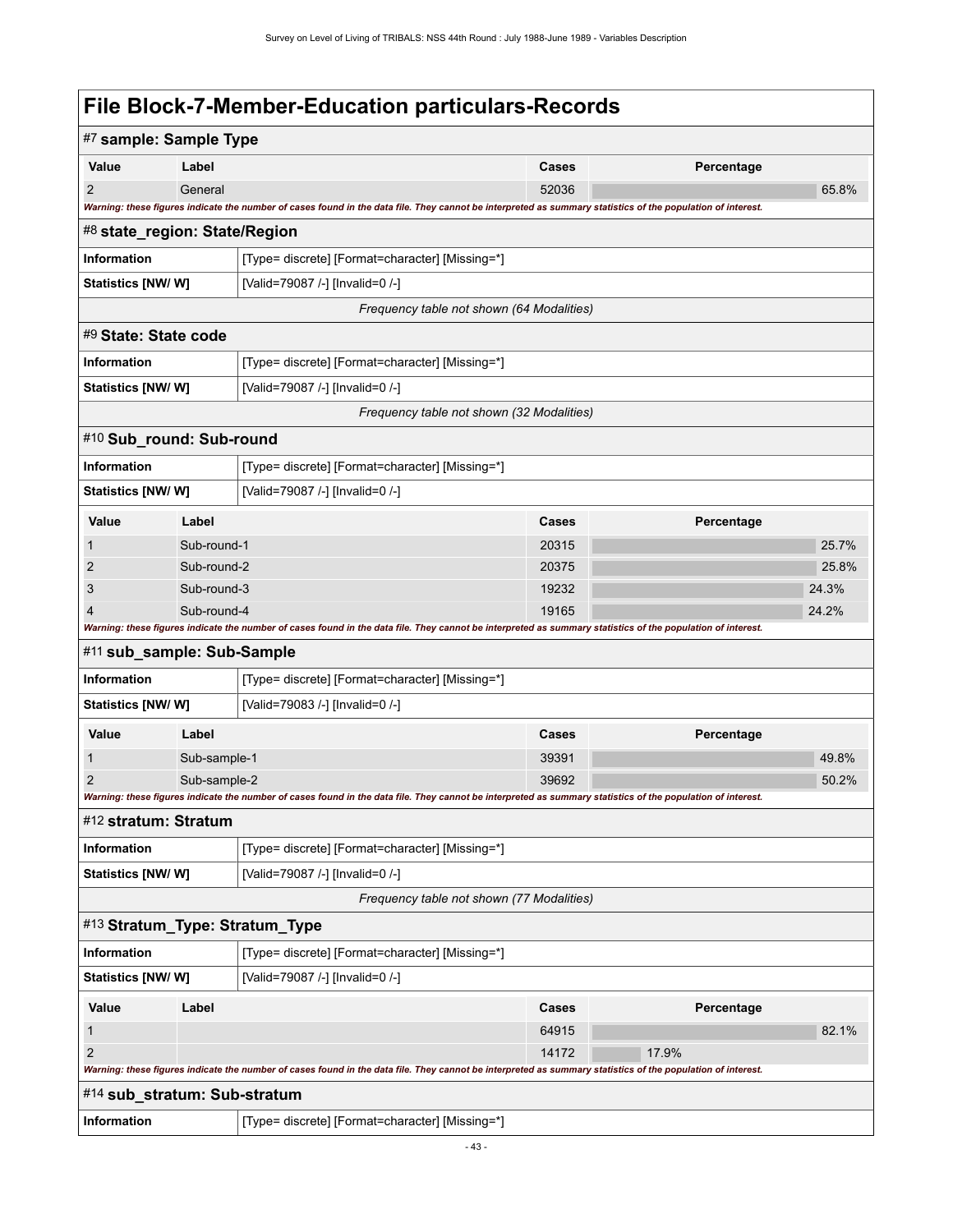| #14 sub_stratum: Sub-stratum                                          |                           |                                                                                                                                                                  |                                           |                |        |
|-----------------------------------------------------------------------|---------------------------|------------------------------------------------------------------------------------------------------------------------------------------------------------------|-------------------------------------------|----------------|--------|
| Statistics [NW/ W]                                                    |                           | [Valid=79087 /-] [Invalid=0 /-]                                                                                                                                  |                                           |                |        |
| Value                                                                 | Label                     |                                                                                                                                                                  | <b>Cases</b>                              | Percentage     |        |
| 9                                                                     |                           |                                                                                                                                                                  | 79087                                     |                | 100.0% |
|                                                                       |                           | Warning: these figures indicate the number of cases found in the data file. They cannot be interpreted as summary statistics of the population of interest.      |                                           |                |        |
| #15 B1_q1_srlno: Srl. number                                          |                           |                                                                                                                                                                  |                                           |                |        |
| <b>Information</b><br>[Type= discrete] [Format=character] [Missing=*] |                           |                                                                                                                                                                  |                                           |                |        |
| <b>Statistics [NW/ W]</b>                                             |                           | [Valid=79087 /-] [Invalid=0 /-]                                                                                                                                  |                                           |                |        |
|                                                                       | #16 B1_q2_Area: Area type |                                                                                                                                                                  |                                           |                |        |
| Information                                                           |                           | [Type= discrete] [Format=character] [Missing=*]                                                                                                                  |                                           |                |        |
| <b>Statistics [NW/ W]</b>                                             |                           | [Valid=79087 /-] [Invalid=0 /-]                                                                                                                                  |                                           |                |        |
| Value                                                                 | Label                     |                                                                                                                                                                  | Cases                                     | Percentage     |        |
| 1                                                                     |                           | Tribal Majority hamlet                                                                                                                                           | 6019                                      | 7.6%           |        |
| 2                                                                     | Other hamlet group        |                                                                                                                                                                  | 73068                                     |                | 92.4%  |
|                                                                       |                           | Warning: these figures indicate the number of cases found in the data file. They cannot be interpreted as summary statistics of the population of interest.      |                                           |                |        |
| #17 hhno: Sample hh. no.                                              |                           |                                                                                                                                                                  |                                           |                |        |
| Information                                                           |                           | [Type= discrete] [Format=character] [Missing=*]                                                                                                                  |                                           |                |        |
| <b>Statistics [NW/ W]</b>                                             |                           | [Valid=79087 /-] [Invalid=0 /-]                                                                                                                                  |                                           |                |        |
| Value                                                                 | Label                     |                                                                                                                                                                  | Cases                                     | Percentage     |        |
| 1                                                                     |                           |                                                                                                                                                                  | 20929                                     |                | 26.5%  |
| $\overline{2}$                                                        |                           |                                                                                                                                                                  | 17689                                     |                | 22.4%  |
| 3                                                                     |                           |                                                                                                                                                                  | 10835                                     | 13.7%          |        |
| $\overline{4}$<br>5                                                   |                           |                                                                                                                                                                  | 10491<br>9760                             | 13.3%<br>12.3% |        |
| 6                                                                     |                           |                                                                                                                                                                  | 9355                                      | 11.8%          |        |
| 9                                                                     |                           |                                                                                                                                                                  | 28                                        | 0.0%           |        |
|                                                                       |                           | Warning: these figures indicate the number of cases found in the data file. They cannot be interpreted as summary statistics of the population of interest.      |                                           |                |        |
|                                                                       |                           | #18 B7_q1: Srl. number as in block 6.                                                                                                                            |                                           |                |        |
| <b>Information</b>                                                    |                           | [Type= discrete] [Format=character] [Missing=*]                                                                                                                  |                                           |                |        |
| Statistics [NW/W]                                                     |                           | [Valid=79087 /-] [Invalid=0 /-]                                                                                                                                  |                                           |                |        |
| Interviewer's<br>instructions                                         |                           | For each of the members listed in block 6, information in respect of these columns will be copied from block 6,<br>columns $(1)$ , $(4)$ and $(5)$ respectively. |                                           |                |        |
|                                                                       |                           |                                                                                                                                                                  | Frequency table not shown (36 Modalities) |                |        |
| #19 B7_q2: Sex (code)                                                 |                           |                                                                                                                                                                  |                                           |                |        |
| Information                                                           |                           | [Type= discrete] [Format=character] [Missing=*]                                                                                                                  |                                           |                |        |
| Statistics [NW/W]                                                     |                           | [Valid=79082 /-] [Invalid=0 /-]                                                                                                                                  |                                           |                |        |
| Interviewer's<br>instructions                                         |                           | As given in Q1                                                                                                                                                   |                                           |                |        |
| Value                                                                 | Label                     |                                                                                                                                                                  | Cases                                     | Percentage     |        |
| $\mathbf 0$                                                           | <b>NR</b>                 |                                                                                                                                                                  | $\mathbf{1}$                              | 0.0%           |        |
| $\mathbf 1$                                                           | Yes                       |                                                                                                                                                                  | 40377                                     |                | 51.1%  |
| $\overline{\mathbf{c}}$                                               | <b>No</b>                 |                                                                                                                                                                  | 38681                                     |                | 48.9%  |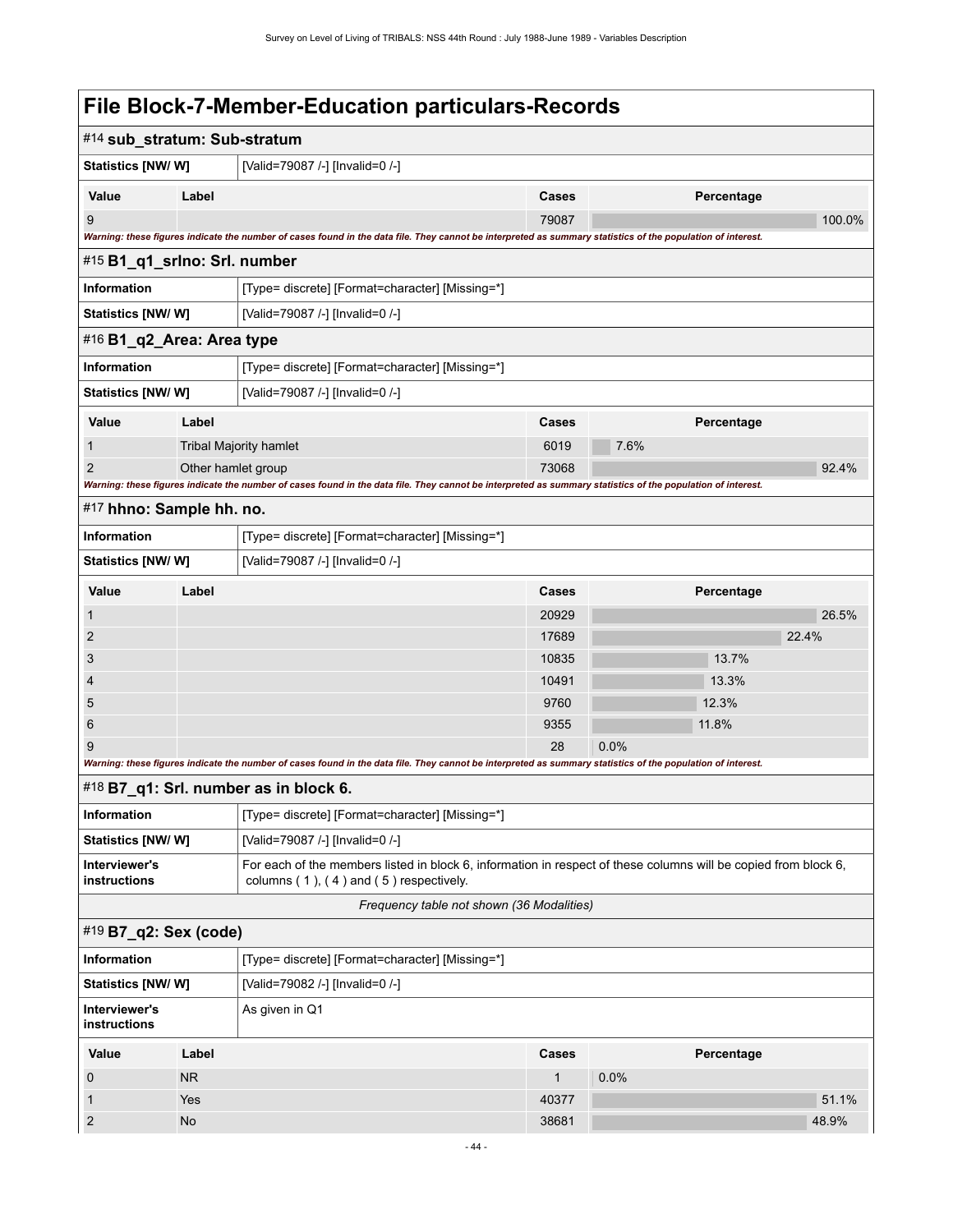| #19 B7_q2: Sex (code)                |                                                                                                                                                                                                                                                                                                                                                                                                                                                                                                                                                                                                                       |                                                                                                                                                                                                                                                |                |            |       |
|--------------------------------------|-----------------------------------------------------------------------------------------------------------------------------------------------------------------------------------------------------------------------------------------------------------------------------------------------------------------------------------------------------------------------------------------------------------------------------------------------------------------------------------------------------------------------------------------------------------------------------------------------------------------------|------------------------------------------------------------------------------------------------------------------------------------------------------------------------------------------------------------------------------------------------|----------------|------------|-------|
| Value                                | Label                                                                                                                                                                                                                                                                                                                                                                                                                                                                                                                                                                                                                 |                                                                                                                                                                                                                                                | Cases          | Percentage |       |
| 9                                    | Invalid                                                                                                                                                                                                                                                                                                                                                                                                                                                                                                                                                                                                               |                                                                                                                                                                                                                                                | 23             | 0.0%       |       |
|                                      |                                                                                                                                                                                                                                                                                                                                                                                                                                                                                                                                                                                                                       | Warning: these figures indicate the number of cases found in the data file. They cannot be interpreted as summary statistics of the population of interest.                                                                                    |                |            |       |
| #20 B7_q3: Age (Years)               |                                                                                                                                                                                                                                                                                                                                                                                                                                                                                                                                                                                                                       |                                                                                                                                                                                                                                                |                |            |       |
| <b>Information</b>                   |                                                                                                                                                                                                                                                                                                                                                                                                                                                                                                                                                                                                                       | [Type= continuous] [Format=numeric] [Range= 0-99] [Missing=*]                                                                                                                                                                                  |                |            |       |
| Statistics [NW/W]                    |                                                                                                                                                                                                                                                                                                                                                                                                                                                                                                                                                                                                                       | [Valid=79059 /-] [Invalid=28 /-] [Mean=23.473 /-] [StdDev=17.878 /-]                                                                                                                                                                           |                |            |       |
| Interviewer's<br><b>instructions</b> |                                                                                                                                                                                                                                                                                                                                                                                                                                                                                                                                                                                                                       | As given in Q1                                                                                                                                                                                                                                 |                |            |       |
|                                      |                                                                                                                                                                                                                                                                                                                                                                                                                                                                                                                                                                                                                       | #21 B7_q4: Whether currently attending any-educational institution                                                                                                                                                                             |                |            |       |
| <b>Information</b>                   |                                                                                                                                                                                                                                                                                                                                                                                                                                                                                                                                                                                                                       | [Type= discrete] [Format=character] [Missing=*]                                                                                                                                                                                                |                |            |       |
| <b>Statistics [NW/W]</b>             |                                                                                                                                                                                                                                                                                                                                                                                                                                                                                                                                                                                                                       | [Valid=79035 /-] [Invalid=0 /-]                                                                                                                                                                                                                |                |            |       |
| Interviewer's<br>instructions        |                                                                                                                                                                                                                                                                                                                                                                                                                                                                                                                                                                                                                       | In respect of each member, it is to be ascertained as to whether the member is currently attending educational<br>institution or not. If yes, code 1 will be recorded in col. (4): otherwise the entry to be made in this column will be<br>2. |                |            |       |
| Value                                | Label                                                                                                                                                                                                                                                                                                                                                                                                                                                                                                                                                                                                                 |                                                                                                                                                                                                                                                | Cases          | Percentage |       |
| 0                                    |                                                                                                                                                                                                                                                                                                                                                                                                                                                                                                                                                                                                                       |                                                                                                                                                                                                                                                | $\overline{4}$ | 0.0%       |       |
| 1                                    | Yes                                                                                                                                                                                                                                                                                                                                                                                                                                                                                                                                                                                                                   |                                                                                                                                                                                                                                                | 12041          | 15.2%      |       |
| 2                                    | <b>No</b>                                                                                                                                                                                                                                                                                                                                                                                                                                                                                                                                                                                                             |                                                                                                                                                                                                                                                | 66977          | 84.7%      |       |
| 9                                    | Invalid                                                                                                                                                                                                                                                                                                                                                                                                                                                                                                                                                                                                               | Warning: these figures indicate the number of cases found in the data file. They cannot be interpreted as summary statistics of the population of interest.                                                                                    | 13             | 0.0%       |       |
|                                      |                                                                                                                                                                                                                                                                                                                                                                                                                                                                                                                                                                                                                       | #22 B7_q5: Age at entry in school (Years)                                                                                                                                                                                                      |                |            |       |
|                                      |                                                                                                                                                                                                                                                                                                                                                                                                                                                                                                                                                                                                                       |                                                                                                                                                                                                                                                |                |            |       |
| <b>Information</b>                   |                                                                                                                                                                                                                                                                                                                                                                                                                                                                                                                                                                                                                       | [Type= continuous] [Format=numeric] [Range= 0-70] [Missing=*]                                                                                                                                                                                  |                |            |       |
| <b>Statistics [NW/ W]</b>            |                                                                                                                                                                                                                                                                                                                                                                                                                                                                                                                                                                                                                       | [Valid=12148 /-] [Invalid=66939 /-] [Mean=6.059 /-] [StdDev=2.757 /-]                                                                                                                                                                          |                |            |       |
| instructions                         | Interviewer's<br>the age (in completed years0 at which the member has been first enrolled in a school will be noted in this<br>column. It may he noted that lessons taken either from a private tutor, or from a tutorial home, kindergartens<br>and nursery schools should not be treated as enrolment in a school. However, an institution where the children<br>of the locality are sent for taking education at primary or higher levels irrespective of whether the institution<br>is recognized or not will be considered as a school and enrolment in such institution will be treated as school<br>enrolment. |                                                                                                                                                                                                                                                |                |            |       |
| #23 B7_q6: Level of study (code)     |                                                                                                                                                                                                                                                                                                                                                                                                                                                                                                                                                                                                                       |                                                                                                                                                                                                                                                |                |            |       |
| Information                          |                                                                                                                                                                                                                                                                                                                                                                                                                                                                                                                                                                                                                       | [Type= discrete] [Format=character] [Missing=*]                                                                                                                                                                                                |                |            |       |
| Statistics [NW/ W]                   |                                                                                                                                                                                                                                                                                                                                                                                                                                                                                                                                                                                                                       | [Valid=12297 /-] [Invalid=0 /-]                                                                                                                                                                                                                |                |            |       |
| Interviewer's<br>instructions        | any student who is studying in a class between I to Iv (or between classes I to V in some states where education<br>up to class V is taken as primary education) will be considered as a student of primary class and will get code 03,<br>similarly, a member studying in class V/VI, VII or VIII will be treated as a student of middle level and code 04 will<br>be recorded against the person in col. (6).                                                                                                                                                                                                       |                                                                                                                                                                                                                                                |                |            |       |
| Value                                | Label                                                                                                                                                                                                                                                                                                                                                                                                                                                                                                                                                                                                                 |                                                                                                                                                                                                                                                | Cases          | Percentage |       |
| 00                                   | <b>NR</b>                                                                                                                                                                                                                                                                                                                                                                                                                                                                                                                                                                                                             |                                                                                                                                                                                                                                                | 526            | 4.3%       |       |
| 01                                   | not literate                                                                                                                                                                                                                                                                                                                                                                                                                                                                                                                                                                                                          |                                                                                                                                                                                                                                                | 6              | 0.0%       |       |
| 02                                   |                                                                                                                                                                                                                                                                                                                                                                                                                                                                                                                                                                                                                       | literate without formal education                                                                                                                                                                                                              | 69             | 0.6%       |       |
| 03                                   |                                                                                                                                                                                                                                                                                                                                                                                                                                                                                                                                                                                                                       | literate but below primary                                                                                                                                                                                                                     | 115            | 0.9%       |       |
| 04                                   | primary                                                                                                                                                                                                                                                                                                                                                                                                                                                                                                                                                                                                               |                                                                                                                                                                                                                                                | 441            | 3.6%       |       |
| 05                                   | middle                                                                                                                                                                                                                                                                                                                                                                                                                                                                                                                                                                                                                |                                                                                                                                                                                                                                                | 3109           | 25.3%      |       |
| 06                                   | secondary                                                                                                                                                                                                                                                                                                                                                                                                                                                                                                                                                                                                             |                                                                                                                                                                                                                                                | 5074           |            | 41.3% |
| 07                                   | higher secondary                                                                                                                                                                                                                                                                                                                                                                                                                                                                                                                                                                                                      |                                                                                                                                                                                                                                                | 1708           | 13.9%      |       |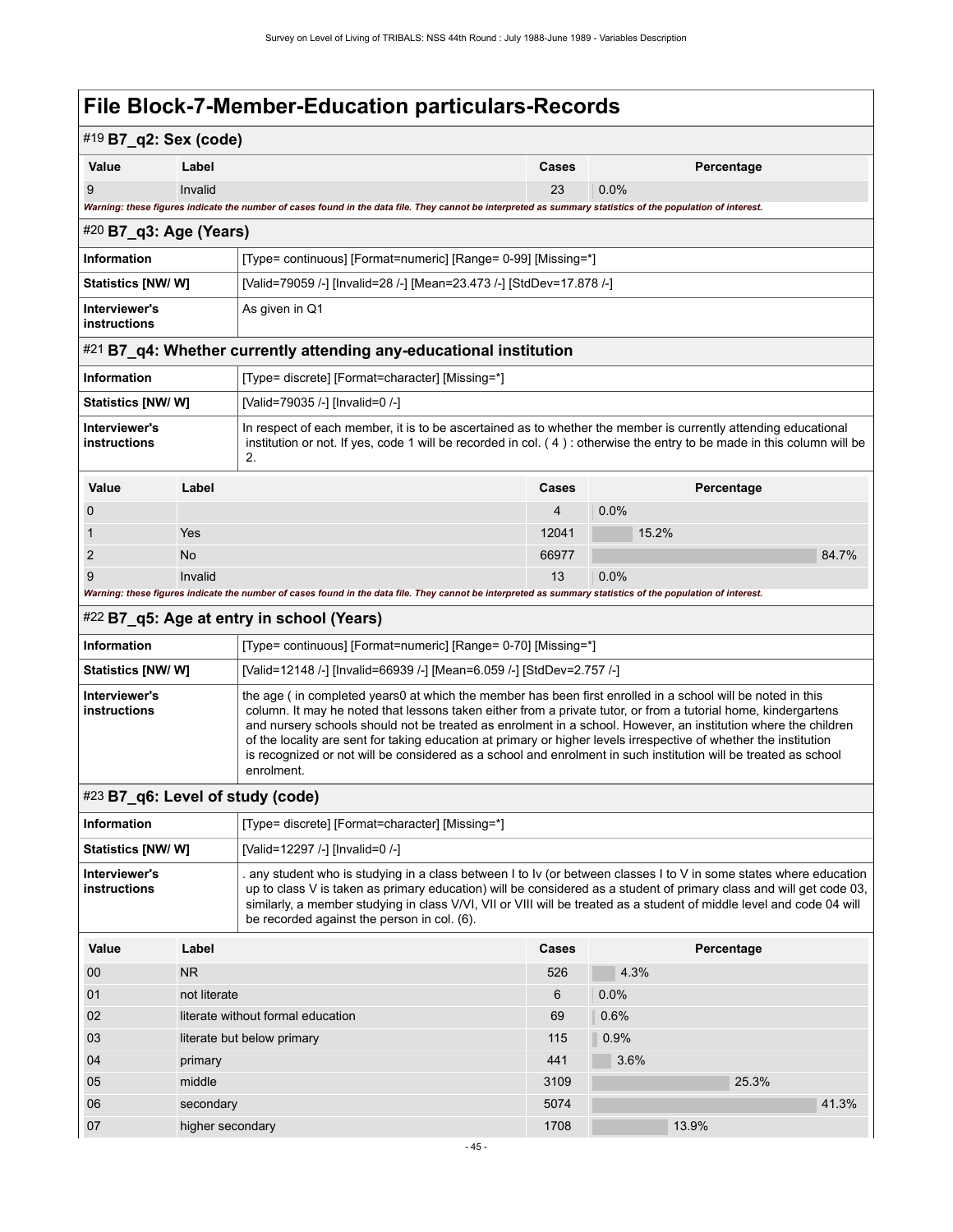### #23 **B7\_q6: Level of study (code)**

| - -<br>. . |                                                                                                                                                             |              |            |  |  |
|------------|-------------------------------------------------------------------------------------------------------------------------------------------------------------|--------------|------------|--|--|
| Value      | Label                                                                                                                                                       | <b>Cases</b> | Percentage |  |  |
| 08         | certificate or diploma in agriculture                                                                                                                       | 805          | 6.5%       |  |  |
| 09         | certificate or diploma in engineering/technology                                                                                                            | 225          | 1.8%       |  |  |
| 10         | certificate or diploma in other subjects                                                                                                                    | 46           | 0.4%       |  |  |
| 11         | graduate and above in agriculture                                                                                                                           | 0            | 0.0%       |  |  |
| 12         | graduate and above in engineering/technology                                                                                                                | $\Omega$     | $0.0\%$    |  |  |
| 13         | graduate and above in medicine                                                                                                                              | $\Omega$     | $0.0\%$    |  |  |
| 14         | graduate and above in other subjects                                                                                                                        | $\Omega$     | $0.0\%$    |  |  |
| 99         | Invalid                                                                                                                                                     | 173          | 1.4%       |  |  |
|            | Warning: these figures indicate the number of cases found in the data file. They cannot be interpreted as summary statistics of the population of interest. |              |            |  |  |

#### #24 **B7\_q7: Type of inst. (code)**

| Information                   |                | [Type= discrete] [Format=character] [Missing=*]                                                                                                                                                                                                                                                                                                                                                                                                                                                                                                                                                                                           |       |            |  |
|-------------------------------|----------------|-------------------------------------------------------------------------------------------------------------------------------------------------------------------------------------------------------------------------------------------------------------------------------------------------------------------------------------------------------------------------------------------------------------------------------------------------------------------------------------------------------------------------------------------------------------------------------------------------------------------------------------------|-------|------------|--|
| <b>Statistics [NW/W]</b>      |                | [Valid=12140 /-] [Invalid=0 /-]                                                                                                                                                                                                                                                                                                                                                                                                                                                                                                                                                                                                           |       |            |  |
| Interviewer's<br>instructions |                | Type of educational institution in which the member is currently enrolled will be indicated in codes in this<br>column. An institution run by the central or state government, local bodies, public sector undertakings etc. will<br>be regarded as government institution. All other types of ownership will be treated as private. If an institution<br>provides residential accommodation for students, the institution will be treated as residential, whether or not the<br>student in question avails of the facility. Combining these two criteria, a code structure, as given below, has been<br>framed for type of institution : |       |            |  |
| Value                         | Label          |                                                                                                                                                                                                                                                                                                                                                                                                                                                                                                                                                                                                                                           | Cases | Percentage |  |
|                               | N <sub>R</sub> |                                                                                                                                                                                                                                                                                                                                                                                                                                                                                                                                                                                                                                           | 184   | 1.5%       |  |
|                               |                | Government-residential                                                                                                                                                                                                                                                                                                                                                                                                                                                                                                                                                                                                                    | 2747  | 22.6%      |  |
|                               |                |                                                                                                                                                                                                                                                                                                                                                                                                                                                                                                                                                                                                                                           |       |            |  |

|                                                                                                                                                             | Government-non-residential | 7792 |         | 64.2% |
|-------------------------------------------------------------------------------------------------------------------------------------------------------------|----------------------------|------|---------|-------|
|                                                                                                                                                             | Private-residential        | 247  | 2.0%    |       |
|                                                                                                                                                             | Private-non-residential    | 1164 | $9.6\%$ |       |
|                                                                                                                                                             | Invalid                    |      | $0.0\%$ |       |
| Warning: these figures indicate the number of cases found in the data file. They cannot be interpreted as summary statistics of the population of interest. |                            |      |         |       |

#### #25 **B7\_q8: Whether staying in Hostel**

| <b>Information</b>                                  |                                                 | [Type= discrete] [Format=character] [Missing=*]                                                                                                                                                                                                                                                                                                                                                                                                             |       |            |       |
|-----------------------------------------------------|-------------------------------------------------|-------------------------------------------------------------------------------------------------------------------------------------------------------------------------------------------------------------------------------------------------------------------------------------------------------------------------------------------------------------------------------------------------------------------------------------------------------------|-------|------------|-------|
| Statistics [NW/ W]                                  |                                                 | [Valid=12108 /-] [Invalid=0 /-]                                                                                                                                                                                                                                                                                                                                                                                                                             |       |            |       |
| Interviewer's<br>instructions                       |                                                 | If the student is continuing his studies staying in a hostel, the entry in this column will be 1, otherwise 2 will<br>be recorded. The hostel may be for students of the institution alone or for students of different educational<br>institutions situated in the locality, which he is studying may be a non-residential institution. It is to be noted here<br>that a student who is staying in a hostel will generally form a single member household. |       |            |       |
| Value                                               | Label                                           |                                                                                                                                                                                                                                                                                                                                                                                                                                                             | Cases | Percentage |       |
| O                                                   | N <sub>R</sub>                                  |                                                                                                                                                                                                                                                                                                                                                                                                                                                             | 185   | 1.5%       |       |
|                                                     | <b>Yes</b>                                      |                                                                                                                                                                                                                                                                                                                                                                                                                                                             | 398   | 3.3%       |       |
| 2                                                   | No.                                             |                                                                                                                                                                                                                                                                                                                                                                                                                                                             | 11521 |            | 95.2% |
| 9                                                   | Invalid                                         |                                                                                                                                                                                                                                                                                                                                                                                                                                                             | 4     | $0.0\%$    |       |
|                                                     |                                                 | Warning: these figures indicate the number of cases found in the data file. They cannot be interpreted as summary statistics of the population of interest.                                                                                                                                                                                                                                                                                                 |       |            |       |
| #26 B7_q9: Whether received any scholarship stipend |                                                 |                                                                                                                                                                                                                                                                                                                                                                                                                                                             |       |            |       |
| <b>Information</b>                                  | [Type= discrete] [Format=character] [Missing=*] |                                                                                                                                                                                                                                                                                                                                                                                                                                                             |       |            |       |
| Statistics [NW/W]                                   |                                                 | [Valid=12135 /-] [Invalid=0 /-]                                                                                                                                                                                                                                                                                                                                                                                                                             |       |            |       |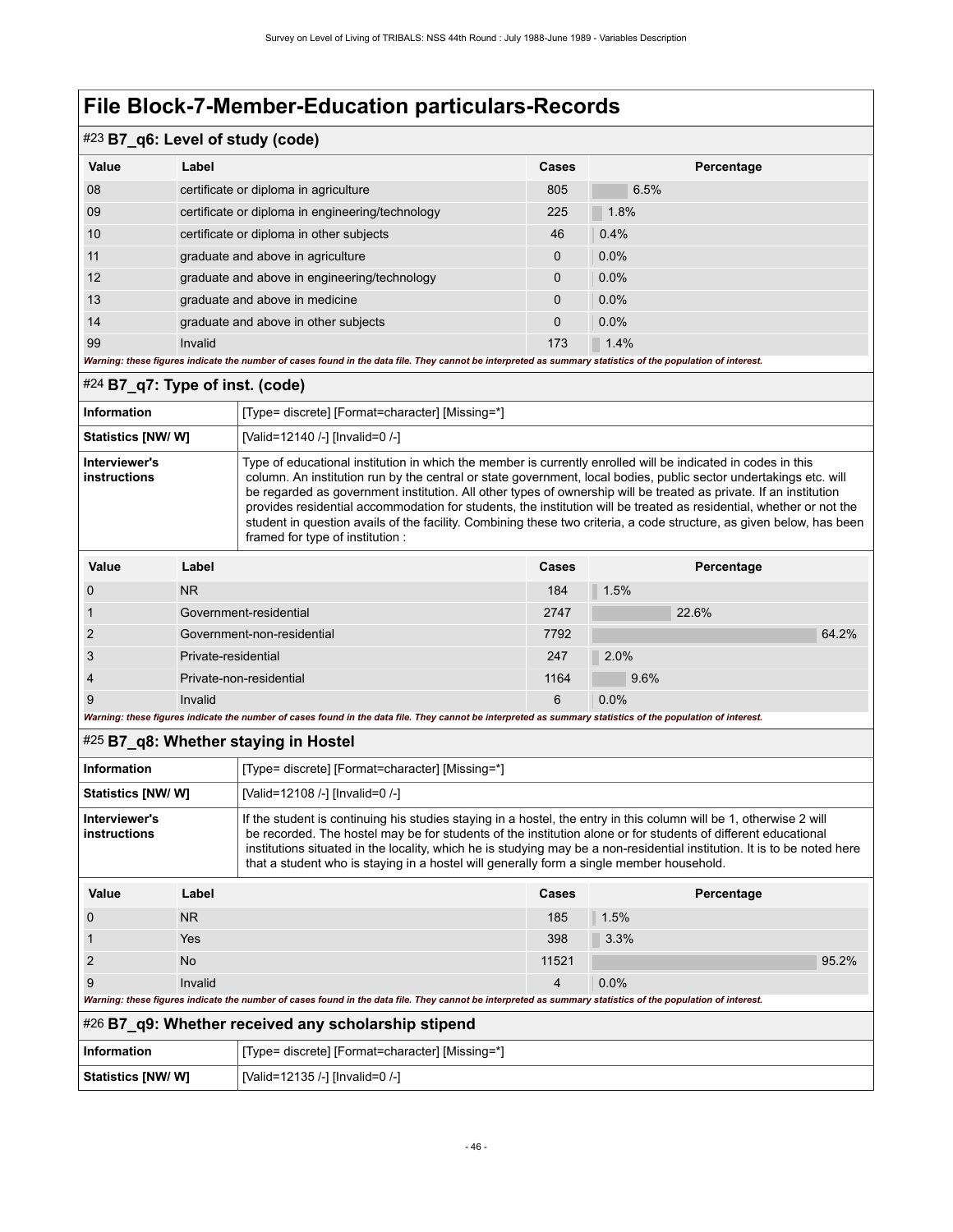### #26 **B7\_q9: Whether received any scholarship stipend**

| Interviewer's                                                                                                                                                                                                                                                                                     |                                                                                                                                                                                                                                                                                                                                                                                                                                                                                                                                                                                                                                                                                                                                                                                                | $\sim$ Dr. go. Wrighter received any scholarship superium.                                                                                                                                                                                                                                                                                                |       |            |
|---------------------------------------------------------------------------------------------------------------------------------------------------------------------------------------------------------------------------------------------------------------------------------------------------|------------------------------------------------------------------------------------------------------------------------------------------------------------------------------------------------------------------------------------------------------------------------------------------------------------------------------------------------------------------------------------------------------------------------------------------------------------------------------------------------------------------------------------------------------------------------------------------------------------------------------------------------------------------------------------------------------------------------------------------------------------------------------------------------|-----------------------------------------------------------------------------------------------------------------------------------------------------------------------------------------------------------------------------------------------------------------------------------------------------------------------------------------------------------|-------|------------|
| Students, in some cases, are awarded scholarship or stipend in cash to continue their studies. If the member<br>instructions<br>has received or due to receive such a benefit during the current academic year, code 1 will be recorded here;<br>otherwise code 2 will be entered in this column. |                                                                                                                                                                                                                                                                                                                                                                                                                                                                                                                                                                                                                                                                                                                                                                                                |                                                                                                                                                                                                                                                                                                                                                           |       |            |
| Value                                                                                                                                                                                                                                                                                             | Label                                                                                                                                                                                                                                                                                                                                                                                                                                                                                                                                                                                                                                                                                                                                                                                          |                                                                                                                                                                                                                                                                                                                                                           | Cases | Percentage |
| 0                                                                                                                                                                                                                                                                                                 | N <sub>R</sub>                                                                                                                                                                                                                                                                                                                                                                                                                                                                                                                                                                                                                                                                                                                                                                                 |                                                                                                                                                                                                                                                                                                                                                           | 183   | 1.5%       |
| 1                                                                                                                                                                                                                                                                                                 | Yes                                                                                                                                                                                                                                                                                                                                                                                                                                                                                                                                                                                                                                                                                                                                                                                            |                                                                                                                                                                                                                                                                                                                                                           | 2210  | 18.2%      |
| 2                                                                                                                                                                                                                                                                                                 | No                                                                                                                                                                                                                                                                                                                                                                                                                                                                                                                                                                                                                                                                                                                                                                                             |                                                                                                                                                                                                                                                                                                                                                           | 9739  | 80.3%      |
| 9                                                                                                                                                                                                                                                                                                 | Invalid                                                                                                                                                                                                                                                                                                                                                                                                                                                                                                                                                                                                                                                                                                                                                                                        |                                                                                                                                                                                                                                                                                                                                                           | 3     | 0.0%       |
|                                                                                                                                                                                                                                                                                                   |                                                                                                                                                                                                                                                                                                                                                                                                                                                                                                                                                                                                                                                                                                                                                                                                | Warning: these figures indicate the number of cases found in the data file. They cannot be interpreted as summary statistics of the population of interest.<br>#27 B7_q10: If code '1' in col.(9):-Annual amount of scholarship/ stipend (Rs.)                                                                                                            |       |            |
| Information                                                                                                                                                                                                                                                                                       |                                                                                                                                                                                                                                                                                                                                                                                                                                                                                                                                                                                                                                                                                                                                                                                                | [Type= continuous] [Format=numeric] [Range= 0-300000] [Missing=*]                                                                                                                                                                                                                                                                                         |       |            |
| <b>Statistics [NW/W]</b>                                                                                                                                                                                                                                                                          |                                                                                                                                                                                                                                                                                                                                                                                                                                                                                                                                                                                                                                                                                                                                                                                                | [Valid=2419 /-] [Invalid=76668 /-] [Mean=1448.57 /-] [StdDev=13264.664 /-]                                                                                                                                                                                                                                                                                |       |            |
| Interviewer's<br>instructions                                                                                                                                                                                                                                                                     |                                                                                                                                                                                                                                                                                                                                                                                                                                                                                                                                                                                                                                                                                                                                                                                                | If the entry in col. (9) is 1, the total amount of cash received and receivable as scholarship/stipend during the<br>current academic year will be recorded in nearest rupees in col. (10)                                                                                                                                                                |       |            |
|                                                                                                                                                                                                                                                                                                   |                                                                                                                                                                                                                                                                                                                                                                                                                                                                                                                                                                                                                                                                                                                                                                                                | #28 B7_q11: Agency providing the scholarship/stipend                                                                                                                                                                                                                                                                                                      |       |            |
| Information                                                                                                                                                                                                                                                                                       |                                                                                                                                                                                                                                                                                                                                                                                                                                                                                                                                                                                                                                                                                                                                                                                                | [Type= discrete] [Format=character] [Missing=*]                                                                                                                                                                                                                                                                                                           |       |            |
| Statistics [NW/W]                                                                                                                                                                                                                                                                                 |                                                                                                                                                                                                                                                                                                                                                                                                                                                                                                                                                                                                                                                                                                                                                                                                | [Valid=2466 /-] [Invalid=0 /-]                                                                                                                                                                                                                                                                                                                            |       |            |
| Value                                                                                                                                                                                                                                                                                             | Label                                                                                                                                                                                                                                                                                                                                                                                                                                                                                                                                                                                                                                                                                                                                                                                          |                                                                                                                                                                                                                                                                                                                                                           | Cases | Percentage |
| 0                                                                                                                                                                                                                                                                                                 | N <sub>R</sub>                                                                                                                                                                                                                                                                                                                                                                                                                                                                                                                                                                                                                                                                                                                                                                                 |                                                                                                                                                                                                                                                                                                                                                           | 183   | 7.4%       |
| 1                                                                                                                                                                                                                                                                                                 | Government                                                                                                                                                                                                                                                                                                                                                                                                                                                                                                                                                                                                                                                                                                                                                                                     |                                                                                                                                                                                                                                                                                                                                                           | 2200  | 89.2%      |
| $\overline{2}$                                                                                                                                                                                                                                                                                    | Own community                                                                                                                                                                                                                                                                                                                                                                                                                                                                                                                                                                                                                                                                                                                                                                                  |                                                                                                                                                                                                                                                                                                                                                           | 69    | 2.8%       |
| 9                                                                                                                                                                                                                                                                                                 | <b>Others</b>                                                                                                                                                                                                                                                                                                                                                                                                                                                                                                                                                                                                                                                                                                                                                                                  |                                                                                                                                                                                                                                                                                                                                                           | 14    | 0.6%       |
|                                                                                                                                                                                                                                                                                                   |                                                                                                                                                                                                                                                                                                                                                                                                                                                                                                                                                                                                                                                                                                                                                                                                | Warning: these figures indicate the number of cases found in the data file. They cannot be interpreted as summary statistics of the population of interest.                                                                                                                                                                                               |       |            |
|                                                                                                                                                                                                                                                                                                   |                                                                                                                                                                                                                                                                                                                                                                                                                                                                                                                                                                                                                                                                                                                                                                                                | #29 B7_q12: Whether any provision of mid- day meal/nutrition programme                                                                                                                                                                                                                                                                                    |       |            |
| Information                                                                                                                                                                                                                                                                                       |                                                                                                                                                                                                                                                                                                                                                                                                                                                                                                                                                                                                                                                                                                                                                                                                | [Type= discrete] [Format=character] [Missing=*]                                                                                                                                                                                                                                                                                                           |       |            |
| Statistics [NW/ W]                                                                                                                                                                                                                                                                                |                                                                                                                                                                                                                                                                                                                                                                                                                                                                                                                                                                                                                                                                                                                                                                                                | [Valid=11795 /-] [Invalid=0 /-]                                                                                                                                                                                                                                                                                                                           |       |            |
| Interviewer's<br>instructions                                                                                                                                                                                                                                                                     | There are schools which provide standard food to all or some students as midday meal, tiffin etc., free or at<br>subsidized rate. If such food is regularly received in the school by the student member, code 1 will be recorded<br>here. Code 2 will be appropriate entry otherwise. There are institutions which provide canteen facilities to their<br>students. Students can purchase foods of their choice and requirements from these canteens on payment. Code<br>1 should not be entered here simply because such facilities for canteen are available. The deciding factor for<br>code 1 in this column is that (1) the food packet must be similar for groups of students and (ii) payment at the<br>subsidized rate for this, if any, need be made periodically and not every day. |                                                                                                                                                                                                                                                                                                                                                           |       |            |
| Value                                                                                                                                                                                                                                                                                             | Label                                                                                                                                                                                                                                                                                                                                                                                                                                                                                                                                                                                                                                                                                                                                                                                          |                                                                                                                                                                                                                                                                                                                                                           | Cases | Percentage |
| 0                                                                                                                                                                                                                                                                                                 | N <sub>R</sub>                                                                                                                                                                                                                                                                                                                                                                                                                                                                                                                                                                                                                                                                                                                                                                                 |                                                                                                                                                                                                                                                                                                                                                           | 185   | 1.6%       |
| 1                                                                                                                                                                                                                                                                                                 | Yes                                                                                                                                                                                                                                                                                                                                                                                                                                                                                                                                                                                                                                                                                                                                                                                            |                                                                                                                                                                                                                                                                                                                                                           | 2053  | 17.4%      |
| $\overline{2}$                                                                                                                                                                                                                                                                                    | <b>No</b>                                                                                                                                                                                                                                                                                                                                                                                                                                                                                                                                                                                                                                                                                                                                                                                      |                                                                                                                                                                                                                                                                                                                                                           | 9556  | 81.0%      |
| 9<br>Invalid                                                                                                                                                                                                                                                                                      |                                                                                                                                                                                                                                                                                                                                                                                                                                                                                                                                                                                                                                                                                                                                                                                                | 1                                                                                                                                                                                                                                                                                                                                                         | 0.0%  |            |
|                                                                                                                                                                                                                                                                                                   |                                                                                                                                                                                                                                                                                                                                                                                                                                                                                                                                                                                                                                                                                                                                                                                                | Warning: these figures indicate the number of cases found in the data file. They cannot be interpreted as summary statistics of the population of interest.                                                                                                                                                                                               |       |            |
|                                                                                                                                                                                                                                                                                                   |                                                                                                                                                                                                                                                                                                                                                                                                                                                                                                                                                                                                                                                                                                                                                                                                | #30 B7_q13: If yes, agency providing midday meal                                                                                                                                                                                                                                                                                                          |       |            |
| Information                                                                                                                                                                                                                                                                                       |                                                                                                                                                                                                                                                                                                                                                                                                                                                                                                                                                                                                                                                                                                                                                                                                | [Type= discrete] [Format=character] [Missing=*]                                                                                                                                                                                                                                                                                                           |       |            |
| Statistics [NW/W]                                                                                                                                                                                                                                                                                 |                                                                                                                                                                                                                                                                                                                                                                                                                                                                                                                                                                                                                                                                                                                                                                                                | [Valid=2360 /-] [Invalid=0 /-]                                                                                                                                                                                                                                                                                                                            |       |            |
| Interviewer's<br>instructions                                                                                                                                                                                                                                                                     |                                                                                                                                                                                                                                                                                                                                                                                                                                                                                                                                                                                                                                                                                                                                                                                                | it is to be ascertained by the investigator whether the food received by the student member from his/ her<br>educational institution free of cost or at subsidized rate is supplied by government or by any private body/trust.<br>Code 1 will be given in col. (13) if the agency supplying the food is government. In case of private body/trust, it is |       |            |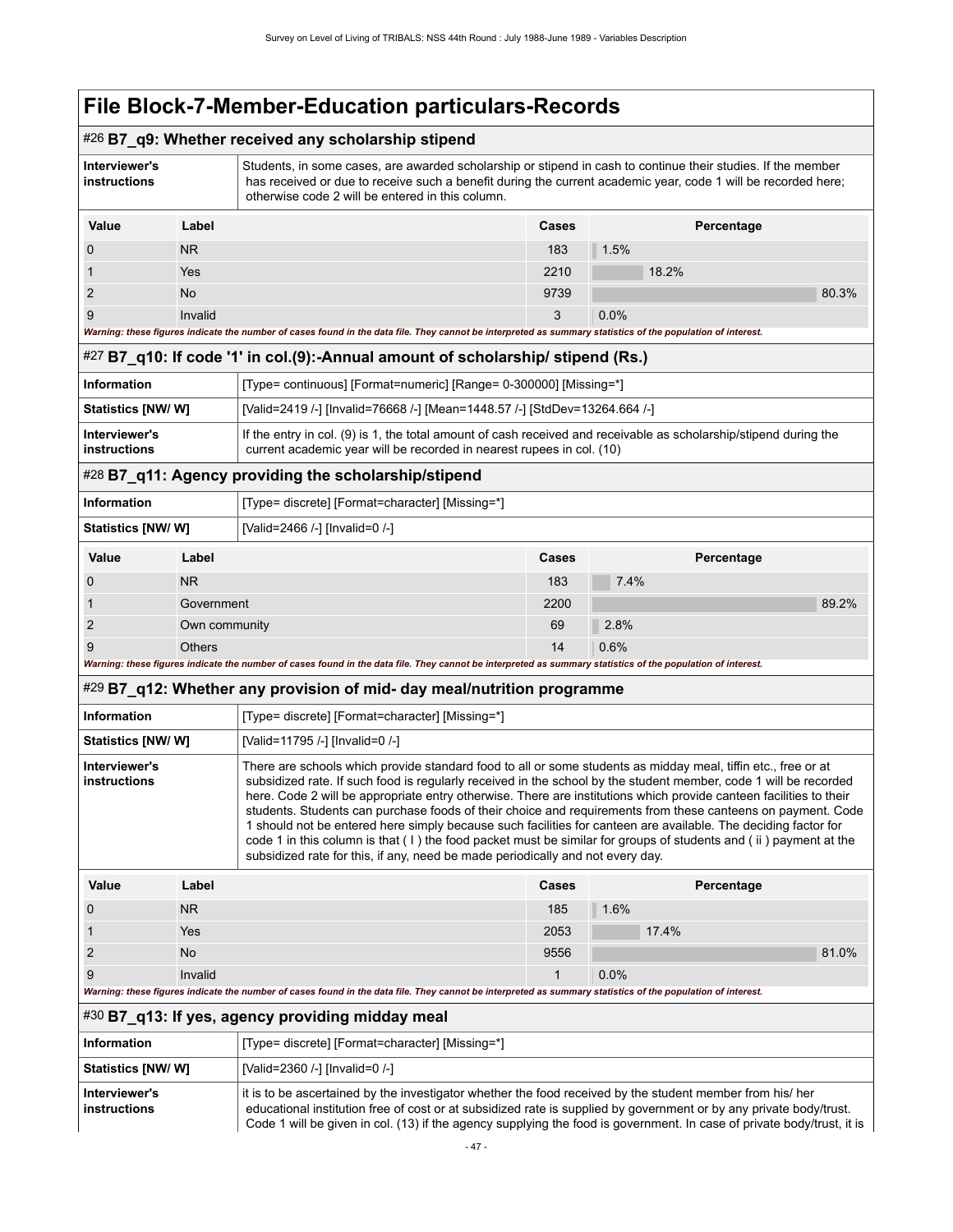#### #30 **B7\_q13: If yes, agency providing midday meal**

 to be further ascertained whether the body/trust is an organization of some community which provides the food only to the members of the same community. If it is so, the entry in col. (13) will be 2. In all other cases code 9 will be recorded in this column. Care should be taken in making entries in this column. Since cases may not be rare where food supplied by government is distributed to the students through the school authorities or through private organization. There may be cases where although the food is supplied by private agency government pays money to those agencies by way of subsidy to keep down the price of the food packet. In all such cases, food is to be considered as provided by government.

| Value          | Label                                                                                                                                                       | Cases | Percentage |  |  |  |
|----------------|-------------------------------------------------------------------------------------------------------------------------------------------------------------|-------|------------|--|--|--|
| $\mathbf 0$    | N <sub>R</sub>                                                                                                                                              | 187   | 7.9%       |  |  |  |
|                | Government                                                                                                                                                  | 1998  | 84.7%      |  |  |  |
| $\overline{2}$ | Own community                                                                                                                                               | 106   | 4.5%       |  |  |  |
| 3              | <b>Others</b>                                                                                                                                               | 0     | 0.0%       |  |  |  |
| 9              | Invalid                                                                                                                                                     | 69    | 2.9%       |  |  |  |
|                | Warning: these figures indicate the number of cases found in the data file. They cannot be interpreted as summary statistics of the population of interest. |       |            |  |  |  |

#### #31 **B7\_q14: Whether mother tongue is the medium of teching (Yes-1,No-2)**

| <b>Information</b>                   |                | [Type= discrete] [Format=character] [Missing=*]                                                                                                                                                                                                                                                                                                                                                                                                                                                                                        |       |            |  |
|--------------------------------------|----------------|----------------------------------------------------------------------------------------------------------------------------------------------------------------------------------------------------------------------------------------------------------------------------------------------------------------------------------------------------------------------------------------------------------------------------------------------------------------------------------------------------------------------------------------|-------|------------|--|
| Statistics [NW/W]                    |                | [Valid=11903 /-] [Invalid=0 /-]                                                                                                                                                                                                                                                                                                                                                                                                                                                                                                        |       |            |  |
| Interviewer's<br><b>instructions</b> |                | it is to be ascertained as to whether teaching in the class is imparted in the mother tongue of the student member<br>code will be 1, if the answer is in affirmative and code 2 will be recorded in this column is the answer is in<br>negative. It may so happen that some of the subjects are taught in the mother tongue of the student member and<br>some others are not. In that case, code 1 will be entered in this column, if majority of the subjects are taught in<br>the mother tonque; otherwise code 2 will be recorded. |       |            |  |
| Value                                | Label          |                                                                                                                                                                                                                                                                                                                                                                                                                                                                                                                                        | Cases | Percentage |  |
| $\Omega$                             | N <sub>R</sub> |                                                                                                                                                                                                                                                                                                                                                                                                                                                                                                                                        | 208   | 1.7%       |  |
|                                      | Yes            |                                                                                                                                                                                                                                                                                                                                                                                                                                                                                                                                        | 6382  | 53.6%      |  |
| $\overline{2}$                       | <b>No</b>      |                                                                                                                                                                                                                                                                                                                                                                                                                                                                                                                                        | 5305  | 44.6%      |  |
| 9                                    | Invalid        |                                                                                                                                                                                                                                                                                                                                                                                                                                                                                                                                        | 8     | 0.1%       |  |
|                                      |                | Magginer these formed indicate the number of cases found in the data file. Their counst he integrated as cummon statistics of the nonulation of integrat                                                                                                                                                                                                                                                                                                                                                                               |       |            |  |

#### *Warning: these figures indicate the number of cases found in the data file. They cannot be interpreted as summary statistics of the population of interest.*

#### #32 **B7\_q15: Distance from educational inst. (Km.)**

| Information                   | [Type= continuous] [Format=numeric] [Range= 0-500] [Missing=*]                                                                    |
|-------------------------------|-----------------------------------------------------------------------------------------------------------------------------------|
| <b>Statistics [NW/W]</b>      | [Valid=11492 /-] [Invalid=67595 /-] [Mean=2.084 /-] [StdDev=9.236 /-]                                                             |
| Interviewer's<br>instructions | Distance of the educational institution from the residence of the student member will be recorded in this column in<br>kilometers |

#### #33 **B7\_q16: If code 2 in col.(4):- Whether ever enrolled**

| <b>Information</b>            |                                                                                                                                                                                                                                                                                                                                                                                                                                                          | [Type= discrete] [Format=character] [Missing=*]                                                                                                             |       |            |       |
|-------------------------------|----------------------------------------------------------------------------------------------------------------------------------------------------------------------------------------------------------------------------------------------------------------------------------------------------------------------------------------------------------------------------------------------------------------------------------------------------------|-------------------------------------------------------------------------------------------------------------------------------------------------------------|-------|------------|-------|
| Statistics [NW/W]             |                                                                                                                                                                                                                                                                                                                                                                                                                                                          | [Valid=67358 /-] [Invalid=0 /-]                                                                                                                             |       |            |       |
| Interviewer's<br>instructions | it will be ascertained from all those members who are not currently attending any educational institution, i.e. those<br>with code 2 in col. (4), whether the persons had ever been enrolled in a school in the past. Code 1 will be entered<br>for ever-enrolled persons and code 2 for never-enrolled persons. As stated earlier, persons taught by a private<br>tutor or in a kinder-garden/nursery school should not be treated as school enrolment. |                                                                                                                                                             |       |            |       |
| Value                         | Label                                                                                                                                                                                                                                                                                                                                                                                                                                                    |                                                                                                                                                             | Cases | Percentage |       |
|                               | <b>NR</b>                                                                                                                                                                                                                                                                                                                                                                                                                                                |                                                                                                                                                             | 306   | 0.5%       |       |
|                               | <b>Yes</b>                                                                                                                                                                                                                                                                                                                                                                                                                                               |                                                                                                                                                             | 13240 | 19.7%      |       |
| 2                             | No.                                                                                                                                                                                                                                                                                                                                                                                                                                                      |                                                                                                                                                             | 53805 |            | 79.9% |
| 9                             | Invalid                                                                                                                                                                                                                                                                                                                                                                                                                                                  |                                                                                                                                                             | 7     | 0.0%       |       |
|                               |                                                                                                                                                                                                                                                                                                                                                                                                                                                          | Warning: these figures indicate the number of cases found in the data file. They cannot be interpreted as summary statistics of the population of interest. |       |            |       |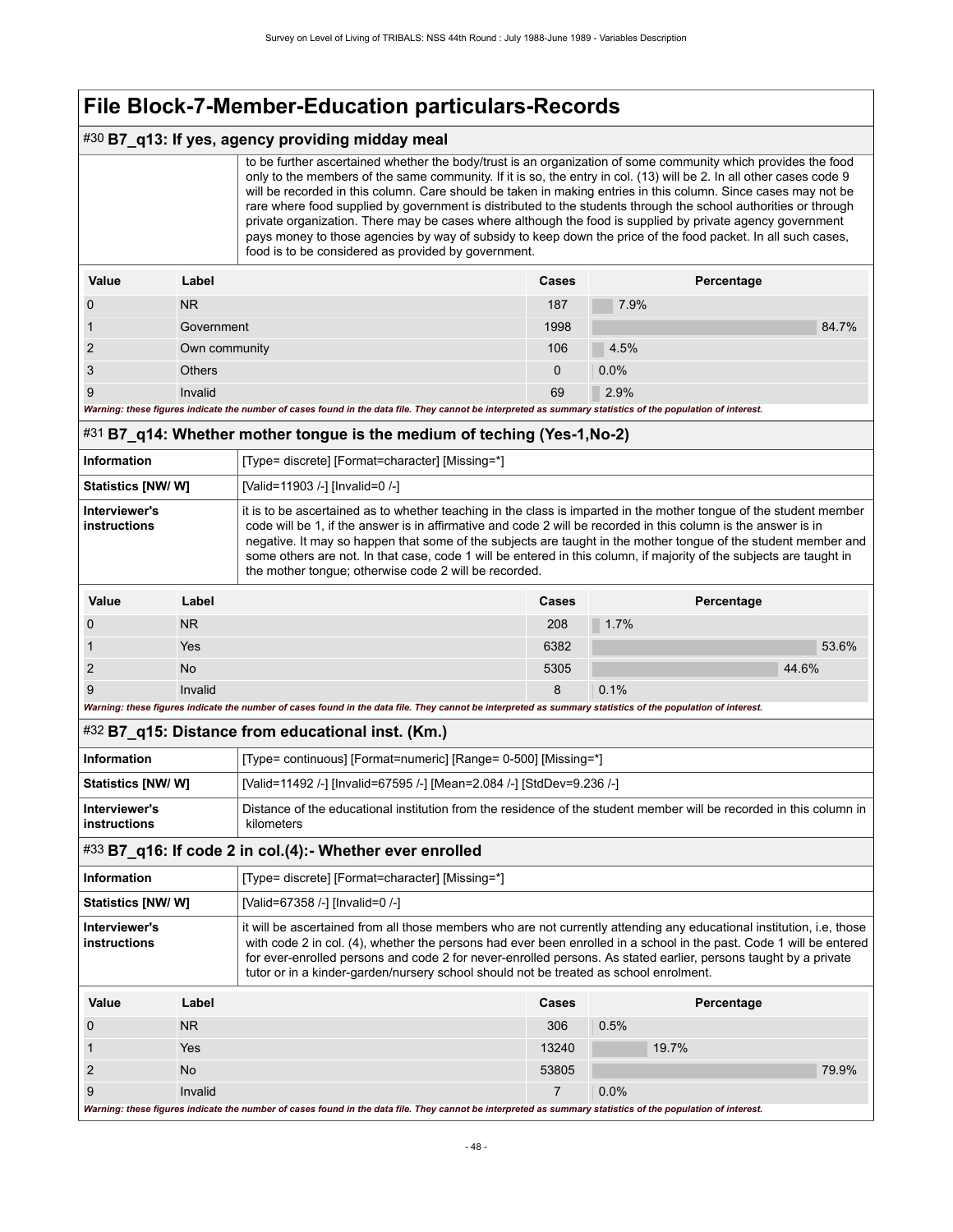| #34 B7_q17: If code 1 in col.(16) Age at entry in school (Years) |                                                                                                      |  |  |  |
|------------------------------------------------------------------|------------------------------------------------------------------------------------------------------|--|--|--|
| Information                                                      | [Type= continuous] [Format=numeric] [Range= 0-80] [Missing=*]                                        |  |  |  |
| <b>Statistics [NW/ W]</b>                                        | [Valid=13425 /-] [Invalid=65662 /-] [Mean=6.497 /-] [StdDev=2.146 /-]                                |  |  |  |
| <b>Pre-question</b>                                              | If code=1 in q-16 ask this question                                                                  |  |  |  |
| Post-question                                                    | If code=2 in q-16 skip this s question                                                               |  |  |  |
| Interviewer's<br>instructions                                    | age in completed years at which the person had been first enrolled in a school will be entered here. |  |  |  |

#### #35 **B7\_q18: Number of years attented**

| <b>Information</b>            | [Type= continuous] [Format=numeric] [Range= 0-90] [Missing=*]                                                                                                                                                                                                  |
|-------------------------------|----------------------------------------------------------------------------------------------------------------------------------------------------------------------------------------------------------------------------------------------------------------|
| <b>Statistics [NW/ W]</b>     | [Valid=13347 /-] [Invalid=65740 /-] [Mean=6.449 /-] [StdDev=4.153 /-]                                                                                                                                                                                          |
| <b>Pre-question</b>           | If code=1 in g-16 ask this question                                                                                                                                                                                                                            |
| <b>Post-question</b>          | If code=2 in q-16 skip this s question                                                                                                                                                                                                                         |
| Interviewer's<br>instructions | The total number of years attended by a person in studying different courses will be recorded here in completed<br>years. It is possible that person has attended more years in studying a course than its duration because of failure<br>in different classes |

### #36 **B7\_q19: Level at which discountinued(code)**

| <b>Information</b>            | [Type= discrete] [Format=character] [Missing=*]                                                                                                                                                                                                                                                                                                                                                                                                                                                                                                                                                                                                                                                                                                                                                                                                                                                                                                                                                                                                                         |
|-------------------------------|-------------------------------------------------------------------------------------------------------------------------------------------------------------------------------------------------------------------------------------------------------------------------------------------------------------------------------------------------------------------------------------------------------------------------------------------------------------------------------------------------------------------------------------------------------------------------------------------------------------------------------------------------------------------------------------------------------------------------------------------------------------------------------------------------------------------------------------------------------------------------------------------------------------------------------------------------------------------------------------------------------------------------------------------------------------------------|
| Statistics [NW/W]             | [Valid=13364 /-] [Invalid=0 /-]                                                                                                                                                                                                                                                                                                                                                                                                                                                                                                                                                                                                                                                                                                                                                                                                                                                                                                                                                                                                                                         |
| <b>Pre-question</b>           | If code=1 in q-16 ask this question                                                                                                                                                                                                                                                                                                                                                                                                                                                                                                                                                                                                                                                                                                                                                                                                                                                                                                                                                                                                                                     |
| Post-question                 | If code=2 in q-16 skip this s question                                                                                                                                                                                                                                                                                                                                                                                                                                                                                                                                                                                                                                                                                                                                                                                                                                                                                                                                                                                                                                  |
| Interviewer's<br>instructions | 6.7.18 Entry in this column will be made in similar<br>way as is done in col. (6) of this block. The codes are identical to 'level of education' provided for col. (9) of block<br>6. However, it is to be noted that if a member successfully completed a class and thereafter did not continue<br>his/her study, the 'level at which discontinued' would be the level corresponding to the higher class than the<br>completed one. For example, if a student successfully completed class VIII, the level at which discontinued<br>would be the code corresponding to secondary'. On the other hand, if a member discontinued his/her study<br>being unsuccessful in a class (or in the middle of the academic year), the level corresponding to the class last<br>attended by the member would be considered for making entry in this column. However, if a person discontinued<br>his studies after successfully completing the level of "graduation & above", one of the codes 11 to 14 would be<br>recorded against him/her, depending upon the subject of study. |

| Value | Label                                            | <b>Cases</b> | Percentage |
|-------|--------------------------------------------------|--------------|------------|
| 00    | N <sub>R</sub>                                   | 309          | 2.3%       |
| 01    | not literate                                     | 85           | 0.6%       |
| 02    | literate without formal education                | 283          | 2.1%       |
| 03    | literate but below primary                       | 2503         | 18.7%      |
| 04    | primary                                          | 3498         | 26.2%      |
| 05    | middle                                           | 3218         | 24.1%      |
| 06    | secondary                                        | 2090         | 15.6%      |
| 07    | higher secondary                                 | 785          | 5.9%       |
| 08    | certificate or diploma in agriculture            | 69           | 0.5%       |
| 09    | certificate or diploma in engineering/technology | 47           | 0.4%       |
| 10    | certificate or diploma in other subjects         | 95           | 0.7%       |
| 11    | graduate and above in agriculture                | 9            | 0.1%       |
| 12    | graduate and above in engineering/technology     | 12           | 0.1%       |
| 13    | graduate and above in medicine                   | 8            | 0.1%       |
| 14    | graduate and above in other subjects             | 340          | 2.5%       |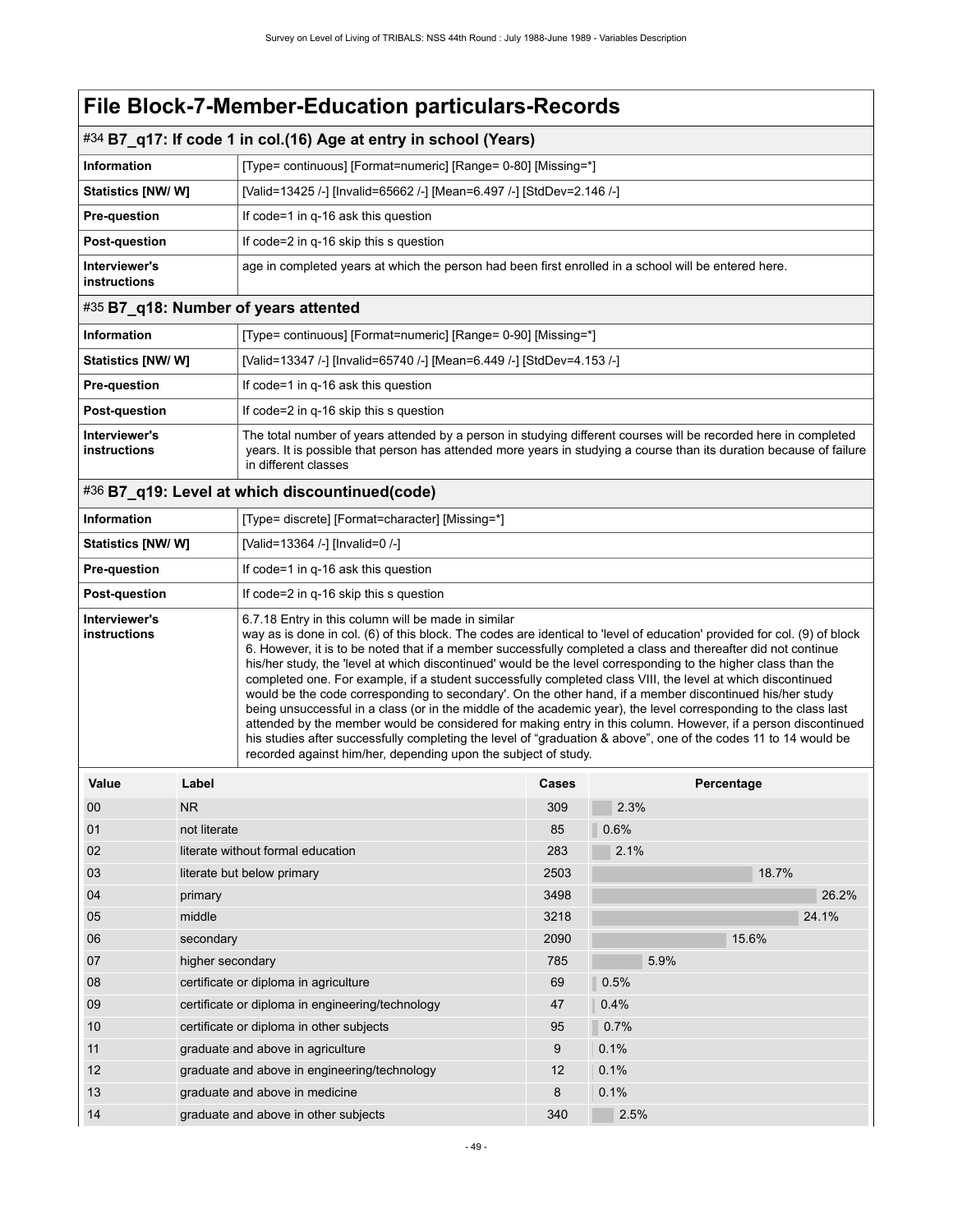# #36 **B7\_q19: Level at which discountinued(code)**

| Value                                                                                                                                                       | ∟abel   | Cases | Percentage |  |  |
|-------------------------------------------------------------------------------------------------------------------------------------------------------------|---------|-------|------------|--|--|
| 99                                                                                                                                                          | Invalid |       | 0.1%       |  |  |
| Warning: these figures indicate the number of cases found in the data file. They cannot be interpreted as summary statistics of the population of interest. |         |       |            |  |  |

#### #37 **B7\_q20: Reason for discountination(code)**

| Information                   | [Type= discrete] [Format=character] [Missing=*]                                                                                                                                                              |
|-------------------------------|--------------------------------------------------------------------------------------------------------------------------------------------------------------------------------------------------------------|
| <b>Statistics [NW/ W]</b>     | [Valid=13425 /-] [Invalid=0 /-]                                                                                                                                                                              |
| <b>Pre-guestion</b>           | If code=1 in g-16 ask this question                                                                                                                                                                          |
| <b>Post-question</b>          | If code=2 in q-16 skip this s question                                                                                                                                                                       |
| Interviewer's<br>instructions | A member might have discontinued his/her studies either at the end of a course or at the middle of the course.<br>Reason for discontinuance of the study will be recorded in this column in specified codes. |

| Value          | Label                                                                                                                                                       | Cases | Percentage |
|----------------|-------------------------------------------------------------------------------------------------------------------------------------------------------------|-------|------------|
| $\mathbf 0$    | N <sub>R</sub>                                                                                                                                              | 298   | 2.2%       |
| 1              | too young to go to school                                                                                                                                   | 53    | 0.4%       |
| $\overline{2}$ | schooling facilities not available                                                                                                                          | 384   | 2.9%       |
| 3              | not interested in education/further studies                                                                                                                 | 3410  | 25.4%      |
| $\overline{4}$ | for participation in the household's economic activity                                                                                                      | 5693  | 42.4%      |
| 5              | busy in attending domestic chores                                                                                                                           | 895   | 6.7%       |
| 6              | failure                                                                                                                                                     | 1143  | 8.5%       |
| $\overline{7}$ | waiting for admission                                                                                                                                       | 82    | 0.6%       |
| 8              | mother tonque not the medium of teaching                                                                                                                    | 6     | 0.0%       |
| 9              | others                                                                                                                                                      | 1461  | 10.9%      |
|                | Warning: these figures indicate the number of cases found in the data file. They cannot be interpreted as summary statistics of the population of interest. |       |            |

#### #38 **B7\_q21: If 2 in col. (16) reason for non-enrollment (code)**

| Information                   | [Type= discrete] [Format=character] [Missing=*]                                                                                                                                                        |
|-------------------------------|--------------------------------------------------------------------------------------------------------------------------------------------------------------------------------------------------------|
| <b>Statistics [NW/W]</b>      | [Valid=53464 /-] [Invalid=0 /-]                                                                                                                                                                        |
| Interviewer's<br>instructions | If a person is found to have never enrolled in an educational institution, i.e., if the entry in col. (16) is 2, the reason  <br>for non-enrolment is to be recorded in terms of codes in column (21). |

| Value                                                                 | Label                                                       |                                                                                                                                                             | Cases |         | Percentage |       |       |
|-----------------------------------------------------------------------|-------------------------------------------------------------|-------------------------------------------------------------------------------------------------------------------------------------------------------------|-------|---------|------------|-------|-------|
| 0                                                                     | N <sub>R</sub>                                              |                                                                                                                                                             | 567   | 1.1%    |            |       |       |
|                                                                       |                                                             | too young to go to school                                                                                                                                   | 11820 |         |            | 22.1% |       |
| 2                                                                     |                                                             | schooling facilities not available                                                                                                                          | 6695  |         | 12.5%      |       |       |
| 3                                                                     |                                                             | not interested in education/further studies                                                                                                                 | 14583 |         |            |       | 27.3% |
| 4                                                                     |                                                             | for participation in the household's economic activity                                                                                                      | 11323 |         |            | 21.2% |       |
| 5                                                                     | busy in attending domestic chores                           |                                                                                                                                                             | 2703  | 5.1%    |            |       |       |
| 6                                                                     | failure                                                     |                                                                                                                                                             | 20    | $0.0\%$ |            |       |       |
|                                                                       | waiting for admission                                       |                                                                                                                                                             | 426   | 0.8%    |            |       |       |
| 8                                                                     |                                                             | mother tongue not the medium of teaching                                                                                                                    |       | 0.1%    |            |       |       |
| 9                                                                     | others                                                      |                                                                                                                                                             |       | 9.9%    |            |       |       |
|                                                                       |                                                             | Warning: these figures indicate the number of cases found in the data file. They cannot be interpreted as summary statistics of the population of interest. |       |         |            |       |       |
|                                                                       | #39 B7_q22: Whether attending non-formal educational centre |                                                                                                                                                             |       |         |            |       |       |
| <b>Information</b><br>[Type= discrete] [Format=character] [Missing=*] |                                                             |                                                                                                                                                             |       |         |            |       |       |
| <b>Statistics [NW/ W]</b><br>[Valid=66175 /-] [Invalid=0 /-]          |                                                             |                                                                                                                                                             |       |         |            |       |       |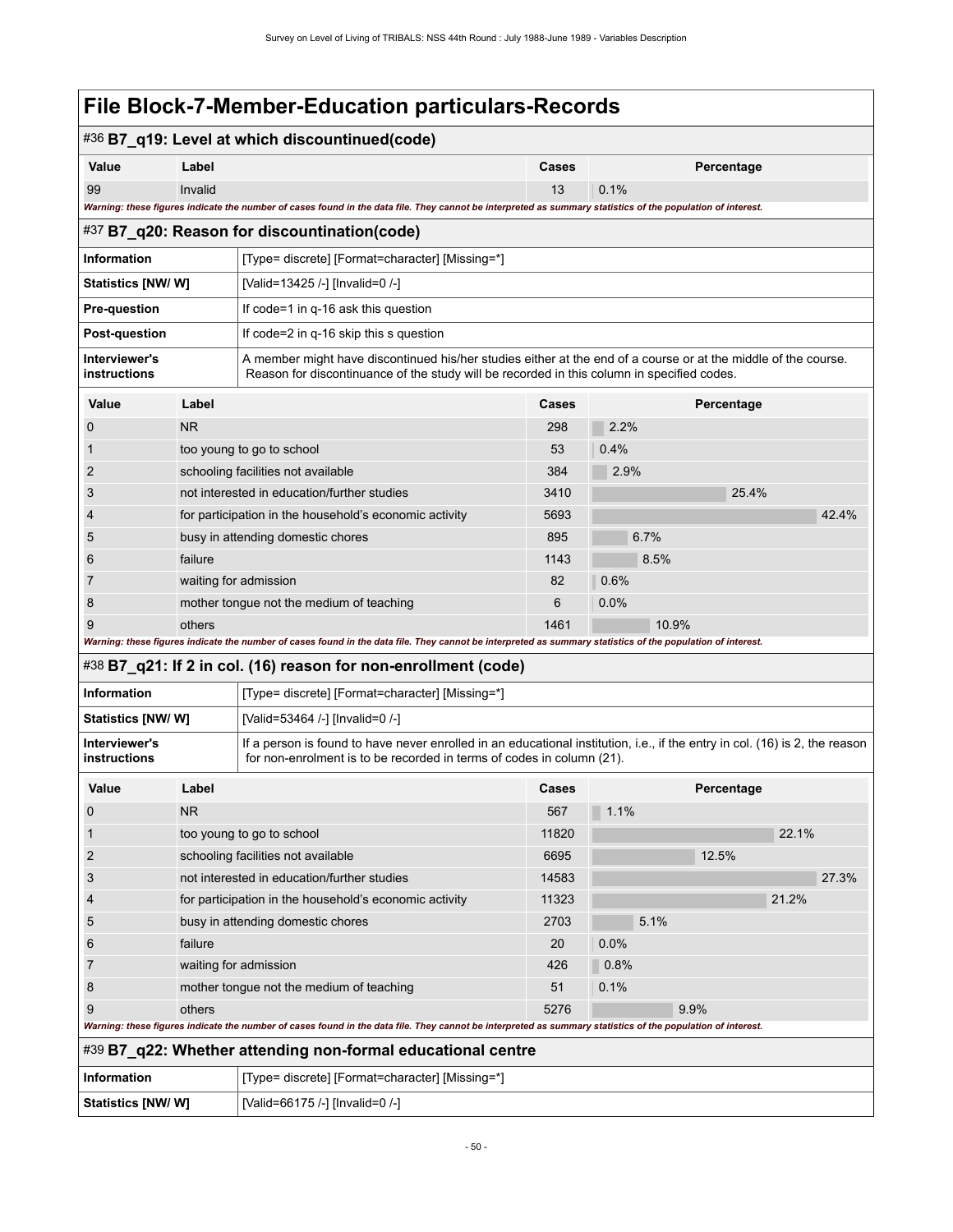#### #39 **B7\_q22: Whether attending non-formal educational centre**

| For the purpose of this survey, the non-formal education centres are not considered as educational institutions.<br>Interviewer's<br>Thus, it is to be ascertained form all those who are not currently attending any educational institution (i.e., with<br>instructions<br>code 2 in col. (4) of this block) as to whether he is attending a non-formal education centre or not. If the answer<br>is in affirmative, code 1 will be entered in this column; otherwise, the entry will be code 2. Conventionally, code 2<br>will be recorded in this column for those (having code 2 in col. (4)) who are in the age group of 15 - 35 years but<br>literate and above, and also for those who are above 35 years of age. |                |                                                                                                                                                             |       |            |       |
|---------------------------------------------------------------------------------------------------------------------------------------------------------------------------------------------------------------------------------------------------------------------------------------------------------------------------------------------------------------------------------------------------------------------------------------------------------------------------------------------------------------------------------------------------------------------------------------------------------------------------------------------------------------------------------------------------------------------------|----------------|-------------------------------------------------------------------------------------------------------------------------------------------------------------|-------|------------|-------|
| Value                                                                                                                                                                                                                                                                                                                                                                                                                                                                                                                                                                                                                                                                                                                     | Label          |                                                                                                                                                             | Cases | Percentage |       |
|                                                                                                                                                                                                                                                                                                                                                                                                                                                                                                                                                                                                                                                                                                                           | N <sub>R</sub> |                                                                                                                                                             |       | $0.0\%$    |       |
|                                                                                                                                                                                                                                                                                                                                                                                                                                                                                                                                                                                                                                                                                                                           | Yes            |                                                                                                                                                             | 450   | $0.7\%$    |       |
|                                                                                                                                                                                                                                                                                                                                                                                                                                                                                                                                                                                                                                                                                                                           | N <sub>o</sub> |                                                                                                                                                             | 65673 |            | 99 2% |
| 9                                                                                                                                                                                                                                                                                                                                                                                                                                                                                                                                                                                                                                                                                                                         | Invalid        |                                                                                                                                                             | 51    | 0.1%       |       |
|                                                                                                                                                                                                                                                                                                                                                                                                                                                                                                                                                                                                                                                                                                                           |                | Warning: these figures indicate the number of cases found in the data file. They cannot be interpreted as summary statistics of the population of interest. |       |            |       |

## **File Block-8-member-activity-status-Records**

|                                                                       | #1 Key_membno: Key to locate member no          |                                                                                                                                                             |       |            |        |
|-----------------------------------------------------------------------|-------------------------------------------------|-------------------------------------------------------------------------------------------------------------------------------------------------------------|-------|------------|--------|
| <b>Information</b>                                                    |                                                 | [Type= discrete] [Format=character] [Missing=*]                                                                                                             |       |            |        |
| <b>Statistics [NW/ W]</b>                                             |                                                 | [Valid=78949 /-] [Invalid=0 /-]                                                                                                                             |       |            |        |
|                                                                       | #2 Key_hhno: Key to locate hhno                 |                                                                                                                                                             |       |            |        |
| <b>Information</b>                                                    | [Type= discrete] [Format=character] [Missing=*] |                                                                                                                                                             |       |            |        |
| Statistics [NW/ W]                                                    |                                                 | [Valid=78949 /-] [Invalid=0 /-]                                                                                                                             |       |            |        |
| #3 Rec_id: Record identifier                                          |                                                 |                                                                                                                                                             |       |            |        |
| <b>Information</b>                                                    |                                                 | [Type= discrete] [Format=character] [Missing=*]                                                                                                             |       |            |        |
| Statistics [NW/ W]                                                    |                                                 | [Valid=78949 /-] [Invalid=0 /-]                                                                                                                             |       |            |        |
| Value                                                                 | Label                                           |                                                                                                                                                             | Cases | Percentage |        |
| 08                                                                    | Block-8 of schedule                             |                                                                                                                                                             | 78949 |            | 100.0% |
|                                                                       |                                                 | Warning: these figures indicate the number of cases found in the data file. They cannot be interpreted as summary statistics of the population of interest. |       |            |        |
| #4 Rnd_sch: Round & sch. (code)                                       |                                                 |                                                                                                                                                             |       |            |        |
| <b>Information</b><br>[Type= discrete] [Format=character] [Missing=*] |                                                 |                                                                                                                                                             |       |            |        |
| <b>Statistics [NW/ W]</b><br>[Valid=78949 /-] [Invalid=0 /-]          |                                                 |                                                                                                                                                             |       |            |        |
| Value<br>Label                                                        |                                                 |                                                                                                                                                             | Cases | Percentage |        |
| 441                                                                   |                                                 | NSS 44th Round Schedule 29.1                                                                                                                                | 78949 |            | 100.0% |
|                                                                       |                                                 | Warning: these figures indicate the number of cases found in the data file. They cannot be interpreted as summary statistics of the population of interest. |       |            |        |
| #5 Flot: Flot number                                                  |                                                 |                                                                                                                                                             |       |            |        |
| <b>Information</b>                                                    |                                                 | [Type= discrete] [Format=character] [Missing=*]                                                                                                             |       |            |        |
| Statistics [NW/W]                                                     |                                                 | [Valid=78949 /-] [Invalid=0 /-]                                                                                                                             |       |            |        |
| Frequency table not shown (834 Modalities)                            |                                                 |                                                                                                                                                             |       |            |        |
| #6 sector: Sector                                                     |                                                 |                                                                                                                                                             |       |            |        |
| <b>Information</b><br>[Type= discrete] [Format=character] [Missing=*] |                                                 |                                                                                                                                                             |       |            |        |
| <b>Statistics [NW/ W]</b>                                             |                                                 | [Valid=78949 /-] [Invalid=0 /-]                                                                                                                             |       |            |        |
| Value                                                                 | Label                                           |                                                                                                                                                             | Cases | Percentage |        |
|                                                                       | Rural                                           |                                                                                                                                                             | 70795 |            | 89.7%  |
| $\overline{2}$                                                        | Urban                                           |                                                                                                                                                             | 8154  | 10.3%      |        |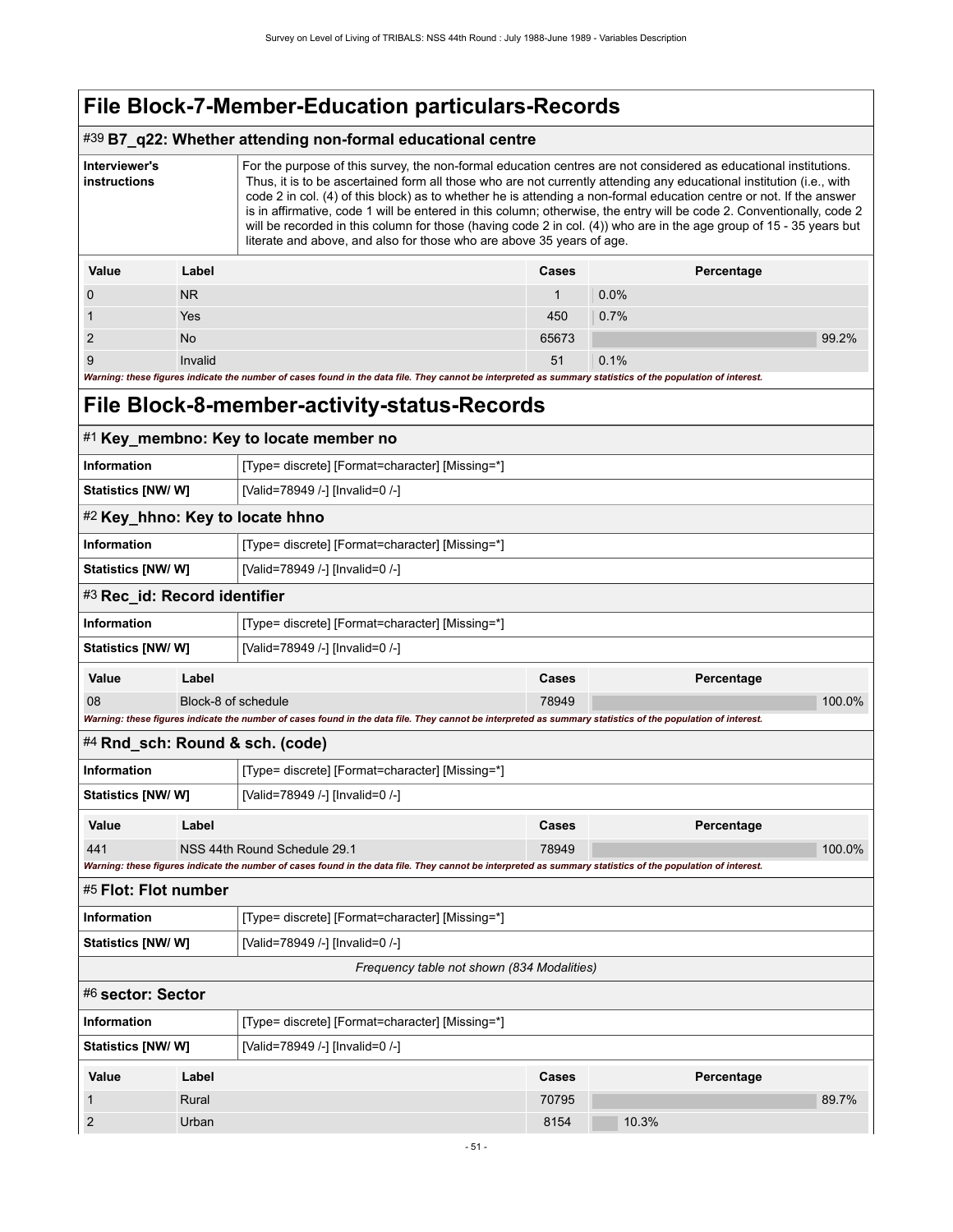#### #6 **sector: Sector**

*Warning: these figures indicate the number of cases found in the data file. They cannot be interpreted as summary statistics of the population of interest.*

|                                                      |                                 | armiy, aloso nyaros malcale ale namber of cases found in the data me. They cannot be interpreted as summary statistics of the population of interest        |              |            |       |
|------------------------------------------------------|---------------------------------|-------------------------------------------------------------------------------------------------------------------------------------------------------------|--------------|------------|-------|
| #7 sample: Sample Type                               |                                 |                                                                                                                                                             |              |            |       |
| Information                                          |                                 | [Type= discrete] [Format=character] [Missing=*]                                                                                                             |              |            |       |
| Statistics [NW/W]                                    | [Valid=78949 /-] [Invalid=0 /-] |                                                                                                                                                             |              |            |       |
| Value                                                | Label                           |                                                                                                                                                             | Cases        | Percentage |       |
| 1                                                    | Special                         |                                                                                                                                                             | 27067        | 34.3%      |       |
| 2                                                    | General                         |                                                                                                                                                             | 51882        |            | 65.7% |
|                                                      |                                 | Warning: these figures indicate the number of cases found in the data file. They cannot be interpreted as summary statistics of the population of interest. |              |            |       |
|                                                      | #8 state_region: State/Region   |                                                                                                                                                             |              |            |       |
| <b>Information</b>                                   |                                 | [Type= discrete] [Format=character] [Missing=*]                                                                                                             |              |            |       |
| Statistics [NW/W]                                    |                                 | [Valid=78949 /-] [Invalid=0 /-]                                                                                                                             |              |            |       |
|                                                      |                                 | Frequency table not shown (64 Modalities)                                                                                                                   |              |            |       |
| #9 state: state code                                 |                                 |                                                                                                                                                             |              |            |       |
| Information                                          |                                 | [Type= discrete] [Format=character] [Missing=*]                                                                                                             |              |            |       |
| <b>Statistics [NW/ W]</b>                            |                                 | [Valid=78949 /-] [Invalid=0 /-]                                                                                                                             |              |            |       |
|                                                      |                                 | Frequency table not shown (32 Modalities)                                                                                                                   |              |            |       |
| #10 Sub_round: Sub-round                             |                                 |                                                                                                                                                             |              |            |       |
| Information                                          |                                 | [Type= discrete] [Format=character] [Missing=*]                                                                                                             |              |            |       |
| Statistics [NW/W]<br>[Valid=78949 /-] [Invalid=0 /-] |                                 |                                                                                                                                                             |              |            |       |
| Value                                                | Label                           |                                                                                                                                                             | <b>Cases</b> | Percentage |       |
| 1                                                    | Sub-round-1                     |                                                                                                                                                             | 20234        |            | 25.6% |
| $\overline{2}$                                       | Sub-round-2                     |                                                                                                                                                             | 20311        |            | 25.7% |
| 3                                                    | Sub-round-3                     |                                                                                                                                                             | 19233        |            | 24.4% |
| 4                                                    | Sub-round-4                     |                                                                                                                                                             | 19171        |            | 24.3% |
|                                                      |                                 | Warning: these figures indicate the number of cases found in the data file. They cannot be interpreted as summary statistics of the population of interest. |              |            |       |
| #11 sub_sample: Sub-Sample                           |                                 |                                                                                                                                                             |              |            |       |
| Information                                          |                                 | [Type= discrete] [Format=character] [Missing=*]                                                                                                             |              |            |       |
| Statistics [NW/ W]                                   |                                 | [Valid=78949 /-] [Invalid=0 /-]                                                                                                                             |              |            |       |
| Value                                                | Label                           |                                                                                                                                                             | Cases        | Percentage |       |
| $\mathbf{1}$                                         | Sub-sample-1                    |                                                                                                                                                             | 39342        |            | 49.8% |
| $\overline{2}$<br>Sub-sample-2                       |                                 |                                                                                                                                                             | 39607        |            | 50.2% |
|                                                      |                                 | Warning: these figures indicate the number of cases found in the data file. They cannot be interpreted as summary statistics of the population of interest. |              |            |       |
| #12 stratum: Stratum                                 |                                 |                                                                                                                                                             |              |            |       |
| Information                                          |                                 | [Type= discrete] [Format=character] [Missing=*]                                                                                                             |              |            |       |
| <b>Statistics [NW/W]</b>                             |                                 | [Valid=78949 /-] [Invalid=0 /-]                                                                                                                             |              |            |       |
| Frequency table not shown (77 Modalities)            |                                 |                                                                                                                                                             |              |            |       |
| #13 Stratum_Type: Stratum_Type                       |                                 |                                                                                                                                                             |              |            |       |
| Information                                          |                                 | [Type= discrete] [Format=character] [Missing=*]                                                                                                             |              |            |       |
| Statistics [NW/W]                                    |                                 | [Valid=78949 /-] [Invalid=0 /-]                                                                                                                             |              |            |       |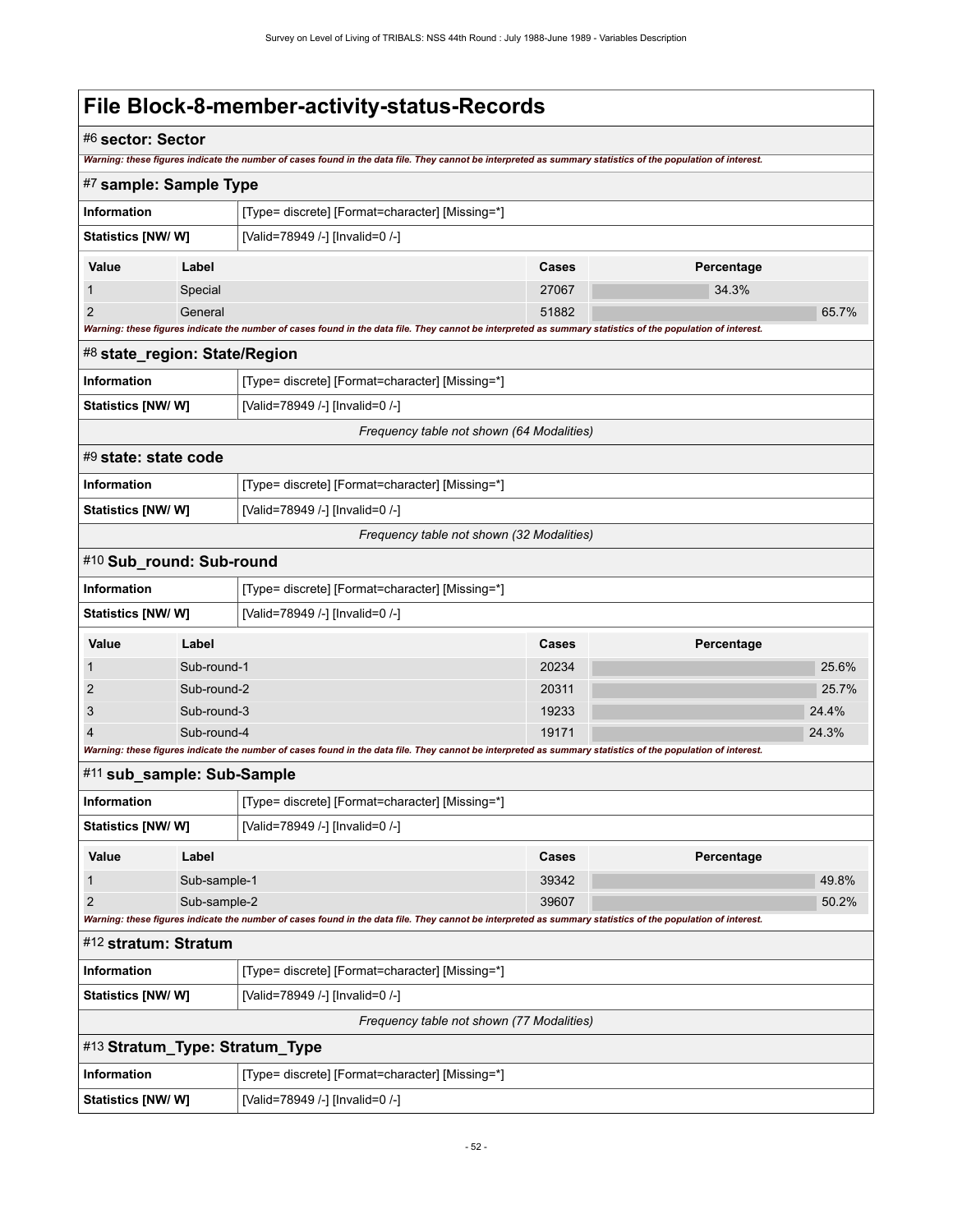### **File Block-8-member-activity-status-Records** #13 **Stratum\_Type: Stratum\_Type Value Label Cases Percentage** 1 and  $\sim$  82.1% and  $\sim$  82.1% and  $\sim$  64802  $\sim$  82.1% and  $\sim$  82.1% 2 14147 17.9% *Warning: these figures indicate the number of cases found in the data file. They cannot be interpreted as summary statistics of the population of interest.* #14 **sub\_stratum: Sub-stratum Information information information [Type= discrete]** [Format=character] [Missing=\*] **Statistics [NW/ W]** [Valid=78949 /-] [Invalid=0 /-] **Value Label Cases Percentage** 9 78949 100.0% *Warning: these figures indicate the number of cases found in the data file. They cannot be interpreted as summary statistics of the population of interest.* #15 **B1\_q1\_srlno: Srl. number Information If Type= discrete**] [Format=character] [Missing=\*] **Statistics [NW/ W]** [Valid=78949 /-] [Invalid=0 /-] #16 **B1\_q2\_Area: Area type Information** [Type= discrete] [Format=character] [Missing=\*] **Statistics [NW/ W]** [Valid=78949 /-] [Invalid=0 /-] **Value Label Cases Percentage** 1 Tribal Majority hamlet 6042 7.7% 2 Other hamlet group **72907** 2 Other hamlet group **72907** 92.3% *Warning: these figures indicate the number of cases found in the data file. They cannot be interpreted as summary statistics of the population of interest.* #17 **hhno: Sample hh. no. Information information information [Type= discrete]** [Format=character] [Missing=\*] **Statistics [NW/ W]** [Valid=78949 /-] [Invalid=0 /-] **Value Label Cases Percentage** 1  $\,$  20091  $\,$  20091  $\,$  20091  $\,$  20091  $\,$  20091  $\,$  20091  $\,$  20091  $\,$  20.5%  $\,$  20.5%  $\,$ 2 17669 22.4%  $3$  10808 13.7% and  $10808$  10808 13.7% 4 10482 13.3% and the set of the set of the set of the set of the set of the set of the set of the set of the s 5 9753 12.4% والتي يتعاون المستخدم المستخدم المستخدم المستخدم المستخدم المستخدم المستخدم المستخدم المستخدم المستخدم المستخدم المستخدم المستخدم المستخدم المستخدم المستخدم المستخدم المستخدم المستخدم المستخدم المستخدم المستخ 6  $\,$  9320  $\,$  11.8% $\,$ 9 26 26 27 28 28 29 20 20 21 22 23 24 25 26 27 28 29 20 21 22 23 24 25 26 27 28 27 28 27 28 27 28 27 28 27 28 *Warning: these figures indicate the number of cases found in the data file. They cannot be interpreted as summary statistics of the population of interest.* #18 **B8\_c1: Srl.no. as in block (6) Information** [Type= discrete] [Format=character] [Missing=\*] **Statistics [NW/ W]** [Valid=78949 /-] [Invalid=0 /-] *Frequency table not shown (41 Modalities)* #19 **B8\_c2: status code Information information [Type= discrete] [Format=character] [Missing=\*] Statistics [NW/ W]** [Valid=78905 /-] [Invalid=0 /-] **Interviewer's** 6.8.3 The usual activity status of a person will be

**instructions**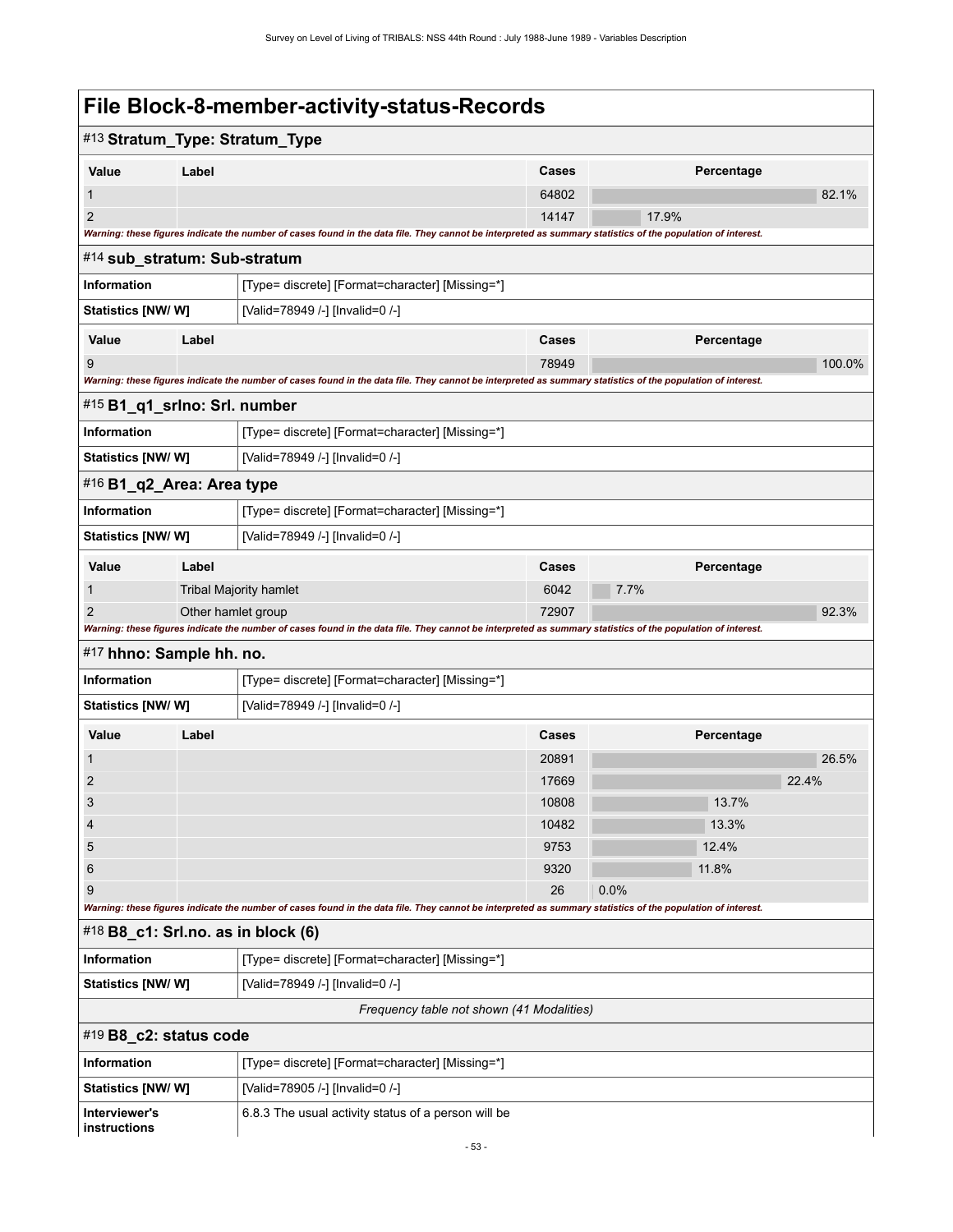#### #19 **B8\_c2: status code**

determined on the basis of the various activities pursued by the person during the reference period of 365 days adopting "relatively long time (major time)" criterion. For this, a person has to be first classified into one of the three broad category groups (working, not working but seeking and/or available for work and neither working nor available for work) on the basis of the time spent on them during the reference period of 365 days preceding the date of survey. Thus the broad activity status of a person will be one of the three category groups, on which the person spent relatively long time during the 365 days. In deciding this, one should consider only the normal working time available for pursuing the various activities and not 24 hours of each day. After deciding the broad usual status of the person, the detailed activity status within the broad group will be determined adopting again the "relatively long" or 'major time" criterion. The detailed activity status, thus determined, will be the principal usual activity status of the person. The code corresponding to this activity status will be recorded in col. (2) against the serial number of the person. It may be noted that if a person found to be engaged in domestic duties (or any non-gainful activity for a relatively long period of the reference period of 365 days is also reported to be simultaneously seeking/available for work, the person should be categorized as "unemployed" and not as "engaged in domestic duties" ( or the non-gainful activity pursued).

| Value             | Label                                                                                                                | Cases        | Percentage |
|-------------------|----------------------------------------------------------------------------------------------------------------------|--------------|------------|
| 00                | <b>NR</b>                                                                                                            | 3            | 0.0%       |
| 11                | Worked in household enterprise in hunting, trapping and<br>gathering of forest products                              | 1199         | 1.5%       |
| $12 \overline{ }$ | worked in household enterprise in shifting cultivation                                                               | 2185         | 2.8%       |
| 13                | worked in household enterprise in livestock and poultry raising                                                      | 1161         | 1.5%       |
| 14                | worked in household enterprise in settled cultivation                                                                | 12368        | 15.7%      |
| 15                | worked in household enterprise in other agricultural activities                                                      | 643          | 0.8%       |
| 16                | worked in household enterprise in non-agricultural activities                                                        | 1395         | 1.8%       |
| 31                | worked as regular salaried/wage employee                                                                             | 3687         | 4.7%       |
| 41                | worked as casual wage labour in public works                                                                         | 506          | 0.6%       |
| 51                | worked as casual wage labour in other types of work                                                                  | 13220        | 16.8%      |
| 61                | had work in household enterprise but did not work due to<br>sickness                                                 | 3            | 0.0%       |
| 62                | had work in household enterprise but did not woRK Other<br>reasons                                                   | 0            | 0.0%       |
| 71                | had regular salaried/wage employment but did not work due<br>to sickness                                             | $\mathbf{1}$ | 0.0%       |
| 72                | had regular salaried/wage employment but did not workother<br>reasons                                                | 0            | 0.0%       |
| 81                | did not work but was seeking and/or available for work                                                               | 368          | 0.5%       |
| 91                | attended educational institution                                                                                     | 10925        | 13.8%      |
| 92                | attended domestic duties only                                                                                        | 5775         | 7.3%       |
| 93                | attended domestic duties & engaged in free collection of<br>goods, sewing, tailoring, weaving etc for household use. | 3765         | 4.8%       |
| 94                | renters, pensioners, remittance recipients                                                                           | 173          | 0.2%       |
| 95                | not able to work due to disability                                                                                   | 371          | 0.5%       |
| 97                | others                                                                                                               | 14078        | 17.8%      |
| 98                | did not work due to temporary sickness(for casual workers<br>only)                                                   | 4            | 0.0%       |
| 99                | Invalid                                                                                                              | 7075         | 9.0%       |

*Warning: these figures indicate the number of cases found in the data file. They cannot be interpreted as summary statistics of the population of interest.*

#### #20 **B8\_c4: principal industry**

| Information                   | Type= discrete] [Format=character] [Missing=*] |
|-------------------------------|------------------------------------------------|
| <b>Statistics [NW/W]</b>      | [Valid=36412 /-] [Invalid=0 /-]                |
| Interviewer's<br>instructions | 6.8.3 For all those found to be working in     |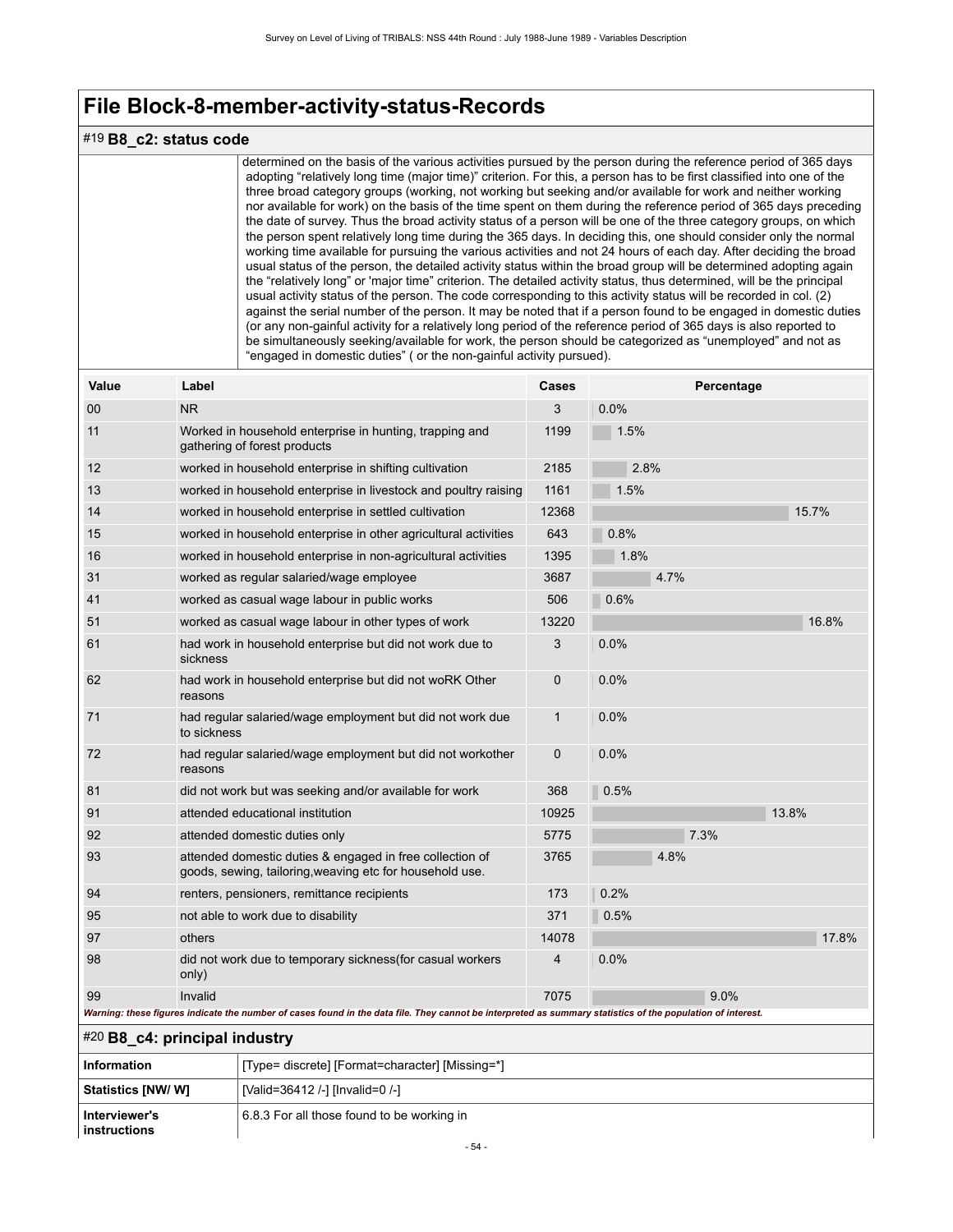#### #20 **B8\_c4: principal industry**

the principal status according to usual status concept i.e., those with status codes 11- 51 in col. ( 2 ), the description of the sector of activity, i.e., the industry and the corresponding function of work, i.e., the occupation in which the person was engaged will be recorded in col. ( 3 ). The relevant 3 digited industry group code (NIC 1987) and the 3 digited occupation family code (NCO 1968) will respectively be entered in cols. ( 4 ) and ( 5 ).

#### *Frequency table not shown (327 Modalities)*

#### #21 **B8\_c5: principal ioccupation**

| Information                   | [Type= discrete] [Format=character] [Missing=*] |
|-------------------------------|-------------------------------------------------|
| Statistics [NW/W]             | [Valid=36389 /-] [Invalid=0 /-]                 |
| Interviewer's<br>instructions | See C <sub>4</sub>                              |
|                               |                                                 |

*Frequency table not shown (376 Modalities)*

#### #22 **B8\_c6: Whether engaged in any work in a subsidiary capacity (**

| Information       | [Type= discrete] [Format=character] [Missing=*] |
|-------------------|-------------------------------------------------|
| Statistics [NW/W] | [Valid=78524 /-] [Invalid=0 /-]                 |
|                   |                                                 |

| Value                                                                                                                                                       | Label     | Cases | Percentage |
|-------------------------------------------------------------------------------------------------------------------------------------------------------------|-----------|-------|------------|
| $\Omega$                                                                                                                                                    | <b>NR</b> |       |            |
|                                                                                                                                                             | Yes       |       |            |
|                                                                                                                                                             | No.       |       |            |
| -9                                                                                                                                                          | Invalid   |       |            |
| Warning: these figures indicate the number of cases found in the data file. They cannot be interpreted as summary statistics of the population of interest. |           |       |            |

#### #23 **B8\_c7: subsidiary usual gainful activity Status (code)**

| [Type= discrete] [Format=character] [Missing=*]<br>Information<br>Statistics [NW/ W]<br>[Valid=17622 /-] [Invalid=0 /-]                                                                                                                                                                                                                                                                                                                                                                                                                                                                                                                                                                                                                        |  |
|------------------------------------------------------------------------------------------------------------------------------------------------------------------------------------------------------------------------------------------------------------------------------------------------------------------------------------------------------------------------------------------------------------------------------------------------------------------------------------------------------------------------------------------------------------------------------------------------------------------------------------------------------------------------------------------------------------------------------------------------|--|
|                                                                                                                                                                                                                                                                                                                                                                                                                                                                                                                                                                                                                                                                                                                                                |  |
|                                                                                                                                                                                                                                                                                                                                                                                                                                                                                                                                                                                                                                                                                                                                                |  |
| 6.8.3 For each<br>Interviewer's<br>person listed in this block, it has to be ascertained whether the person worked in a subsidiary capacity during<br>instructions<br>the 365 days preceding the date of survey, or in other words, whether the person had a subsidiary gainful usual<br>status.<br>6.8.3 persons having code 1 in col. (6), the status<br>code of the gainful activity pursued by them in their subsidiary capacity will be recorded in column (7). In the<br>situation where a person has been found to have pursued more than one gainful activity during the last 365<br>days in his or her subsidiary capacity, the activity on which more time has been spent would be considered for<br>recording entry in this column. |  |

| Value | Label                                                                                   | Cases | Percentage |
|-------|-----------------------------------------------------------------------------------------|-------|------------|
| 00    | NR.                                                                                     | 9     | 0.1%       |
| 11    | Worked in household enterprise in hunting, trapping and<br>gathering of forest products | 2177  | 12.4%      |
| 12    | worked in household enterprise in shifting cultivation                                  | 221   | 1.3%       |
| 13    | worked in household enterprise in livestock and poultry raising                         | 1865  | 10.6%      |
| 14    | worked in household enterprise in settled cultivation                                   | 6635  | 37.7%      |
| 15    | worked in household enterprise in other agricultural activities                         | 441   | 2.5%       |
| 16    | worked in household enterprise in non-agricultural activities                           | 756   | 4.3%       |
| 31    | worked as regular salaried/wage employee                                                | 158   | 0.9%       |
| 41    | worked as casual wage labour in public works                                            | 342   | 1.9%       |
| 51    | worked as casual wage labour in other types of work                                     | 4836  | 27.4%      |
| 61    | had work in household enterprise but did not work due to<br>sickness                    |       | 0.0%       |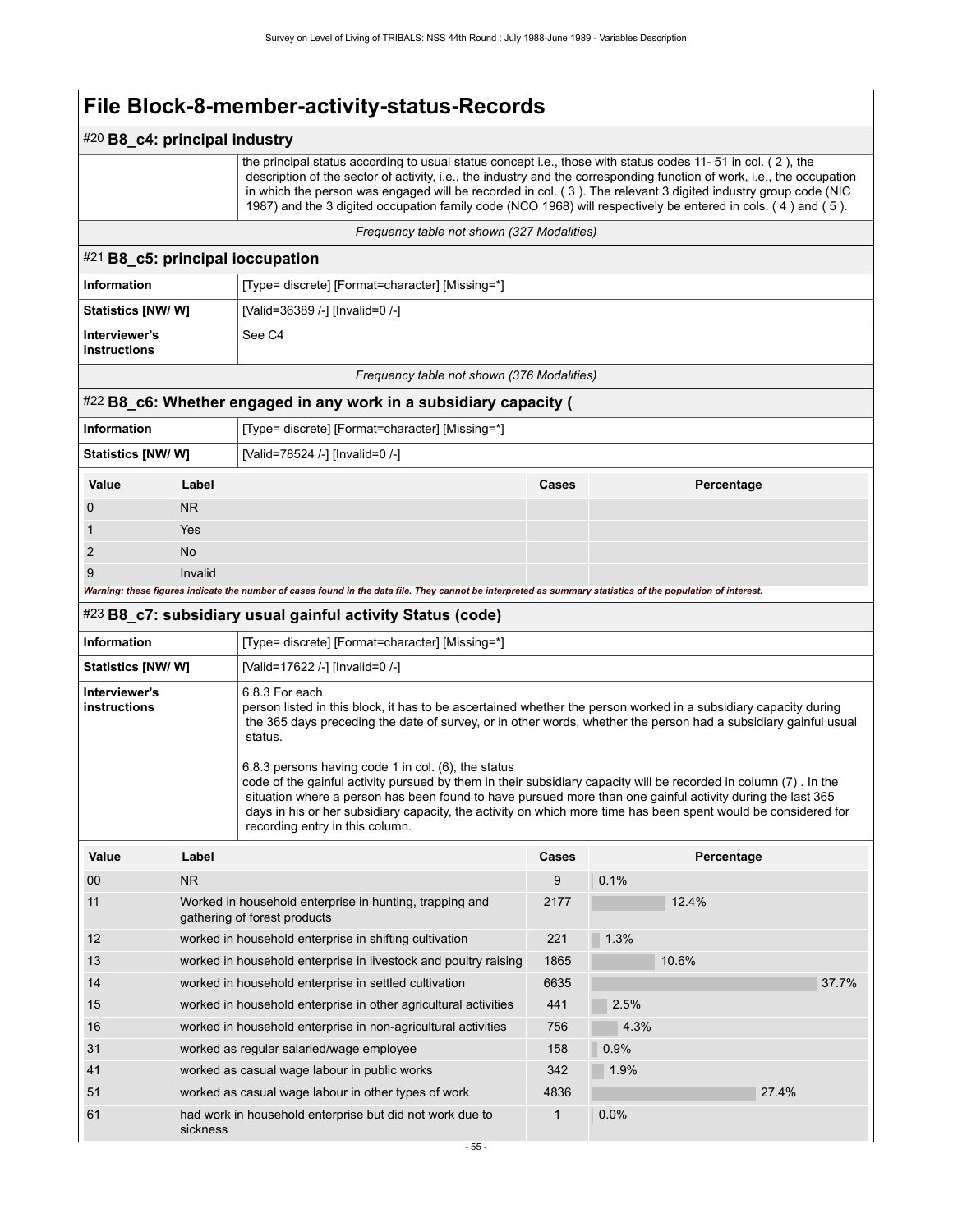#### #23 **B8\_c7: subsidiary usual gainful activity Status (code)**

| Value                                                                                                                                                       | Label                                                                                                                | <b>Cases</b>   | Percentage |
|-------------------------------------------------------------------------------------------------------------------------------------------------------------|----------------------------------------------------------------------------------------------------------------------|----------------|------------|
| 62                                                                                                                                                          | had work in household enterprise but did not woRK Other<br>reasons                                                   | 0              | 0.0%       |
| 71                                                                                                                                                          | had regular salaried/wage employment but did not work due<br>to sickness                                             | 1              | 0.0%       |
| 72                                                                                                                                                          | had regular salaried/wage employment but did not workother<br>reasons                                                | 0              | 0.0%       |
| 81                                                                                                                                                          | did not work but was seeking and/or available for work                                                               | $\mathbf{1}$   | 0.0%       |
| 91                                                                                                                                                          | attended educational institution                                                                                     | 14             | 0.1%       |
| 92                                                                                                                                                          | attended domestic duties only                                                                                        | 25             | 0.1%       |
| 93                                                                                                                                                          | attended domestic duties & engaged in free collection of<br>goods, sewing, tailoring, weaving etc for household use. | 37             | 0.2%       |
| 94                                                                                                                                                          | renters, pensioners, remittance recipients                                                                           | $\overline{2}$ | 0.0%       |
| 95                                                                                                                                                          | not able to work due to disability                                                                                   | 1              | 0.0%       |
| 97                                                                                                                                                          | others                                                                                                               | 44             | 0.2%       |
| 98                                                                                                                                                          | did not work due to temporary sickness (for casual workers<br>only)                                                  | 0              | 0.0%       |
| 99                                                                                                                                                          | Invalid                                                                                                              | 56             | 0.3%       |
| Warning: these figures indicate the number of cases found in the data file. They cannot be interpreted as summary statistics of the population of interest. |                                                                                                                      |                |            |

#### #24 **B8\_c8: subsidiary Industry**

| Information                   | [Type= discrete] [Format=character] [Missing=*]                                                                                                                                                                                                                                                   |  |
|-------------------------------|---------------------------------------------------------------------------------------------------------------------------------------------------------------------------------------------------------------------------------------------------------------------------------------------------|--|
| <b>Statistics [NW/W]</b>      | [Valid=17649 /-] [Invalid=0 /-]                                                                                                                                                                                                                                                                   |  |
| Interviewer's<br>instructions | The description of the industry - occupation corresponding to the subsidiary gainful activity status recorded in<br>column (7) will be noted in column (8) and the relevant 3 digited industry (NIC 1987) and occupation (NCO 1968)<br>codes will be entered in columns(9) and (10) respectively. |  |
|                               |                                                                                                                                                                                                                                                                                                   |  |

#### *Frequency table not shown (208 Modalities)*

#### #25 **B8\_c9: subsidiary Occupation**

| Information                   | [Type= discrete] [Format=character] [Missing=*] |
|-------------------------------|-------------------------------------------------|
| Statistics [NW/W]             | [Valid=17451 /-] [Invalid=0 /-]                 |
| Interviewer's<br>instructions | As given in c8                                  |

#### *Frequency table not shown (212 Modalities)*

#### #26 **B8\_c11: Current week activity Status (code)**

| <b>Information</b>            | [Type= discrete] [Format=character] [Missing=*]                                                                                                                                                                                                                                                                                                                                                                                                                  |
|-------------------------------|------------------------------------------------------------------------------------------------------------------------------------------------------------------------------------------------------------------------------------------------------------------------------------------------------------------------------------------------------------------------------------------------------------------------------------------------------------------|
| <b>Statistics [NW/ W]</b>     | [Valid=77811 /-] [Invalid=0 /-]                                                                                                                                                                                                                                                                                                                                                                                                                                  |
| Interviewer's<br>instructions | the current week activity status of a person will be the activity status obtaining for a person during the reference<br>period of seven days preceding the date of survey. Irrespective of the usual activity pursued by a person, his/<br>her current week activity will be determined strictly on the basis of the activities pursued by the person during the<br>reference period of seven days preceding the date of survey adopting the priority criterion. |
|                               |                                                                                                                                                                                                                                                                                                                                                                                                                                                                  |

#### *Frequency table not shown (44 Modalities)*

### #27 **B8\_c13: Current week activity Industry (3 digited)**

| Information                   | [Type= discrete] [Format=character] [Missing=*]                                                                                                                                                                                                                                                                                                   |
|-------------------------------|---------------------------------------------------------------------------------------------------------------------------------------------------------------------------------------------------------------------------------------------------------------------------------------------------------------------------------------------------|
| <b>Statistics [NW/ W]</b>     | [Valid=34062 /-] [Invalid=0 /-]                                                                                                                                                                                                                                                                                                                   |
| Interviewer's<br>instructions | For each person assigned the 'work' status code (i.e. codes 11 to 72) in column (11), the description of the<br>principal industrial - occupation relevant to the type of gainful activity pursued by the person during the reference<br>week will be recorded in column (12). The corresponding 3 digited industry group code (NIC 1987) will be |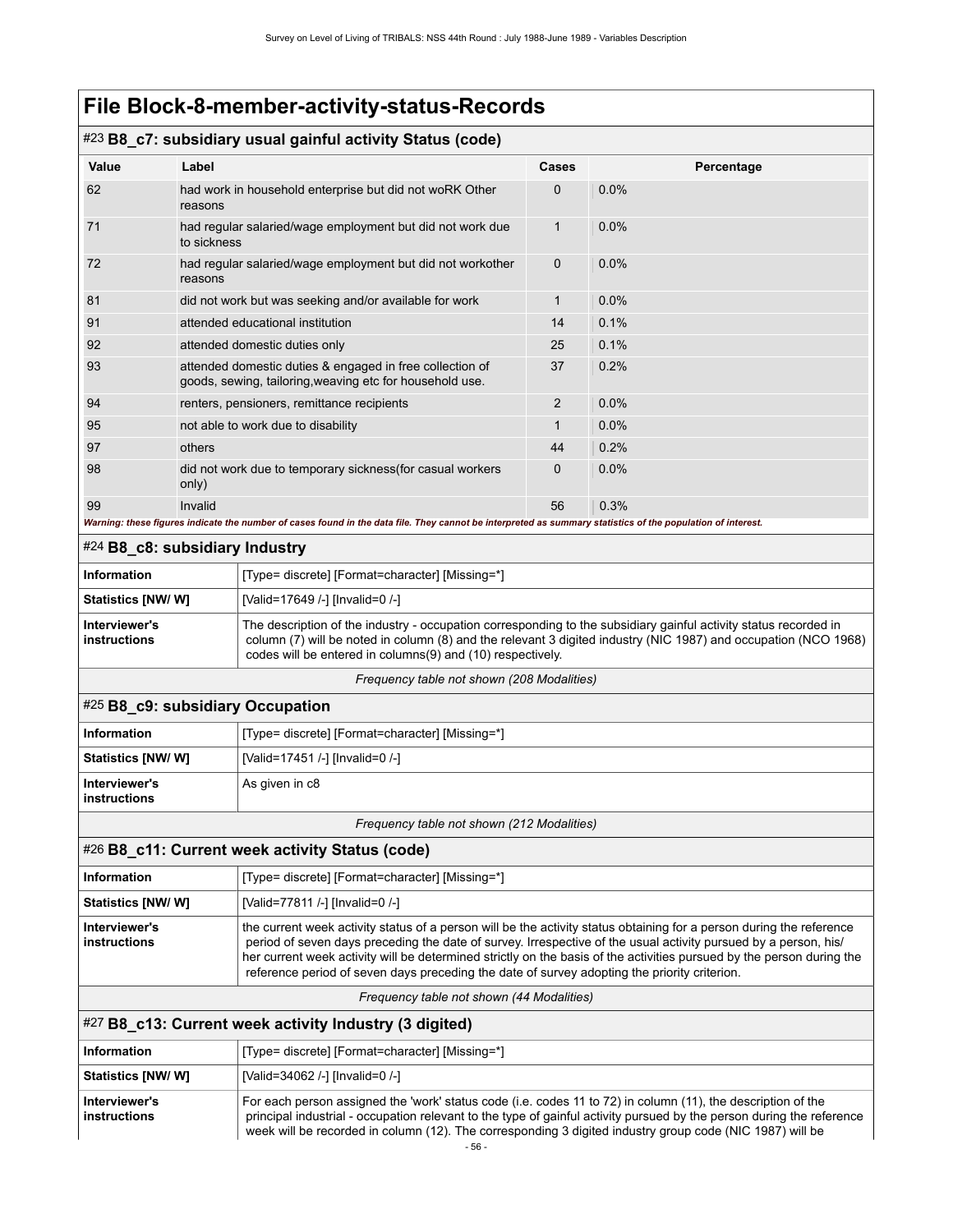#### #27 **B8\_c13: Current week activity Industry (3 digited)**

 recorded in column (13) and the 3 digited occupation family code (NCO 1968) will be recorded in column (14). In case more than one industry - occupation combination is assignable to a person, the principal industryoccupation relevant to the person will be the one, in which relatively more time has been spent during the reference week in pursuing such gainful activities.

*Frequency table not shown (357 Modalities)*

#### #28 **B8\_c14: Current week activity Occupation (3 digited)**

| Information                   | [Type= discrete] [Format=character] [Missing=*] |
|-------------------------------|-------------------------------------------------|
| <b>Statistics [NW/ W]</b>     | [Valid=34005 /-] [Invalid=0 /-]                 |
| Interviewer's<br>instructions | As given in c13                                 |

*Frequency table not shown (395 Modalities)*

#### #29 **B8\_c15: Wage and salary earnings (Rs.) Cash**

| Information                   | [Type= continuous] [Format=numeric] [Range= 0-98000] [Missing=*]                                                                                                                                                                                                                                                                                                                                                                                                                                                                                                                                                                                                                                                                                                                                                                                                                                                                                                                                                                                                                                                                                                                                                                                                                                                                                                                                                                                                                                                                                                                                                                                     |
|-------------------------------|------------------------------------------------------------------------------------------------------------------------------------------------------------------------------------------------------------------------------------------------------------------------------------------------------------------------------------------------------------------------------------------------------------------------------------------------------------------------------------------------------------------------------------------------------------------------------------------------------------------------------------------------------------------------------------------------------------------------------------------------------------------------------------------------------------------------------------------------------------------------------------------------------------------------------------------------------------------------------------------------------------------------------------------------------------------------------------------------------------------------------------------------------------------------------------------------------------------------------------------------------------------------------------------------------------------------------------------------------------------------------------------------------------------------------------------------------------------------------------------------------------------------------------------------------------------------------------------------------------------------------------------------------|
| Statistics [NW/W]             | [Valid=13392 /-] [Invalid=65557 /-] [Mean=779.985 /-] [StdDev=3833.313 /-]                                                                                                                                                                                                                                                                                                                                                                                                                                                                                                                                                                                                                                                                                                                                                                                                                                                                                                                                                                                                                                                                                                                                                                                                                                                                                                                                                                                                                                                                                                                                                                           |
| Interviewer's<br>instructions | The wage and salary earnings (not total earnings) receivable for the wage/salaried work done during the<br>reference week will be recorded in these columns. The status codes for which wage and salary earnings are<br>relevant are 31, 41, 51, 71 and 72. Thus, if one of these status codes appears in column (11), columns (15) to<br>(17) will obviously be filed in. But even if 'work' status codes other than those mentioned above (i.e. if the codes<br>are 11 to 16, 61 and 62) are recorded in column (11), it is to be ascertained from the person as to whether he/she<br>did any 'wage/salaried work, on any day during the reference week. If yes, wage and salary earnings receivable<br>for the days such work was carried out would be recorded in these columns. The wages and salaries for the<br>work done during the reference week may be already received or may be receivable in cash or in kind or partly<br>in cash and partly in kind. The total wage or salary received or receivable for the week in cash will be recorded in<br>column (15) and the value (evaluated at current retail price) of salary or wages in kind received or receivable will<br>be recorded in column (16). The total of columns (15) and (16) will be recorded in column (17). For recording the<br>wages and salaries, amount receivable as 'overtime' for the additional work done beyond normal working time<br>will also be counted. Bonus (expected or paid) and perquisites, evaluated at retail prices and duly apportioned for<br>the reference week, will be considered as wages and included for making entries in these columns. |

#### #30 **B8\_c16: Wage and salary earnings (Rs.) Kind**

| Information                   | [Type= continuous] [Format=numeric] [Range= 0-40000] [Missing=*]          |
|-------------------------------|---------------------------------------------------------------------------|
| Statistics [NW/ W]            | [Valid=4198 /-] [Invalid=74751 /-] [Mean=530.621 /-] [StdDev=2190.093 /-] |
| Interviewer's<br>instructions | As given in c15                                                           |

#### #31 **B8\_c17: Wage and salary earnings (Rs.) Total**

| Information                   | [Type= continuous] [Format=numeric] [Range= 0-98000] [Missing=*]           |
|-------------------------------|----------------------------------------------------------------------------|
| Statistics [NW/ W]            | [Valid=15059 /-] [Invalid=63890 /-] [Mean=841.149 /-] [StdDev=3786.127 /-] |
| Interviewer's<br>instructions | As given in c15                                                            |

| $\sharp$ 1 key_commodity_no: Key to locate commodity no |                                                 |  |
|---------------------------------------------------------|-------------------------------------------------|--|
| Information                                             | [Type= discrete] [Format=character] [Missing=*] |  |
| <b>Statistics [NW/ W]</b>                               | [Valid=255909 /-] [Invalid=0 /-]                |  |
| $\neq$ Key_hhno: Key to locate hhno                     |                                                 |  |
| <b>Information</b>                                      | [Type= discrete] [Format=character] [Missing=*] |  |
| Statistics [NW/ W]                                      | [Valid=255909 /-] [Invalid=0 /-]                |  |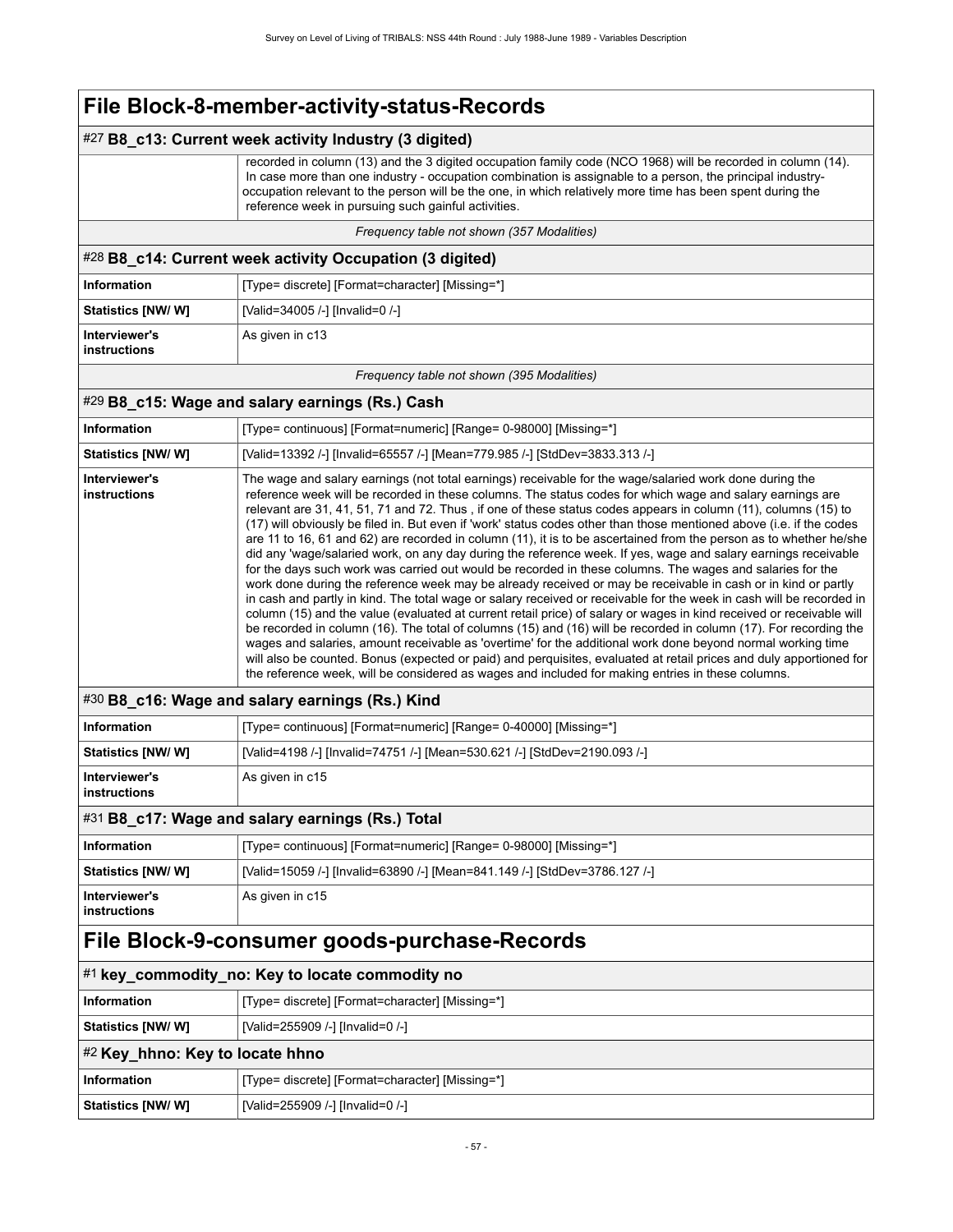| #3 Rec_id: Record identifier    |                     |                                                                                                                                                             |        |            |        |
|---------------------------------|---------------------|-------------------------------------------------------------------------------------------------------------------------------------------------------------|--------|------------|--------|
| <b>Information</b>              |                     | [Type= discrete] [Format=character] [Missing=*]                                                                                                             |        |            |        |
| Statistics [NW/W]               |                     | [Valid=255909 /-] [Invalid=0 /-]                                                                                                                            |        |            |        |
| Value                           | Label               |                                                                                                                                                             | Cases  | Percentage |        |
| 09                              | Block-9 of schedule |                                                                                                                                                             | 255909 |            | 100.0% |
|                                 |                     | Warning: these figures indicate the number of cases found in the data file. They cannot be interpreted as summary statistics of the population of interest. |        |            |        |
| #4 Rnd_sch: Round & sch. (code) |                     |                                                                                                                                                             |        |            |        |
| <b>Information</b>              |                     | [Type= discrete] [Format=character] [Missing=*]                                                                                                             |        |            |        |
| Statistics [NW/W]               |                     | [Valid=255909 /-] [Invalid=0 /-]                                                                                                                            |        |            |        |
| Value                           | Label               |                                                                                                                                                             | Cases  | Percentage |        |
| 441                             |                     | NSS 44th Round Schedule 29.1                                                                                                                                | 255909 |            | 100.0% |
|                                 |                     | Warning: these figures indicate the number of cases found in the data file. They cannot be interpreted as summary statistics of the population of interest. |        |            |        |
| #5 Flot: Flot number            |                     |                                                                                                                                                             |        |            |        |
| <b>Information</b>              |                     | [Type= discrete] [Format=character] [Missing=*]                                                                                                             |        |            |        |
| <b>Statistics [NW/W]</b>        |                     | [Valid=255909 /-] [Invalid=0 /-]                                                                                                                            |        |            |        |
|                                 |                     | Frequency table not shown (836 Modalities)                                                                                                                  |        |            |        |
| #6 sector: Sector               |                     |                                                                                                                                                             |        |            |        |
| <b>Information</b>              |                     | [Type= discrete] [Format=character] [Missing=*]                                                                                                             |        |            |        |
| <b>Statistics [NW/W]</b>        |                     | [Valid=255909 /-] [Invalid=0 /-]                                                                                                                            |        |            |        |
| Value                           | Label               |                                                                                                                                                             | Cases  | Percentage |        |
| 1                               | Rural               |                                                                                                                                                             | 227072 |            | 88.7%  |
| 2                               | Urban               |                                                                                                                                                             | 28837  | 11.3%      |        |
|                                 |                     | Warning: these figures indicate the number of cases found in the data file. They cannot be interpreted as summary statistics of the population of interest. |        |            |        |
| #7 sample: Sample Type          |                     |                                                                                                                                                             |        |            |        |
| <b>Information</b>              |                     | [Type= discrete] [Format=character] [Missing=*]                                                                                                             |        |            |        |
| Statistics [NW/W]               |                     | [Valid=255909 /-] [Invalid=0 /-]                                                                                                                            |        |            |        |
| Value                           | Label               |                                                                                                                                                             | Cases  | Percentage |        |
| 1                               | Special             |                                                                                                                                                             | 85774  | 33.5%      |        |
| $\overline{2}$                  | General             |                                                                                                                                                             | 170135 |            | 66.5%  |
| #8 state_region: State/Region   |                     | Warning: these figures indicate the number of cases found in the data file. They cannot be interpreted as summary statistics of the population of interest. |        |            |        |
| Information                     |                     |                                                                                                                                                             |        |            |        |
|                                 |                     | [Type= discrete] [Format=character] [Missing=*]<br>[Valid=255909 /-] [Invalid=0 /-]                                                                         |        |            |        |
| Statistics [NW/W]               |                     | Frequency table not shown (64 Modalities)                                                                                                                   |        |            |        |
| #9 state: State code            |                     |                                                                                                                                                             |        |            |        |
|                                 |                     |                                                                                                                                                             |        |            |        |
| <b>Information</b>              |                     | [Type= discrete] [Format=character] [Missing=*]                                                                                                             |        |            |        |
| <b>Statistics [NW/W]</b>        |                     | [Valid=255909 /-] [Invalid=0 /-]                                                                                                                            |        |            |        |
| Value                           | Label               |                                                                                                                                                             | Cases  | Percentage |        |
| 02                              |                     |                                                                                                                                                             | 18397  | 7.2%       |        |
| 03                              |                     |                                                                                                                                                             | 7543   | 2.9%       |        |
| 04                              |                     |                                                                                                                                                             | 19940  | 7.8%       |        |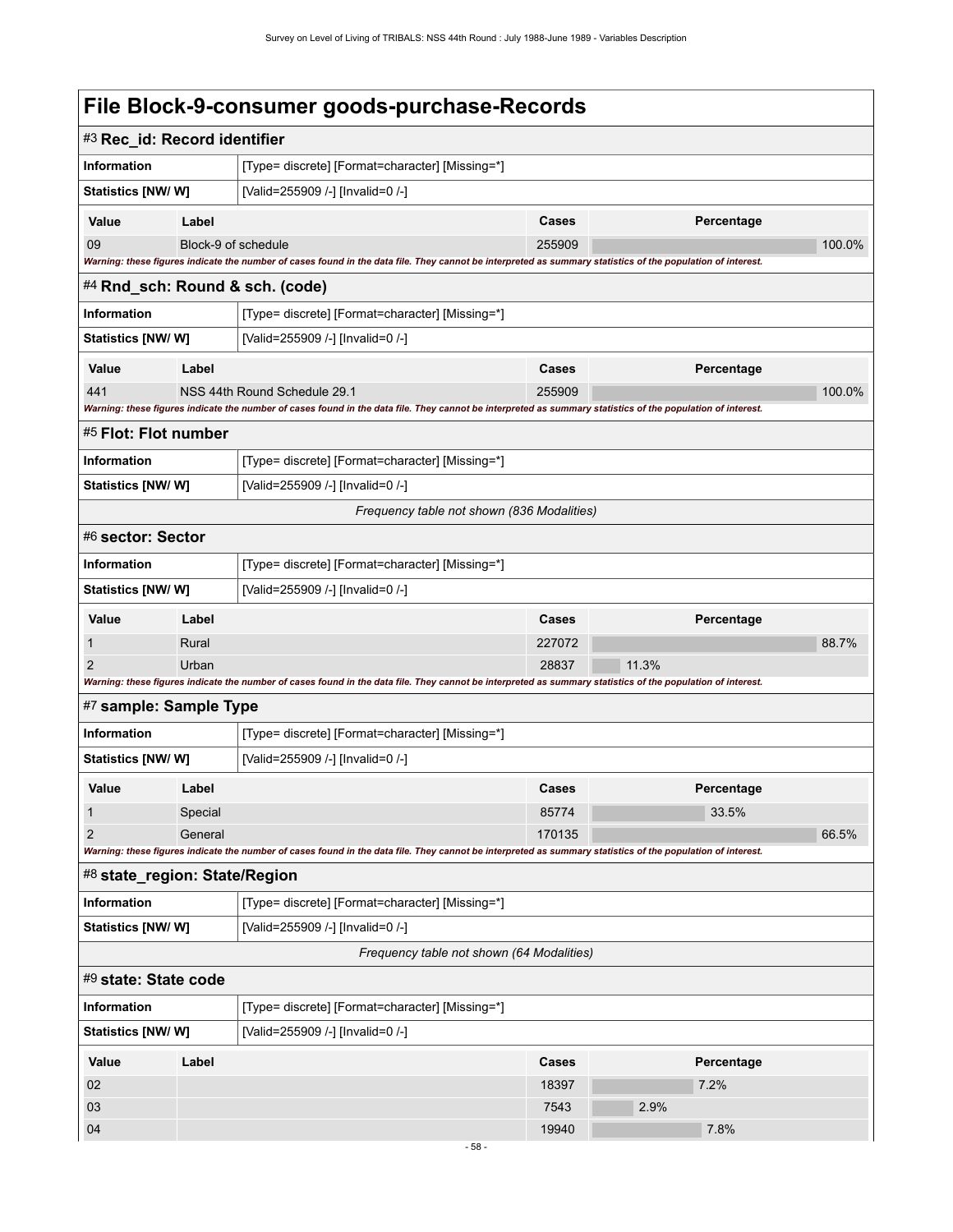| #9 state: State code       |                          |                                                                                                                                                             |        |      |            |       |
|----------------------------|--------------------------|-------------------------------------------------------------------------------------------------------------------------------------------------------------|--------|------|------------|-------|
| Value                      | Label                    |                                                                                                                                                             | Cases  |      | Percentage |       |
| 05                         |                          |                                                                                                                                                             | 15574  |      | 6.1%       |       |
| 07                         |                          |                                                                                                                                                             | 3410   | 1.3% |            |       |
| 09                         |                          |                                                                                                                                                             | 3288   | 1.3% |            |       |
| 10                         |                          |                                                                                                                                                             | 3017   | 1.2% |            |       |
| 11                         |                          |                                                                                                                                                             | 40871  |      |            | 16.0% |
| 12                         |                          |                                                                                                                                                             | 27474  |      | 10.7%      |       |
| 13                         |                          |                                                                                                                                                             | 4564   | 1.8% |            |       |
| 14                         |                          |                                                                                                                                                             | 9097   | 3.6% |            |       |
| 15                         |                          |                                                                                                                                                             | 12312  |      | 4.8%       |       |
| 16                         |                          |                                                                                                                                                             | 19503  |      | 7.6%       |       |
| 18                         |                          |                                                                                                                                                             | 16688  |      | 6.5%       |       |
| 19                         |                          |                                                                                                                                                             | 5186   | 2.0% |            |       |
| 20                         |                          |                                                                                                                                                             | 3811   | 1.5% |            |       |
| 21                         |                          |                                                                                                                                                             | 6278   | 2.5% |            |       |
| 22                         |                          |                                                                                                                                                             | 2464   | 1.0% |            |       |
| 23                         |                          |                                                                                                                                                             | 15339  |      | 6.0%       |       |
| 24                         |                          |                                                                                                                                                             | 2080   | 0.8% |            |       |
| 25                         |                          |                                                                                                                                                             | 5561   | 2.2% |            |       |
| 27                         |                          |                                                                                                                                                             | 2384   | 0.9% |            |       |
| 30                         |                          |                                                                                                                                                             | 1919   | 0.7% |            |       |
| 31                         |                          |                                                                                                                                                             | 8985   | 3.5% |            |       |
| 33                         |                          |                                                                                                                                                             | 224    | 0.1% |            |       |
|                            |                          | Warning: these figures indicate the number of cases found in the data file. They cannot be interpreted as summary statistics of the population of interest. |        |      |            |       |
|                            | #10 Sub_round: Sub-round |                                                                                                                                                             |        |      |            |       |
| Information                |                          | [Type= discrete] [Format=character] [Missing=*]                                                                                                             |        |      |            |       |
| Statistics [NW/W]          |                          | [Valid=255909 /-] [Invalid=0 /-]                                                                                                                            |        |      |            |       |
| Value                      | Label                    |                                                                                                                                                             | Cases  |      | Percentage |       |
| 1                          | Sub-round-1              |                                                                                                                                                             | 64516  |      |            | 25.2% |
| $\overline{c}$             | Sub-round-2              |                                                                                                                                                             | 65034  |      |            | 25.4% |
| 3                          | Sub-round-3              |                                                                                                                                                             | 63891  |      |            | 25.0% |
| 4                          | Sub-round-4              |                                                                                                                                                             | 62468  |      |            | 24.4% |
|                            |                          | Warning: these figures indicate the number of cases found in the data file. They cannot be interpreted as summary statistics of the population of interest. |        |      |            |       |
| #11 sub_sample: Sub-Sample |                          |                                                                                                                                                             |        |      |            |       |
| <b>Information</b>         |                          | [Type= discrete] [Format=character] [Missing=*]                                                                                                             |        |      |            |       |
| Statistics [NW/W]          |                          | [Valid=255909 /-] [Invalid=0 /-]                                                                                                                            |        |      |            |       |
| Value                      | Label                    |                                                                                                                                                             | Cases  |      | Percentage |       |
| 1                          | Sub-sample-1             |                                                                                                                                                             | 127893 |      |            | 50.0% |
| $\overline{2}$             | Sub-sample-2             |                                                                                                                                                             | 128016 |      |            | 50.0% |
|                            |                          | Warning: these figures indicate the number of cases found in the data file. They cannot be interpreted as summary statistics of the population of interest. |        |      |            |       |
| #12 stratum: Stratum       |                          |                                                                                                                                                             |        |      |            |       |
| Information                |                          | [Type= discrete] [Format=character] [Missing=*]                                                                                                             |        |      |            |       |
| Statistics [NW/W]          |                          | [Valid=255909 /-] [Invalid=0 /-]                                                                                                                            |        |      |            |       |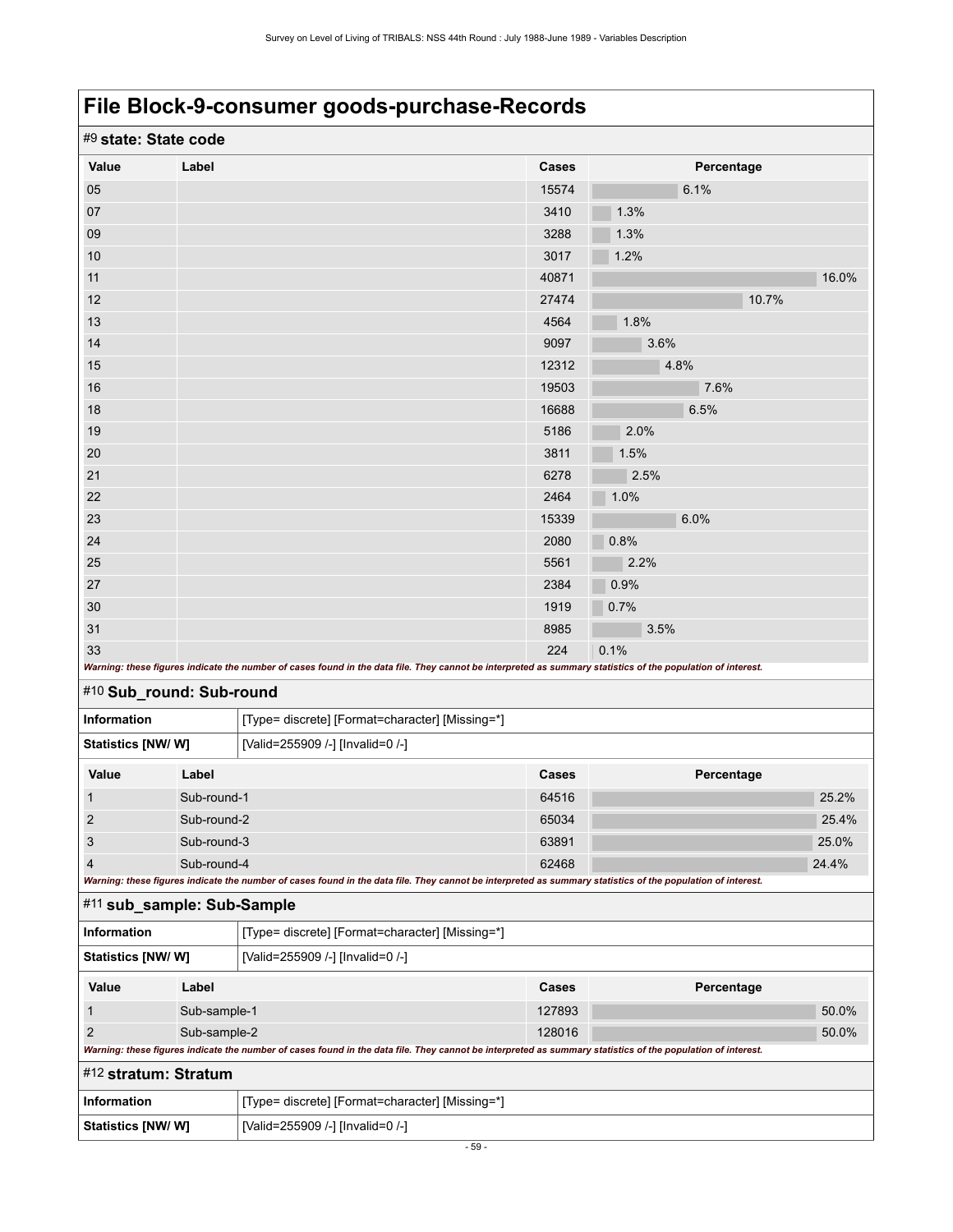| #12 stratum: Stratum           |       |                                                                                                                                                                                                                      |                                           |            |        |
|--------------------------------|-------|----------------------------------------------------------------------------------------------------------------------------------------------------------------------------------------------------------------------|-------------------------------------------|------------|--------|
|                                |       |                                                                                                                                                                                                                      | Frequency table not shown (77 Modalities) |            |        |
| #13 sub_stratum: Sub-stratum   |       |                                                                                                                                                                                                                      |                                           |            |        |
| <b>Information</b>             |       | [Type= discrete] [Format=character] [Missing=*]                                                                                                                                                                      |                                           |            |        |
| Statistics [NW/ W]             |       | [Valid=255909 /-] [Invalid=0 /-]                                                                                                                                                                                     |                                           |            |        |
| Value                          | Label |                                                                                                                                                                                                                      | Cases                                     | Percentage |        |
| 9                              |       |                                                                                                                                                                                                                      | 255909                                    |            | 100.0% |
|                                |       | Warning: these figures indicate the number of cases found in the data file. They cannot be interpreted as summary statistics of the population of interest.                                                          |                                           |            |        |
| #14 Stratum_type: Stratum Type |       |                                                                                                                                                                                                                      |                                           |            |        |
| <b>Information</b>             |       | [Type= discrete] [Format=character] [Missing=*]                                                                                                                                                                      |                                           |            |        |
| <b>Statistics [NW/ W]</b>      |       | [Valid=255909 /-] [Invalid=0 /-]                                                                                                                                                                                     |                                           |            |        |
| Value                          | Label |                                                                                                                                                                                                                      | <b>Cases</b>                              | Percentage |        |
| 1                              |       |                                                                                                                                                                                                                      | 206633                                    |            | 80.7%  |
| 2                              |       |                                                                                                                                                                                                                      | 49276                                     | 19.3%      |        |
|                                |       | Warning: these figures indicate the number of cases found in the data file. They cannot be interpreted as summary statistics of the population of interest.                                                          |                                           |            |        |
| #15 B1_q1_srlno: Srl. number   |       |                                                                                                                                                                                                                      |                                           |            |        |
| <b>Information</b>             |       | [Type= discrete] [Format=character] [Missing=*]                                                                                                                                                                      |                                           |            |        |
| Statistics [NW/ W]             |       | [Valid=255909 /-] [Invalid=0 /-]                                                                                                                                                                                     |                                           |            |        |
| #16 B1_q2_Area: Area type      |       |                                                                                                                                                                                                                      |                                           |            |        |
| Information                    |       | [Type= discrete] [Format=character] [Missing=*]                                                                                                                                                                      |                                           |            |        |
| Statistics [NW/W]              |       | [Valid=255909 /-] [Invalid=0 /-]                                                                                                                                                                                     |                                           |            |        |
| Value                          | Label |                                                                                                                                                                                                                      | <b>Cases</b>                              | Percentage |        |
| 1                              |       | <b>Tribal Majority hamlet</b>                                                                                                                                                                                        | 19767                                     | 7.7%       |        |
| 2<br>Other hamlet group        |       |                                                                                                                                                                                                                      | 236142                                    |            | 92.3%  |
|                                |       | Warning: these figures indicate the number of cases found in the data file. They cannot be interpreted as summary statistics of the population of interest.                                                          |                                           |            |        |
| #17 hhno: Sample hh. no.       |       |                                                                                                                                                                                                                      |                                           |            |        |
| Information                    |       | [Type= discrete] [Format=character] [Missing=*]                                                                                                                                                                      |                                           |            |        |
| Statistics [NW/ W]             |       | [Valid=255909 /-] [Invalid=0 /-]                                                                                                                                                                                     |                                           |            |        |
| Value                          | Label |                                                                                                                                                                                                                      | Cases                                     | Percentage |        |
| 1                              |       |                                                                                                                                                                                                                      | 68355                                     |            | 26.7%  |
| 2                              |       |                                                                                                                                                                                                                      | 58436                                     |            | 22.8%  |
| 3                              |       |                                                                                                                                                                                                                      | 34620                                     | 13.5%      |        |
| 4                              |       |                                                                                                                                                                                                                      | 33611                                     | 13.1%      |        |
| 5                              |       |                                                                                                                                                                                                                      | 30908                                     | 12.1%      |        |
| 6                              |       |                                                                                                                                                                                                                      | 29878                                     | 11.7%      |        |
| 9                              |       | Warning: these figures indicate the number of cases found in the data file. They cannot be interpreted as summary statistics of the population of interest.                                                          | 101                                       | 0.0%       |        |
|                                |       | #18 B9_c1: Serial number of commodity                                                                                                                                                                                |                                           |            |        |
| Information                    |       | [Type= discrete] [Format=character] [Missing=*]                                                                                                                                                                      |                                           |            |        |
| Statistics [NW/W]              |       | [Valid=255909 /-] [Invalid=0 /-]                                                                                                                                                                                     |                                           |            |        |
| Interviewer's<br>instructions  |       | Names of 16 food and non-food items have been mentioned under, column (2) and their corresponding serial<br>numbers in column (1). It may be seen that items- rice and wheat have been mentioned twice, once against |                                           |            |        |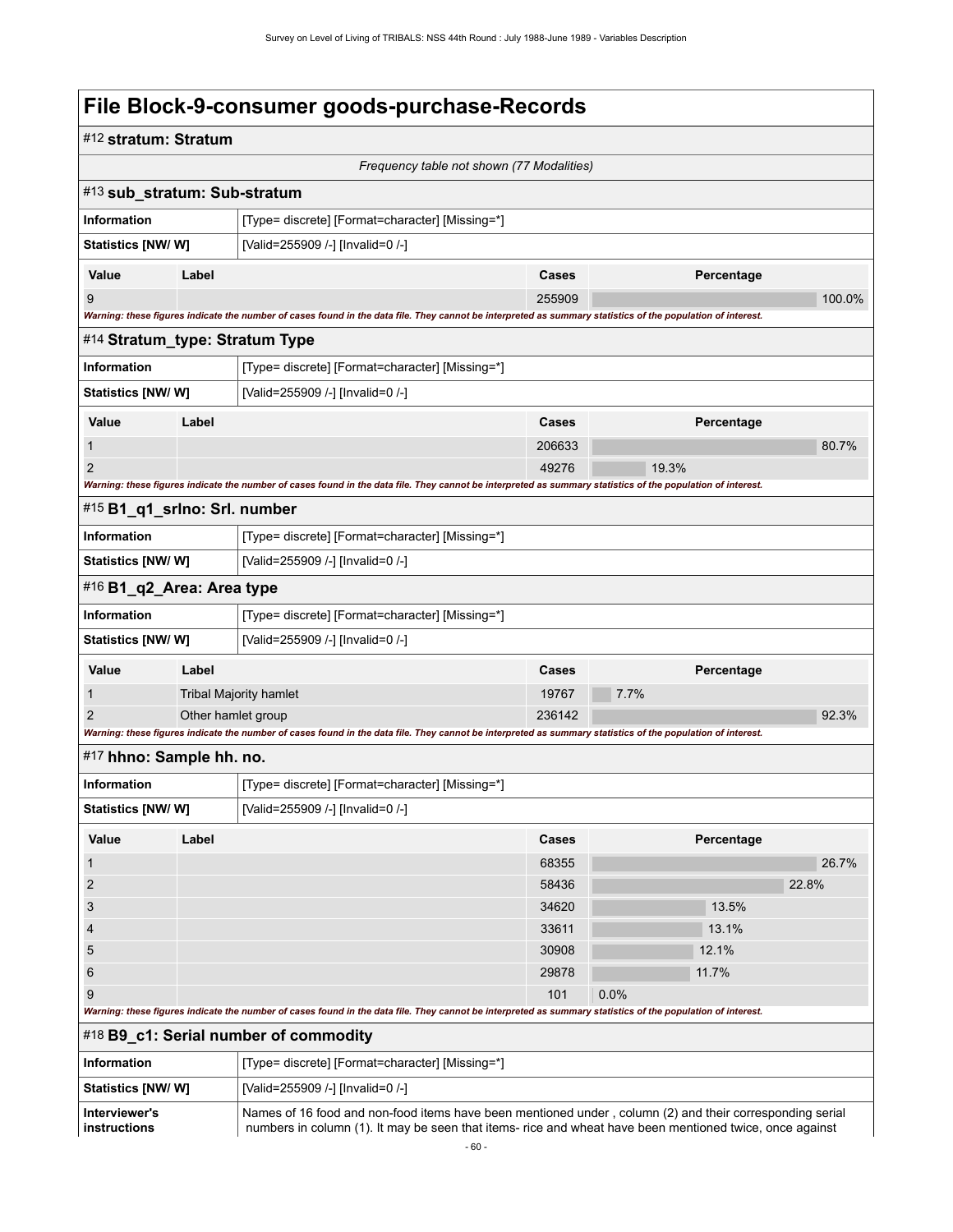#### #18 **B9\_c1: Serial number of commodity**

 serial number 1 and 2 and against serial number 3 and 4. in tribal belts, sometimes, these two items are supplied through public distribution system at a rate cheaper than the controlled price. If the sample household made any purchase of rice and/or wheat at this confessional rate during the last 30days preceding the date of survey, entries would be made against items 1 and 2. The usual rate mentioned against serial numbers 3 and 4 relates to the control price when purchased through public distribution system.

| Value | Label                                                                                                                                                       | Cases | Percentage |      |
|-------|-------------------------------------------------------------------------------------------------------------------------------------------------------------|-------|------------|------|
| 001   |                                                                                                                                                             | 15811 |            | 6.2% |
| 002   |                                                                                                                                                             | 15655 |            | 6.1% |
| 003   |                                                                                                                                                             | 16053 |            | 6.3% |
| 004   |                                                                                                                                                             | 15879 |            | 6.2% |
| 005   |                                                                                                                                                             | 15845 |            | 6.2% |
| 006   |                                                                                                                                                             | 15840 |            | 6.2% |
| 007   |                                                                                                                                                             | 15886 |            | 6.2% |
| 008   |                                                                                                                                                             | 16128 |            | 6.3% |
| 009   |                                                                                                                                                             | 16169 |            | 6.3% |
| 010   |                                                                                                                                                             | 16189 |            | 6.3% |
| 011   |                                                                                                                                                             | 16155 |            | 6.3% |
| 012   |                                                                                                                                                             | 16257 |            | 6.4% |
| 013   |                                                                                                                                                             | 16038 |            | 6.3% |
| 014   |                                                                                                                                                             | 15849 |            | 6.2% |
| 015   |                                                                                                                                                             | 16276 |            | 6.4% |
| 016   |                                                                                                                                                             | 15876 |            | 6.2% |
| 017   |                                                                                                                                                             | 3     | 0.0%       |      |
|       | Warning: these figures indicate the number of cases found in the data file. They cannot be interpreted as summary statistics of the population of interest. |       |            |      |

#### #19 **B9\_c3: Purchase code**

| Information                   | [Type= discrete] [Format=character] [Missing=*]                                                                                                                                                                                                                                                                                                                                                                                                                                                                                                        |
|-------------------------------|--------------------------------------------------------------------------------------------------------------------------------------------------------------------------------------------------------------------------------------------------------------------------------------------------------------------------------------------------------------------------------------------------------------------------------------------------------------------------------------------------------------------------------------------------------|
| Statistics [NW/W]             | [Valid=255820 /-] [Invalid=0 /-]                                                                                                                                                                                                                                                                                                                                                                                                                                                                                                                       |
| Interviewer's<br>instructions | The items mentioned in col. (2) might have been purchases by the household during the reference period for<br>household consumption, either wholly from public distribution system, or wholly from other sources (traders or<br>producers) or partly from public distribution system and partly from other sources or the household might not<br>have purchased some of the items. The position is to be ascertained for each of the items and the appropriate<br>code is to be recorded in col. (3) by consulting the codes provided in the schedule. |

| Value          | Label                                                                                                                                                       | <b>Cases</b> | Percentage |       |  |  |  |
|----------------|-------------------------------------------------------------------------------------------------------------------------------------------------------------|--------------|------------|-------|--|--|--|
| $\Omega$       | <b>NR</b>                                                                                                                                                   | 13           | $0.0\%$    |       |  |  |  |
|                | only from public distribution system                                                                                                                        | 16731        | 6.5%       |       |  |  |  |
| $\overline{2}$ | only from other sources                                                                                                                                     | 77989        | 30.5%      |       |  |  |  |
| 3              | from both sources                                                                                                                                           | 6376         | 2.5%       |       |  |  |  |
| $\overline{4}$ | not purchased the item                                                                                                                                      | 154702       |            | 60.5% |  |  |  |
| 9              | Invalid                                                                                                                                                     | 9            | $0.0\%$    |       |  |  |  |
|                | Warning: these figures indicate the number of cases found in the data file. They cannot be interpreted as summary statistics of the population of interest. |              |            |       |  |  |  |

#### #20 **B9\_c5: Type of shop (code)**

| Information                   | [Type= discrete] [Format=character] [Missing=*]                                                                                                                                                                              |
|-------------------------------|------------------------------------------------------------------------------------------------------------------------------------------------------------------------------------------------------------------------------|
| <b>Statistics [NW/ W]</b>     | [Valid=58955 /-] [Invalid=0 /-]                                                                                                                                                                                              |
| Interviewer's<br>instructions | By shop is meant the ration, fair price or control shop from which the sample household purchased during the<br>reference period or generally purchase or entitled to purchase the item mentioned in column (2). The type of |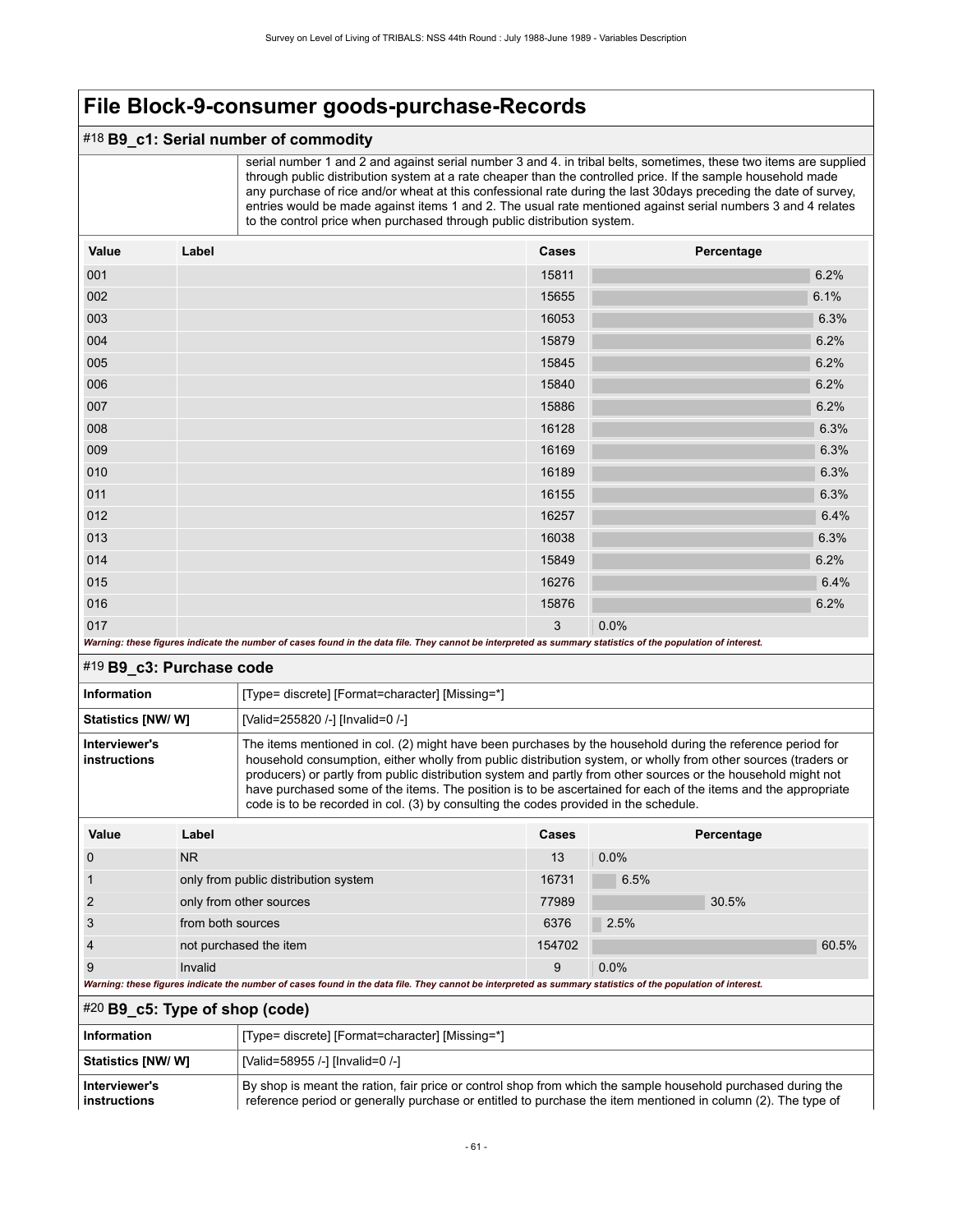#### #20 **B9\_c5: Type of shop (code)**

 shop relates to the ownership type of the control shop. The entry in this column will be made in terms of the specified codes

| Value          | Label                                                                                                                                                       | Cases | Percentage |       |
|----------------|-------------------------------------------------------------------------------------------------------------------------------------------------------------|-------|------------|-------|
| $\mathbf 0$    | N <sub>R</sub>                                                                                                                                              | 15683 | 26.6%      |       |
|                | Government                                                                                                                                                  | 6825  | 11.6%      |       |
| $\overline{2}$ | Employer, s shop                                                                                                                                            | 691   | 1.2%       |       |
| 3              | Co-operative                                                                                                                                                | 7438  | 12.6%      |       |
| $\overline{4}$ | Private                                                                                                                                                     | 27294 |            | 46.3% |
| 8              | Invalid                                                                                                                                                     | 268   | 0.5%       |       |
| 9              | <b>Others</b>                                                                                                                                               | 756   | 1.3%       |       |
|                | Warning: these figures indicate the number of cases found in the data file. They cannot be interpreted as summary statistics of the population of interest. |       |            |       |

#### #21 **B9\_c6: PDS-Quantity (0.00)**

| <b>Information</b>                   | [Type= continuous] [Format=numeric] [Range= 0-1000] [Missing=*]                                                                                                                                                                                                                                                                   |
|--------------------------------------|-----------------------------------------------------------------------------------------------------------------------------------------------------------------------------------------------------------------------------------------------------------------------------------------------------------------------------------|
| Statistics [NW/ W]                   | [Valid=23020 /-] [Invalid=232889 /-] [Mean=8.813 /-] [StdDev=19.887 /-]                                                                                                                                                                                                                                                           |
| Interviewer's<br><i>instructions</i> | The quantity and value of the item purchased from the public distribution system during the reference period will<br>be recorded in cols. (6) and (7) respectively. Quantity will be recorded in standard unit as specified in col. (4) in<br>two places of decimals and the corresponding value will be recorded in 0.00 rupees. |

#### #22 **B9\_c7: PDS-Value (Rs.0.00)**

| [Type= continuous] [Format=numeric] [Range= 0-7600] [Missing=*]<br>Information |                                                                          |  |
|--------------------------------------------------------------------------------|--------------------------------------------------------------------------|--|
| Statistics [NW/ W]                                                             | [Valid=23019 /-] [Invalid=232890 /-] [Mean=27.646 /-] [StdDev=82.949 /-] |  |
| Interviewer's<br>instructions                                                  | As given in C6                                                           |  |

#### #23 **B9\_c8: Quantity (0.00)**

| Information                   | [Type= continuous] [Format=numeric] [Range= 0-11500] [Missing=*]                                                                                                                                                                                                                                                                                                                                                                                                    |  |
|-------------------------------|---------------------------------------------------------------------------------------------------------------------------------------------------------------------------------------------------------------------------------------------------------------------------------------------------------------------------------------------------------------------------------------------------------------------------------------------------------------------|--|
| <b>Statistics [NW/W]</b>      | [Valid=84072 /-] [Invalid=171837 /-] [Mean=32.813 /-] [StdDev=145.893 /-]                                                                                                                                                                                                                                                                                                                                                                                           |  |
| Interviewer's<br>instructions | These two columns relate to purchases from sources other than public distribution system during the reference<br>period. Quantity and value figures will be entered in cols. (8) and (9) respectively in similar manner described in<br>para 6.9.6. If purchases are made during the reference period, quantity and value figures will be entered in these<br>columns even when the particular item is not covered by the public distribution system in the region. |  |

#### #24 **B9\_c9: Value (Rs.0.00)**

| Information                   | [Type= continuous] [Format=numeric] [Range= 0-21420] [Missing=*]          |
|-------------------------------|---------------------------------------------------------------------------|
| <b>Statistics [NW/W]</b>      | [Valid=84231 /-] [Invalid=171678 /-] [Mean=43.031 /-] [StdDev=141.638 /-] |
| Interviewer's<br>instructions | As given in C8                                                            |

#### #25 **B9\_c10: If code 2 or 3 or 4 in col.(3) reason (code)**

| <b>Information</b>            |       | [Type= discrete] [Format=character] [Missing=*]                                                                                                                                                                                                                                                                                                                                                                                                |       |            |  |
|-------------------------------|-------|------------------------------------------------------------------------------------------------------------------------------------------------------------------------------------------------------------------------------------------------------------------------------------------------------------------------------------------------------------------------------------------------------------------------------------------------|-------|------------|--|
| <b>Statistics [NW/ W]</b>     |       | [Valid=237507 /-] [Invalid=0 /-]                                                                                                                                                                                                                                                                                                                                                                                                               |       |            |  |
| Interviewer's<br>instructions |       | When a household, during the reference period did not purchase a particular commodity from the public<br>distribution system or purchased it partly from the public distribution system and partly from other sources,<br>reason for not purchasing or purchasing only part of the requirement from the public distribution system will be<br>enquired and the specific reason will be recorded in terms of codes as provided in the schedule. |       |            |  |
| Value                         | Label |                                                                                                                                                                                                                                                                                                                                                                                                                                                | Cases | Percentage |  |
|                               | NR.   |                                                                                                                                                                                                                                                                                                                                                                                                                                                | 200   | $0.1\%$    |  |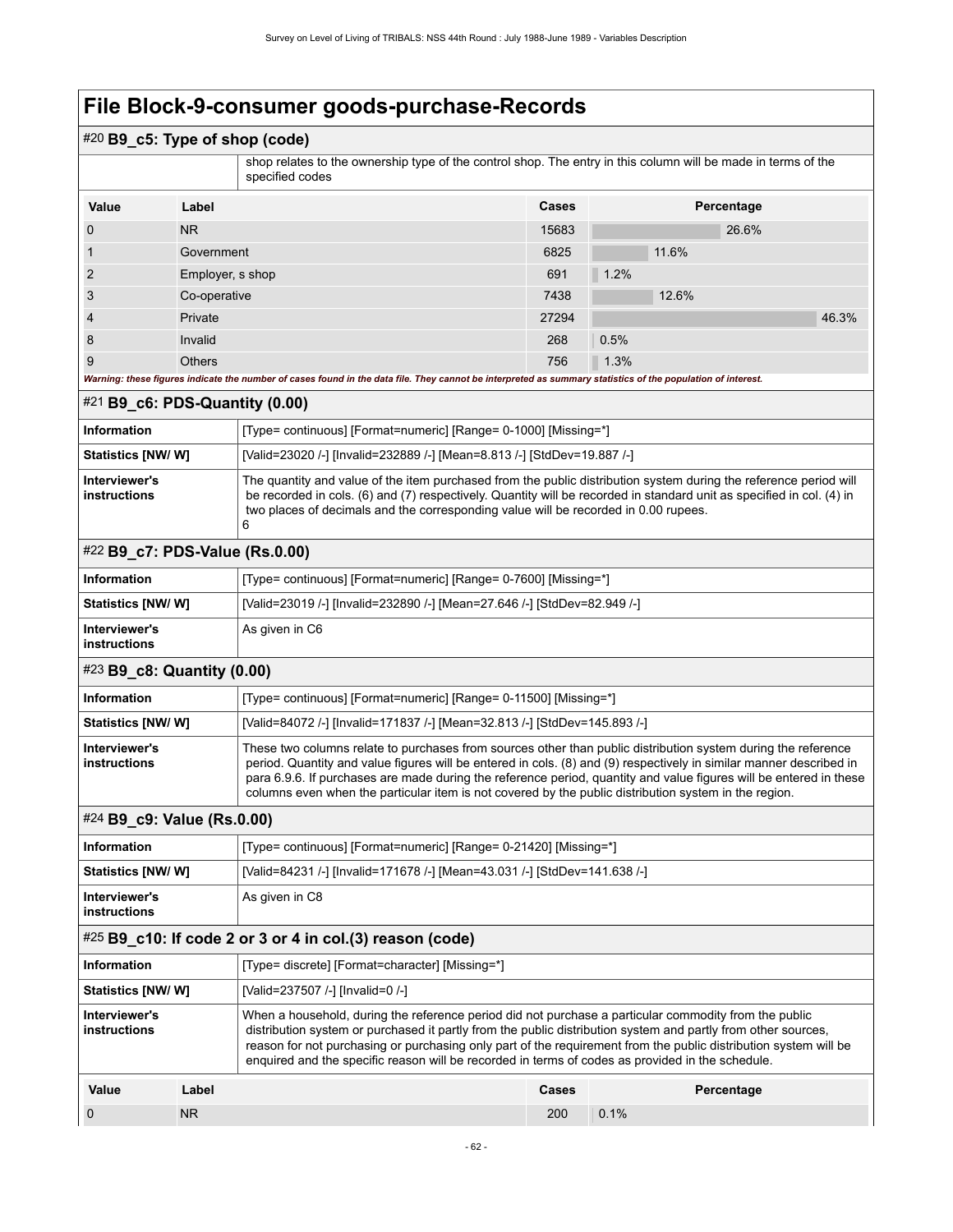### #25 **B9\_c10: If code 2 or 3 or 4 in col.(3) reason (code)**

|                | $\cdot$ $\cdot$<br>$\cdot$<br>$\mathbf{r}$   |              |            |       |
|----------------|----------------------------------------------|--------------|------------|-------|
| Value          | Label                                        | <b>Cases</b> | Percentage |       |
|                | Not entitled                                 | 5365         | 2.3%       |       |
| 10             |                                              | $\mathbf{0}$ | 0.0%       |       |
| $\overline{2}$ | Not having ration/permit card                | 17641        | 7.4%       |       |
| 3              | Item not required                            | 94822        |            | 39.9% |
| $\overline{4}$ | Item not available in ration shop            | 82823        |            | 34.9% |
| 5              | Quality not satisfactory                     | 1515         | 0.6%       |       |
| 6              | Not available in sufficient quantity         | 7292         | 3.1%       |       |
| 7              | Not available in sufficiently Small quantity | 901          | 0.4%       |       |
| 8              | Credit purchase not possible                 | 4021         | 1.7%       |       |
| 9              | <b>Others</b>                                | 22927        | 9.7%       |       |
|                |                                              |              |            |       |

*Warning: these figures indicate the number of cases found in the data file. They cannot be interpreted as summary statistics of the population of interest.*

### **File Block-10-members-health care-morbidity-Records**

#### #1 **Key\_memberno: Key to locate member no**

| <b>Information</b> |                                  |                      | [Type= discrete] [Format=character] [Missing=*]                                                                                                             |       |            |        |
|--------------------|----------------------------------|----------------------|-------------------------------------------------------------------------------------------------------------------------------------------------------------|-------|------------|--------|
| Statistics [NW/W]  |                                  |                      | [Valid=78541 /-] [Invalid=0 /-]                                                                                                                             |       |            |        |
|                    | #2 Key_hhno: Key to locate hh no |                      |                                                                                                                                                             |       |            |        |
|                    | Information                      |                      | [Type= discrete] [Format=character] [Missing=*]                                                                                                             |       |            |        |
|                    | Statistics [NW/W]                |                      | [Valid=78541 /-] [Invalid=0 /-]                                                                                                                             |       |            |        |
|                    | #3 Rec_id: Record identifier     |                      |                                                                                                                                                             |       |            |        |
|                    | <b>Information</b>               |                      | [Type= discrete] [Format=character] [Missing=*]                                                                                                             |       |            |        |
|                    | Statistics [NW/ W]               |                      | [Valid=78541 /-] [Invalid=0 /-]                                                                                                                             |       |            |        |
|                    | Value                            | Label                |                                                                                                                                                             | Cases | Percentage |        |
|                    | 10                               | Block-10 of schedule |                                                                                                                                                             | 78541 |            | 100.0% |
|                    |                                  |                      | Warning: these figures indicate the number of cases found in the data file. They cannot be interpreted as summary statistics of the population of interest. |       |            |        |
|                    | #4 Rnd_sch: Round & sch. (code)  |                      |                                                                                                                                                             |       |            |        |
|                    | <b>Information</b>               |                      | [Type= discrete] [Format=character] [Missing=*]                                                                                                             |       |            |        |
| Statistics [NW/W]  |                                  |                      |                                                                                                                                                             |       |            |        |
|                    |                                  |                      | [Valid=78541 /-] [Invalid=0 /-]                                                                                                                             |       |            |        |
|                    | Value                            | Label                |                                                                                                                                                             | Cases | Percentage |        |
|                    | 441                              |                      | NSS 44th Round Schedule 29.1                                                                                                                                | 78541 |            | 100.0% |
|                    |                                  |                      | Warning: these figures indicate the number of cases found in the data file. They cannot be interpreted as summary statistics of the population of interest. |       |            |        |
|                    | #5 Flot: Flot number             |                      |                                                                                                                                                             |       |            |        |
|                    | <b>Information</b>               |                      | [Type= discrete] [Format=character] [Missing=*]                                                                                                             |       |            |        |
|                    | <b>Statistics [NW/W]</b>         |                      | [Valid=78541 /-] [Invalid=0 /-]                                                                                                                             |       |            |        |
|                    |                                  |                      | Frequency table not shown (832 Modalities)                                                                                                                  |       |            |        |
|                    | #6 sector: Sector                |                      |                                                                                                                                                             |       |            |        |
|                    | <b>Information</b>               |                      | [Type= discrete] [Format=character] [Missing=*]                                                                                                             |       |            |        |
|                    | Statistics [NW/W]                |                      | [Valid=78541 /-] [Invalid=0 /-]                                                                                                                             |       |            |        |
|                    | Value                            | Label                |                                                                                                                                                             | Cases | Percentage |        |
|                    | $\mathbf 1$                      | Rural                |                                                                                                                                                             | 70438 |            | 89.7%  |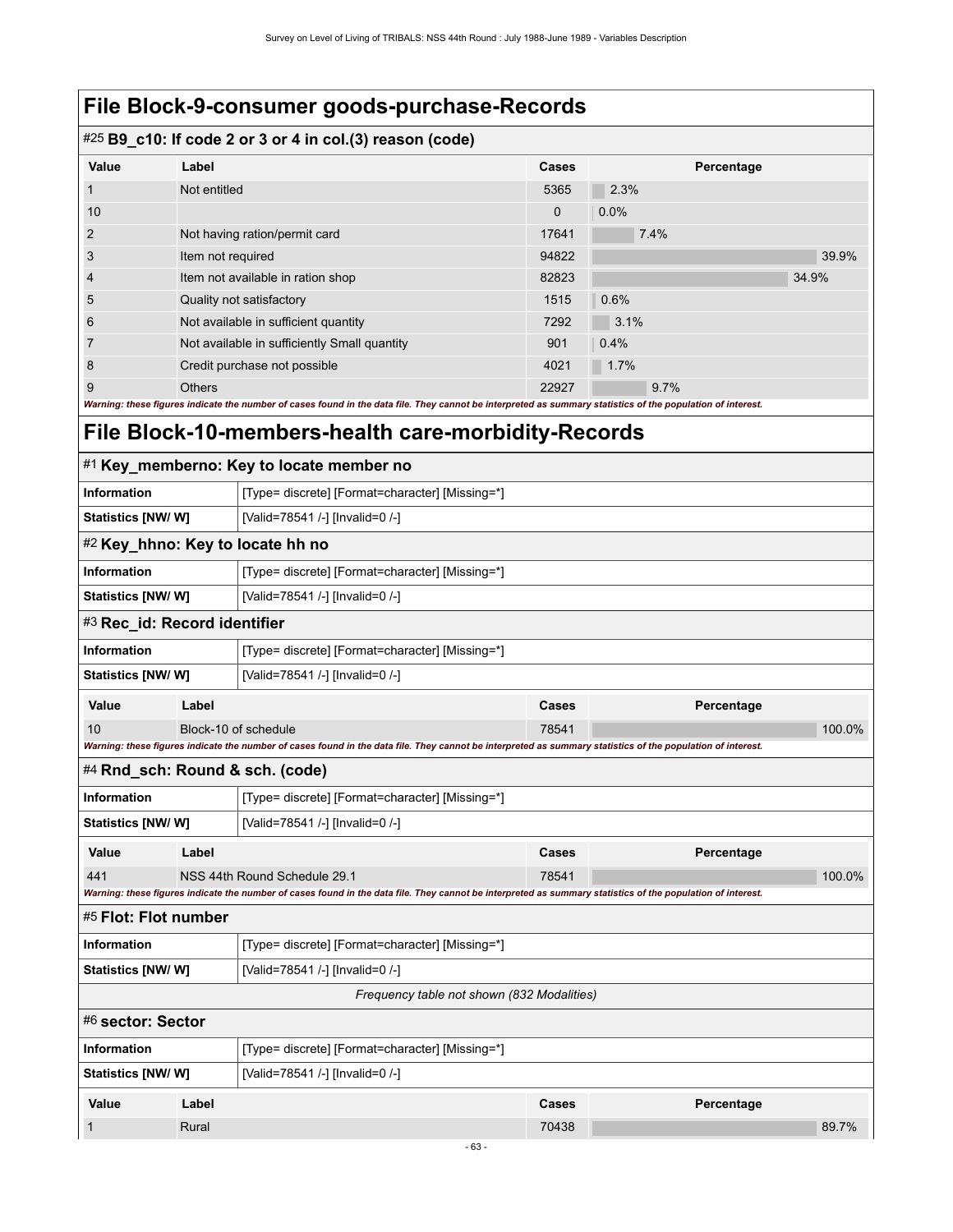| #6 sector: Sector              |                                                 |                                                                                                                                                             |       |            |       |  |  |  |
|--------------------------------|-------------------------------------------------|-------------------------------------------------------------------------------------------------------------------------------------------------------------|-------|------------|-------|--|--|--|
| Value                          | Label                                           |                                                                                                                                                             | Cases | Percentage |       |  |  |  |
| $\overline{2}$                 | Urban                                           |                                                                                                                                                             | 8103  | 10.3%      |       |  |  |  |
|                                |                                                 | Warning: these figures indicate the number of cases found in the data file. They cannot be interpreted as summary statistics of the population of interest. |       |            |       |  |  |  |
|                                | #7 sample: Sample Type                          |                                                                                                                                                             |       |            |       |  |  |  |
| Information                    |                                                 | [Type= discrete] [Format=character] [Missing=*]                                                                                                             |       |            |       |  |  |  |
| Statistics [NW/W]              |                                                 | [Valid=78541 /-] [Invalid=0 /-]                                                                                                                             |       |            |       |  |  |  |
| Value                          | Label                                           |                                                                                                                                                             | Cases | Percentage |       |  |  |  |
| 1                              | Special                                         |                                                                                                                                                             | 27023 | 34.4%      |       |  |  |  |
| 2                              | General                                         |                                                                                                                                                             | 51518 |            | 65.6% |  |  |  |
|                                |                                                 | Warning: these figures indicate the number of cases found in the data file. They cannot be interpreted as summary statistics of the population of interest. |       |            |       |  |  |  |
| #8 state_region: State/Region  |                                                 |                                                                                                                                                             |       |            |       |  |  |  |
| Information                    |                                                 | [Type= discrete] [Format=character] [Missing=*]                                                                                                             |       |            |       |  |  |  |
| <b>Statistics [NW/ W]</b>      |                                                 | [Valid=78541 /-] [Invalid=0 /-]                                                                                                                             |       |            |       |  |  |  |
|                                |                                                 | Frequency table not shown (64 Modalities)                                                                                                                   |       |            |       |  |  |  |
| #9 State: State code           |                                                 |                                                                                                                                                             |       |            |       |  |  |  |
| <b>Information</b>             |                                                 | [Type= discrete] [Format=character] [Missing=*]                                                                                                             |       |            |       |  |  |  |
| <b>Statistics [NW/ W]</b>      |                                                 | [Valid=78541 /-] [Invalid=0 /-]                                                                                                                             |       |            |       |  |  |  |
|                                |                                                 | Frequency table not shown (32 Modalities)                                                                                                                   |       |            |       |  |  |  |
| #10 Sub_round: Sub-round       |                                                 |                                                                                                                                                             |       |            |       |  |  |  |
| Information                    |                                                 | [Type= discrete] [Format=character] [Missing=*]                                                                                                             |       |            |       |  |  |  |
| Statistics [NW/ W]             |                                                 | [Valid=78541 /-] [Invalid=0 /-]                                                                                                                             |       |            |       |  |  |  |
| Value                          | Label                                           |                                                                                                                                                             | Cases | Percentage |       |  |  |  |
| 1                              | Sub-round-1                                     |                                                                                                                                                             | 20191 |            | 25.7% |  |  |  |
| $\overline{2}$                 | Sub-round-2                                     |                                                                                                                                                             | 20173 |            | 25.7% |  |  |  |
| 3                              | Sub-round-3                                     |                                                                                                                                                             | 19104 |            | 24.3% |  |  |  |
| 4                              | Sub-round-4                                     |                                                                                                                                                             | 19073 |            | 24.3% |  |  |  |
|                                |                                                 | Warning: these figures indicate the number of cases found in the data file. They cannot be interpreted as summary statistics of the population of interest. |       |            |       |  |  |  |
| #11 sub_sample: Sub-Sample     |                                                 |                                                                                                                                                             |       |            |       |  |  |  |
| Information                    |                                                 | [Type= discrete] [Format=character] [Missing=*]                                                                                                             |       |            |       |  |  |  |
| Statistics [NW/W]              |                                                 | [Valid=78541 /-] [Invalid=0 /-]                                                                                                                             |       |            |       |  |  |  |
| Value                          | Label                                           |                                                                                                                                                             | Cases | Percentage |       |  |  |  |
| 1                              | Sub-sample-1                                    |                                                                                                                                                             | 39215 |            | 49.9% |  |  |  |
| $\overline{2}$                 | Sub-sample-2                                    |                                                                                                                                                             | 39326 |            | 50.1% |  |  |  |
|                                |                                                 | Warning: these figures indicate the number of cases found in the data file. They cannot be interpreted as summary statistics of the population of interest. |       |            |       |  |  |  |
|                                | #12 stratum: Stratum                            |                                                                                                                                                             |       |            |       |  |  |  |
| Information                    |                                                 | [Type= discrete] [Format=character] [Missing=*]                                                                                                             |       |            |       |  |  |  |
| Statistics [NW/W]              |                                                 | [Valid=78541 /-] [Invalid=0 /-]                                                                                                                             |       |            |       |  |  |  |
|                                | Frequency table not shown (77 Modalities)       |                                                                                                                                                             |       |            |       |  |  |  |
| #13 Stratum_type: Stratum Type |                                                 |                                                                                                                                                             |       |            |       |  |  |  |
| Information                    | [Type= discrete] [Format=character] [Missing=*] |                                                                                                                                                             |       |            |       |  |  |  |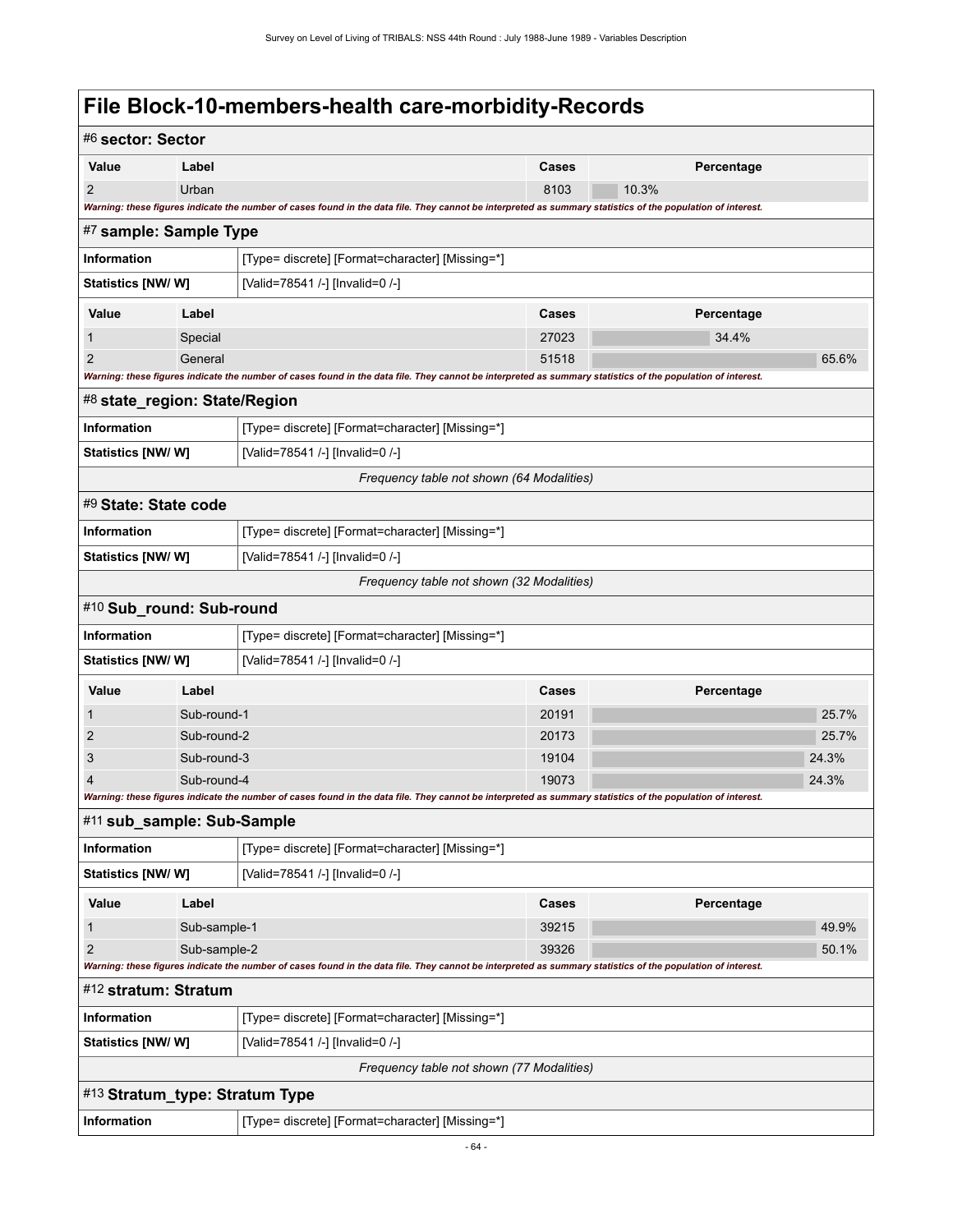| #13 Stratum_type: Stratum Type   |                    |                                                                                                                                                             |       |            |        |
|----------------------------------|--------------------|-------------------------------------------------------------------------------------------------------------------------------------------------------------|-------|------------|--------|
| Statistics [NW/ W]               |                    | [Valid=78541 /-] [Invalid=0 /-]                                                                                                                             |       |            |        |
| Value                            | Label              |                                                                                                                                                             | Cases | Percentage |        |
| 1                                |                    |                                                                                                                                                             | 64469 |            | 82.1%  |
| $\overline{2}$                   |                    |                                                                                                                                                             | 14072 | 17.9%      |        |
|                                  |                    | Warning: these figures indicate the number of cases found in the data file. They cannot be interpreted as summary statistics of the population of interest. |       |            |        |
| #14 sub_stratum: Sub-stratum     |                    |                                                                                                                                                             |       |            |        |
| <b>Information</b>               |                    | [Type= discrete] [Format=character] [Missing=*]                                                                                                             |       |            |        |
| <b>Statistics [NW/W]</b>         |                    | [Valid=78541 /-] [Invalid=0 /-]                                                                                                                             |       |            |        |
| Value                            | Label              |                                                                                                                                                             | Cases | Percentage |        |
| 9                                |                    |                                                                                                                                                             | 78541 |            | 100.0% |
|                                  |                    | Warning: these figures indicate the number of cases found in the data file. They cannot be interpreted as summary statistics of the population of interest. |       |            |        |
| #15 B1_q1_srlno: Srl. number     |                    |                                                                                                                                                             |       |            |        |
| <b>Information</b>               |                    | [Type= discrete] [Format=character] [Missing=*]                                                                                                             |       |            |        |
| <b>Statistics [NW/ W]</b>        |                    | [Valid=78541 /-] [Invalid=0 /-]                                                                                                                             |       |            |        |
| #16 B1_q2_Area: Area type        |                    |                                                                                                                                                             |       |            |        |
| Information                      |                    | [Type= discrete] [Format=character] [Missing=*]                                                                                                             |       |            |        |
| <b>Statistics [NW/W]</b>         |                    | [Valid=78541 /-] [Invalid=0 /-]                                                                                                                             |       |            |        |
| Value                            | Label              |                                                                                                                                                             | Cases | Percentage |        |
| 1                                |                    | <b>Tribal Majority hamlet</b>                                                                                                                               | 6016  | 7.7%       |        |
| 2                                | Other hamlet group |                                                                                                                                                             | 72525 |            | 92.3%  |
|                                  |                    | Warning: these figures indicate the number of cases found in the data file. They cannot be interpreted as summary statistics of the population of interest. |       |            |        |
| #17 hhno: Sample hh. no.         |                    |                                                                                                                                                             |       |            |        |
| <b>Information</b>               |                    | [Type= discrete] [Format=character] [Missing=*]                                                                                                             |       |            |        |
| <b>Statistics [NW/ W]</b>        |                    | [Valid=78541 /-] [Invalid=0 /-]                                                                                                                             |       |            |        |
| Value                            | Label              |                                                                                                                                                             | Cases | Percentage |        |
| 1                                |                    |                                                                                                                                                             | 20807 |            | 26.5%  |
| 2                                |                    |                                                                                                                                                             | 17578 |            | 22.4%  |
| 3                                |                    |                                                                                                                                                             | 10771 | 13.7%      |        |
| 4                                |                    |                                                                                                                                                             | 10421 | 13.3%      |        |
| 5                                |                    |                                                                                                                                                             | 9666  | 12.3%      |        |
| 6                                |                    |                                                                                                                                                             | 9270  | 11.8%      |        |
| 9                                |                    | Warning: these figures indicate the number of cases found in the data file. They cannot be interpreted as summary statistics of the population of interest. | 28    | 0.0%       |        |
| #18 B10_c1: Srl.no. as in bl.(6) |                    |                                                                                                                                                             |       |            |        |
| Information                      |                    | [Type= discrete] [Format=character] [Missing=*]                                                                                                             |       |            |        |
| Statistics [NW/W]                |                    | [Valid=78541 /-] [Invalid=0 /-]                                                                                                                             |       |            |        |
|                                  |                    | Frequency table not shown (57 Modalities)                                                                                                                   |       |            |        |
| #19 B10_c2: Sex                  |                    |                                                                                                                                                             |       |            |        |
| <b>Information</b>               |                    | [Type= discrete] [Format=character] [Missing=*]                                                                                                             |       |            |        |
| Statistics [NW/W]                |                    | [Valid=78508 /-] [Invalid=0 /-]                                                                                                                             |       |            |        |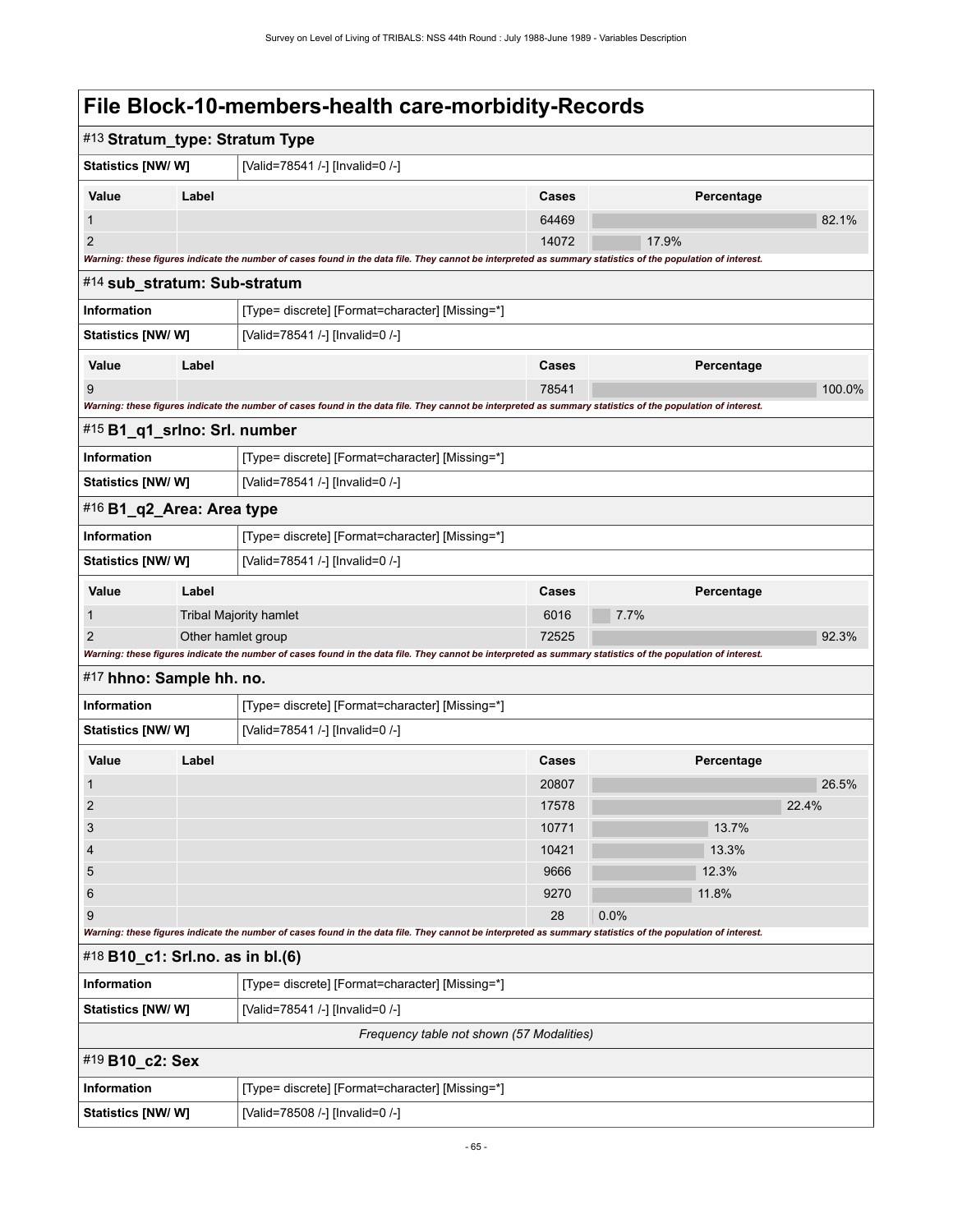| #19 B10_c2: Sex                                                                                                                                             |                |  |       |            |       |  |  |
|-------------------------------------------------------------------------------------------------------------------------------------------------------------|----------------|--|-------|------------|-------|--|--|
| Value                                                                                                                                                       | Label          |  | Cases | Percentage |       |  |  |
| $\overline{0}$                                                                                                                                              | N <sub>R</sub> |  | 3     | 0.0%       |       |  |  |
| $\overline{1}$                                                                                                                                              | Male           |  | 40101 |            | 51.1% |  |  |
| $\overline{2}$                                                                                                                                              | Female         |  | 38390 |            | 48.9% |  |  |
| 9                                                                                                                                                           | Invalid        |  | 14    | $0.0\%$    |       |  |  |
| Warning: these figures indicate the number of cases found in the data file. They cannot be interpreted as summary statistics of the population of interest. |                |  |       |            |       |  |  |
| #20 B10_c3: Age (Years)                                                                                                                                     |                |  |       |            |       |  |  |
| <b>Information</b><br>$T_{max} =$ continuous) $T_{normal} =$ $T_{sum}$ $T_{max} = 0.001$ $M_{ion} =$ $t_{max}$                                              |                |  |       |            |       |  |  |

| #21 B10_c4: Highest level of education attained (code) |                                                                      |  |  |  |
|--------------------------------------------------------|----------------------------------------------------------------------|--|--|--|
| Statistics [NW/ W]                                     | [Valid=78495 /-] [Invalid=46 /-] [Mean=23.483 /-] [StdDev=17.885 /-] |  |  |  |
| Information                                            | [Type= continuous] [Format=numeric] [Range= 0-99] [Missing=*]        |  |  |  |

| Information        | [Type= discrete] [Format=character] [Missing=*] |
|--------------------|-------------------------------------------------|
| Statistics [NW/ W] | [Valid=78438 /-] [Invalid=0 /-]                 |

*Frequency table not shown (37 Modalities)*

| #22 B10_c5: Polio                    |           |                                                                                                                                                                                                                                                                                                                                                                                                                                                                                                                                                                                                                                                                                                                                                                                                                                                                                                                                                                                                                                                                                                                                                                                                                                                                                                                                 |       |            |  |
|--------------------------------------|-----------|---------------------------------------------------------------------------------------------------------------------------------------------------------------------------------------------------------------------------------------------------------------------------------------------------------------------------------------------------------------------------------------------------------------------------------------------------------------------------------------------------------------------------------------------------------------------------------------------------------------------------------------------------------------------------------------------------------------------------------------------------------------------------------------------------------------------------------------------------------------------------------------------------------------------------------------------------------------------------------------------------------------------------------------------------------------------------------------------------------------------------------------------------------------------------------------------------------------------------------------------------------------------------------------------------------------------------------|-------|------------|--|
| <b>Information</b>                   |           | [Type= discrete] [Format=character] [Missing=*]                                                                                                                                                                                                                                                                                                                                                                                                                                                                                                                                                                                                                                                                                                                                                                                                                                                                                                                                                                                                                                                                                                                                                                                                                                                                                 |       |            |  |
| Statistics [NW/W]                    |           | [Valid=76216 /-] [Invalid=0 /-]                                                                                                                                                                                                                                                                                                                                                                                                                                                                                                                                                                                                                                                                                                                                                                                                                                                                                                                                                                                                                                                                                                                                                                                                                                                                                                 |       |            |  |
| Interviewer's<br><b>instructions</b> |           | Columns (5) to (12): health services received last year: An important facility now being available to the people<br>under public health measure is vaccinations/inoculations to gain immunity against certain infectious diseases.<br>These columns are meant for collecting information regarding health care services of this type received by the<br>members of the household during 365 days preceding the date of survey.<br>All the immunization vaccines listed in cols. (5) to (12) except those against cholera (col. (10), tetanus (col. 11)<br>and rabies (col. 12) are administered in infancy, early childhood and adolescent stages and hence as a rule<br>code 7 (not received) is to be put in cols. (5) to (9) for members above 16 years of age. Immunization measures<br>against cholera and rabies are applicable to all irrespective of their age. Although tetanus injection, as a course<br>of three doses is, generally, given only to women during antenatal period, it is given as a single dose to any<br>person as a precautionary measure against tetanus when he/she receives injury or wounds or cuts . It will be<br>enquired whether a member has been immunized by these vaccines during 365 days preceding the date of<br>survey and the appropriate codes will be entered in these columns. |       |            |  |
| Value                                | Label     |                                                                                                                                                                                                                                                                                                                                                                                                                                                                                                                                                                                                                                                                                                                                                                                                                                                                                                                                                                                                                                                                                                                                                                                                                                                                                                                                 | Cases | Percentage |  |
| 0                                    | <b>NR</b> |                                                                                                                                                                                                                                                                                                                                                                                                                                                                                                                                                                                                                                                                                                                                                                                                                                                                                                                                                                                                                                                                                                                                                                                                                                                                                                                                 | 20    | 0.0%       |  |
| 1                                    |           | received from government agency: free of cost                                                                                                                                                                                                                                                                                                                                                                                                                                                                                                                                                                                                                                                                                                                                                                                                                                                                                                                                                                                                                                                                                                                                                                                                                                                                                   | 1973  | 2.6%       |  |
| $\overline{2}$                       |           | received from government agency: on payment                                                                                                                                                                                                                                                                                                                                                                                                                                                                                                                                                                                                                                                                                                                                                                                                                                                                                                                                                                                                                                                                                                                                                                                                                                                                                     | 50    | 0.1%       |  |
| 3                                    |           | received from private agency: free of cost                                                                                                                                                                                                                                                                                                                                                                                                                                                                                                                                                                                                                                                                                                                                                                                                                                                                                                                                                                                                                                                                                                                                                                                                                                                                                      | 33    | 0.0%       |  |
| 4                                    |           | received from private agency : on payment                                                                                                                                                                                                                                                                                                                                                                                                                                                                                                                                                                                                                                                                                                                                                                                                                                                                                                                                                                                                                                                                                                                                                                                                                                                                                       | 46    | 0.1%       |  |
| 5                                    |           | received from agency not known: free of cost                                                                                                                                                                                                                                                                                                                                                                                                                                                                                                                                                                                                                                                                                                                                                                                                                                                                                                                                                                                                                                                                                                                                                                                                                                                                                    | 92    | 0.1%       |  |
| 6                                    |           | received from agency not known: on payment                                                                                                                                                                                                                                                                                                                                                                                                                                                                                                                                                                                                                                                                                                                                                                                                                                                                                                                                                                                                                                                                                                                                                                                                                                                                                      | 12    | 0.0%       |  |
| 7                                    |           | not received (from public or private agency)                                                                                                                                                                                                                                                                                                                                                                                                                                                                                                                                                                                                                                                                                                                                                                                                                                                                                                                                                                                                                                                                                                                                                                                                                                                                                    | 73465 | 96.4%      |  |
| 9                                    | Invalid   |                                                                                                                                                                                                                                                                                                                                                                                                                                                                                                                                                                                                                                                                                                                                                                                                                                                                                                                                                                                                                                                                                                                                                                                                                                                                                                                                 | 525   | 0.7%       |  |
|                                      |           | Warning: these figures indicate the number of cases found in the data file. They cannot be interpreted as summary statistics of the population of interest.                                                                                                                                                                                                                                                                                                                                                                                                                                                                                                                                                                                                                                                                                                                                                                                                                                                                                                                                                                                                                                                                                                                                                                     |       |            |  |
| #23 B10_c6: Measles                  |           |                                                                                                                                                                                                                                                                                                                                                                                                                                                                                                                                                                                                                                                                                                                                                                                                                                                                                                                                                                                                                                                                                                                                                                                                                                                                                                                                 |       |            |  |
|                                      |           |                                                                                                                                                                                                                                                                                                                                                                                                                                                                                                                                                                                                                                                                                                                                                                                                                                                                                                                                                                                                                                                                                                                                                                                                                                                                                                                                 |       |            |  |

| ∣ Information                   | [Type= discrete] [Format=character] [Missing=*] |
|---------------------------------|-------------------------------------------------|
| Statistics [NW/W]               | [Valid=76189 /-] [Invalid=0 /-]                 |
| ∣ Interviewer's<br>instructions | As given against c5                             |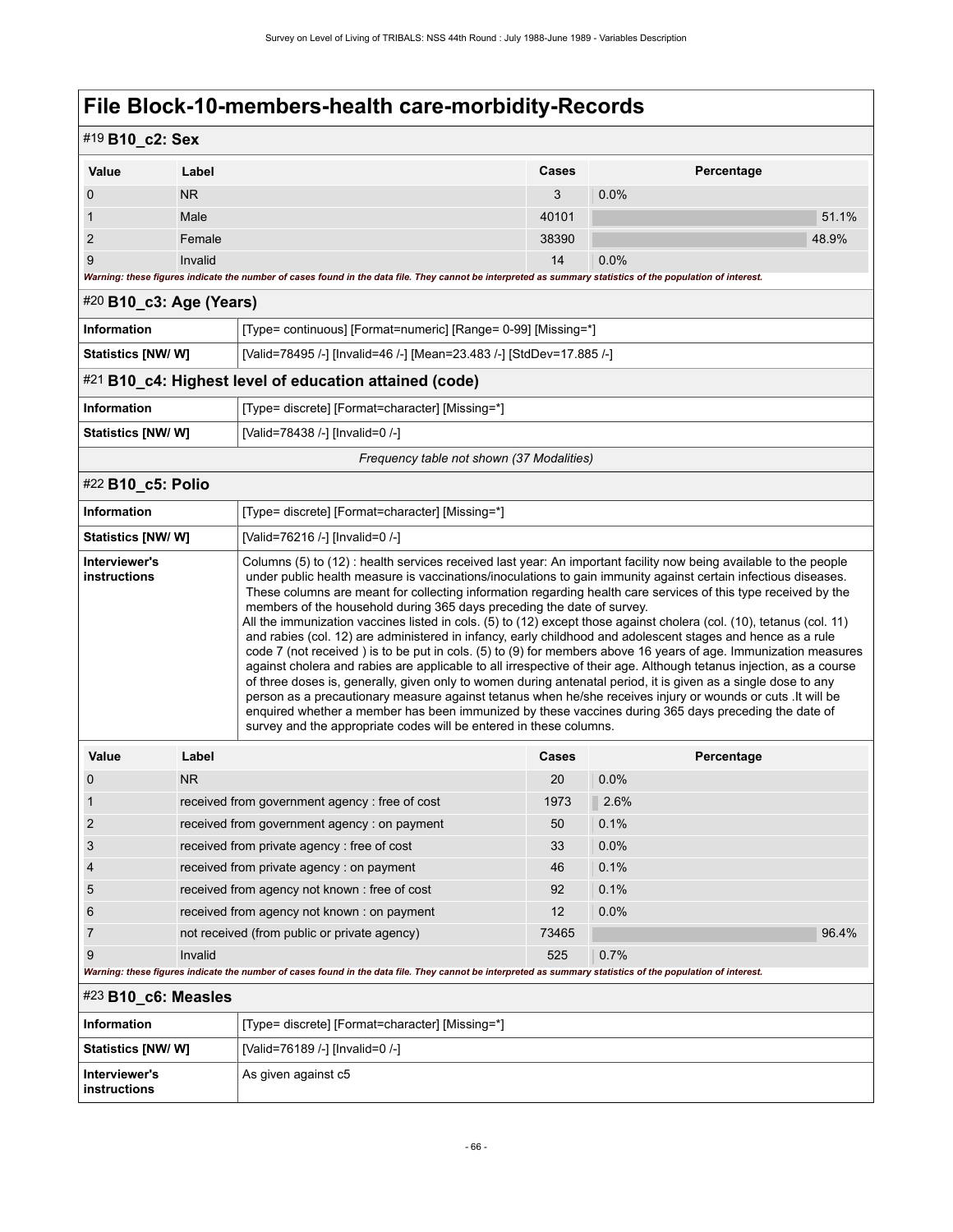| #23 B10_c6: Measles |  |  |  |
|---------------------|--|--|--|
|---------------------|--|--|--|

| Value          | Label                                                                                                                                                      | Cases | Percentage |       |
|----------------|------------------------------------------------------------------------------------------------------------------------------------------------------------|-------|------------|-------|
| $\overline{0}$ | N <sub>R</sub>                                                                                                                                             | 1     | $0.0\%$    |       |
| $\mathbf 1$    | received from government agency: free of cost                                                                                                              | 905   | 1.2%       |       |
| $\overline{2}$ | received from government agency: on payment                                                                                                                | 28    | 0.0%       |       |
| 3              | received from private agency: free of cost                                                                                                                 | 12    | $0.0\%$    |       |
| $\overline{4}$ | received from private agency : on payment                                                                                                                  | 18    | 0.0%       |       |
| 5              | received from agency not known: free of cost                                                                                                               | 79    | 0.1%       |       |
| 6              | received from agency not known : on payment                                                                                                                | 6     | 0.0%       |       |
| $\overline{7}$ | not received (from public or private agency)                                                                                                               | 74592 |            | 97.9% |
| 9              | Invalid                                                                                                                                                    | 548   | 0.7%       |       |
|                | Warning: these figures indicate the number of cases found in the data file. They cannot be interpreted as summany statistics of the nonvlation of interest |       |            |       |

*Warning: these figures indicate the number of cases found in the data file. They cannot be interpreted as summary statistics of the population of interest.*

#24 **B10\_c7: D.P.T.**

| <b>Information</b>                                                                                                                                          |                                              | [Type= discrete] [Format=character] [Missing=*] |              |            |       |  |  |
|-------------------------------------------------------------------------------------------------------------------------------------------------------------|----------------------------------------------|-------------------------------------------------|--------------|------------|-------|--|--|
| Statistics [NW/ W]                                                                                                                                          |                                              | [Valid=76212 /-] [Invalid=0 /-]                 |              |            |       |  |  |
| Interviewer's<br><b>instructions</b>                                                                                                                        |                                              | As given against c5                             |              |            |       |  |  |
| Value                                                                                                                                                       | Label                                        |                                                 | <b>Cases</b> | Percentage |       |  |  |
| $\mathbf{0}$                                                                                                                                                | N <sub>R</sub>                               |                                                 | 1            | 0.0%       |       |  |  |
| $\mathbf 1$                                                                                                                                                 |                                              | received from government agency: free of cost   |              | 2.0%       |       |  |  |
| $\overline{2}$                                                                                                                                              |                                              | received from government agency: on payment     |              | 0.0%       |       |  |  |
| 3                                                                                                                                                           | received from private agency: free of cost   |                                                 | 20           | 0.0%       |       |  |  |
| $\overline{4}$                                                                                                                                              | received from private agency: on payment     |                                                 | 27           | 0.0%       |       |  |  |
| 5                                                                                                                                                           | received from agency not known: free of cost |                                                 | 75           | 0.1%       |       |  |  |
| 6                                                                                                                                                           | received from agency not known : on payment  |                                                 | 5            | 0.0%       |       |  |  |
| 7                                                                                                                                                           | not received (from public or private agency) |                                                 | 73973        |            | 97.1% |  |  |
| 9                                                                                                                                                           | Invalid                                      |                                                 | 545          | 0.7%       |       |  |  |
| Warning: these figures indicate the number of cases found in the data file. They cannot be interpreted as summary statistics of the population of interest. |                                              |                                                 |              |            |       |  |  |

#### #25 **B10\_c8: B.C.G.**

| <b>Information</b>                                                                                                                                          |                                              | [Type= discrete] [Format=character] [Missing=*] |       |            |  |  |  |
|-------------------------------------------------------------------------------------------------------------------------------------------------------------|----------------------------------------------|-------------------------------------------------|-------|------------|--|--|--|
| Statistics [NW/W]                                                                                                                                           |                                              | [Valid=76258 /-] [Invalid=0 /-]                 |       |            |  |  |  |
| Interviewer's<br>instructions                                                                                                                               |                                              | As given against c5                             |       |            |  |  |  |
| Value                                                                                                                                                       | Label                                        |                                                 | Cases | Percentage |  |  |  |
| $\mathbf 0$                                                                                                                                                 | NR.                                          |                                                 | 0     | 0.0%       |  |  |  |
| 1                                                                                                                                                           |                                              | received from government agency: free of cost   |       | 2.4%       |  |  |  |
| 2                                                                                                                                                           |                                              | received from government agency: on payment     |       | 0.1%       |  |  |  |
| 3                                                                                                                                                           | received from private agency: free of cost   |                                                 | 18    | 0.0%       |  |  |  |
| 4                                                                                                                                                           | received from private agency: on payment     |                                                 | 20    | 0.0%       |  |  |  |
| 5                                                                                                                                                           |                                              | received from agency not known: free of cost    | 77    | 0.1%       |  |  |  |
| 6                                                                                                                                                           | received from agency not known : on payment  |                                                 | 10    | 0.0%       |  |  |  |
| 7                                                                                                                                                           | not received (from public or private agency) |                                                 | 73728 | 96.7%      |  |  |  |
| 9                                                                                                                                                           | Invalid                                      |                                                 | 547   | 0.7%       |  |  |  |
| Warning: these figures indicate the number of cases found in the data file. They cannot be interpreted as summary statistics of the population of interest. |                                              |                                                 |       |            |  |  |  |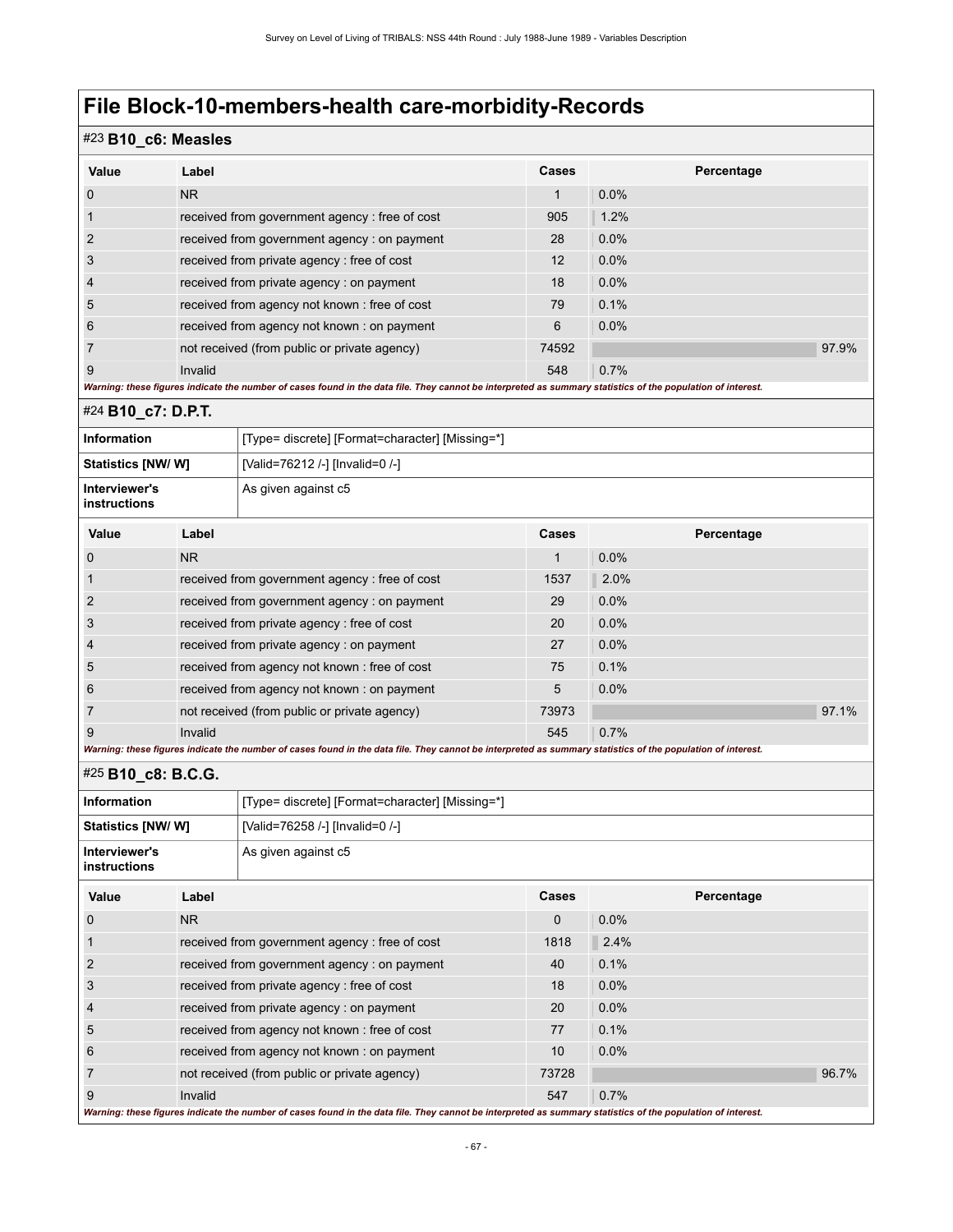| #26 B10_c9: Typhoid                  |           |                                                                                                                                                             |              |         |            |       |  |
|--------------------------------------|-----------|-------------------------------------------------------------------------------------------------------------------------------------------------------------|--------------|---------|------------|-------|--|
| <b>Information</b>                   |           | [Type= discrete] [Format=character] [Missing=*]                                                                                                             |              |         |            |       |  |
| <b>Statistics [NW/W]</b>             |           | [Valid=76799 /-] [Invalid=0 /-]                                                                                                                             |              |         |            |       |  |
| Interviewer's<br>instructions        |           | As given against c5                                                                                                                                         |              |         |            |       |  |
| Value                                | Label     |                                                                                                                                                             | Cases        |         | Percentage |       |  |
| 0                                    | NR        |                                                                                                                                                             | 454          | 0.6%    |            |       |  |
| 1                                    |           | received from government agency: free of cost                                                                                                               | 775          | 1.0%    |            |       |  |
| 2                                    |           | received from government agency : on payment                                                                                                                | 21           | 0.0%    |            |       |  |
| 3                                    |           | received from private agency: free of cost                                                                                                                  | 30           | 0.0%    |            |       |  |
| 4                                    |           | received from private agency : on payment                                                                                                                   | 12           | 0.0%    |            |       |  |
| 5                                    |           | received from agency not known: free of cost                                                                                                                | 39           | 0.1%    |            |       |  |
| 6                                    |           | received from agency not known : on payment                                                                                                                 | 5            | 0.0%    |            |       |  |
| 7                                    |           | not received (from public or private agency)                                                                                                                | 75462        |         |            | 98.3% |  |
| 9                                    | Invalid   |                                                                                                                                                             | $\mathbf{1}$ | 0.0%    |            |       |  |
|                                      |           | Warning: these figures indicate the number of cases found in the data file. They cannot be interpreted as summary statistics of the population of interest. |              |         |            |       |  |
| #27 B10_c10: Cholera                 |           |                                                                                                                                                             |              |         |            |       |  |
| <b>Information</b>                   |           | [Type= discrete] [Format=character] [Missing=*]                                                                                                             |              |         |            |       |  |
| <b>Statistics [NW/W]</b>             |           | [Valid=77217 /-] [Invalid=0 /-]                                                                                                                             |              |         |            |       |  |
| Interviewer's<br>instructions        |           | As given against c5                                                                                                                                         |              |         |            |       |  |
| Value                                | Label     |                                                                                                                                                             | Cases        |         | Percentage |       |  |
| $\mathbf 0$                          | <b>NR</b> |                                                                                                                                                             | 19           | 0.0%    |            |       |  |
| 1                                    |           | received from government agency: free of cost                                                                                                               | 3879         | 5.0%    |            |       |  |
| 2                                    |           | received from government agency: on payment                                                                                                                 | 60           | 0.1%    |            |       |  |
| 3                                    |           | received from private agency: free of cost                                                                                                                  | 12           | 0.0%    |            |       |  |
| 4                                    |           | received from private agency : on payment                                                                                                                   | 17           | 0.0%    |            |       |  |
| 5                                    |           | received from agency not known: free of cost                                                                                                                | 28           | 0.0%    |            |       |  |
| 6                                    |           | received from agency not known : on payment                                                                                                                 | 3            | 0.0%    |            |       |  |
| 7                                    |           | not received (from public or private agency)                                                                                                                | 72963        |         |            | 94.5% |  |
| 9                                    | Invalid   |                                                                                                                                                             | 236          | 0.3%    |            |       |  |
| #28 B10_c11: Tetanus                 |           | Warning: these figures indicate the number of cases found in the data file. They cannot be interpreted as summary statistics of the population of interest. |              |         |            |       |  |
| <b>Information</b>                   |           | [Type= discrete] [Format=character] [Missing=*]                                                                                                             |              |         |            |       |  |
| <b>Statistics [NW/W]</b>             |           | [Valid=77137 /-] [Invalid=0 /-]                                                                                                                             |              |         |            |       |  |
| Interviewer's<br><b>instructions</b> |           | As given against c5                                                                                                                                         |              |         |            |       |  |
| Value                                | Label     |                                                                                                                                                             | Cases        |         | Percentage |       |  |
| $\boldsymbol{0}$                     | <b>NR</b> |                                                                                                                                                             | 29           | $0.0\%$ |            |       |  |
| 1                                    |           | received from government agency: free of cost                                                                                                               | 759          | 1.0%    |            |       |  |
| $\overline{c}$                       |           | received from government agency: on payment                                                                                                                 | 24           | 0.0%    |            |       |  |
| 3                                    |           | received from private agency: free of cost                                                                                                                  | 4            | 0.0%    |            |       |  |
| 4                                    |           | received from private agency: on payment                                                                                                                    | 49           | 0.1%    |            |       |  |
| 5                                    |           | received from agency not known : free of cost                                                                                                               | 25           | 0.0%    |            |       |  |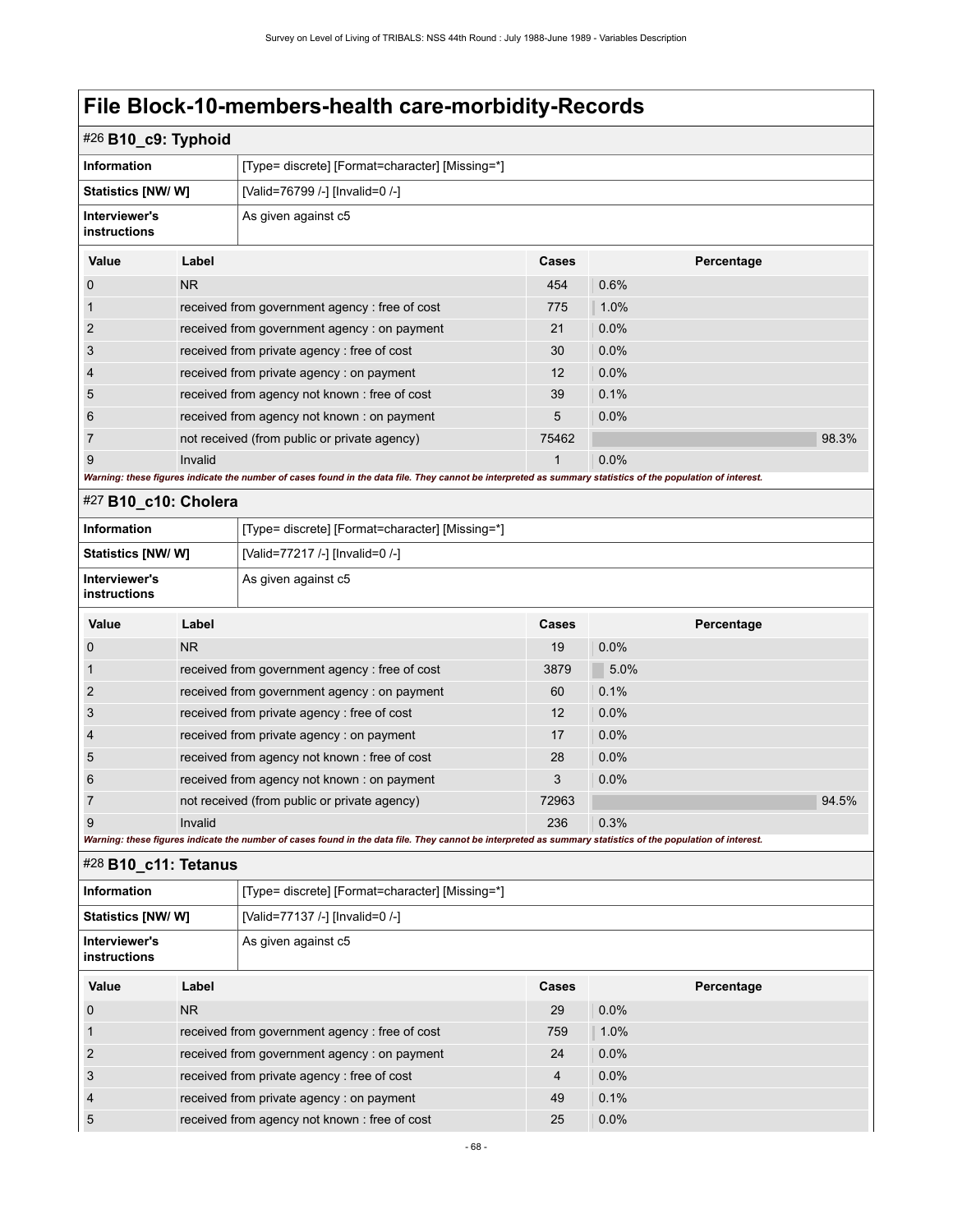# **File Block-10-members-health care-morbidity-Records**

| #28 B10_c11: Tetanus                 |           |                                                                                                                                                                                                                                                                                                                                                                                                                                                                                                                                                                                                |              |            |       |
|--------------------------------------|-----------|------------------------------------------------------------------------------------------------------------------------------------------------------------------------------------------------------------------------------------------------------------------------------------------------------------------------------------------------------------------------------------------------------------------------------------------------------------------------------------------------------------------------------------------------------------------------------------------------|--------------|------------|-------|
| Value                                | Label     |                                                                                                                                                                                                                                                                                                                                                                                                                                                                                                                                                                                                | Cases        | Percentage |       |
| 6                                    |           | received from agency not known : on payment                                                                                                                                                                                                                                                                                                                                                                                                                                                                                                                                                    | 3            | 0.0%       |       |
| $\overline{7}$                       |           | not received (from public or private agency)                                                                                                                                                                                                                                                                                                                                                                                                                                                                                                                                                   | 75953        |            | 98.5% |
| 9                                    | Invalid   |                                                                                                                                                                                                                                                                                                                                                                                                                                                                                                                                                                                                | 291          | 0.4%       |       |
|                                      |           | Warning: these figures indicate the number of cases found in the data file. They cannot be interpreted as summary statistics of the population of interest.                                                                                                                                                                                                                                                                                                                                                                                                                                    |              |            |       |
| #29 B10_c12: Rabies                  |           |                                                                                                                                                                                                                                                                                                                                                                                                                                                                                                                                                                                                |              |            |       |
| <b>Information</b>                   |           | [Type= discrete] [Format=character] [Missing=*]                                                                                                                                                                                                                                                                                                                                                                                                                                                                                                                                                |              |            |       |
| <b>Statistics [NW/W]</b>             |           | [Valid=77129 /-] [Invalid=0 /-]                                                                                                                                                                                                                                                                                                                                                                                                                                                                                                                                                                |              |            |       |
| Interviewer's<br><b>instructions</b> |           | As given against c5                                                                                                                                                                                                                                                                                                                                                                                                                                                                                                                                                                            |              |            |       |
| Value                                | Label     |                                                                                                                                                                                                                                                                                                                                                                                                                                                                                                                                                                                                | Cases        | Percentage |       |
| $\mathbf 0$                          | <b>NR</b> |                                                                                                                                                                                                                                                                                                                                                                                                                                                                                                                                                                                                | 30           | 0.0%       |       |
| 1                                    |           | received from government agency: free of cost                                                                                                                                                                                                                                                                                                                                                                                                                                                                                                                                                  | 82           | 0.1%       |       |
| $\overline{2}$                       |           | received from government agency: on payment                                                                                                                                                                                                                                                                                                                                                                                                                                                                                                                                                    | 73           | 0.1%       |       |
| 3                                    |           | received from private agency: free of cost                                                                                                                                                                                                                                                                                                                                                                                                                                                                                                                                                     | 6            | 0.0%       |       |
| $\overline{4}$                       |           | received from private agency : on payment                                                                                                                                                                                                                                                                                                                                                                                                                                                                                                                                                      | 11           | 0.0%       |       |
| 5                                    |           | received from agency not known: free of cost                                                                                                                                                                                                                                                                                                                                                                                                                                                                                                                                                   | 23           | 0.0%       |       |
| 6                                    |           | received from agency not known : on payment                                                                                                                                                                                                                                                                                                                                                                                                                                                                                                                                                    | $\mathbf{1}$ | 0.0%       |       |
| $\overline{7}$                       |           | not received (from public or private agency)                                                                                                                                                                                                                                                                                                                                                                                                                                                                                                                                                   | 76639        |            | 99.4% |
| 9                                    | Invalid   |                                                                                                                                                                                                                                                                                                                                                                                                                                                                                                                                                                                                | 264          | 0.3%       |       |
|                                      |           | Warning: these figures indicate the number of cases found in the data file. They cannot be interpreted as summary statistics of the population of interest.                                                                                                                                                                                                                                                                                                                                                                                                                                    |              |            |       |
|                                      |           | #30 B10_c13: Whether there was ailment during last 30 days                                                                                                                                                                                                                                                                                                                                                                                                                                                                                                                                     |              |            |       |
| <b>Information</b>                   |           | [Type= discrete] [Format=character] [Missing=*]                                                                                                                                                                                                                                                                                                                                                                                                                                                                                                                                                |              |            |       |
| Statistics [NW/W]                    |           | [Valid=78388 /-] [Invalid=0 /-]                                                                                                                                                                                                                                                                                                                                                                                                                                                                                                                                                                |              |            |       |
| Interviewer's<br><b>instructions</b> |           | For each member, it is to be ascertained whether the member has suffered from an ailment or injury during last<br>30 days preceding the date of survey, irrespective of whether the ailment has been treated or not. If an illness<br>had started prior to the reference period and continued during the reference period, it would also be considered<br>as an ailment during the reference period. In case of two or more spells of illness during the reference period,<br>the particulars of the diagnosed or treated ailments will be recorded in this block. If two or more ailments are |              |            |       |

|       | block. The entry in this column will be made in terms of codes yes-1, no - 2. |  |              |            |       |
|-------|-------------------------------------------------------------------------------|--|--------------|------------|-------|
| Value | Label                                                                         |  | <b>Cases</b> | Percentage |       |
|       | Yes                                                                           |  | 7337         | $9.4\%$    |       |
|       | N <sub>o</sub>                                                                |  | 71041        |            | 90.6% |
| 9     | Invalid                                                                       |  | 10           | 0.0%       |       |

diagnosed or all are undiagnosed, the ailment of longer duration will be considered for making entries in this

*Warning: these figures indicate the number of cases found in the data file. They cannot be interpreted as summary statistics of the population of interest.*

|  |  |  | #31 B10_c14: Type of ailment (code) |  |  |
|--|--|--|-------------------------------------|--|--|
|--|--|--|-------------------------------------|--|--|

| Information<br>[Type= discrete] [Format=character] [Missing=*]                                                                                                                               |                |                                        |       |      |            |
|----------------------------------------------------------------------------------------------------------------------------------------------------------------------------------------------|----------------|----------------------------------------|-------|------|------------|
| <b>Statistics [NW/ W]</b><br>[Valid=7330 /-] [Invalid=0 /-]                                                                                                                                  |                |                                        |       |      |            |
| if the member was ill during the reference period i.e. if the code in col. (13) is 1, type of ailment would be recorded<br>Interviewer's<br>in this column in terms of codes<br>instructions |                |                                        |       |      |            |
| Value                                                                                                                                                                                        | Label          |                                        | Cases |      | Percentage |
| 00                                                                                                                                                                                           | N <sub>R</sub> |                                        |       | 0.0% |            |
| 01                                                                                                                                                                                           |                | gastro – enteritis /dysentery/diarrhea | 1161  |      | 15.8%      |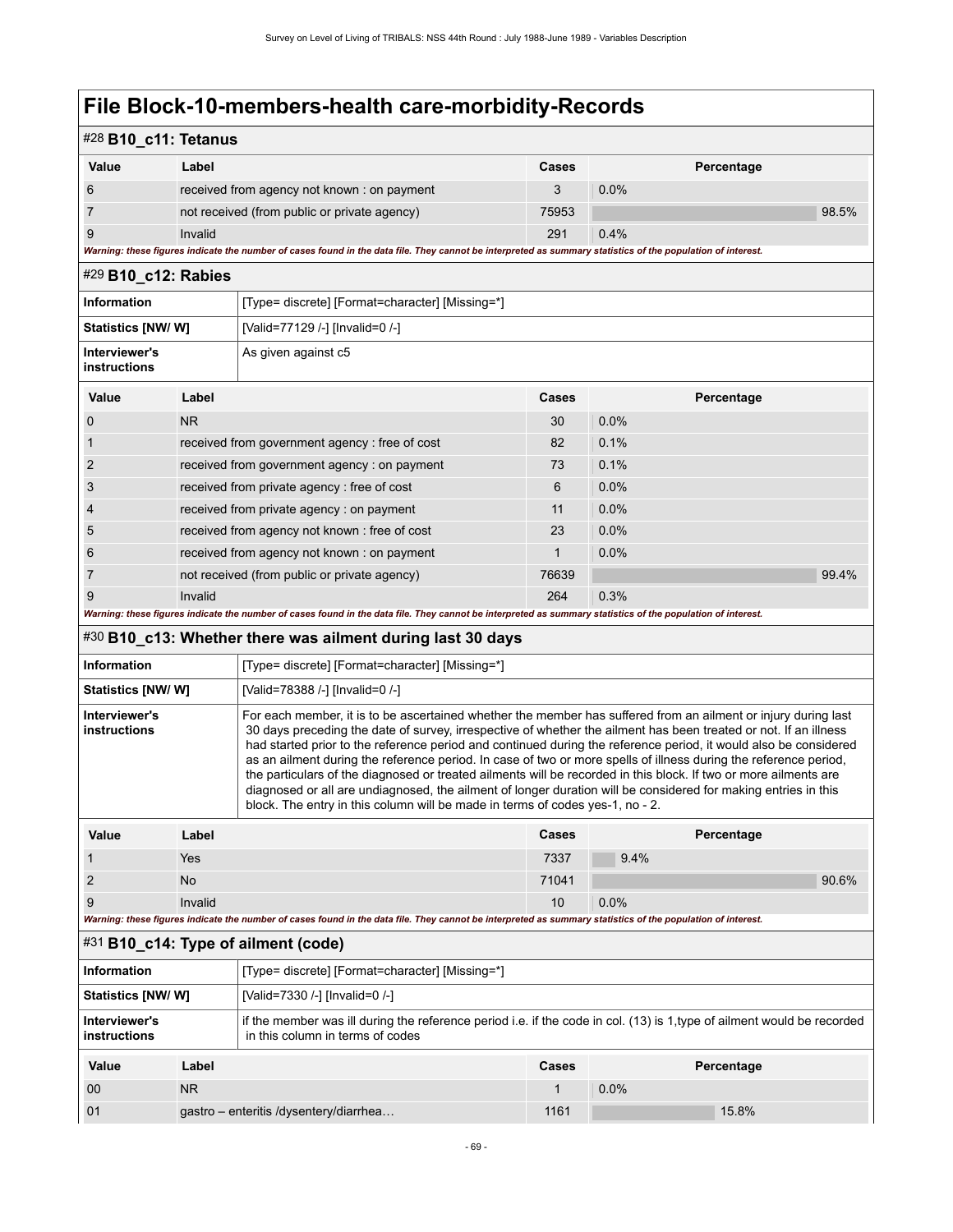# **File Block-10-members-health care-morbidity-Records**

## #31 **B10\_c14: Type of ailment (code)**

|       | $\sim$ . B to Ly . Type or all then (code) |       |      |            |       |
|-------|--------------------------------------------|-------|------|------------|-------|
| Value | Label                                      | Cases |      | Percentage |       |
| 02    | malaria                                    | 1744  |      |            | 23.8% |
| 03    | eruptive fever                             | 907   |      | 12.4%      |       |
| 04    | tuberculosis and other respiratory disease | 150   | 2.0% |            |       |
| 05    | leprosy                                    | 20    | 0.3% |            |       |
| 06    | venereal disease                           | 34    | 0.5% |            |       |
| 07    | yaws                                       | 14    | 0.2% |            |       |
| 08    | goiter                                     | 19    | 0.3% |            |       |
| 09    | filarial                                   | 53    | 0.7% |            |       |
| 10    | guinea worm                                | 38    | 0.5% |            |       |
| 11    | others                                     | 2123  |      |            | 29.0% |
| 12    | ailment not diagnosed or not known         | 1058  |      | 14.4%      |       |
| 99    | <b>NR</b>                                  | 8     | 0.1% |            |       |
|       |                                            |       |      |            |       |

*Warning: these figures indicate the number of cases found in the data file. They cannot be interpreted as summary statistics of the population of interest.*

#### #32 **B10\_c15: Whether treated (Yes-1,No-2)**

| Information                   | [Type= discrete] [Format=character] [Missing=*]                                                                                                                                                                                                                                                                                                                                                                                                                                                                                                                                                                                                                                                                                                                                                                                                                                                                                                                                                                                                                                                                                                                                                                                                                                       |
|-------------------------------|---------------------------------------------------------------------------------------------------------------------------------------------------------------------------------------------------------------------------------------------------------------------------------------------------------------------------------------------------------------------------------------------------------------------------------------------------------------------------------------------------------------------------------------------------------------------------------------------------------------------------------------------------------------------------------------------------------------------------------------------------------------------------------------------------------------------------------------------------------------------------------------------------------------------------------------------------------------------------------------------------------------------------------------------------------------------------------------------------------------------------------------------------------------------------------------------------------------------------------------------------------------------------------------|
| Statistics [NW/ W]            | [Valid=7352 /-] [Invalid=0 /-]                                                                                                                                                                                                                                                                                                                                                                                                                                                                                                                                                                                                                                                                                                                                                                                                                                                                                                                                                                                                                                                                                                                                                                                                                                                        |
| Interviewer's<br>instructions | 6.10.2 If an ailment noted in column (14) has been treated according to medical advice, code 1 will be entered<br>here. If the ailment has not been treated for some reasons or other, the entry in this column will be 2. Untreated<br>illness will include cases of self drugging and also treatment on the advice of non-medical but knowledgeable<br>persons. However, in rural India, particularly among the tribals, there are medical practitioners who follow<br>indigenous system of medicine other than ayurvedic and unani. It is to be first ascertained as to whether such<br>system of medicine is well recognized and respected by local people. If it is so, a person treated by a practitioner<br>of this system of medicine will be considered as treated, otherwise not. Care should be taken not to include the<br>cases of faith healing etc. under this system. Generally, the tribal medicine man prescribes herbal or animal<br>based medicine. It is to be noted that if after recovery from an ailment 0 which was treated) a fresh spell of the<br>ailment starts during the reference period for which no further consultation is done and the ailment is treated as<br>per an earlier prescription, the case of ailment will be recognized as untreated. |

| Value          | Label                                                                                                                                                       | Cases          | Percentage |
|----------------|-------------------------------------------------------------------------------------------------------------------------------------------------------------|----------------|------------|
| $\mathbf 0$    | <b>NR</b>                                                                                                                                                   |                | 0.1%       |
|                | <b>Yes</b>                                                                                                                                                  | 5931           | 80.7%      |
|                | <b>No</b>                                                                                                                                                   | 1411           | 19.2%      |
| 3              |                                                                                                                                                             | $\overline{2}$ | 0.0%       |
| $\overline{4}$ |                                                                                                                                                             |                | 0.0%       |
| 9              | Invalid                                                                                                                                                     | $\mathbf{0}$   | $0.0\%$    |
|                | Warning: these figures indicate the number of cases found in the data file. They cannot be interpreted as summary statistics of the population of interest. |                |            |

### #33 **B10\_c16: Source of treatment (code)**

| Information                   | [Type= discrete] [Format=character] [Missing=*]                                                                                                                                                                                                                                                                                                                                                                                                      |
|-------------------------------|------------------------------------------------------------------------------------------------------------------------------------------------------------------------------------------------------------------------------------------------------------------------------------------------------------------------------------------------------------------------------------------------------------------------------------------------------|
| <b>Statistics [NW/ W]</b>     | [Valid=5943 /-] [Invalid=0 /-]                                                                                                                                                                                                                                                                                                                                                                                                                       |
| Interviewer's<br>instructions | The entry in this column will be made when the code in col. (15) is 1. To receive the medical treatment a medical<br>practioner might have been consulted somewhere, say, OPD of a hospital, primary health centre, doctor's<br>chamber etc. Type of such places and type of doctors have been codified and listed in the schedule. The<br>appropriate code will be recorded in this column after due investigation . about the source of treatment. |

| Value | Label                            | Cases | Percentage |
|-------|----------------------------------|-------|------------|
|       | public hospital/dispensary       | 1653  | 27.8%      |
|       | primary health centre/sub-centre | 744   | 12.5%      |
|       | private hospital/dispensary      | 717   | 12.1%      |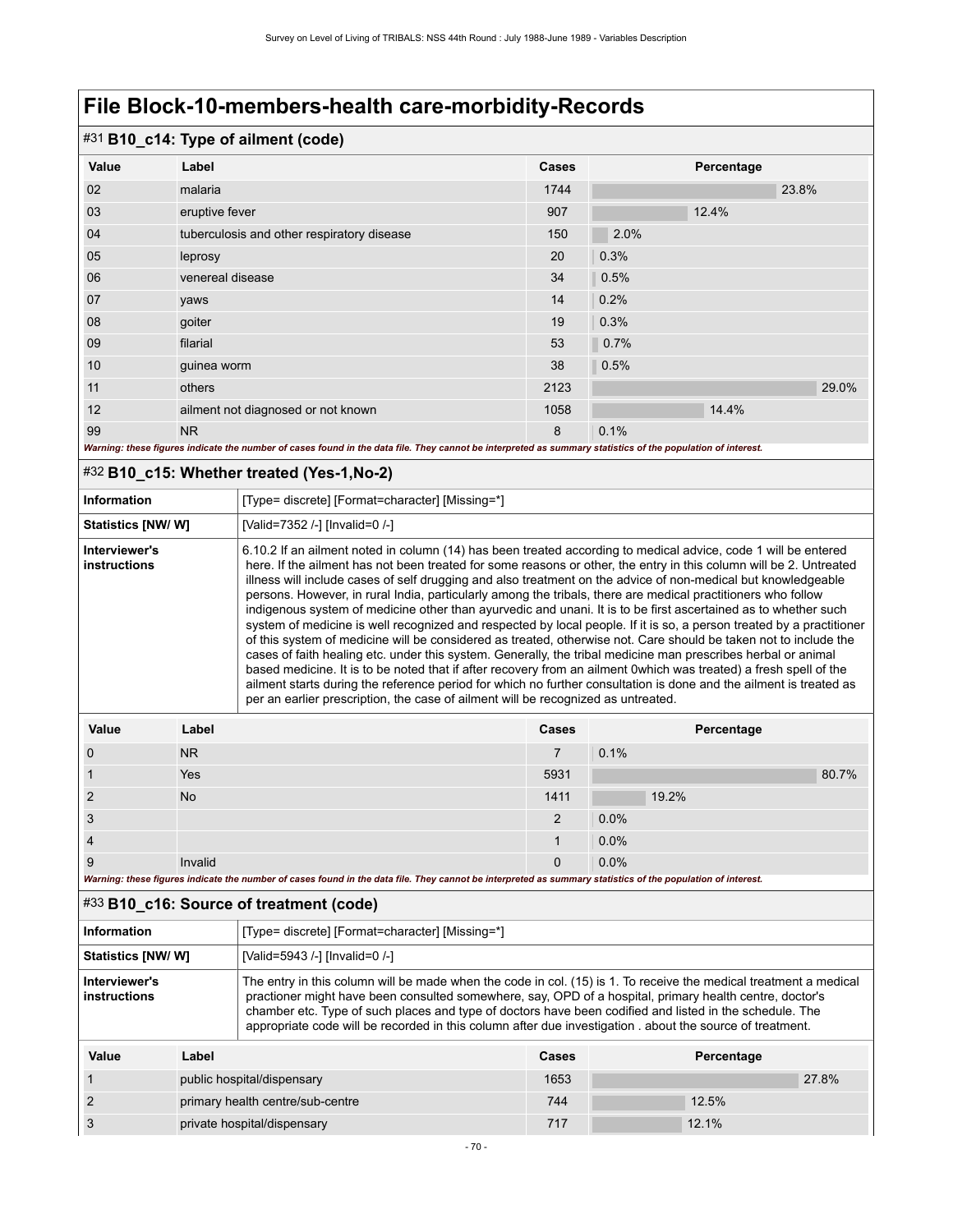# **File Block-10-members-health care-morbidity-Records**

### #33 **B10\_c16: Source of treatment (code)**

| -              |                                                                                                                                                             |       |            |
|----------------|-------------------------------------------------------------------------------------------------------------------------------------------------------------|-------|------------|
| Value          | Label                                                                                                                                                       | Cases | Percentage |
| $\overline{4}$ | private qualified doctor                                                                                                                                    | 1796  | 30.2%      |
| 5              | unqualified doctor                                                                                                                                          | 483   | 8.1%       |
| 6              | traditional medicine man                                                                                                                                    | 193   | 3.2%       |
| 8              | Invalid                                                                                                                                                     | 2     | $0.0\%$    |
| 9              | others                                                                                                                                                      | 355   | 6.0%       |
|                | Warning: these figures indicate the number of cases found in the data file. They cannot be interpreted as summary statistics of the population of interest. |       |            |

### #34 **B10\_c17: System of medicine (code)**

| Information                   | [Type= discrete] [Format=character] [Missing=*]                                                                                                                                                                                                                                                                                             |
|-------------------------------|---------------------------------------------------------------------------------------------------------------------------------------------------------------------------------------------------------------------------------------------------------------------------------------------------------------------------------------------|
| Statistics [NW/ W]            | [Valid=5935 /-] [Invalid=0 /-]                                                                                                                                                                                                                                                                                                              |
| Interviewer's<br>instructions | The system of medicine under which the patient have been treated is to be recorded in terms of codes. It is to be<br>noted that treatment done by the tribal medicine man with herbal or animal based medicine will be considered as<br>followers of other indigenous system of medicine and the appropriate code will be 6 for this column |

| Value          | Label                                                                                                                                                       | Cases | Percentage |
|----------------|-------------------------------------------------------------------------------------------------------------------------------------------------------------|-------|------------|
| $\Omega$       | N <sub>R</sub>                                                                                                                                              |       | 0.0%       |
|                | allopathic                                                                                                                                                  | 5390  | 90.8%      |
| 2              | homeopathic                                                                                                                                                 | 161   | 2.7%       |
| 3              | ayurvedic                                                                                                                                                   | 131   | 2.2%       |
| $\overline{4}$ | unani/hakimee                                                                                                                                               | 27    | 0.5%       |
| 5              | any combination of codes 1 to 4                                                                                                                             | 10    | 0.2%       |
| 6              | other indigenous system                                                                                                                                     | 131   | 2.2%       |
| 9              | others                                                                                                                                                      | 84    | 1.4%       |
|                | Warning: these figures indicate the number of cases found in the data file. They cannot be interpreted as summary statistics of the population of interest. |       |            |

### #35 **B10\_c18: If '2' in sno.19, reason for no treatment (code)**

| <b>Information</b>            | Type= discrete] [Format=character] [Missing=*]                                                                                                                                                                                                                                                           |
|-------------------------------|----------------------------------------------------------------------------------------------------------------------------------------------------------------------------------------------------------------------------------------------------------------------------------------------------------|
| <b>Statistics [NW/ W]</b>     | [Valid=1433 /-] [Invalid=0 /-]                                                                                                                                                                                                                                                                           |
| Interviewer's<br>instructions | The entries would be made in this column against those members who had been ill during the reference period<br>but were not treated [i .e .with code 2 in col. (15)] The reason for not seeking any medical treatment for the cure<br>of the aliment is to be recorded in this column in terms of codes. |

| <b>Value</b>   | Label                                                                                                                                                       | Cases | Percentage |
|----------------|-------------------------------------------------------------------------------------------------------------------------------------------------------------|-------|------------|
| 0              | N <sub>R</sub>                                                                                                                                              |       | 0.1%       |
|                | no medical facilities available in the neighborhood                                                                                                         | 141   | 9.8%       |
| $\overline{2}$ | no treatment sought owing to lack of faith                                                                                                                  | 68    | 4.7%       |
| 3              | long waiting                                                                                                                                                | 13    | 0.9%       |
| 4              | financial reasons                                                                                                                                           | 354   | 24.7%      |
| 5              | ailment not considered serious                                                                                                                              | 612   | 42.7%      |
| 8              | Invalid                                                                                                                                                     | 21    | 1.5%       |
| 9              | other reasons                                                                                                                                               | 223   | 15.6%      |
|                | Warning: these figures indicate the number of cases found in the data file. They cannot be interpreted as summary statistics of the population of interest. |       |            |

# **File Block-11-Household-ceremonies-Records**

### #1 **Key\_serial\_no: Key to locate ceremony seriall no**

| Information        | [Type= discrete] [Format=character] [Missing=*] |
|--------------------|-------------------------------------------------|
| Statistics [NW/ W] | [Valid=8855 /-] [Invalid=0 /-]                  |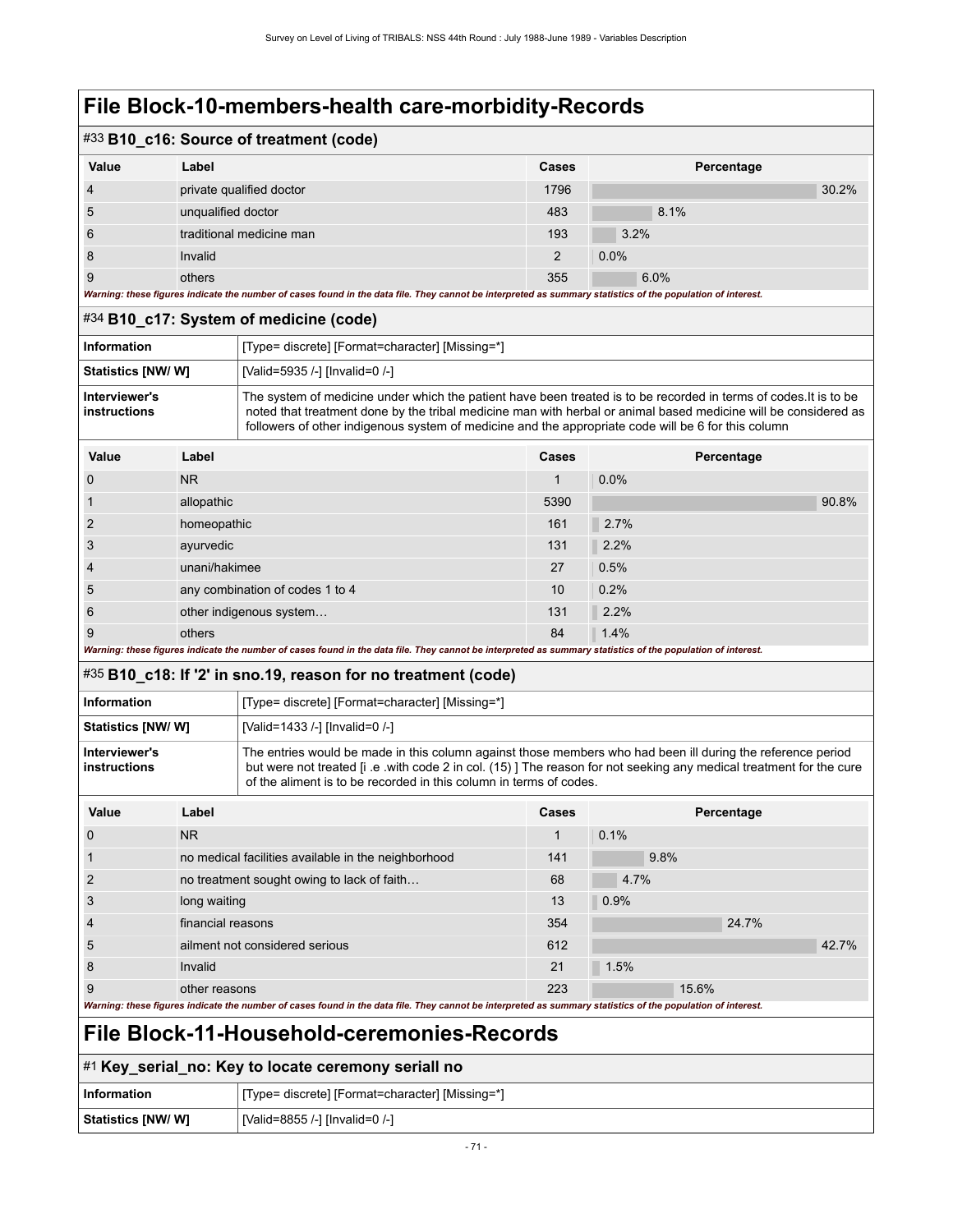| File Block-11-Household-ceremonies-Records |         |                                                                                                                                                             |             |            |        |
|--------------------------------------------|---------|-------------------------------------------------------------------------------------------------------------------------------------------------------------|-------------|------------|--------|
|                                            |         | #2 Key_Hhno: Key to locate hh no                                                                                                                            |             |            |        |
| Information                                |         | [Type= discrete] [Format=character] [Missing=*]                                                                                                             |             |            |        |
| <b>Statistics [NW/ W]</b>                  |         | [Valid=8855 /-] [Invalid=0 /-]                                                                                                                              |             |            |        |
| #3 Rec_id: Record identifier               |         |                                                                                                                                                             |             |            |        |
| <b>Information</b>                         |         | [Type= discrete] [Format=character] [Missing=*]                                                                                                             |             |            |        |
| Statistics [NW/ W]                         |         | [Valid=8855 /-] [Invalid=0 /-]                                                                                                                              |             |            |        |
| Value                                      | Label   |                                                                                                                                                             | Cases       | Percentage |        |
| 11                                         |         | Block-11 of schedule                                                                                                                                        | 8855        |            | 100.0% |
|                                            |         | Warning: these figures indicate the number of cases found in the data file. They cannot be interpreted as summary statistics of the population of interest. |             |            |        |
| #4 Rnd_sch: Round & sch. (code)            |         |                                                                                                                                                             |             |            |        |
| <b>Information</b>                         |         | [Type= discrete] [Format=character] [Missing=*]                                                                                                             |             |            |        |
| Statistics [NW/ W]                         |         | [Valid=8855 /-] [Invalid=0 /-]                                                                                                                              |             |            |        |
| <b>Value</b>                               | Label   |                                                                                                                                                             | Cases       | Percentage |        |
| 441                                        |         | NSS 44th Round Schedule 29.1                                                                                                                                | 8855        |            | 100.0% |
|                                            |         | Warning: these figures indicate the number of cases found in the data file. They cannot be interpreted as summary statistics of the population of interest. |             |            |        |
| #5 Flot: Flot number                       |         |                                                                                                                                                             |             |            |        |
| <b>Information</b>                         |         | [Type= discrete] [Format=character] [Missing=*]                                                                                                             |             |            |        |
| Statistics [NW/W]                          |         | [Valid=8855 /-] [Invalid=0 /-]                                                                                                                              |             |            |        |
|                                            |         | Frequency table not shown (648 Modalities)                                                                                                                  |             |            |        |
| #6 sample: Sample Type                     |         |                                                                                                                                                             |             |            |        |
| <b>Information</b>                         |         | [Type= discrete] [Format=character] [Missing=*]                                                                                                             |             |            |        |
| Statistics [NW/ W]                         |         | [Valid=8855 /-] [Invalid=0 /-]                                                                                                                              |             |            |        |
| Value                                      | Label   |                                                                                                                                                             | Cases       | Percentage |        |
| 1                                          | Special |                                                                                                                                                             | 3503        | 39.6%      |        |
| $\overline{2}$                             | General | Warning: these figures indicate the number of cases found in the data file. They cannot be interpreted as summary statistics of the population of interest. | 5352        |            | 60.4%  |
| #7 sector: Sector                          |         |                                                                                                                                                             |             |            |        |
| <b>Information</b>                         |         | [Type= discrete] [Format=character] [Missing=*]                                                                                                             |             |            |        |
| Statistics [NW/W]                          |         | [Valid=8855 /-] [Invalid=0 /-]                                                                                                                              |             |            |        |
|                                            |         |                                                                                                                                                             |             |            |        |
| Value                                      | Label   |                                                                                                                                                             | Cases       | Percentage |        |
| Rural<br>1<br>$\overline{2}$<br>Urban      |         |                                                                                                                                                             | 8116<br>739 | 8.3%       | 91.7%  |
|                                            |         | Warning: these figures indicate the number of cases found in the data file. They cannot be interpreted as summary statistics of the population of interest. |             |            |        |
| #8 state_region: State/Region              |         |                                                                                                                                                             |             |            |        |
| Information                                |         | [Type= discrete] [Format=character] [Missing=*]                                                                                                             |             |            |        |
| Statistics [NW/W]                          |         | [Valid=8855 /-] [Invalid=0 /-]                                                                                                                              |             |            |        |
|                                            |         | Frequency table not shown (61 Modalities)                                                                                                                   |             |            |        |
| #9 State: State code                       |         |                                                                                                                                                             |             |            |        |
| Information                                |         | [Type= discrete] [Format=character] [Missing=*]                                                                                                             |             |            |        |
| Statistics [NW/W]                          |         | [Valid=8855 /-] [Invalid=0 /-]                                                                                                                              |             |            |        |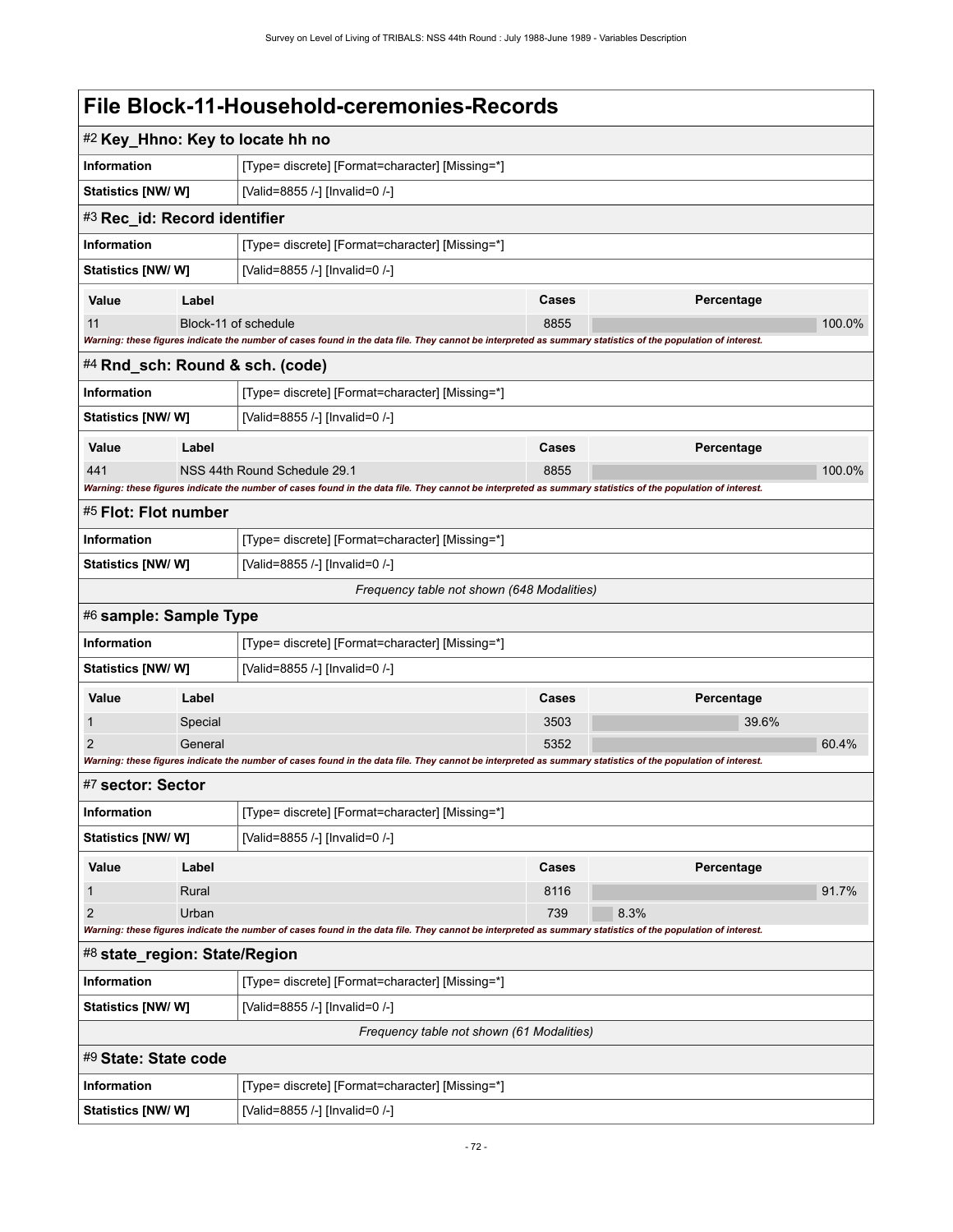### #9 **State: State code**

*Frequency table not shown (32 Modalities)*

|                              | Frequency table not shown (32 Modalities)       |                                                                                                                                                             |       |            |        |  |
|------------------------------|-------------------------------------------------|-------------------------------------------------------------------------------------------------------------------------------------------------------------|-------|------------|--------|--|
| #10 Sub_round: Sub-round     |                                                 |                                                                                                                                                             |       |            |        |  |
| Information                  |                                                 | [Type= discrete] [Format=character] [Missing=*]                                                                                                             |       |            |        |  |
| Statistics [NW/ W]           |                                                 | [Valid=8855 /-] [Invalid=0 /-]                                                                                                                              |       |            |        |  |
| <b>Value</b>                 | Label                                           |                                                                                                                                                             | Cases | Percentage |        |  |
| 1                            | Sub-round-1                                     |                                                                                                                                                             | 2079  |            | 23.5%  |  |
| 2                            | Sub-round-2                                     |                                                                                                                                                             | 2048  |            | 23.1%  |  |
| 3                            | Sub-round-3                                     |                                                                                                                                                             | 2360  |            | 26.7%  |  |
| 4                            | Sub-round-4                                     |                                                                                                                                                             | 2368  |            | 26.7%  |  |
|                              |                                                 | Warning: these figures indicate the number of cases found in the data file. They cannot be interpreted as summary statistics of the population of interest. |       |            |        |  |
| #11 sub_sample: Sub-Sample   |                                                 |                                                                                                                                                             |       |            |        |  |
| <b>Information</b>           |                                                 | [Type= discrete] [Format=character] [Missing=*]                                                                                                             |       |            |        |  |
| Statistics [NW/W]            |                                                 | [Valid=8855 /-] [Invalid=0 /-]                                                                                                                              |       |            |        |  |
| Value                        | Label                                           |                                                                                                                                                             | Cases | Percentage |        |  |
| 1                            | Sub-sample-1                                    |                                                                                                                                                             | 4210  |            | 47.5%  |  |
| 2                            | Sub-sample-2                                    |                                                                                                                                                             | 4645  |            | 52.5%  |  |
|                              |                                                 | Warning: these figures indicate the number of cases found in the data file. They cannot be interpreted as summary statistics of the population of interest. |       |            |        |  |
| #12 stratum: Stratum         |                                                 |                                                                                                                                                             |       |            |        |  |
| Information                  |                                                 | [Type= discrete] [Format=character] [Missing=*]                                                                                                             |       |            |        |  |
| Statistics [NW/W]            |                                                 | [Valid=8855 /-] [Invalid=0 /-]                                                                                                                              |       |            |        |  |
|                              |                                                 | Frequency table not shown (75 Modalities)                                                                                                                   |       |            |        |  |
|                              | #13 stratum_type: Stratum Type                  |                                                                                                                                                             |       |            |        |  |
| <b>Information</b>           |                                                 | [Type= discrete] [Format=character] [Missing=*]                                                                                                             |       |            |        |  |
| <b>Statistics [NW/W]</b>     |                                                 | [Valid=8855 /-] [Invalid=0 /-]                                                                                                                              |       |            |        |  |
| Value                        | Label                                           |                                                                                                                                                             | Cases | Percentage |        |  |
| 1                            |                                                 |                                                                                                                                                             | 7572  |            | 85.5%  |  |
| 2                            |                                                 |                                                                                                                                                             | 1283  | 14.5%      |        |  |
|                              |                                                 | Warning: these figures indicate the number of cases found in the data file. They cannot be interpreted as summary statistics of the population of interest. |       |            |        |  |
| #14 sub_stratum: Sub-stratum |                                                 |                                                                                                                                                             |       |            |        |  |
| Information                  |                                                 | [Type= discrete] [Format=character] [Missing=*]                                                                                                             |       |            |        |  |
| Statistics [NW/W]            |                                                 | [Valid=8855 /-] [Invalid=0 /-]                                                                                                                              |       |            |        |  |
| Value                        | Label                                           |                                                                                                                                                             | Cases | Percentage |        |  |
| 9                            |                                                 |                                                                                                                                                             | 8855  |            | 100.0% |  |
|                              |                                                 | Warning: these figures indicate the number of cases found in the data file. They cannot be interpreted as summary statistics of the population of interest. |       |            |        |  |
| #15 B1_q1_srlno: Srl. number |                                                 |                                                                                                                                                             |       |            |        |  |
| Information                  | [Type= discrete] [Format=character] [Missing=*] |                                                                                                                                                             |       |            |        |  |
| Statistics [NW/W]            |                                                 | [Valid=8855 /-] [Invalid=0 /-]                                                                                                                              |       |            |        |  |
| #16 B1_q2_Area: Area type    |                                                 |                                                                                                                                                             |       |            |        |  |
| Information                  |                                                 | [Type= discrete] [Format=character] [Missing=*]                                                                                                             |       |            |        |  |
| Statistics [NW/W]            |                                                 | [Valid=8855 /-] [Invalid=0 /-]                                                                                                                              |       |            |        |  |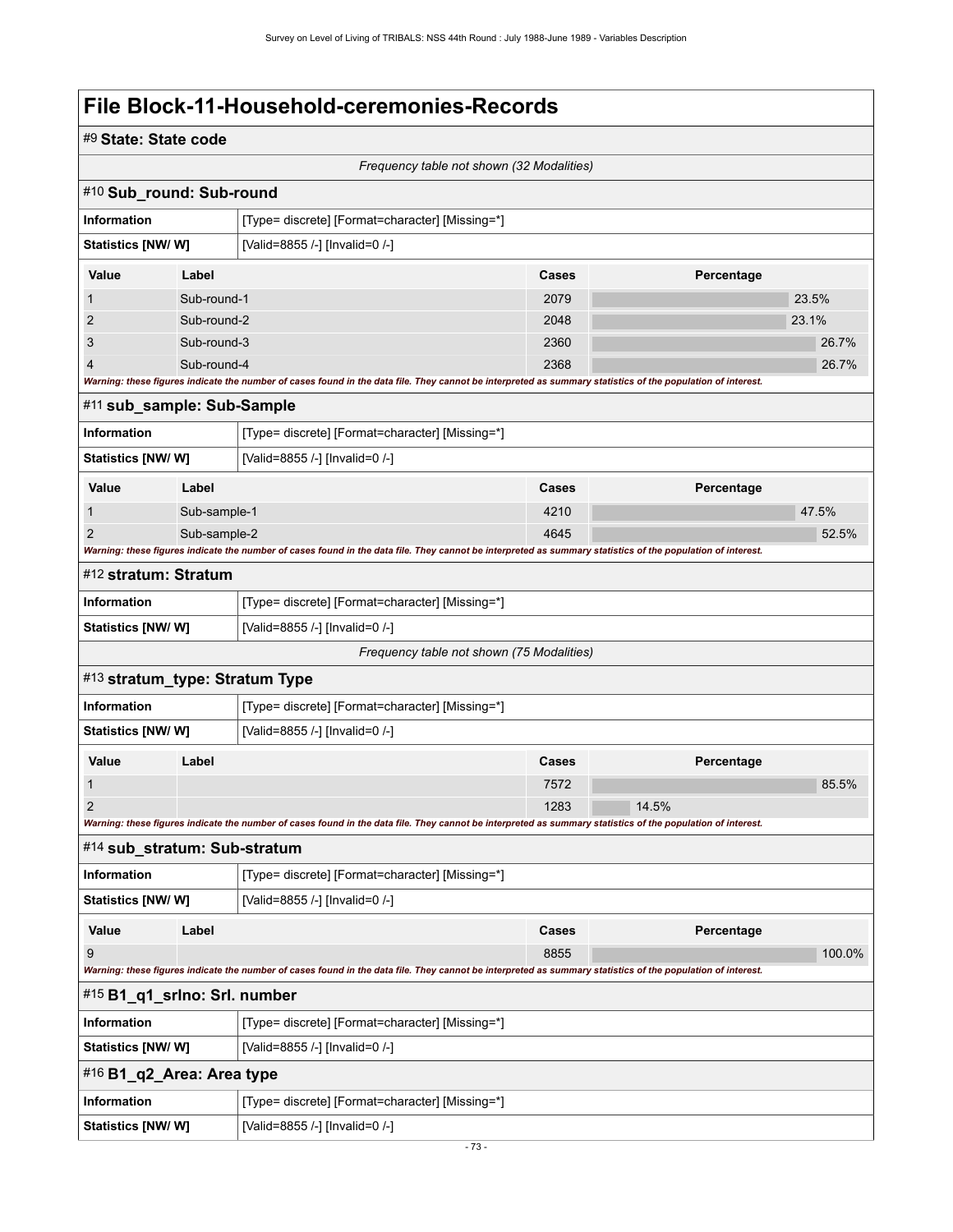### #16 **B1\_q2\_Area: Area type**

| Value         | Label                                                                                                                                                       | Cases | Percentage |       |
|---------------|-------------------------------------------------------------------------------------------------------------------------------------------------------------|-------|------------|-------|
|               | <b>Tribal Majority hamlet</b>                                                                                                                               | 704   | 8.0%       |       |
| $\mathcal{P}$ | Other hamlet group                                                                                                                                          | 8151  |            | 92.0% |
|               | Warning: these figures indicate the number of cases found in the data file. They cannot be interpreted as summary statistics of the population of interest. |       |            |       |

### #17 **hhno: Sample hh. no.**

| <b>Information</b><br>[Type= discrete] [Format=character] [Missing=*] |       |                                                                                                                                                             |       |         |            |       |
|-----------------------------------------------------------------------|-------|-------------------------------------------------------------------------------------------------------------------------------------------------------------|-------|---------|------------|-------|
| <b>Statistics [NW/W]</b>                                              |       | [Valid=8855 /-] [Invalid=0 /-]                                                                                                                              |       |         |            |       |
| Value                                                                 | Label |                                                                                                                                                             | Cases |         | Percentage |       |
| $\overline{1}$                                                        |       |                                                                                                                                                             | 2169  |         |            | 24.5% |
| $\overline{2}$                                                        |       |                                                                                                                                                             | 1907  |         |            | 21.5% |
| 3                                                                     |       |                                                                                                                                                             | 1287  |         | 14.5%      |       |
| $\overline{4}$                                                        |       |                                                                                                                                                             | 1215  |         | 13.7%      |       |
| $5\overline{)}$                                                       |       |                                                                                                                                                             | 1161  |         | 13.1%      |       |
| 6                                                                     |       |                                                                                                                                                             | 1114  |         | 12.6%      |       |
| 9                                                                     |       |                                                                                                                                                             | 2     | $0.0\%$ |            |       |
|                                                                       |       | Warning: these figures indicate the number of cases found in the data file. They cannot be interpreted as summary statistics of the population of interest. |       |         |            |       |

### #18 **B11\_c1: Sl.no. of ceremony**

| Information       | Type= discrete] [Format=character] [Missing=*] |
|-------------------|------------------------------------------------|
| Statistics [NW/W] | [Valid=8855 /-] [Invalid=0 /-]                 |

| Value | Label                                                                                                                                                       | Cases        | Percentage |
|-------|-------------------------------------------------------------------------------------------------------------------------------------------------------------|--------------|------------|
| 000   |                                                                                                                                                             | $\mathbf{1}$ | 0.0%       |
| 001   |                                                                                                                                                             | 4887         | 55.2%      |
| 002   |                                                                                                                                                             | 1802         | 20.4%      |
| 003   |                                                                                                                                                             | 948          | 10.7%      |
| 004   |                                                                                                                                                             | 591          | 6.7%       |
| 005   |                                                                                                                                                             | 307          | 3.5%       |
| 006   |                                                                                                                                                             | 141          | 1.6%       |
| 007   |                                                                                                                                                             | 74           | 0.8%       |
| 008   |                                                                                                                                                             | 46           | 0.5%       |
| 009   |                                                                                                                                                             | 29           | 0.3%       |
| 010   |                                                                                                                                                             | 16           | 0.2%       |
| 011   |                                                                                                                                                             | 9            | 0.1%       |
| 012   |                                                                                                                                                             | $\mathbf{1}$ | 0.0%       |
| 020   |                                                                                                                                                             | $\mathbf{1}$ | 0.0%       |
| 022   |                                                                                                                                                             | $\mathbf{1}$ | 0.0%       |
| 102   |                                                                                                                                                             | $\mathbf{1}$ | 0.0%       |
|       | Warning: these figures indicate the number of cases found in the data file. They cannot be interpreted as summary statistics of the population of interest. |              |            |

## #19 **B11\_c3: Ceremony code**

| <b>Information</b>            | [Type= discrete] [Format=character] [Missing=*]                                                                                                                                                                                                                                                                                                    |
|-------------------------------|----------------------------------------------------------------------------------------------------------------------------------------------------------------------------------------------------------------------------------------------------------------------------------------------------------------------------------------------------|
| <b>Statistics [NW/ W]</b>     | [Valid=8853 /-] [Invalid=0 /-]                                                                                                                                                                                                                                                                                                                     |
| Interviewer's<br>instructions | The serial numbers of ceremonies performed by the household during last 365 days will be recorded in col. (1)<br>giving continuous serial numbers starting from 1. the description and code for each ceremony will be recorded in<br>columns (2) and (3) respectively. The ceremonies may be broadly classified into two groups, namely, household |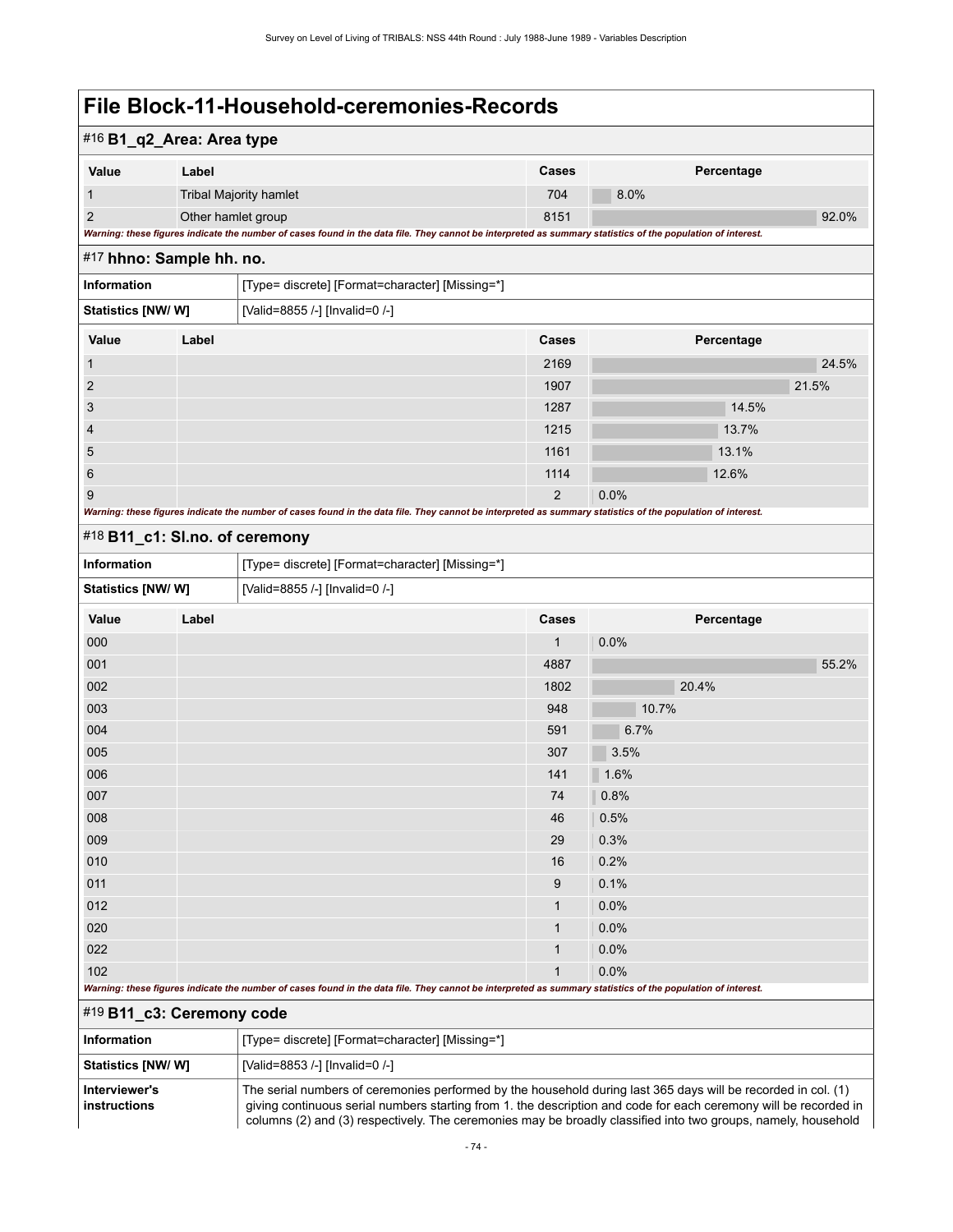### #19 **B11\_c3: Ceremony code**

 and community .some of the ceremonies are household affairs, i. e. , those are performed by the household alone whereas some others are community affairs in which the household also participate and bears part of the expenditure. In columns (1) to (3), the household ceremonies are to be listed first. After exhausting all such ceremonies are to be listed first. After exhausting all such ceremonies performed by the household during the last 365 days preceding the date of survey, community ceremonies observed during the reference period in which the household had borne at least part of the expenditure guest will be recorded. Within each broad group ( i.e. household and community ceremonies), the particulars of the ceremonies will be noted in the following lines in sequential order of the dates of performance of the ceremonies.

| Value | Label                                                                                                                                                       | <b>Cases</b> | Percentage |
|-------|-------------------------------------------------------------------------------------------------------------------------------------------------------------|--------------|------------|
| 01    | birth                                                                                                                                                       | 393          | 4.4%       |
| 02    | death                                                                                                                                                       | 226          | 2.6%       |
| 03    | marriage of male members                                                                                                                                    | 225          | 2.5%       |
| 04    | marriage of female members                                                                                                                                  | 152          | 1.7%       |
| 05    | ceremonies connected with : household deities                                                                                                               | 1439         | 16.3%      |
| 06    | ceremonies connected with : puberty/ initiation                                                                                                             | 34           | 0.4%       |
| 07    | ceremonies connected with : illness                                                                                                                         | 98           | 1.1%       |
| 09    | other household ceremonies                                                                                                                                  | 719          | 8.1%       |
| 11    | community ceremonies connected with : religion/worship                                                                                                      | 3724         | 42.1%      |
| 12    | community ceremonies connected with :cultivation                                                                                                            | 645          | 7.3%       |
| 13    | community ceremonies connected with : hunting/fishing                                                                                                       | 13           | 0.1%       |
| 14    | community ceremonies connected with :epidemic                                                                                                               | 62           | 0.7%       |
| 19    | other community ceremonies                                                                                                                                  | 1003         | 11.3%      |
| 99    | Invalid                                                                                                                                                     | 120          | 1.4%       |
|       | Warning: these figures indicate the number of cases found in the data file. They cannot be interpreted as summary statistics of the population of interest. |              |            |

#### #20 **B11\_c4: Expenditure incurred on ceremony (Rs.)**

| <b>Information</b>            | [Type= continuous] [Format=numeric] [Range= 0-7000000] [Missing=*]                                                                                                                                                                                                                                                                                                                                                                                                                                                                                                                                                                                                                                  |
|-------------------------------|-----------------------------------------------------------------------------------------------------------------------------------------------------------------------------------------------------------------------------------------------------------------------------------------------------------------------------------------------------------------------------------------------------------------------------------------------------------------------------------------------------------------------------------------------------------------------------------------------------------------------------------------------------------------------------------------------------|
| Statistics [NW/W]             | [Valid=8772 /-] [Invalid=83 /-] [Mean=4101.927 /-] [StdDev=81333.424 /-]                                                                                                                                                                                                                                                                                                                                                                                                                                                                                                                                                                                                                            |
| Interviewer's<br>instructions | For a household ceremony, the expenditure incurred to entertain guests together with other expenditure incurred<br>for performing the ceremony including the payment made to the priest will be recorded in rupees in column<br>(4) and number of guests entertained will be entered in column (5). If the actual expenditure is not available,<br>some probing has to be made to assess the total expenditure on account of the ceremony. In case of community<br>ceremony, the household's share, i. e., the part of the expenditure borne by the household will be recorded in col.<br>(4) and col. (5) will not be filled in A cross (x) mark will be put in column (5) for community ceremony. |

### #21 **B11\_c5: No. of guests entertained**

| <b>Information</b>            | [Type= continuous] [Format=numeric] [Range= 0-10000] [Missing=*]                                                                                                                                                                                                                                                                                                                                                                                                                                                                                                                                                                                                                                                                                                                                                                                                                                     |
|-------------------------------|------------------------------------------------------------------------------------------------------------------------------------------------------------------------------------------------------------------------------------------------------------------------------------------------------------------------------------------------------------------------------------------------------------------------------------------------------------------------------------------------------------------------------------------------------------------------------------------------------------------------------------------------------------------------------------------------------------------------------------------------------------------------------------------------------------------------------------------------------------------------------------------------------|
| <b>Statistics [NW/W]</b>      | [Valid=2906 /-] [Invalid=5949 /-] [Mean=94.405 /-] [StdDev=404.515 /-]                                                                                                                                                                                                                                                                                                                                                                                                                                                                                                                                                                                                                                                                                                                                                                                                                               |
| Interviewer's<br>instructions | See C <sub>4</sub>                                                                                                                                                                                                                                                                                                                                                                                                                                                                                                                                                                                                                                                                                                                                                                                                                                                                                   |
|                               | #22 B11_c6: whether bride/bride-groom price paid (code)                                                                                                                                                                                                                                                                                                                                                                                                                                                                                                                                                                                                                                                                                                                                                                                                                                              |
| <b>Information</b>            | [Type= discrete] [Format=character] [Missing=*]                                                                                                                                                                                                                                                                                                                                                                                                                                                                                                                                                                                                                                                                                                                                                                                                                                                      |
| <b>Statistics [NW/W]</b>      | [Valid=390 /-] [Invalid=0 /-]                                                                                                                                                                                                                                                                                                                                                                                                                                                                                                                                                                                                                                                                                                                                                                                                                                                                        |
| Interviewer's<br>instructions | Column (6) will be filled in, if the household performed any ceremony connected with the marriage of a male and/<br>or female member <i>[i. e. if the code in col. (3)</i> is 3 or 4]. According to tribal customs the bridegroom has to pay a<br>price to the bride's household for marrying the girl as opposed to the practice among the non-tribals to pay to<br>the bridegroom's household by the bride's household. In case of a marriage of a female/male member it is to be<br>enquired whether bridegroom/bribe price has been paid by the household, if not, code 4 will be entered in this<br>column. In case a payment has been made, it is to be further investigated whether the payment was made fully<br>in cash or fully in kind (say, land, livestock etc.) or partly in cash and partly in kind. Depending upon the situation<br>code 1 or 2 or 3 will be entered in this column. |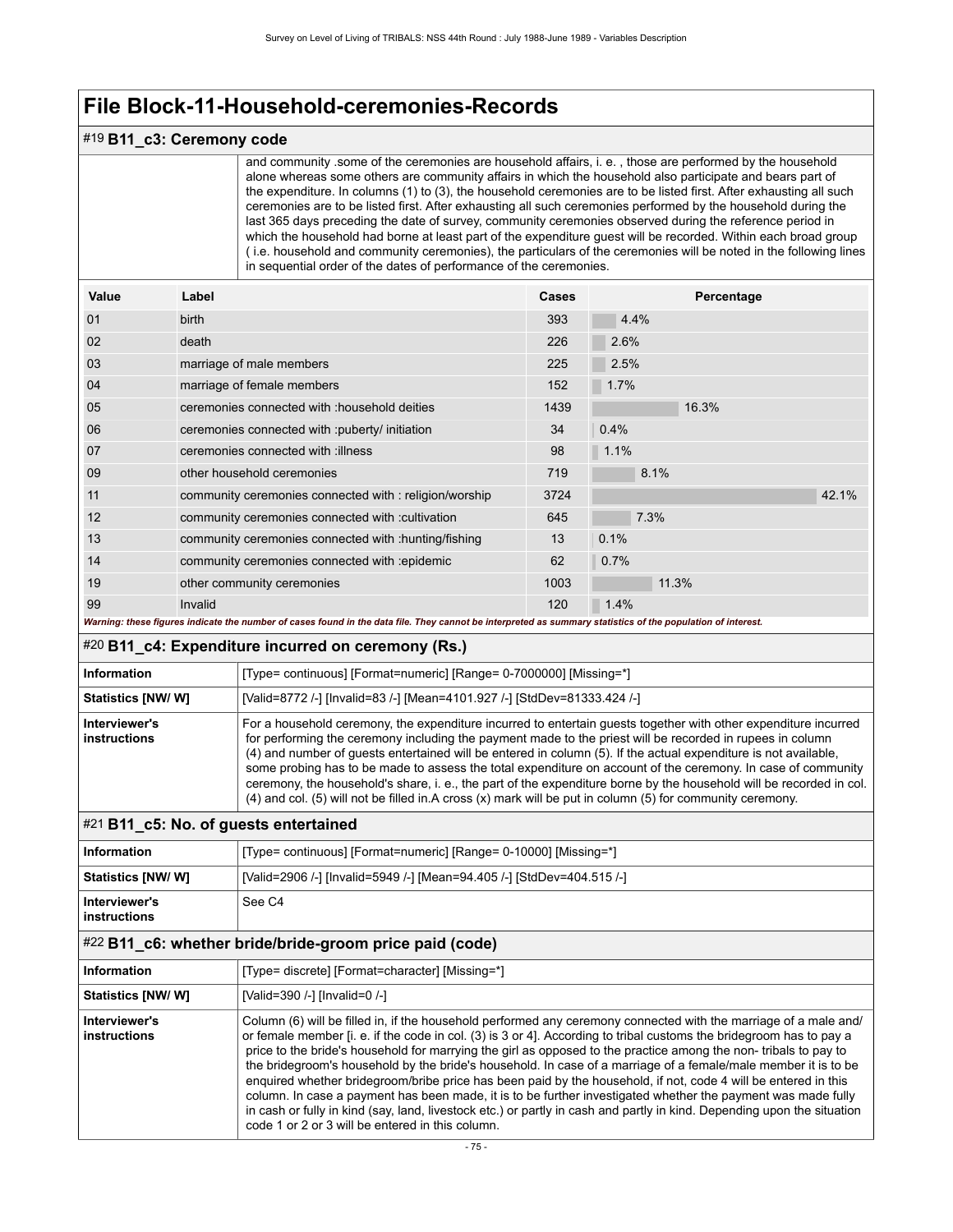### #22 **B11\_c6: whether bride/bride-groom price paid (code)**

| Label                        | Cases | Percentage                                                                                                     |
|------------------------------|-------|----------------------------------------------------------------------------------------------------------------|
| N <sub>R</sub>               | 4     | 1.0%                                                                                                           |
| yes, Cash                    | 69    | 17.7%                                                                                                          |
| YES, Kind                    | 61    | 15.6%                                                                                                          |
| Pyes, artly in cash and kind | 62    | 15.9%                                                                                                          |
| <b>No</b>                    | 193   | 49.5%                                                                                                          |
| Invalid                      |       | 0.3%                                                                                                           |
|                              |       | na and a state and a state of the state of the state of the state of the state of the state of the state of th |

*Warning: these figures indicate the number of cases found in the data file. They cannot be interpreted as summary statistics of the population of interest.*

## **File Block-12-household-consumer expenditure-Records**

|                                 |       | #1 key_itemcode: Key to identify item code                                                                                                                  |        |            |        |
|---------------------------------|-------|-------------------------------------------------------------------------------------------------------------------------------------------------------------|--------|------------|--------|
| <b>Information</b>              |       | [Type= discrete] [Format=character] [Missing=*]                                                                                                             |        |            |        |
| Statistics [NW/W]               |       | [Valid=277660 /-] [Invalid=0 /-]                                                                                                                            |        |            |        |
| #2 key_hhno: Key to locate hhno |       |                                                                                                                                                             |        |            |        |
| <b>Information</b>              |       | [Type= discrete] [Format=character] [Missing=*]                                                                                                             |        |            |        |
| Statistics [NW/ W]              |       | [Valid=277660 /-] [Invalid=0 /-]                                                                                                                            |        |            |        |
| #3 Rec_id: Record identifier    |       |                                                                                                                                                             |        |            |        |
| <b>Information</b>              |       | [Type= discrete] [Format=character] [Missing=*]                                                                                                             |        |            |        |
| Statistics [NW/ W]              |       | [Valid=277660 /-] [Invalid=0 /-]                                                                                                                            |        |            |        |
| Value                           | Label |                                                                                                                                                             | Cases  | Percentage |        |
| 12                              |       | Block-12 of schedule                                                                                                                                        | 277660 |            | 100.0% |
|                                 |       | Warning: these figures indicate the number of cases found in the data file. They cannot be interpreted as summary statistics of the population of interest. |        |            |        |
| #4 Rnd_sch: Round & sch. (code) |       |                                                                                                                                                             |        |            |        |
| <b>Information</b>              |       | [Type= discrete] [Format=character] [Missing=*]                                                                                                             |        |            |        |
| Statistics [NW/ W]              |       | [Valid=277660 /-] [Invalid=0 /-]                                                                                                                            |        |            |        |
| Value                           | Label |                                                                                                                                                             | Cases  | Percentage |        |
| 441                             |       | NSS 44th Round Schedule 29.1                                                                                                                                | 277660 |            | 100.0% |
|                                 |       | Warning: these figures indicate the number of cases found in the data file. They cannot be interpreted as summary statistics of the population of interest. |        |            |        |
| #5 Flot: Flot number            |       |                                                                                                                                                             |        |            |        |
| <b>Information</b>              |       | [Type= discrete] [Format=character] [Missing=*]                                                                                                             |        |            |        |
| Statistics [NW/W]               |       | [Valid=277660 /-] [Invalid=0 /-]                                                                                                                            |        |            |        |
|                                 |       | Frequency table not shown (840 Modalities)                                                                                                                  |        |            |        |
| #6 sector: Sector               |       |                                                                                                                                                             |        |            |        |
| <b>Information</b>              |       | [Type= discrete] [Format=character] [Missing=*]                                                                                                             |        |            |        |
| Statistics [NW/W]               |       | [Valid=277660 /-] [Invalid=0 /-]                                                                                                                            |        |            |        |
| Value                           | Label |                                                                                                                                                             | Cases  | Percentage |        |
| 1                               | Rural |                                                                                                                                                             | 244681 |            | 88.1%  |
| 2                               | Urban |                                                                                                                                                             | 32979  | 11.9%      |        |
|                                 |       | Warning: these figures indicate the number of cases found in the data file. They cannot be interpreted as summary statistics of the population of interest. |        |            |        |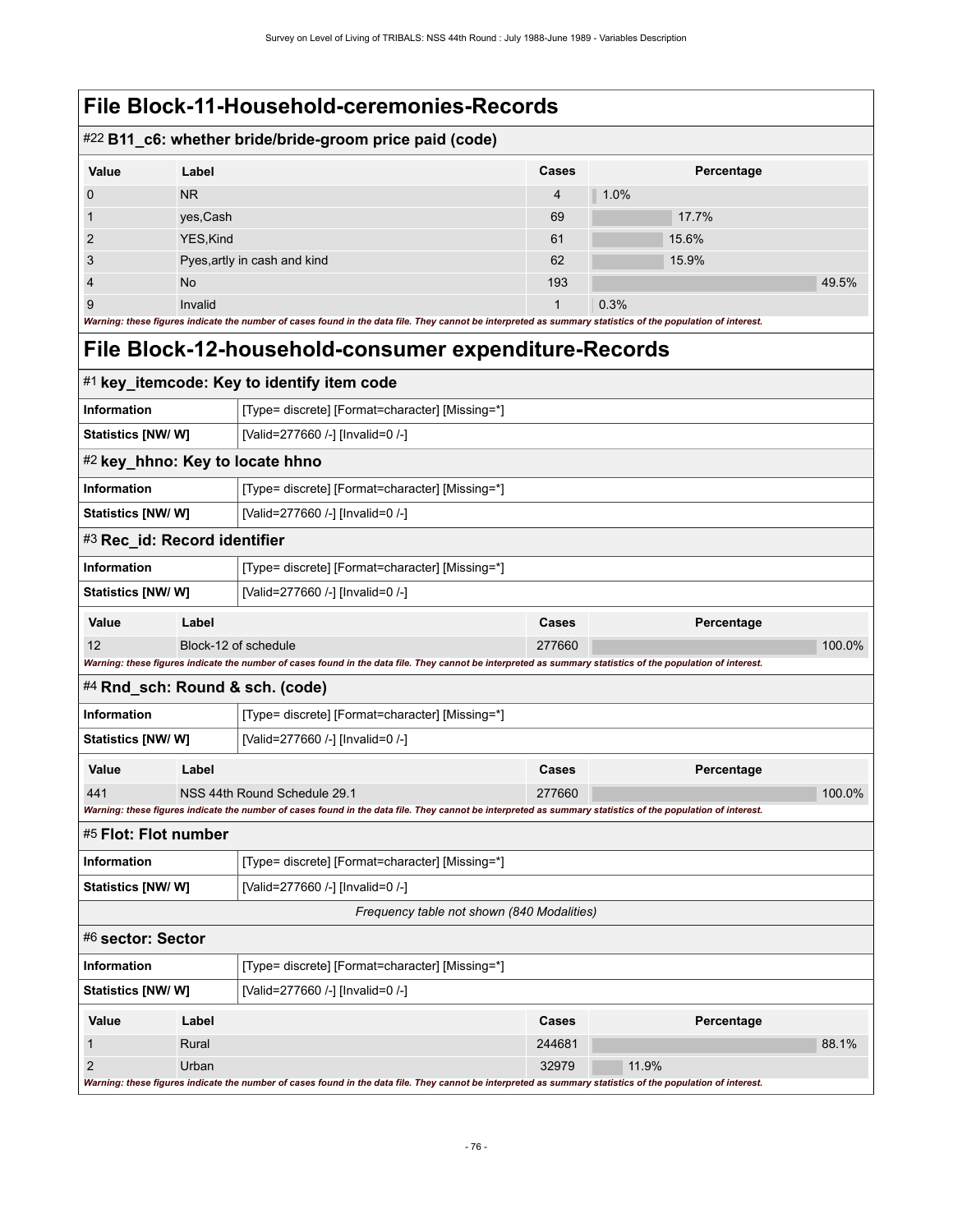| #7 sample: Sample Type         |              |                                                                                                                                                             |        |            |       |
|--------------------------------|--------------|-------------------------------------------------------------------------------------------------------------------------------------------------------------|--------|------------|-------|
| Information                    |              | [Type= discrete] [Format=character] [Missing=*]                                                                                                             |        |            |       |
| Statistics [NW/ W]             |              | [Valid=277660 /-] [Invalid=0 /-]                                                                                                                            |        |            |       |
| Value                          | Label        |                                                                                                                                                             | Cases  | Percentage |       |
| 1                              | Special      |                                                                                                                                                             | 91688  | 33.0%      |       |
| 2                              | General      |                                                                                                                                                             | 185972 |            | 67.0% |
|                                |              | Warning: these figures indicate the number of cases found in the data file. They cannot be interpreted as summary statistics of the population of interest. |        |            |       |
| #8 state_region: State/Region  |              |                                                                                                                                                             |        |            |       |
| <b>Information</b>             |              | [Type= discrete] [Format=character] [Missing=*]                                                                                                             |        |            |       |
| Statistics [NW/ W]             |              | [Valid=277660 /-] [Invalid=0 /-]                                                                                                                            |        |            |       |
|                                |              | Frequency table not shown (64 Modalities)                                                                                                                   |        |            |       |
| #9 state: State code           |              |                                                                                                                                                             |        |            |       |
| <b>Information</b>             |              | [Type= discrete] [Format=character] [Missing=*]                                                                                                             |        |            |       |
| <b>Statistics [NW/ W]</b>      |              | [Valid=277660 /-] [Invalid=0 /-]                                                                                                                            |        |            |       |
|                                |              | Frequency table not shown (32 Modalities)                                                                                                                   |        |            |       |
| #10 Sub_round: Sub-round       |              |                                                                                                                                                             |        |            |       |
| <b>Information</b>             |              | [Type= discrete] [Format=character] [Missing=*]                                                                                                             |        |            |       |
| Statistics [NW/ W]             |              | [Valid=277660 /-] [Invalid=0 /-]                                                                                                                            |        |            |       |
| Value                          | Label        |                                                                                                                                                             | Cases  | Percentage |       |
| 1                              | Sub-round-1  |                                                                                                                                                             | 69795  |            | 25.1% |
| $\overline{2}$                 | Sub-round-2  |                                                                                                                                                             | 70850  |            | 25.5% |
| 3                              | Sub-round-3  |                                                                                                                                                             | 69126  |            | 24.9% |
|                                | Sub-round-4  | Warning: these figures indicate the number of cases found in the data file. They cannot be interpreted as summary statistics of the population of interest. | 67889  |            | 24.5% |
| #11 sub_sample: Sub-Sample     |              |                                                                                                                                                             |        |            |       |
| <b>Information</b>             |              | [Type= discrete] [Format=character] [Missing=*]                                                                                                             |        |            |       |
| <b>Statistics [NW/ W]</b>      |              | [Valid=277643 /-] [Invalid=0 /-]                                                                                                                            |        |            |       |
| Value                          | Label        |                                                                                                                                                             | Cases  | Percentage |       |
| $\mathbf{1}$                   | Sub-sample-1 |                                                                                                                                                             | 138330 |            | 49.8% |
| $\overline{2}$                 | Sub-sample-2 |                                                                                                                                                             | 139313 |            | 50.2% |
|                                |              | Warning: these figures indicate the number of cases found in the data file. They cannot be interpreted as summary statistics of the population of interest. |        |            |       |
| #12 stratum: Stratum           |              |                                                                                                                                                             |        |            |       |
| <b>Information</b>             |              | [Type= discrete] [Format=character] [Missing=*]                                                                                                             |        |            |       |
| <b>Statistics [NW/W]</b>       |              | [Valid=277660 /-] [Invalid=0 /-]                                                                                                                            |        |            |       |
|                                |              | Frequency table not shown (77 Modalities)                                                                                                                   |        |            |       |
| #13 Stratum_type: Stratum Type |              |                                                                                                                                                             |        |            |       |
| <b>Information</b>             |              | [Type= discrete] [Format=character] [Missing=*]                                                                                                             |        |            |       |
| Statistics [NW/W]              |              | [Valid=277660 /-] [Invalid=0 /-]                                                                                                                            |        |            |       |
| Value                          | Label        |                                                                                                                                                             | Cases  | Percentage |       |
| 1                              |              |                                                                                                                                                             | 222152 |            | 80.0% |
| $\overline{c}$                 |              |                                                                                                                                                             | 55508  | 20.0%      |       |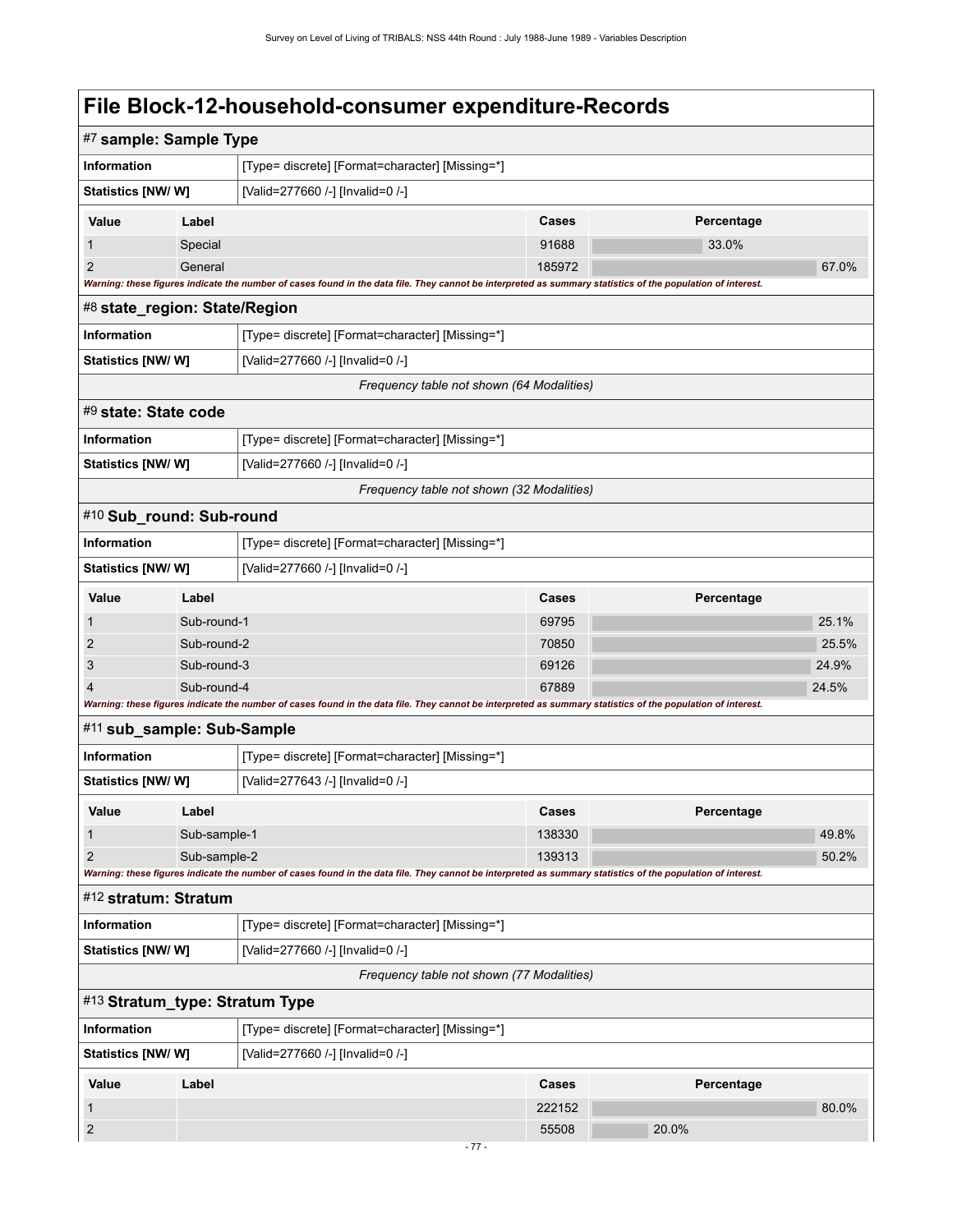### #13 **Stratum\_type: Stratum Type** *Warning: these figures indicate the number of cases found in the data file. They cannot be interpreted as summary statistics of the population of interest.* #14 **sub\_stratum: Sub-stratum Information information information [Type= discrete]** [Format=character] [Missing=\*] **Statistics [NW/ W]** [Valid=277660 /-] [Invalid=0 /-] **Value Label Cases Percentage** 9 277660 100.0% *Warning: these figures indicate the number of cases found in the data file. They cannot be interpreted as summary statistics of the population of interest.* #15 **B1\_q1\_srlno: Srl. number Information information information [Type= discrete]** [Format=character] [Missing=\*] **Statistics [NW/ W]** [Valid=277660 /-] [Invalid=0 /-] #16 **B1\_q2\_Area: Area type Information** [Type= discrete] [Format=character] [Missing=\*] **Statistics [NW/ W]** [Valid=277660 /-] [Invalid=0 /-] **Value Label Cases Percentage** 1 Tribal Majority hamlet 20646 7.4% 2 Other hamlet group 257014 257014 92.6% *Warning: these figures indicate the number of cases found in the data file. They cannot be interpreted as summary statistics of the population of interest.* #17 **hhno: Sample hh. no. Information information information [Type= discrete]** [Format=character] [Missing=\*] **Statistics [NW/ W]** [Valid=277660 /-] [Invalid=0 /-] **Value Label Cases Percentage** 1  $1.37 \pm 0.0000$   $1.37 \pm 0.0000$   $1.37 \pm 0.0000$   $1.37 \pm 0.0000$   $1.37 \pm 0.0000$   $1.37 \pm 0.0000$   $1.37 \pm 0.0000$   $1.37 \pm 0.0000$   $1.37 \pm 0.0000$   $1.37 \pm 0.0000$   $1.37 \pm 0.0000$   $1.37 \pm 0.0000$   $1.37 \pm 0.0000$   $1.37 \pm 0.0$ 2 63637 22.9% 22.9% 22.9% 22.9% 22.9% 22.9% 22.9% 22.9% 22.9% 22.9% 22.9% 22.9% 22.9% 22.9%  $3$  37270 13.4% and  $37270$  13.4% 4 35961 **13.0% 13.0% 13.0% 13.0% 13.0% 13.0% 13.0%** 13.0% 13.0% 13.0% 13.0% 13.0% 13.0%  $5$  33240  $12.0\%$  $6$  32189  $11.6\%$ 9 122  $\mid$  0.0% *Warning: these figures indicate the number of cases found in the data file. They cannot be interpreted as summary statistics of the population of interest.* #18 **B12\_c1: Item code Information information** [Type= discrete] [Format=character] [Missing=\*] **Statistics [NW/ W]** [Valid=277660 /-] [Invalid=0 /-] **Interviewer's instructions** In this block information on purchase, consumption out of home-grown stock, consumption out of gift, loan etc. and the total consumption of food, pan, tobacco, intoxicants, fuel & light, clothing and footwear for the household

 during the last 30 days prior to the date of survey will be collected. Purchase and consumption of items by members (in hotels etc.) of the household during the days of their absence from the usual place of residence should also be taken into account as far as possible, while making entries against the items of this block. Information is to be collected, in some cases, for each item of consumption and in some other cases, only for subtotals or for residual item belonging to the "food" group. The description of the sub-total items and residual item (Viz other food items) and their item codes have been printed in this block under cols. (2) and (1) respectively. Wherever information is required for each item of consumption, few blank lines have been provided before the sub-total items for recording information on consumption of individual constituent items of those sub-totals. The complete list of those items on which information is required separately (if consumed by the household) has been provided in the schedule under "code list for block 12". The codes are same as those provided for block 5 of schedule 1.0, NSS 43rd round. In the blank line, the description of items consumed and their respective codes will be entered in cols. (2) and (1) respectively, consulting the code list mentioned above. Where such blank lines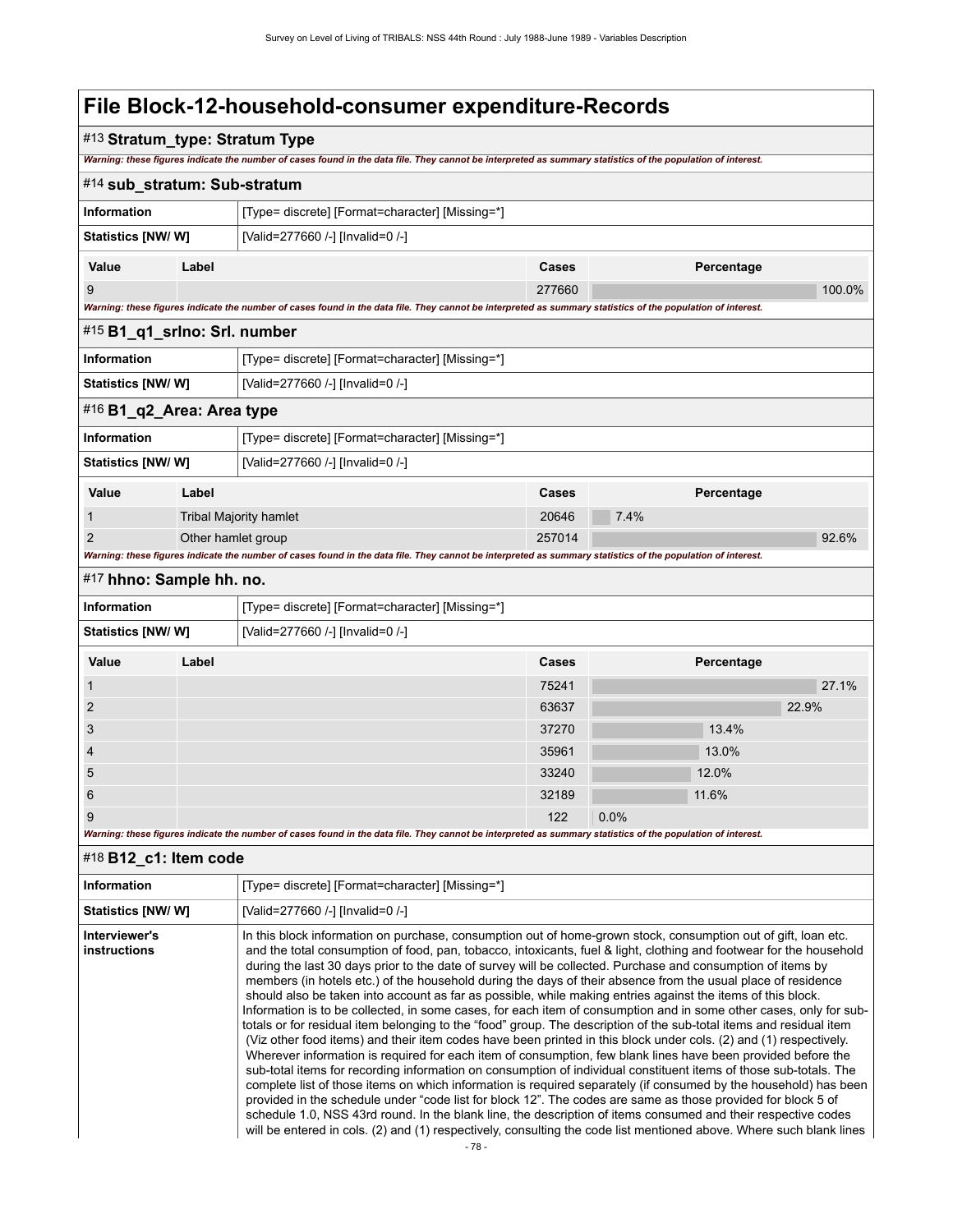### #18 **B12\_c1: Item code**

 have not been provided as in the cases of salt, other food items, pan, clothing, and footwear, information is not required for individual items. It is to be noted that item code 429 stands for 'other food items' so far this block is concerned although the same item code stands for beverages and processed food sub-total in schedule 1.0 if NSS 43rd round. The 'other food item' will include all food items other than those mentioned in this block. In other words, this will include milk and milk products, edible oil, vegetables, fresh fruits, dry fruits and nuts, sugar , spices and beverages, refreshments & processed food.

*Frequency table not shown (122 Modalities)*

### #19 **B12\_c4: Quantity (0.00)**

| Information                   | [Type= continuous] [Format=numeric] [Range= 0-7500] [Missing=*]                                                                                                                                                                                                                                                                                                                                                                                                                                                                                                                                                                                                                                                                                                                                                           |
|-------------------------------|---------------------------------------------------------------------------------------------------------------------------------------------------------------------------------------------------------------------------------------------------------------------------------------------------------------------------------------------------------------------------------------------------------------------------------------------------------------------------------------------------------------------------------------------------------------------------------------------------------------------------------------------------------------------------------------------------------------------------------------------------------------------------------------------------------------------------|
| Statistics [NW/W]             | [Valid=159267 /-] [Invalid=118393 /-] [Mean=35.185 /-] [StdDev=133.804 /-]                                                                                                                                                                                                                                                                                                                                                                                                                                                                                                                                                                                                                                                                                                                                                |
| Interviewer's<br>instructions | In columns (4) and (5) the quantity and value respectively of items purchased in exchange of money during the<br>last 30 days prior to the date of survey will be recorded. Here purchase made against cash payment 9 including<br>those made on credit but to be repaid in cash) will be taken into account. Barter purchase if any, will not be<br>considered here. Purchases made for domestic consumption only should be considered. It may be noted that<br>purchases made for gifts, charities or for household ceremonial purposes should be considered as purchase<br>and the total value of purchase inclusive of such purchases should be recorded in these columns. In case the<br>purchase is for both productive and consumption purposes, the part ascribable to productive purposes should be<br>excluded. |

### #20 **B12\_c5: Value (Rs.0.00)**

| Information                   | [Type= continuous] [Format=numeric] [Range= 0-5000] [Missing=*]         |
|-------------------------------|-------------------------------------------------------------------------|
| Statistics [NW/ W]            | [Valid=220117 /-] [Invalid=57543 /-] [Mean=46.84 /-] [StdDev=86.549 /-] |
| Interviewer's<br>instructions | As in c4                                                                |

### #21 **B12\_c6: Quantity (0.00)**

| Information                   | [Type= continuous] [Format=numeric] [Range= 0-4000] [Missing=*]                                                                                                                                                                                                                                                                                                                                                                                                                                                                               |
|-------------------------------|-----------------------------------------------------------------------------------------------------------------------------------------------------------------------------------------------------------------------------------------------------------------------------------------------------------------------------------------------------------------------------------------------------------------------------------------------------------------------------------------------------------------------------------------------|
| <b>Statistics [NW/ W]</b>     | [Valid=33849 /-] [Invalid=243811 /-] [Mean=48.007 /-] [StdDev=91.508 /-]                                                                                                                                                                                                                                                                                                                                                                                                                                                                      |
| Interviewer's<br>instructions | Consumption out of home-grown stock: consumption of any item made during the reference period out of<br>homegrown/produced stock, i. e., out of goods produced by the household in its own farm or manufacturing<br>establishments, will be recorded in these columns. The quantity will be recorded in col. (6) and its value will be<br>shown in col. (7). The value will be imputed at the ex-farm or ex-factory price. The produce brought from village<br>home and consumed in urban residence will also be treated as home-grown stock. |

### #22 **B12\_c7: Value (Rs.0.00)**

| <b>Information</b>            | [Type= continuous] [Format=numeric] [Range= 0.15-9480] [Missing=*]                                                                                                                                                                                                                                                                                                                                                                             |
|-------------------------------|------------------------------------------------------------------------------------------------------------------------------------------------------------------------------------------------------------------------------------------------------------------------------------------------------------------------------------------------------------------------------------------------------------------------------------------------|
| Statistics [NW/ W]            | [Valid=48343 /-] [Invalid=229317 /-] [Mean=95.892 /-] [StdDev=147.33 /-]                                                                                                                                                                                                                                                                                                                                                                       |
| Interviewer's<br>instructions | As in c6                                                                                                                                                                                                                                                                                                                                                                                                                                       |
| $#23$ B12_c8: Quantity (0.00) |                                                                                                                                                                                                                                                                                                                                                                                                                                                |
| <b>Information</b>            | [Type= continuous] [Format=numeric] [Range= 0-4000] [Missing=*]                                                                                                                                                                                                                                                                                                                                                                                |
| Statistics [NW/ W]            | [Valid=12891 /-] [Invalid=264769 /-] [Mean=84.656 /-] [StdDev=104.407 /-]                                                                                                                                                                                                                                                                                                                                                                      |
| Interviewer's<br>instructions | Consumption out of loan, gifts etc.: Quantity and the corresponding imputed values of the consumption out of<br>gifts, loans, free collections, etc. will be entered in columns (8) and (9) respectively. Consumption out of stock<br>of the household which is collected free or received as gift or as charity or as loans (in kind) incurred by the<br>household or received as repayment of loan etc. are to be recorded in these columns. |
| #24 B12_c9: Value (Rs.0.00)   |                                                                                                                                                                                                                                                                                                                                                                                                                                                |

| Information        | [Type= continuous] [Format=numeric] [Range= 0-1624] [Missing=*]          |
|--------------------|--------------------------------------------------------------------------|
| Statistics [NW/ W] | [Valid=26650 /-] [Invalid=251010 /-] [Mean=38.864 /-] [StdDev=43.379 /-] |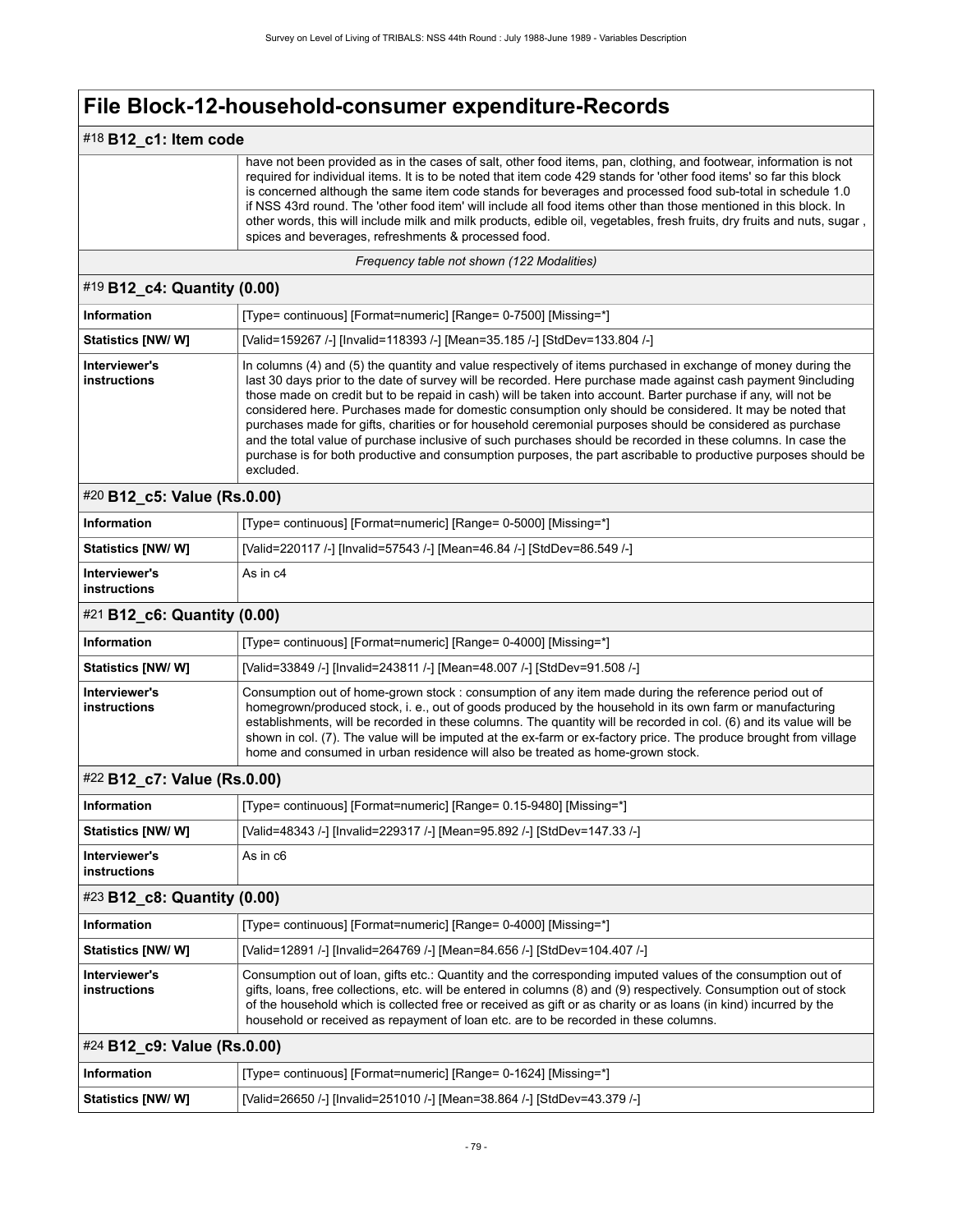| #24 B12_c9: Value (Rs.0.00)     |       |                                                                                                                                                                                                                                                                                                                                                                                                                                                                                                       |       |            |        |
|---------------------------------|-------|-------------------------------------------------------------------------------------------------------------------------------------------------------------------------------------------------------------------------------------------------------------------------------------------------------------------------------------------------------------------------------------------------------------------------------------------------------------------------------------------------------|-------|------------|--------|
| Interviewer's<br>instructions   |       | As in C8                                                                                                                                                                                                                                                                                                                                                                                                                                                                                              |       |            |        |
| #25 B12_c10: Quantity (0.00)    |       |                                                                                                                                                                                                                                                                                                                                                                                                                                                                                                       |       |            |        |
| <b>Information</b>              |       | [Type= continuous] [Format=numeric] [Range= 0-7500] [Missing=*]                                                                                                                                                                                                                                                                                                                                                                                                                                       |       |            |        |
| Statistics [NW/W]               |       | [Valid=198589 /-] [Invalid=79071 /-] [Mean=43.26 /-] [StdDev=129.914 /-]                                                                                                                                                                                                                                                                                                                                                                                                                              |       |            |        |
| Interviewer's<br>instructions   |       | Total consumption: These columns relate to the total consumption of the household during the reference period.<br>Column (10) relates to the quantity of total consumption and col. (11) to the corresponding value. The term<br>'total' includes all consumption in columns (6) to (9) as well as consumption out of monetary and non-monetary<br>purchases. Consumption out of purchase is not necessarily equal to the total purchase in the current period as<br>recorded in columns (4) and (5). |       |            |        |
| #26 B12_c11: Value (Rs.0.00)    |       |                                                                                                                                                                                                                                                                                                                                                                                                                                                                                                       |       |            |        |
| <b>Information</b>              |       | [Type= continuous] [Format=numeric] [Range= 0-12300] [Missing=*]                                                                                                                                                                                                                                                                                                                                                                                                                                      |       |            |        |
| Statistics [NW/W]               |       | [Valid=274387 /-] [Invalid=3273 /-] [Mean=59.896 /-] [StdDev=107.433 /-]                                                                                                                                                                                                                                                                                                                                                                                                                              |       |            |        |
| Interviewer's<br>instructions   |       | As in C10                                                                                                                                                                                                                                                                                                                                                                                                                                                                                             |       |            |        |
|                                 |       | File Block-13-household-Misc-consumer goods expenditure-Records                                                                                                                                                                                                                                                                                                                                                                                                                                       |       |            |        |
|                                 |       | #1 Key itemcode: Key to locate itemcode                                                                                                                                                                                                                                                                                                                                                                                                                                                               |       |            |        |
| <b>Information</b>              |       | [Type= discrete] [Format=character] [Missing=*]                                                                                                                                                                                                                                                                                                                                                                                                                                                       |       |            |        |
| Statistics [NW/W]               |       | [Valid=38344 /-] [Invalid=0 /-]                                                                                                                                                                                                                                                                                                                                                                                                                                                                       |       |            |        |
| #2 Key_hhno: Key to locate Hhno |       |                                                                                                                                                                                                                                                                                                                                                                                                                                                                                                       |       |            |        |
| <b>Information</b>              |       | [Type= discrete] [Format=character] [Missing=*]                                                                                                                                                                                                                                                                                                                                                                                                                                                       |       |            |        |
| Statistics [NW/ W]              |       | [Valid=38344 /-] [Invalid=0 /-]                                                                                                                                                                                                                                                                                                                                                                                                                                                                       |       |            |        |
| #3 Rec_id: Record identifier    |       |                                                                                                                                                                                                                                                                                                                                                                                                                                                                                                       |       |            |        |
| Information                     |       | [Type= discrete] [Format=character] [Missing=*]                                                                                                                                                                                                                                                                                                                                                                                                                                                       |       |            |        |
| Statistics [NW/W]               |       | [Valid=38344 /-] [Invalid=0 /-]                                                                                                                                                                                                                                                                                                                                                                                                                                                                       |       |            |        |
| Value                           | Label |                                                                                                                                                                                                                                                                                                                                                                                                                                                                                                       | Cases | Percentage |        |
| 13                              |       | Block-13 of schedule                                                                                                                                                                                                                                                                                                                                                                                                                                                                                  | 38344 |            | 100.0% |
|                                 |       | Warning: these figures indicate the number of cases found in the data file. They cannot be interpreted as summary statistics of the population of interest.                                                                                                                                                                                                                                                                                                                                           |       |            |        |
|                                 |       | #4 Rnd_sch: Round & sch. (code)                                                                                                                                                                                                                                                                                                                                                                                                                                                                       |       |            |        |
| <b>Information</b>              |       | [Type= discrete] [Format=character] [Missing=*]                                                                                                                                                                                                                                                                                                                                                                                                                                                       |       |            |        |
| <b>Statistics [NW/ W]</b>       |       | [Valid=38344 /-] [Invalid=0 /-]                                                                                                                                                                                                                                                                                                                                                                                                                                                                       |       |            |        |
| Value                           | Label |                                                                                                                                                                                                                                                                                                                                                                                                                                                                                                       | Cases | Percentage |        |
| 441                             |       | NSS 44th Round Schedule 29.1                                                                                                                                                                                                                                                                                                                                                                                                                                                                          | 38344 |            | 100.0% |
|                                 |       | Warning: these figures indicate the number of cases found in the data file. They cannot be interpreted as summary statistics of the population of interest.                                                                                                                                                                                                                                                                                                                                           |       |            |        |
| #5 Flot: Flot number            |       |                                                                                                                                                                                                                                                                                                                                                                                                                                                                                                       |       |            |        |
| <b>Information</b>              |       | [Type= discrete] [Format=character] [Missing=*]                                                                                                                                                                                                                                                                                                                                                                                                                                                       |       |            |        |
| Statistics [NW/W]               |       | [Valid=38344 /-] [Invalid=0 /-]                                                                                                                                                                                                                                                                                                                                                                                                                                                                       |       |            |        |
|                                 |       | Frequency table not shown (826 Modalities)                                                                                                                                                                                                                                                                                                                                                                                                                                                            |       |            |        |
| #6 sector: Sector               |       |                                                                                                                                                                                                                                                                                                                                                                                                                                                                                                       |       |            |        |
| Information                     |       | [Type= discrete] [Format=character] [Missing=*]                                                                                                                                                                                                                                                                                                                                                                                                                                                       |       |            |        |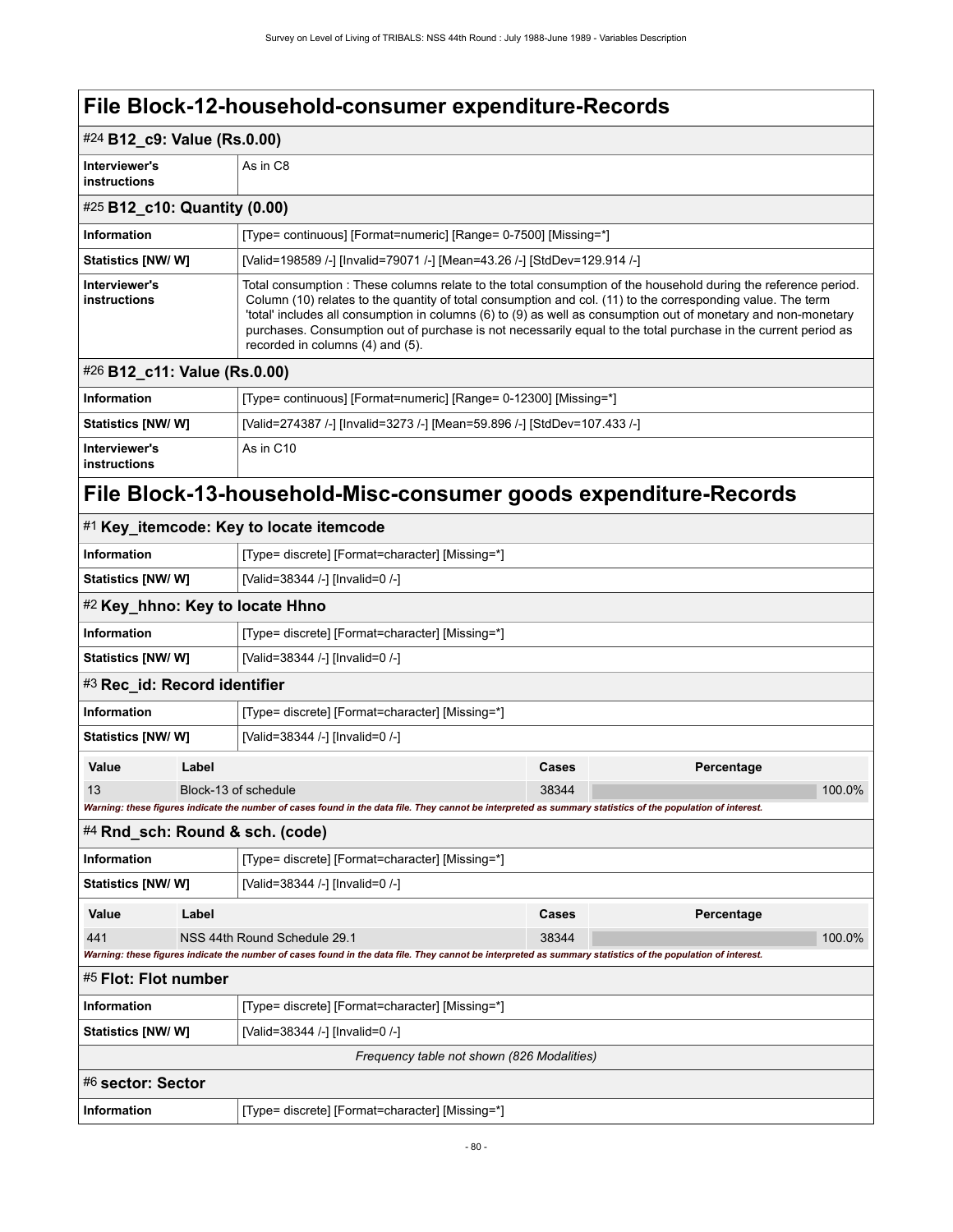# **File Block-13-household-Misc-consumer goods expenditure-Records**

| #6 sector: Sector             |              |                                                                                                                                                             |       |            |       |
|-------------------------------|--------------|-------------------------------------------------------------------------------------------------------------------------------------------------------------|-------|------------|-------|
| Statistics [NW/ W]            |              | [Valid=38344 /-] [Invalid=0 /-]                                                                                                                             |       |            |       |
| Value                         | Label        |                                                                                                                                                             | Cases | Percentage |       |
| $\mathbf{1}$                  | Rural        |                                                                                                                                                             | 32733 |            | 85.4% |
| $\overline{2}$                | Urban        |                                                                                                                                                             | 5611  | 14.6%      |       |
|                               |              | Warning: these figures indicate the number of cases found in the data file. They cannot be interpreted as summary statistics of the population of interest. |       |            |       |
| #7 sample: Sample Type        |              |                                                                                                                                                             |       |            |       |
| <b>Information</b>            |              | [Type= discrete] [Format=character] [Missing=*]                                                                                                             |       |            |       |
| Statistics [NW/W]             |              | [Valid=38344 /-] [Invalid=0 /-]                                                                                                                             |       |            |       |
| Value                         | Label        |                                                                                                                                                             | Cases | Percentage |       |
| 1                             | Special      |                                                                                                                                                             | 12356 | 32.2%      |       |
| $\overline{2}$                | General      |                                                                                                                                                             | 25988 |            | 67.8% |
|                               |              | Warning: these figures indicate the number of cases found in the data file. They cannot be interpreted as summary statistics of the population of interest. |       |            |       |
| #8 state_region: State/Region |              |                                                                                                                                                             |       |            |       |
| <b>Information</b>            |              | [Type= discrete] [Format=character] [Missing=*]                                                                                                             |       |            |       |
| Statistics [NW/W]             |              | [Valid=38344 /-] [Invalid=0 /-]                                                                                                                             |       |            |       |
|                               |              | Frequency table not shown (64 Modalities)                                                                                                                   |       |            |       |
| #9 State: State code          |              |                                                                                                                                                             |       |            |       |
| <b>Information</b>            |              | [Type= discrete] [Format=character] [Missing=*]                                                                                                             |       |            |       |
| Statistics [NW/W]             |              | [Valid=38344 /-] [Invalid=0 /-]                                                                                                                             |       |            |       |
|                               |              | Frequency table not shown (32 Modalities)                                                                                                                   |       |            |       |
| #10 Sub_round: Sub-round      |              |                                                                                                                                                             |       |            |       |
| Information                   |              | [Type= discrete] [Format=character] [Missing=*]                                                                                                             |       |            |       |
| Statistics [NW/ W]            |              | [Valid=38344 /-] [Invalid=0 /-]                                                                                                                             |       |            |       |
| Value                         | Label        |                                                                                                                                                             | Cases | Percentage |       |
| 1                             | Sub-round-1  |                                                                                                                                                             | 9989  |            | 26.1% |
| 2                             | Sub-round-2  |                                                                                                                                                             | 9802  |            | 25.6% |
| 3                             | Sub-round-3  |                                                                                                                                                             | 9304  |            | 24.3% |
| 4                             | Sub-round-4  |                                                                                                                                                             | 9249  |            | 24.1% |
|                               |              | Warning: these figures indicate the number of cases found in the data file. They cannot be interpreted as summary statistics of the population of interest. |       |            |       |
| #11 sub_sample: Sub-Sample    |              |                                                                                                                                                             |       |            |       |
| Information                   |              | [Type= discrete] [Format=character] [Missing=*]                                                                                                             |       |            |       |
| Statistics [NW/ W]            |              | [Valid=38344 /-] [Invalid=0 /-]                                                                                                                             |       |            |       |
| Value                         | Label        |                                                                                                                                                             | Cases | Percentage |       |
| 1                             | Sub-sample-1 |                                                                                                                                                             | 19179 |            | 50.0% |
| $\overline{2}$                | Sub-sample-2 |                                                                                                                                                             | 19165 |            | 50.0% |
|                               |              | Warning: these figures indicate the number of cases found in the data file. They cannot be interpreted as summary statistics of the population of interest. |       |            |       |
| #12 stratum: Stratum          |              |                                                                                                                                                             |       |            |       |
| Information                   |              | [Type= discrete] [Format=character] [Missing=*]                                                                                                             |       |            |       |
| Statistics [NW/W]             |              | [Valid=38344 /-] [Invalid=0 /-]                                                                                                                             |       |            |       |
|                               |              | Frequency table not shown (77 Modalities)                                                                                                                   |       |            |       |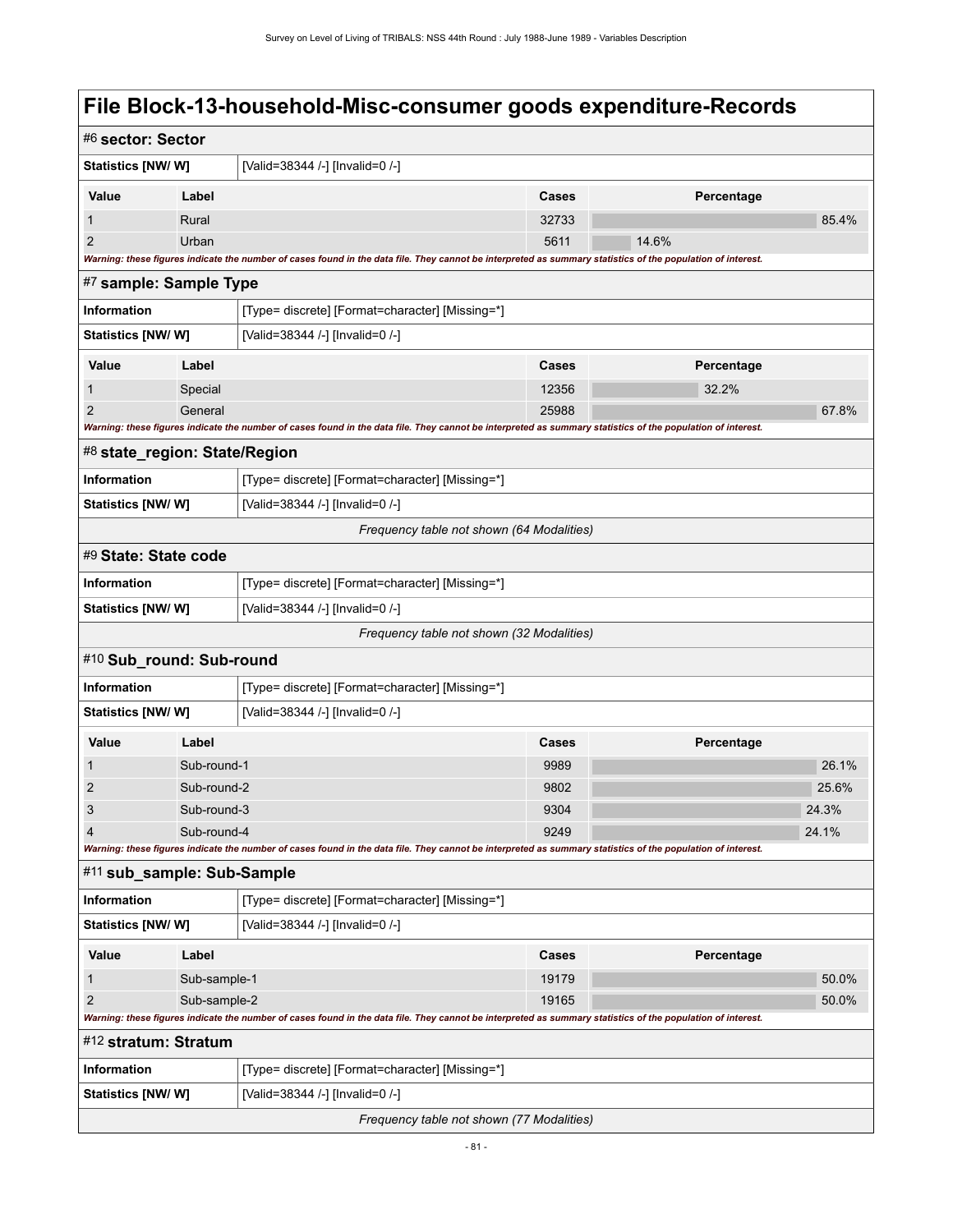# **File Block-13-household-Misc-consumer goods expenditure-Records**

|                               |                    | #13 Stratum_type: Stratum Type                                                                                                                                                                                                                                                                                                                                                                                                                                                                        |           |               |       |
|-------------------------------|--------------------|-------------------------------------------------------------------------------------------------------------------------------------------------------------------------------------------------------------------------------------------------------------------------------------------------------------------------------------------------------------------------------------------------------------------------------------------------------------------------------------------------------|-----------|---------------|-------|
| Information                   |                    | [Type= discrete] [Format=character] [Missing=*]                                                                                                                                                                                                                                                                                                                                                                                                                                                       |           |               |       |
| Statistics [NW/W]             |                    | [Valid=38344 /-] [Invalid=0 /-]                                                                                                                                                                                                                                                                                                                                                                                                                                                                       |           |               |       |
| Value                         | Label              |                                                                                                                                                                                                                                                                                                                                                                                                                                                                                                       | Cases     | Percentage    |       |
| 1                             |                    |                                                                                                                                                                                                                                                                                                                                                                                                                                                                                                       | 29549     |               | 77.1% |
| $\overline{2}$                |                    |                                                                                                                                                                                                                                                                                                                                                                                                                                                                                                       | 8795      | 22.9%         |       |
|                               |                    | Warning: these figures indicate the number of cases found in the data file. They cannot be interpreted as summary statistics of the population of interest.                                                                                                                                                                                                                                                                                                                                           |           |               |       |
| #14 B1_q1_srlno: Srl. number  |                    |                                                                                                                                                                                                                                                                                                                                                                                                                                                                                                       |           |               |       |
| Information                   |                    | [Type= discrete] [Format=character] [Missing=*]                                                                                                                                                                                                                                                                                                                                                                                                                                                       |           |               |       |
| <b>Statistics [NW/ W]</b>     |                    | [Valid=38344 /-] [Invalid=0 /-]                                                                                                                                                                                                                                                                                                                                                                                                                                                                       |           |               |       |
| #15 B1_q2_Area: Area type     |                    |                                                                                                                                                                                                                                                                                                                                                                                                                                                                                                       |           |               |       |
| Information                   |                    | [Type= discrete] [Format=character] [Missing=*]                                                                                                                                                                                                                                                                                                                                                                                                                                                       |           |               |       |
| Statistics [NW/ W]            |                    | [Valid=38344 /-] [Invalid=0 /-]                                                                                                                                                                                                                                                                                                                                                                                                                                                                       |           |               |       |
| Value                         | Label              |                                                                                                                                                                                                                                                                                                                                                                                                                                                                                                       | Cases     | Percentage    |       |
| 1                             |                    | Tribal Majority hamlet                                                                                                                                                                                                                                                                                                                                                                                                                                                                                | 2910      | 7.6%          |       |
| 2                             | Other hamlet group |                                                                                                                                                                                                                                                                                                                                                                                                                                                                                                       | 35434     |               | 92.4% |
|                               |                    | Warning: these figures indicate the number of cases found in the data file. They cannot be interpreted as summary statistics of the population of interest.                                                                                                                                                                                                                                                                                                                                           |           |               |       |
| #16 hhno: Sample hh. no.      |                    |                                                                                                                                                                                                                                                                                                                                                                                                                                                                                                       |           |               |       |
| Information                   |                    | [Type= discrete] [Format=character] [Missing=*]                                                                                                                                                                                                                                                                                                                                                                                                                                                       |           |               |       |
| Statistics [NW/ W]            |                    | [Valid=38344 /-] [Invalid=0 /-]                                                                                                                                                                                                                                                                                                                                                                                                                                                                       |           |               |       |
| Value                         | Label              |                                                                                                                                                                                                                                                                                                                                                                                                                                                                                                       | Cases     | Percentage    |       |
| 1                             |                    |                                                                                                                                                                                                                                                                                                                                                                                                                                                                                                       | 10955     |               | 28.6% |
| $\overline{2}$                |                    |                                                                                                                                                                                                                                                                                                                                                                                                                                                                                                       | 8964      |               | 23.4% |
| 3                             |                    |                                                                                                                                                                                                                                                                                                                                                                                                                                                                                                       | 4948      | 12.9%         |       |
|                               |                    |                                                                                                                                                                                                                                                                                                                                                                                                                                                                                                       | 4813      | 12.6%         |       |
| 4                             |                    |                                                                                                                                                                                                                                                                                                                                                                                                                                                                                                       |           |               |       |
| 5                             |                    |                                                                                                                                                                                                                                                                                                                                                                                                                                                                                                       | 4420      | 11.5%         |       |
| 6                             |                    |                                                                                                                                                                                                                                                                                                                                                                                                                                                                                                       | 4228      | 11.0%         |       |
| 9                             |                    | Warning: these figures indicate the number of cases found in the data file. They cannot be interpreted as summary statistics of the population of interest.                                                                                                                                                                                                                                                                                                                                           | 16        | 0.0%          |       |
| #17 B13_c1: Item code         |                    |                                                                                                                                                                                                                                                                                                                                                                                                                                                                                                       |           |               |       |
| <b>Information</b>            |                    | [Type= discrete] [Format=character] [Missing=*]                                                                                                                                                                                                                                                                                                                                                                                                                                                       |           |               |       |
| Statistics [NW/W]             |                    | [Valid=38344 /-] [Invalid=0 /-]                                                                                                                                                                                                                                                                                                                                                                                                                                                                       |           |               |       |
| Interviewer's<br>instructions |                    | Expenditure on miscellaneous goods & services, rents & taxes and durable goods for domestic use during last<br>30 days : In this block information will be collected on the expenditure for purchase of miscellaneous goods<br>& services and durable goods for household use and expenditure The actual expenditure incurred towards<br>purchase of these items will be considered as the consumer expenditure of the household. Expenditure both in<br>cash and in kind will be taken into account. |           |               |       |
| Value                         | Label              |                                                                                                                                                                                                                                                                                                                                                                                                                                                                                                       | Cases     | Percentage    |       |
| 539                           |                    |                                                                                                                                                                                                                                                                                                                                                                                                                                                                                                       | 4003      | 10.4%         |       |
| 549                           |                    |                                                                                                                                                                                                                                                                                                                                                                                                                                                                                                       | 4070      | 10.6%         |       |
| 619                           |                    |                                                                                                                                                                                                                                                                                                                                                                                                                                                                                                       | 10932     |               | 28.5% |
| 639<br>651                    |                    |                                                                                                                                                                                                                                                                                                                                                                                                                                                                                                       | 7524<br>1 | 19.6%<br>0.0% |       |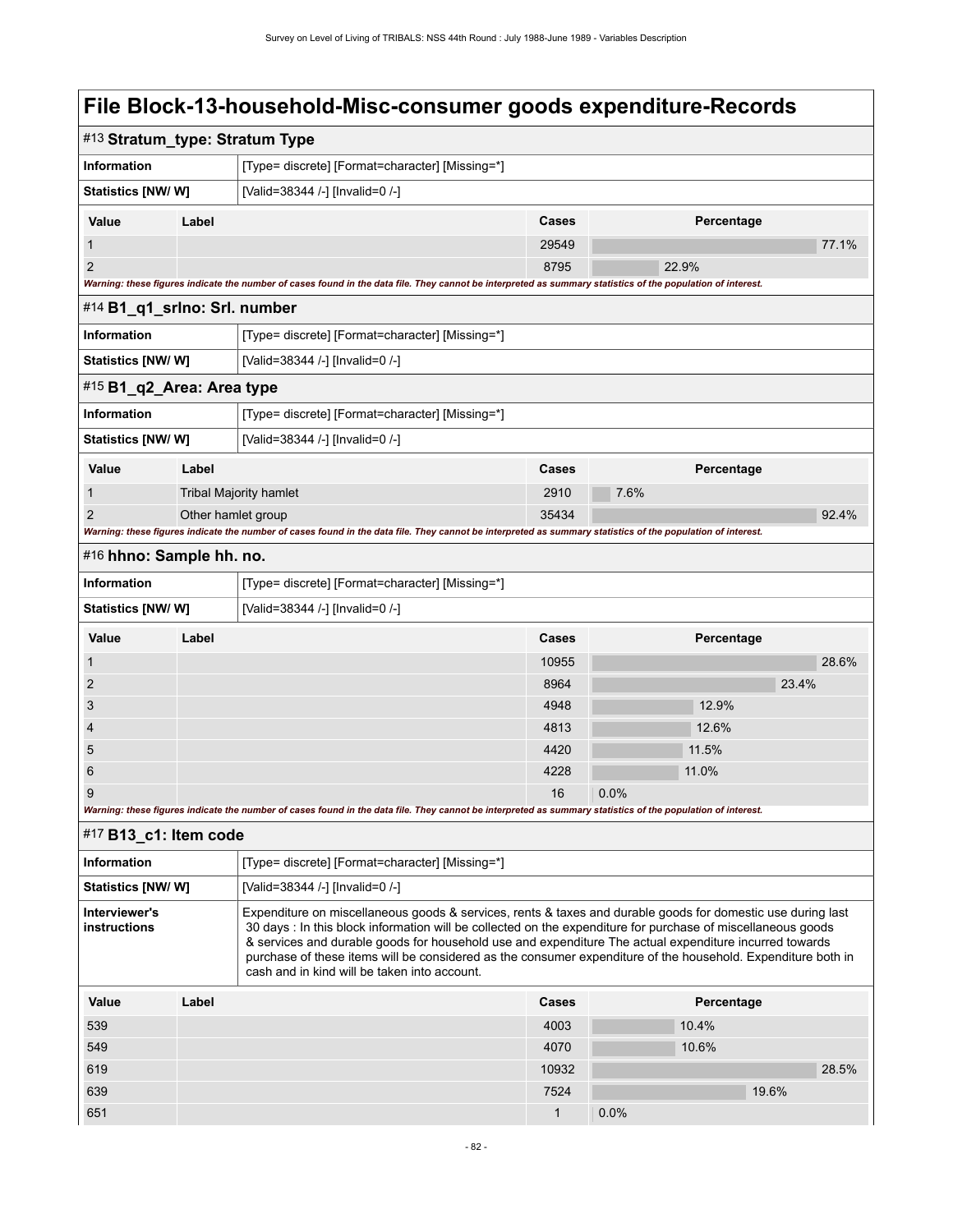## **File Block-13-household-Misc-consumer goods expenditure-Records**

#### #17 **B13\_c1: Item code Value Label Cases Percentage** 679 10005 26.1% 789 1809 - Paul Bernard, Amerikaansk politikus († 1808 - 1809 - 1809 1814) *Warning: these figures indicate the number of cases found in the data file. They cannot be interpreted as summary statistics of the population of interest.* #18 **B13\_c3: Cash (Rs.0.00):- Information** [Type= continuous] [Format=numeric] [Range= 0-14000] [Missing=\*] **Statistics [NW/ W]** [Valid=38031 /-] [Invalid=313 /-] [Mean=40.401 /-] [StdDev=150.021 /-] **Interviewer's instructions** Columns (3) and (4) : value - cash and cash & kind : The amount of expenditure incurred on an item during the reference period will be recorded in 0.00 rupees in these two columns. When the payment is made in cash only, the entry will be recorded both in cols. (3) and (4). In case the payment is made in kind only, the entry will be made in col. (4). However, if the payment is made both in cash and in kind, the amount of cash expenditure will be made in col. (3) and the total expenditure, i.e., cash and kind together, will be put in col. (4). For durable goods, total of expenditure incurred for purchase, construction and repairs will be considered. Value of durable goods constructed will comprise of value of raw materials, services and/or labour charges and any other charges incurred.

#### #19 **B13\_c4: Cash & kind (Rs.0.00):-**

| ∣ Information                   | [Type= continuous] [Format=numeric] [Range= 0-150053.93] [Missing=*] |
|---------------------------------|----------------------------------------------------------------------|
| Statistics [NW/W]               | [Valid=38277 /-] [Invalid=67 /-] [Mean=45.16 /-] [StdDev=782.92 /-]  |
| ∣ Interviewer's<br>instructions | As in C3                                                             |

## **File Block-14-dwelling unit-particulars-Records**

| #1 Key_hhno: Key to locate hhno                      |                                                              |                                                                                                                                                             |       |            |        |
|------------------------------------------------------|--------------------------------------------------------------|-------------------------------------------------------------------------------------------------------------------------------------------------------------|-------|------------|--------|
| Information                                          |                                                              | [Type= discrete] [Format=character] [Missing=*]                                                                                                             |       |            |        |
| <b>Statistics [NW/ W]</b>                            |                                                              | [Valid=16397 /-] [Invalid=0 /-]                                                                                                                             |       |            |        |
|                                                      | #2 Rec_id: Record identifier                                 |                                                                                                                                                             |       |            |        |
| <b>Information</b>                                   |                                                              | [Type= discrete] [Format=character] [Missing=*]                                                                                                             |       |            |        |
| Statistics [NW/W]                                    |                                                              | [Valid=16397 /-] [Invalid=0 /-]                                                                                                                             |       |            |        |
| Value                                                | Label                                                        |                                                                                                                                                             | Cases | Percentage |        |
| 14                                                   | Block-14 of schedule                                         |                                                                                                                                                             | 16397 |            | 100.0% |
|                                                      |                                                              | Warning: these figures indicate the number of cases found in the data file. They cannot be interpreted as summary statistics of the population of interest. |       |            |        |
| #3 Rnd_sch: Round & sch. (code)                      |                                                              |                                                                                                                                                             |       |            |        |
| Information                                          | [Type= discrete] [Format=character] [Missing=*]              |                                                                                                                                                             |       |            |        |
| Statistics [NW/W]<br>[Valid=16397 /-] [Invalid=0 /-] |                                                              |                                                                                                                                                             |       |            |        |
| Value                                                | Label                                                        |                                                                                                                                                             | Cases | Percentage |        |
| 441                                                  | NSS 44th Round Schedule 29.1                                 |                                                                                                                                                             | 16397 |            | 100.0% |
|                                                      |                                                              | Warning: these figures indicate the number of cases found in the data file. They cannot be interpreted as summary statistics of the population of interest. |       |            |        |
| #4 Flot: Flot number                                 |                                                              |                                                                                                                                                             |       |            |        |
| Information                                          | [Type= discrete] [Format=character] [Missing=*]              |                                                                                                                                                             |       |            |        |
|                                                      | <b>Statistics [NW/ W]</b><br>[Valid=16397 /-] [Invalid=0 /-] |                                                                                                                                                             |       |            |        |
| Frequency table not shown (835 Modalities)           |                                                              |                                                                                                                                                             |       |            |        |
| #5 sector: Sector                                    |                                                              |                                                                                                                                                             |       |            |        |
| <b>Information</b>                                   |                                                              | [Type= discrete] [Format=character] [Missing=*]                                                                                                             |       |            |        |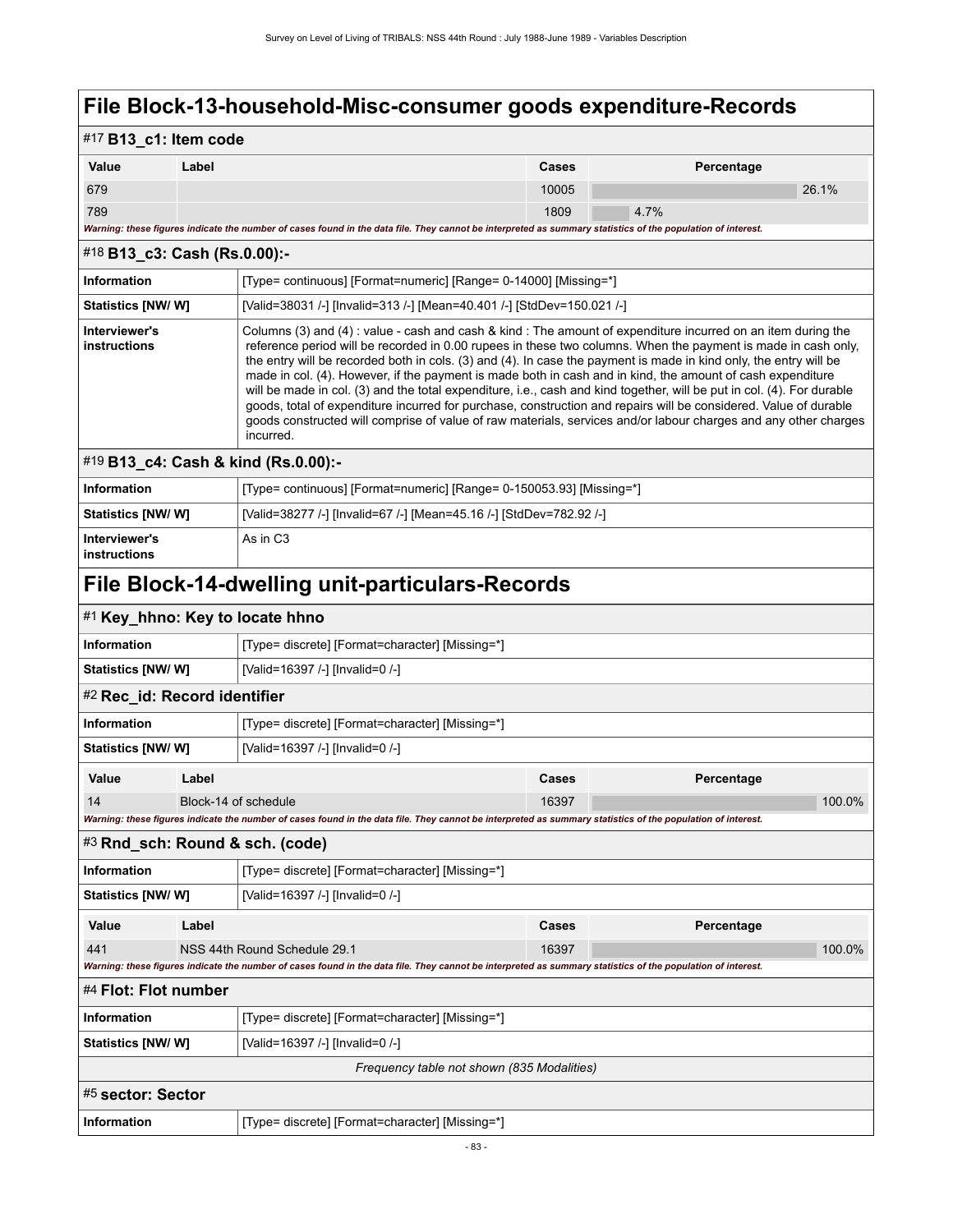| #5 sector: Sector                                            |                                                                                                                                                                                       |                                                                                                                                                             |       |            |       |
|--------------------------------------------------------------|---------------------------------------------------------------------------------------------------------------------------------------------------------------------------------------|-------------------------------------------------------------------------------------------------------------------------------------------------------------|-------|------------|-------|
| <b>Statistics [NW/ W]</b>                                    |                                                                                                                                                                                       | [Valid=16397 /-] [Invalid=0 /-]                                                                                                                             |       |            |       |
|                                                              |                                                                                                                                                                                       |                                                                                                                                                             |       |            |       |
| Value                                                        | Label                                                                                                                                                                                 |                                                                                                                                                             | Cases | Percentage |       |
| $\mathbf 1$                                                  | Rural                                                                                                                                                                                 |                                                                                                                                                             | 14514 |            | 88.5% |
| $\overline{2}$                                               | Urban                                                                                                                                                                                 |                                                                                                                                                             | 1883  | 11.5%      |       |
|                                                              | Warning: these figures indicate the number of cases found in the data file. They cannot be interpreted as summary statistics of the population of interest.<br>#6 sample: Sample Type |                                                                                                                                                             |       |            |       |
| Information                                                  |                                                                                                                                                                                       | [Type= discrete] [Format=character] [Missing=*]                                                                                                             |       |            |       |
| Statistics [NW/W]                                            |                                                                                                                                                                                       | [Valid=16397 /-] [Invalid=0 /-]                                                                                                                             |       |            |       |
| Value                                                        | Label                                                                                                                                                                                 |                                                                                                                                                             | Cases | Percentage |       |
| 1                                                            | Special                                                                                                                                                                               |                                                                                                                                                             | 5415  | 33.0%      |       |
| $\overline{2}$                                               | General                                                                                                                                                                               |                                                                                                                                                             | 10982 |            | 67.0% |
|                                                              |                                                                                                                                                                                       | Warning: these figures indicate the number of cases found in the data file. They cannot be interpreted as summary statistics of the population of interest. |       |            |       |
| #7 state_region: State/Region                                |                                                                                                                                                                                       |                                                                                                                                                             |       |            |       |
| <b>Information</b>                                           |                                                                                                                                                                                       | [Type= discrete] [Format=character] [Missing=*]                                                                                                             |       |            |       |
| Statistics [NW/ W]                                           |                                                                                                                                                                                       | [Valid=16397 /-] [Invalid=0 /-]                                                                                                                             |       |            |       |
|                                                              |                                                                                                                                                                                       | Frequency table not shown (64 Modalities)                                                                                                                   |       |            |       |
| #8 State: State code                                         |                                                                                                                                                                                       |                                                                                                                                                             |       |            |       |
| Information                                                  |                                                                                                                                                                                       | [Type= discrete] [Format=character] [Missing=*]                                                                                                             |       |            |       |
| [Valid=16397 /-] [Invalid=0 /-]<br><b>Statistics [NW/ W]</b> |                                                                                                                                                                                       |                                                                                                                                                             |       |            |       |
|                                                              |                                                                                                                                                                                       | Frequency table not shown (32 Modalities)                                                                                                                   |       |            |       |
| #9 Sub_round: Sub-round                                      |                                                                                                                                                                                       |                                                                                                                                                             |       |            |       |
| <b>Information</b>                                           |                                                                                                                                                                                       | [Type= discrete] [Format=character] [Missing=*]                                                                                                             |       |            |       |
| Statistics [NW/W]                                            |                                                                                                                                                                                       | [Valid=16397 /-] [Invalid=0 /-]                                                                                                                             |       |            |       |
| Value                                                        | Label                                                                                                                                                                                 |                                                                                                                                                             | Cases | Percentage |       |
| 1                                                            | Sub-round-1                                                                                                                                                                           |                                                                                                                                                             | 4181  |            | 25.5% |
| 2                                                            | Sub-round-2                                                                                                                                                                           |                                                                                                                                                             | 4156  |            | 25.3% |
| 3                                                            | Sub-round-3                                                                                                                                                                           |                                                                                                                                                             | 4082  |            | 24.9% |
| $\overline{4}$                                               | Sub-round-4                                                                                                                                                                           |                                                                                                                                                             | 3978  |            | 24.3% |
|                                                              |                                                                                                                                                                                       | Warning: these figures indicate the number of cases found in the data file. They cannot be interpreted as summary statistics of the population of interest. |       |            |       |
| #10 sub_sample: Sub-Sample                                   |                                                                                                                                                                                       |                                                                                                                                                             |       |            |       |
| <b>Information</b>                                           |                                                                                                                                                                                       | [Type= discrete] [Format=character] [Missing=*]                                                                                                             |       |            |       |
| <b>Statistics [NW/W]</b>                                     |                                                                                                                                                                                       | [Valid=16397 /-] [Invalid=0 /-]                                                                                                                             |       |            |       |
| Value                                                        | Label                                                                                                                                                                                 |                                                                                                                                                             | Cases | Percentage |       |
| 1                                                            | Sub-sample-1                                                                                                                                                                          |                                                                                                                                                             | 8170  |            | 49.8% |
| $\overline{2}$                                               | Sub-sample-2                                                                                                                                                                          |                                                                                                                                                             | 8227  |            | 50.2% |
|                                                              |                                                                                                                                                                                       | Warning: these figures indicate the number of cases found in the data file. They cannot be interpreted as summary statistics of the population of interest. |       |            |       |
| #11 stratum: Stratum                                         |                                                                                                                                                                                       |                                                                                                                                                             |       |            |       |
| Information                                                  |                                                                                                                                                                                       | [Type= discrete] [Format=character] [Missing=*]                                                                                                             |       |            |       |
| <b>Statistics [NW/W]</b>                                     |                                                                                                                                                                                       | [Valid=16397 /-] [Invalid=0 /-]                                                                                                                             |       |            |       |
|                                                              |                                                                                                                                                                                       | Frequency table not shown (77 Modalities)                                                                                                                   |       |            |       |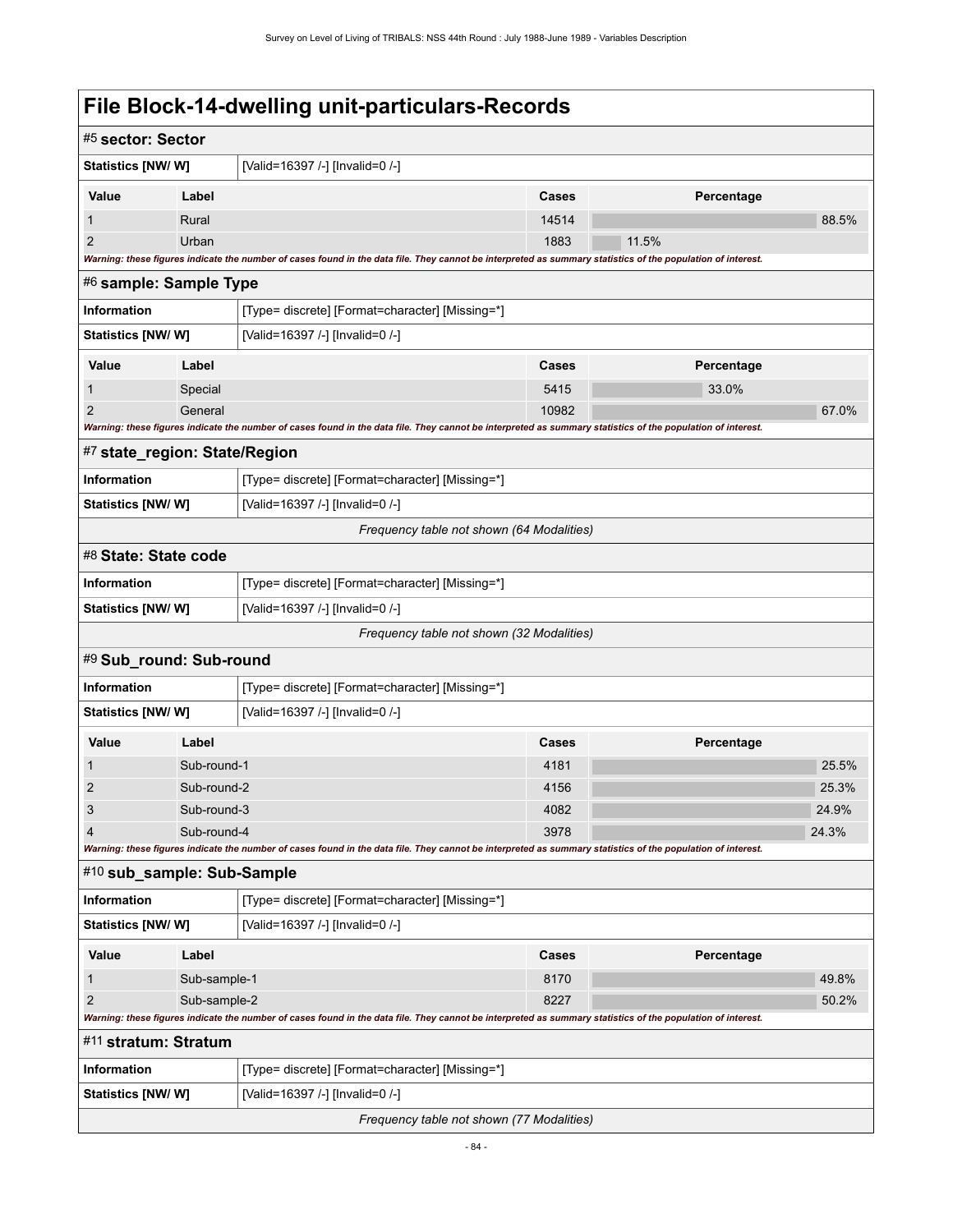| #12 stratum_type: Stratum Type |                    |                                                                                                                                                             |               |            |        |
|--------------------------------|--------------------|-------------------------------------------------------------------------------------------------------------------------------------------------------------|---------------|------------|--------|
| Information                    |                    | [Type= discrete] [Format=character] [Missing=*]                                                                                                             |               |            |        |
| Statistics [NW/ W]             |                    | [Valid=16397 /-] [Invalid=0 /-]                                                                                                                             |               |            |        |
|                                |                    |                                                                                                                                                             |               |            |        |
| Value                          | Label              |                                                                                                                                                             | Cases         | Percentage |        |
| 1<br>$\overline{2}$            |                    |                                                                                                                                                             | 13210<br>3187 | 19.4%      | 80.6%  |
|                                |                    | Warning: these figures indicate the number of cases found in the data file. They cannot be interpreted as summary statistics of the population of interest. |               |            |        |
| #13 sub_stratum: Sub-stratum   |                    |                                                                                                                                                             |               |            |        |
| <b>Information</b>             |                    | [Type= discrete] [Format=character] [Missing=*]                                                                                                             |               |            |        |
| Statistics [NW/ W]             |                    | [Valid=16397 /-] [Invalid=0 /-]                                                                                                                             |               |            |        |
| Value                          | Label              |                                                                                                                                                             | <b>Cases</b>  | Percentage |        |
| 9                              |                    |                                                                                                                                                             | 16397         |            | 100.0% |
|                                |                    | Warning: these figures indicate the number of cases found in the data file. They cannot be interpreted as summary statistics of the population of interest. |               |            |        |
| #14 B1_q1_srlno: Srl. number   |                    |                                                                                                                                                             |               |            |        |
| <b>Information</b>             |                    | [Type= discrete] [Format=character] [Missing=*]                                                                                                             |               |            |        |
| Statistics [NW/W]              |                    | [Valid=16397 /-] [Invalid=0 /-]                                                                                                                             |               |            |        |
| #15 B1_q2_Area: Area type      |                    |                                                                                                                                                             |               |            |        |
| <b>Information</b>             |                    | [Type= discrete] [Format=character] [Missing=*]                                                                                                             |               |            |        |
| <b>Statistics [NW/ W]</b>      |                    | [Valid=16397 /-] [Invalid=0 /-]                                                                                                                             |               |            |        |
| Value                          | Label              |                                                                                                                                                             | Cases         | Percentage |        |
| 1                              |                    | <b>Tribal Majority hamlet</b>                                                                                                                               | 1248          | 7.6%       |        |
| 2                              | Other hamlet group |                                                                                                                                                             | 15149         |            | 92.4%  |
|                                |                    | Warning: these figures indicate the number of cases found in the data file. They cannot be interpreted as summary statistics of the population of interest. |               |            |        |
| #16 hhno: Sample hh. no.       |                    |                                                                                                                                                             |               |            |        |
| <b>Information</b>             |                    | [Type= discrete] [Format=character] [Missing=*]                                                                                                             |               |            |        |
| <b>Statistics [NW/ W]</b>      |                    | [Valid=16397 /-] [Invalid=0 /-]                                                                                                                             |               |            |        |
| Value                          | Label              |                                                                                                                                                             | Cases         | Percentage |        |
| $\mathbf{1}$                   |                    |                                                                                                                                                             | 4385          |            | 26.7%  |
| $\overline{2}$                 |                    |                                                                                                                                                             | 3755          |            | 22.9%  |
| 3                              |                    |                                                                                                                                                             | 2217          | 13.5%      |        |
| $\overline{4}$                 |                    |                                                                                                                                                             | 2151          | 13.1%      |        |
| 5                              |                    |                                                                                                                                                             | 1974          | 12.0%      |        |
| $6\phantom{1}$                 |                    |                                                                                                                                                             | 1908          | 11.6%      |        |
| 9                              |                    |                                                                                                                                                             | 7             | 0.0%       |        |
|                                |                    | Warning: these figures indicate the number of cases found in the data file. They cannot be interpreted as summary statistics of the population of interest. |               |            |        |
|                                |                    | #17 B14_q1: Whether dwelling unit is owned                                                                                                                  |               |            |        |
| Information                    |                    | [Type= discrete] [Format=character] [Missing=*]                                                                                                             |               |            |        |
| Statistics [NW/W]              |                    | [Valid=16393 /-] [Invalid=0 /-]                                                                                                                             |               |            |        |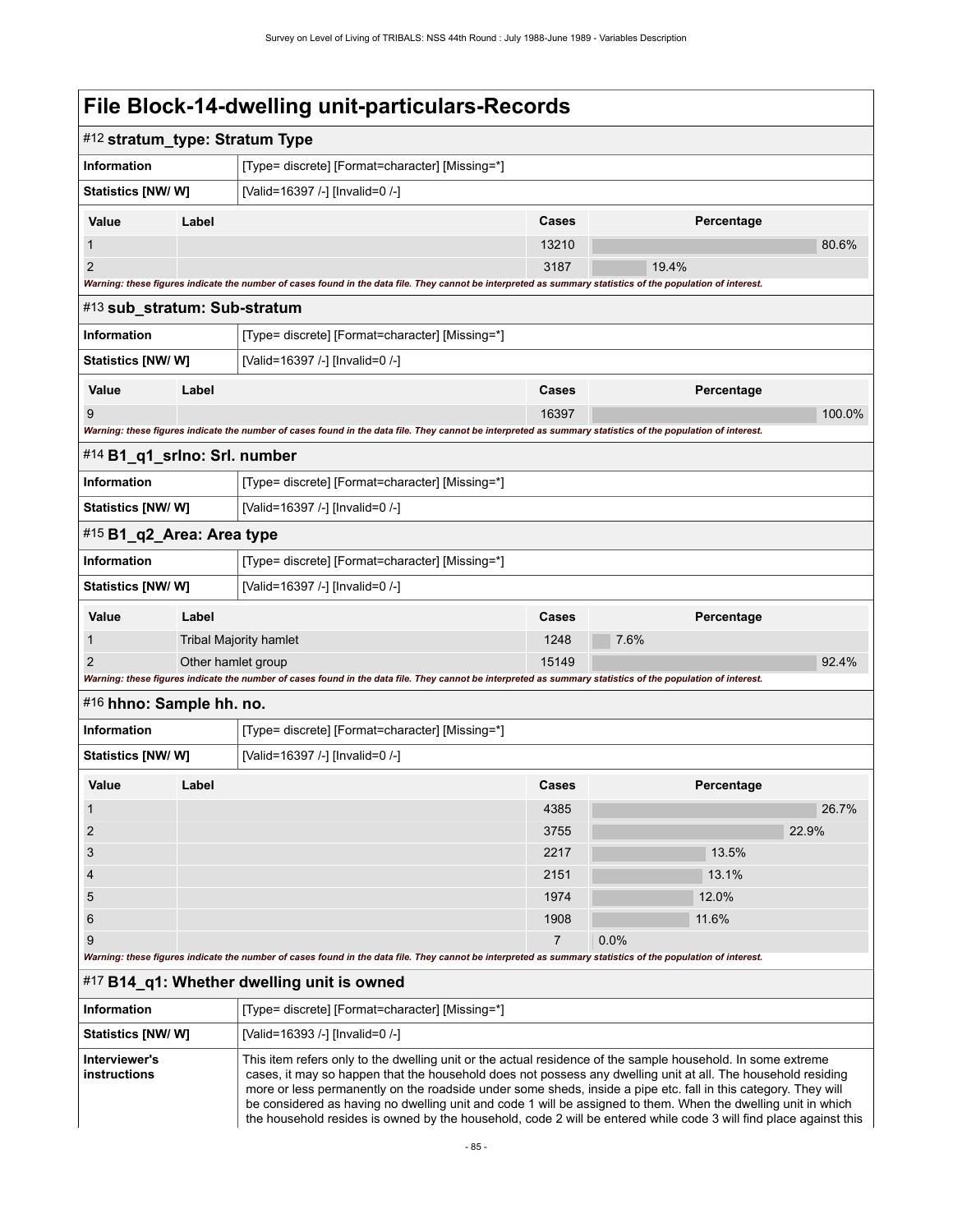### #17 **B14\_q1: Whether dwelling unit is owned**

 item when dwelling unit is taken on hire. In all other cases, the appropriate code for this item will be 9. Items 2 to 15 will be crossed when the entries against item 1 is 1 i. e. when the household does not have any dwelling unit.

| Value | Label                                                                                                                                                       | Cases | Percentage |       |
|-------|-------------------------------------------------------------------------------------------------------------------------------------------------------------|-------|------------|-------|
|       | No dwelling unit                                                                                                                                            | 129   | 0.8%       |       |
| 2     | <b>Owned</b>                                                                                                                                                | 13757 |            | 83.9% |
| 3     | hired                                                                                                                                                       | 995   | 6.1%       |       |
| 8     | Invalid                                                                                                                                                     | 128   | 0.8%       |       |
| 9     | others                                                                                                                                                      | 1384  | 8.4%       |       |
|       | Warning: these figures indicate the number of cases found in the data file. They cannot be interpreted as summary statistics of the population of interest. |       |            |       |

### #18 **B14\_q2: Tenure type of the plot (code)**

| Information                   | [Type= discrete] [Format=character] [Missing=*]                                                                                                                                                                                                                                                                                                                                                                                                                                                                                                                              |
|-------------------------------|------------------------------------------------------------------------------------------------------------------------------------------------------------------------------------------------------------------------------------------------------------------------------------------------------------------------------------------------------------------------------------------------------------------------------------------------------------------------------------------------------------------------------------------------------------------------------|
| <b>Statistics [NW/ W]</b>     | [Valid=16355 /-] [Invalid=0 /-]                                                                                                                                                                                                                                                                                                                                                                                                                                                                                                                                              |
| Interviewer's<br>instructions | The item relates to the plot of land on which the dwelling unit is situated. The land may be owned, leased in or<br>otherwise occupied. Depending upon the case, code 1 or 2 or 9 will be entered against this item. In case the<br>plot of land on which the dwelling unit is situated is taken on a long term lease 9say 30 years of more), it will be<br>treated as owner like possession and code 1 will be entered against item 2. In case of multistoried building, if an<br>apartment is owned and occupied by the household, tenure type of the plot will also be 1. |
|                               |                                                                                                                                                                                                                                                                                                                                                                                                                                                                                                                                                                              |

| Value | Label            | Cases    | Percentage |
|-------|------------------|----------|------------|
|       | <b>OWNED</b>     | 13092    | 80.1%      |
| 2     | <b>LEASED-IN</b> | 900      | 5.5%       |
| 9     | <b>OTHERS</b>    | 2354     | 14.4%      |
| 8     | Invalid          | 8        | 0.0%       |
| 10    |                  | $\Omega$ | 0.0%       |

*Warning: these figures indicate the number of cases found in the data file. They cannot be interpreted as summary statistics of the population of interest.*

#### #19 **B14\_q3: Area of the house site (0.00 sq.m.)**

| Information                   | [Type= continuous] [Format=numeric] [Range= 0-4005] [Missing=*]                                                                                                                                                               |
|-------------------------------|-------------------------------------------------------------------------------------------------------------------------------------------------------------------------------------------------------------------------------|
| <b>Statistics [NW/ W]</b>     | [Valid=16293 /-] [Invalid=104 /-] [Mean=17.303 /-] [StdDev=70.841 /-]                                                                                                                                                         |
| Interviewer's<br>instructions | The area of the house site will be recorded in square metres against this item. The area of the house site will<br>include the area on which the dwelling unit is built and the vacant area within the compound of the house. |

### #20 **B14\_q4: Covered area (0.00 sq.m.)**

| <b>Information</b>            | [Type= continuous] [Format=numeric] [Range= 0-600] [Missing=*]                                                                                                                                                                                                                                                                                                                                                                                |
|-------------------------------|-----------------------------------------------------------------------------------------------------------------------------------------------------------------------------------------------------------------------------------------------------------------------------------------------------------------------------------------------------------------------------------------------------------------------------------------------|
| <b>Statistics [NW/ W]</b>     | [Valid=16204 /-] [Invalid=193 /-] [Mean=1.363 /-] [StdDev=12.317 /-]                                                                                                                                                                                                                                                                                                                                                                          |
| Interviewer's<br>instructions | This will be the sum of the floor area of all rooms, kitchen, etc. and covered and/ or uncovered verandah of the<br>dwelling unit. The area will be recorded in square metres and in whole number. The verandah will mean the<br>space adjacent to the rooms which is used as an access to the rooms of the dwelling unit. Verandah will not,<br>however, cover a passage or a corridor used mainly as an access to the dwelling unit itself. |

### #21 **B14\_q5: Plinth level (code)**

| Information                   |                                                                                                                                                                                            | [Type= discrete] [Format=character] [Missing=*] |       |            |       |       |
|-------------------------------|--------------------------------------------------------------------------------------------------------------------------------------------------------------------------------------------|-------------------------------------------------|-------|------------|-------|-------|
| Statistics [NW/W]             |                                                                                                                                                                                            | [Valid=16357 /-] [Invalid=0 /-]                 |       |            |       |       |
| Interviewer's<br>instructions | Plinth level means constructed ground floor, level of the house from the ground at the main entrance of the<br>dwelling unit. The entries against this item will be made in terms of codes |                                                 |       |            |       |       |
| Value                         | Label                                                                                                                                                                                      |                                                 | Cases | Percentage |       |       |
|                               | no plinth                                                                                                                                                                                  |                                                 | 5177  |            | 31.7% |       |
|                               | less than 0.5 metre                                                                                                                                                                        |                                                 | 8706  |            |       | 53.2% |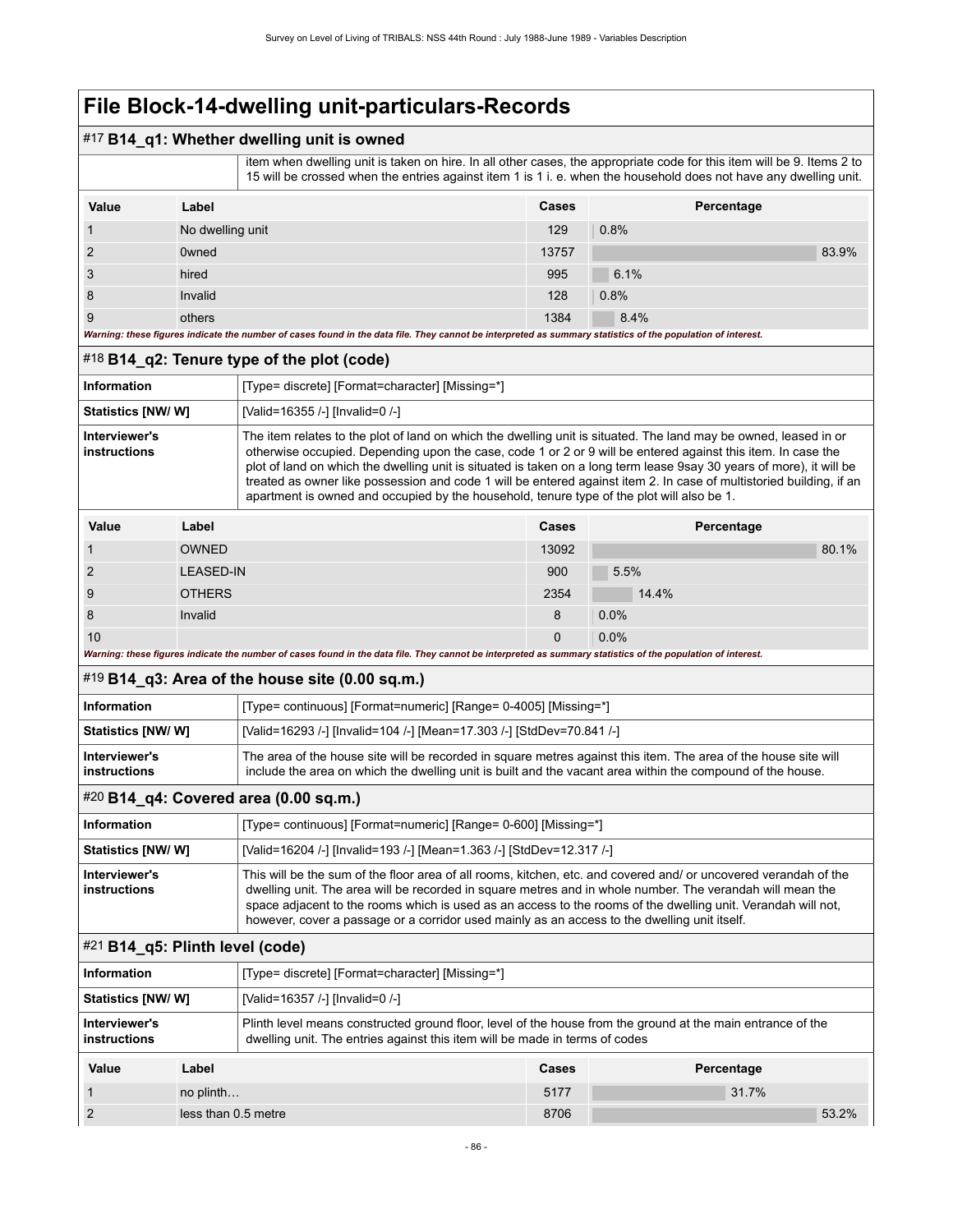### #21 **B14\_q5: Plinth level (code)**

| Value          | Label                                                                                                                                                      | <b>Cases</b> | Percentage |
|----------------|------------------------------------------------------------------------------------------------------------------------------------------------------------|--------------|------------|
| $\mathbf{3}$   | 0.5 to 1.0 metre                                                                                                                                           | 1819         | 11.1%      |
| $\overline{4}$ | 1.0 to 2.0 metres                                                                                                                                          | 433          | 2.6%       |
| 5              | 2.0 metres & above                                                                                                                                         | 221          | 1.4%       |
| 9              | Invalid                                                                                                                                                    |              | $0.0\%$    |
|                | Warning: those figures indicate the number of cases found in the data file. They cannot be interpreted as summary statistics of the nonulation of interest |              |            |

*Warning: these figures indicate the number of cases found in the data file. They cannot be interpreted as summary statistics of the population of interest.*

#### #22 **B14\_q6: Type of structure (code)**

| <b>Information</b>            | [Type= discrete] [Format=character] [Missing=*]                                                                                                                                                                                                                                                                                                                                                                                                                                                                                                                                                                                                                                                                                                                                                                                                                 |
|-------------------------------|-----------------------------------------------------------------------------------------------------------------------------------------------------------------------------------------------------------------------------------------------------------------------------------------------------------------------------------------------------------------------------------------------------------------------------------------------------------------------------------------------------------------------------------------------------------------------------------------------------------------------------------------------------------------------------------------------------------------------------------------------------------------------------------------------------------------------------------------------------------------|
| <b>Statistics [NW/ W]</b>     | [Valid=16372 /-] [Invalid=0 /-]                                                                                                                                                                                                                                                                                                                                                                                                                                                                                                                                                                                                                                                                                                                                                                                                                                 |
| Interviewer's<br>instructions | The structures have been classified into three categories, namely, pucca, semi- pucca and katcha on the basis<br>of the materials used for construction. Code 1 or 2 or 3 will be entered against this item if the dwelling unit is<br>categorized as pucca, semi-pucca or katcha respectively.<br>A katcha house is one whose walls and roof are made of mud, bamboo, grass, leaves, reeds, thatch or unburnt<br>bricks. A pucca house is one whose walls and roofs are made of burnt brick, stone, cement concrete, concrete<br>jack-boards (cement plastered reeds) and timber, tiles, galvanized tin, or asbestos cement sheets used in<br>construction of roofs will be regarded as pucca materials. A semi pucca-house is one of which either the roof of<br>the walls are made of pucca materials like 'burnt bricks, stones, cement concrete or timber. |

| Value | Label                                                                                                                                                       | <b>Cases</b> | Percentage |       |  |  |
|-------|-------------------------------------------------------------------------------------------------------------------------------------------------------------|--------------|------------|-------|--|--|
|       | pucca                                                                                                                                                       | 2516         | 15.4%      |       |  |  |
|       | semi-pucca                                                                                                                                                  | 6188         |            | 37.8% |  |  |
|       | katcha                                                                                                                                                      | 7667         |            | 46.8% |  |  |
|       | Invalid                                                                                                                                                     |              | $0.0\%$    |       |  |  |
|       | Warning: these figures indicate the number of cases found in the data file. They cannot be interpreted as summary statistics of the population of interest. |              |            |       |  |  |

### #23 **B14\_q7: Type of entrance (code)**

| Information                   |       | [Type= discrete] [Format=character] [Missing=*]                                                                                                                                                                                                                                                                                                                                                                                                                                                                                                                                  |       |            |  |
|-------------------------------|-------|----------------------------------------------------------------------------------------------------------------------------------------------------------------------------------------------------------------------------------------------------------------------------------------------------------------------------------------------------------------------------------------------------------------------------------------------------------------------------------------------------------------------------------------------------------------------------------|-------|------------|--|
| Statistics [NW/ W]            |       | [Valid=16370 /-] [Invalid=0 /-]                                                                                                                                                                                                                                                                                                                                                                                                                                                                                                                                                  |       |            |  |
| Interviewer's<br>instructions |       | It is to be ascertained to whether the height of the main entrance of the dwelling unit is sufficient for a person of<br>normal height to enter into the dwelling unit in an upright position without bending his/her body. If it is like that,<br>code 1 will be recorded against this item. Code 2 will be recorded if the person cannot enter into the dwelling unit<br>in an upright position but can do so by bending only. If the height of the entrance is such that one has to crawl for<br>entering into the dwelling unit, code 3 is to be recorded against this item. |       |            |  |
| Value                         | Label |                                                                                                                                                                                                                                                                                                                                                                                                                                                                                                                                                                                  | Cases | Percentage |  |
|                               |       | Can enter in upright position                                                                                                                                                                                                                                                                                                                                                                                                                                                                                                                                                    | 11101 | 67.8%      |  |
|                               |       | can enter by bending only                                                                                                                                                                                                                                                                                                                                                                                                                                                                                                                                                        | 5204  | 31.8%      |  |

*Warning: these figures indicate the number of cases found in the data file. They cannot be interpreted as summary statistics of the population of interest.*

#### #24 **B14\_q8: Whether the living room is shared with animal (Yes-1,No-2**

3 can enter by crawling only 65 0.4%

| Information                   |       | [Type= discrete] [Format=character] [Missing=*] |                                                                                                                                                                                                                                                                                                                                                                                                                               |            |  |
|-------------------------------|-------|-------------------------------------------------|-------------------------------------------------------------------------------------------------------------------------------------------------------------------------------------------------------------------------------------------------------------------------------------------------------------------------------------------------------------------------------------------------------------------------------|------------|--|
| Statistics [NW/W]             |       | [Valid=16369 /-] [Invalid=0 /-]                 |                                                                                                                                                                                                                                                                                                                                                                                                                               |            |  |
| Interviewer's<br>instructions |       |                                                 | Code 1 will be entered against this item, if the household keeps livestock in the room in which the members of<br>the household live. If the household does not possess any livestock or there is a separate shed for keeping the<br>livestock, the code to be entered against this item will be 2. However, keeping pet dogs, cats and birds in the<br>living room should not be considered as sharing of room with animals. |            |  |
| Value                         | Label |                                                 | Cases                                                                                                                                                                                                                                                                                                                                                                                                                         | Percentage |  |
|                               | Yes   |                                                 | 3099                                                                                                                                                                                                                                                                                                                                                                                                                          | 18.9%      |  |
| No.                           |       | 13264                                           | 81.0%                                                                                                                                                                                                                                                                                                                                                                                                                         |            |  |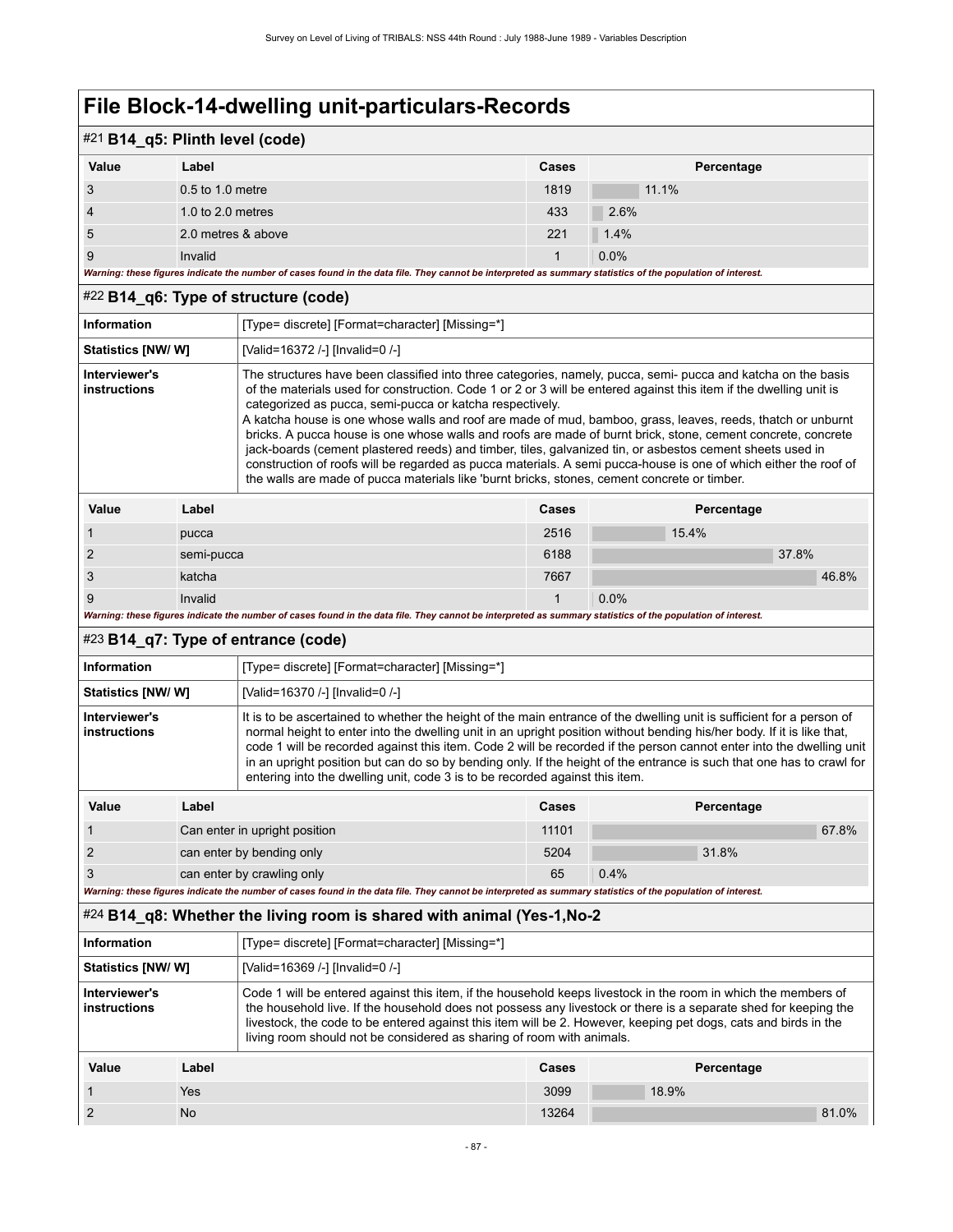### #24 **B14\_q8: Whether the living room is shared with animal (Yes-1,No-2**

| Value | _abel                                                                                                                                                       | Cases | Percentage |
|-------|-------------------------------------------------------------------------------------------------------------------------------------------------------------|-------|------------|
|       | Invalid                                                                                                                                                     |       | $0.0\%$    |
|       | Warning: these figures indicate the number of cases found in the data file. They cannot be interpreted as summary statistics of the population of interest. |       |            |

### #25 **B14\_q9: Ventilation and natural light**

| Information                   | [Type= discrete] [Format=character] [Missing=*]                                                                                                     |
|-------------------------------|-----------------------------------------------------------------------------------------------------------------------------------------------------|
| <b>Statistics [NW/ W]</b>     | [Valid=16361 /-] [Invalid=0 /-]                                                                                                                     |
| Interviewer's<br>instructions | The adequacy or inadequacy of ventilation and natural light of the room of the dwelling unit is to be ascertained<br>and recorded in terms of codes |

| Value          | Label                                            | Cases | Percentage |  |
|----------------|--------------------------------------------------|-------|------------|--|
|                | both ventilation and natural light adequate      | 7567  | 46.3%      |  |
|                | ventilation adequate but natural light is not    | 1621  | $9.9\%$    |  |
| 3              | natural light is adequate but ventilation is not | 3717  | 22.7%      |  |
| $\overline{4}$ | both ventilation and natural light inadegnate    | 3453  | 21.1%      |  |
|                | Invalid                                          |       | 0.0%       |  |

*Warning: these figures indicate the number of cases found in the data file. They cannot be interpreted as summary statistics of the population of interest.*

#### #26 **B14\_q10: Lighting arrangement (code)**

| <b>Information</b>                   | [Type= discrete] [Format=character] [Missing=*]                                                                                |
|--------------------------------------|--------------------------------------------------------------------------------------------------------------------------------|
| Statistics [NW/W]                    | [Valid=16370 /-] [Invalid=0 /-]                                                                                                |
| Interviewer's<br><b>instructions</b> | The arrangement made by the household to illuminate the dwelling unit us to be recorded against this item in<br>terms of codes |

| Value                                                                                                                                                       | Label          | Cases | Percentage |  |  |
|-------------------------------------------------------------------------------------------------------------------------------------------------------------|----------------|-------|------------|--|--|
|                                                                                                                                                             | no arrangement | 200   | 1.2%       |  |  |
| 2                                                                                                                                                           | fuel wood      | 342   | 2.1%       |  |  |
| 3                                                                                                                                                           | earthen lamp   | 1366  | 8.3%       |  |  |
| $\overline{4}$                                                                                                                                              | dhibri         | 5576  | 34.1%      |  |  |
| 5                                                                                                                                                           | lantern        | 4143  | 25.3%      |  |  |
| 6                                                                                                                                                           | patromax       | 21    | 0.1%       |  |  |
| 7                                                                                                                                                           | electricity    | 3978  | 24.3%      |  |  |
| 9                                                                                                                                                           | others         | 744   | 4.5%       |  |  |
| Warning: these figures indicate the number of cases found in the data file. They cannot be interpreted as summary statistics of the population of interest. |                |       |            |  |  |

#### #27 **B14\_q11: Sleeping arrangement (code)**

| Information                   | [Type= discrete] [Format=character] [Missing=*]                                                                                        |
|-------------------------------|----------------------------------------------------------------------------------------------------------------------------------------|
| <b>Statistics [NW/ W]</b>     | [Valid=16369 /-] [Invalid=0 /-]                                                                                                        |
| Interviewer's<br>instructions | The sleeping arrangement in the dwelling unit for the members of the household will be recorded against this item<br>in terms of codes |

| Value | Label                                               | Cases | Percentage |
|-------|-----------------------------------------------------|-------|------------|
|       | on the bare floor                                   | 844   | 5.2%       |
| 2     | on the floor using leaved thatched etc. as mattress | 1850  | 11.3%      |
| 3     | on the floor using bed sheets and/or mattress       | 4576  | 28.0%      |
| 4     | on a raised platform                                | 1026  | 6.3%       |
| 5     | on a cot                                            | 7793  | 47.6%      |
| 8     | Invalid                                             |       | $0.0\%$    |
| 9     | others                                              | 279   | 1.7%       |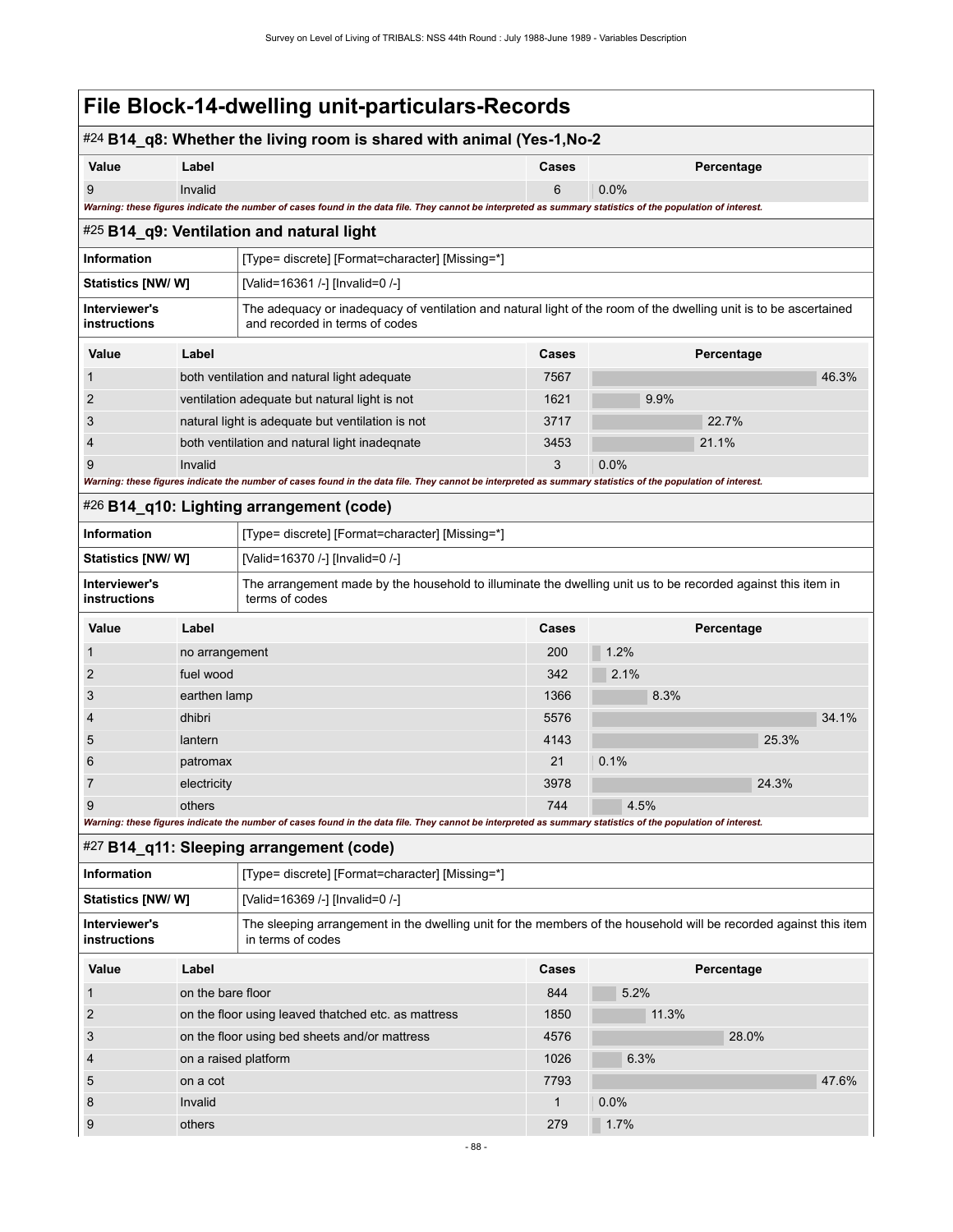### #27 **B14\_q11: Sleeping arrangement (code)**

*Warning: these figures indicate the number of cases found in the data file. They cannot be interpreted as summary statistics of the population of interest.*

### #28 **B14\_q12: Whether assistance obtained fo house site (code)**

| Information                   | [Type= discrete] [Format=character] [Missing=*]                                                                                                                                                                                                                                                                                        |
|-------------------------------|----------------------------------------------------------------------------------------------------------------------------------------------------------------------------------------------------------------------------------------------------------------------------------------------------------------------------------------|
| <b>Statistics [NW/ W]</b>     | [Valid=16349 /-] [Invalid=0 /-]                                                                                                                                                                                                                                                                                                        |
| Interviewer's<br>instructions | It is to enquired as to whether any economic assistance has been received by the household for procuring a<br>house site. If no assistance received, code against item 12 will be 1. If any assistance is received, the nature of<br>such assistance is to be recorded in terms of codes as specified in the schedule against item 12. |

| Value          | Label                                                                                                                                                       | Cases | Percentage |
|----------------|-------------------------------------------------------------------------------------------------------------------------------------------------------------|-------|------------|
|                | no assistance                                                                                                                                               | 14778 | 90.4%      |
| 2              | house site received free                                                                                                                                    | 1217  | 7.4%       |
| 3              | subsidy                                                                                                                                                     | 45    | 0.3%       |
| $\overline{4}$ | loan                                                                                                                                                        | 34    | 0.2%       |
| 5              | subsidy & loan                                                                                                                                              | 18    | 0.1%       |
| 8              | Invalid                                                                                                                                                     | 16    | 0.1%       |
| 9              | others                                                                                                                                                      | 241   | 1.5%       |
|                | Warning: these figures indicate the number of cases found in the data file. They cannot be interpreted as summary statistics of the population of interest. |       |            |

### #29 **B14\_q13: If yes, in item 17, agency providing assistance (code)**

| - '                           |                |                                                                                                                                                                                                                                                   |              |      |            |       |  |
|-------------------------------|----------------|---------------------------------------------------------------------------------------------------------------------------------------------------------------------------------------------------------------------------------------------------|--------------|------|------------|-------|--|
| <b>Information</b>            |                | [Type= discrete] [Format=character] [Missing=*]                                                                                                                                                                                                   |              |      |            |       |  |
| Statistics [NW/W]             |                | [Valid=1525 /-] [Invalid=0 /-]                                                                                                                                                                                                                    |              |      |            |       |  |
| Interviewer's<br>instructions |                | If one of the codes 2 to 5 or 9 appears against item 12 further enquiry is to be made about the agency which<br>has provided the assistance and the appropriate code for the agency providing the assistance will be recorded<br>against item 13. |              |      |            |       |  |
| Value                         | Label          |                                                                                                                                                                                                                                                   | <b>Cases</b> |      | Percentage |       |  |
| $\Omega$                      | N <sub>R</sub> |                                                                                                                                                                                                                                                   |              | 0.1% |            |       |  |
| $\mathbf{1}$                  |                | no assistance                                                                                                                                                                                                                                     |              |      |            | 60.6% |  |
| 2                             |                | house site received free                                                                                                                                                                                                                          |              | 7.3% |            |       |  |
| 3                             | subsidy        |                                                                                                                                                                                                                                                   |              | 0.1% |            |       |  |
| $\overline{4}$                | loan           |                                                                                                                                                                                                                                                   |              | 0.0% |            |       |  |
| 5                             |                | subsidy & loan                                                                                                                                                                                                                                    |              | 0.1% |            |       |  |
| 8                             | Invalid        |                                                                                                                                                                                                                                                   |              | 5.3% |            |       |  |
| 9                             | others         |                                                                                                                                                                                                                                                   |              |      | 26.6%      |       |  |
|                               |                | Warning: these figures indicate the number of cases found in the data file. They cannot be interpreted as summary statistics of the population of interest.                                                                                       |              |      |            |       |  |

### #30 **B14\_q14: Whether assistance obtained fo house construction (code)**

| Information                                                                                                                                                 |         | [Type= discrete] [Format=character] [Missing=*]                                                     |       |            |       |  |
|-------------------------------------------------------------------------------------------------------------------------------------------------------------|---------|-----------------------------------------------------------------------------------------------------|-------|------------|-------|--|
| Statistics [NW/ W]                                                                                                                                          |         | [Valid=16177 /-] [Invalid=0 /-]                                                                     |       |            |       |  |
| Interviewer's<br>instructions                                                                                                                               |         | Item 14 relates to the assistance received by the household for construction of a residential house |       |            |       |  |
| Value                                                                                                                                                       | Label   |                                                                                                     | Cases | Percentage |       |  |
|                                                                                                                                                             |         | no assistance                                                                                       |       |            | 93.1% |  |
|                                                                                                                                                             | loan    |                                                                                                     | 427   | 2.6%       |       |  |
| 8                                                                                                                                                           | Invalid |                                                                                                     | 207   | 1.3%       |       |  |
| 9                                                                                                                                                           | others  |                                                                                                     | 485   | 3.0%       |       |  |
| Warning: these figures indicate the number of cases found in the data file. They cannot be interpreted as summary statistics of the population of interest. |         |                                                                                                     |       |            |       |  |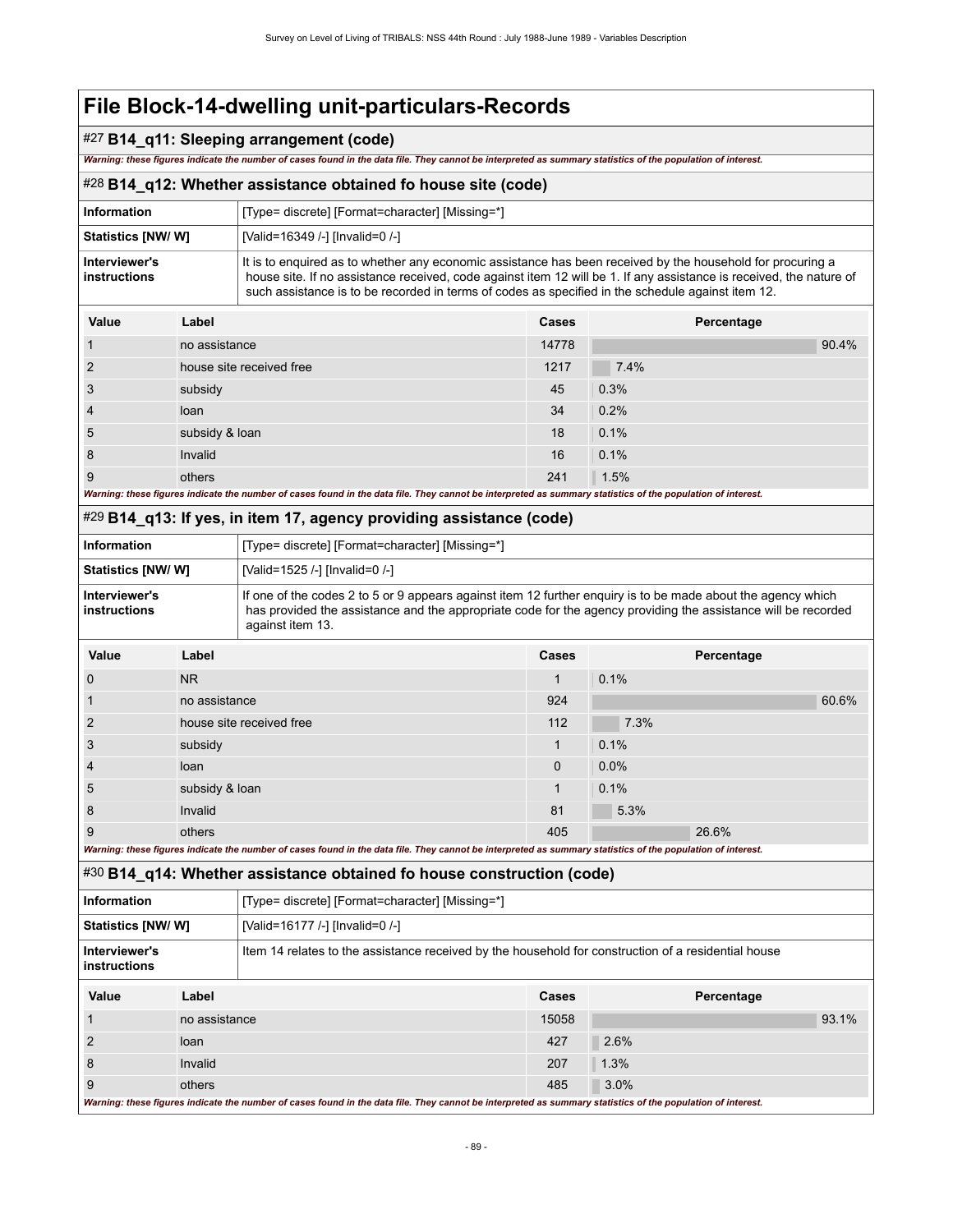| #31 B14_q15: If yes, in item 19 agency prov iding assistance (code)                                                                                         |           |                                                  |             |            |       |  |
|-------------------------------------------------------------------------------------------------------------------------------------------------------------|-----------|--------------------------------------------------|-------------|------------|-------|--|
| <b>Information</b>                                                                                                                                          |           | [Type= discrete] [Format=character] [Missing=*]  |             |            |       |  |
| Statistics [NW/ W]                                                                                                                                          |           | [Valid=1074 /-] [Invalid=0 /-]                   |             |            |       |  |
| Interviewer's<br>instructions                                                                                                                               |           | item 15 to the agency providing such assistance. |             |            |       |  |
| Value                                                                                                                                                       | Label     |                                                  | Cases       | Percentage |       |  |
| $\mathbf 0$                                                                                                                                                 | <b>NR</b> |                                                  | $\mathbf 1$ | 0.1%       |       |  |
|                                                                                                                                                             |           | government                                       |             |            | 66.5% |  |
|                                                                                                                                                             |           | private bodies                                   |             | 8.6%       |       |  |
| 8                                                                                                                                                           | Invalid   |                                                  |             | 5.1%       |       |  |
| 9                                                                                                                                                           | others    |                                                  |             | 19.7%      |       |  |
| Warning: these figures indicate the number of cases found in the data file. They cannot be interpreted as summary statistics of the population of interest. |           |                                                  |             |            |       |  |